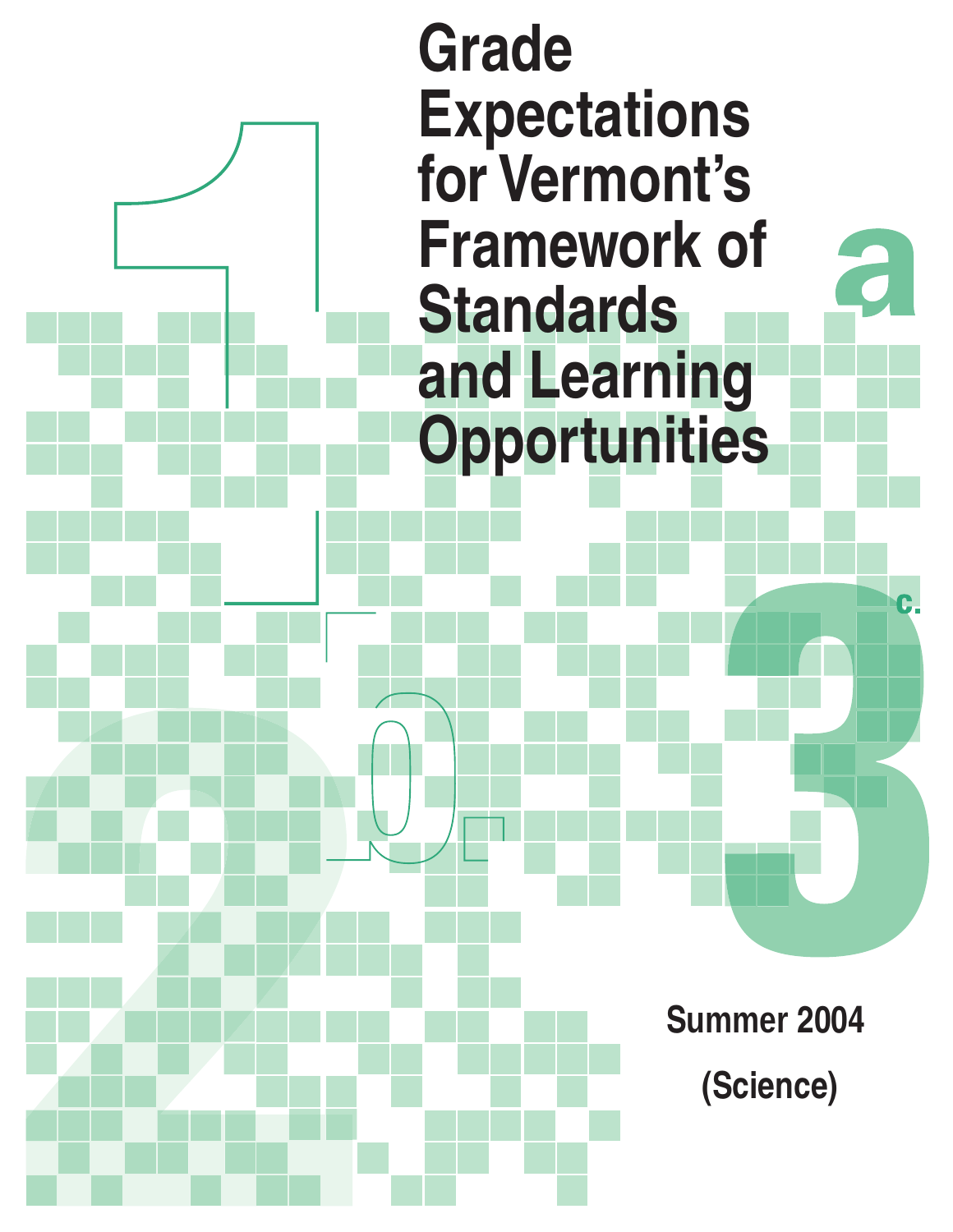# **Acknowledgments**

#### **Vermont State Board of Education**

 Diane Mueller, Chair Chester

 Lisa Cox, Vice Chair Brattleboro

 Trevor Braun Elmore

 Marissa Cormier **Colchester** 

 William Corrow Williamstown

 Thomas James Essex Junction

 Rick Manahan St. Albans Town

 Deborah McDowell South Burlington

 Chris Robbins Danville

 Susan Schill Belvidere

#### **Commissioner of Education**

Richard H. Cate

#### **Deputy Commissioner of Education**

H. "Bud" Meyers, Ph.D.

#### **Cover Graphic Design**

David Lustgarten

### **Nondiscrimination Statement**

 The Vermont Department of Education does not discriminate on the basis of race, color, national origin, creed, marital status, sex, disability, age, or sexual orientation in its programs or activities.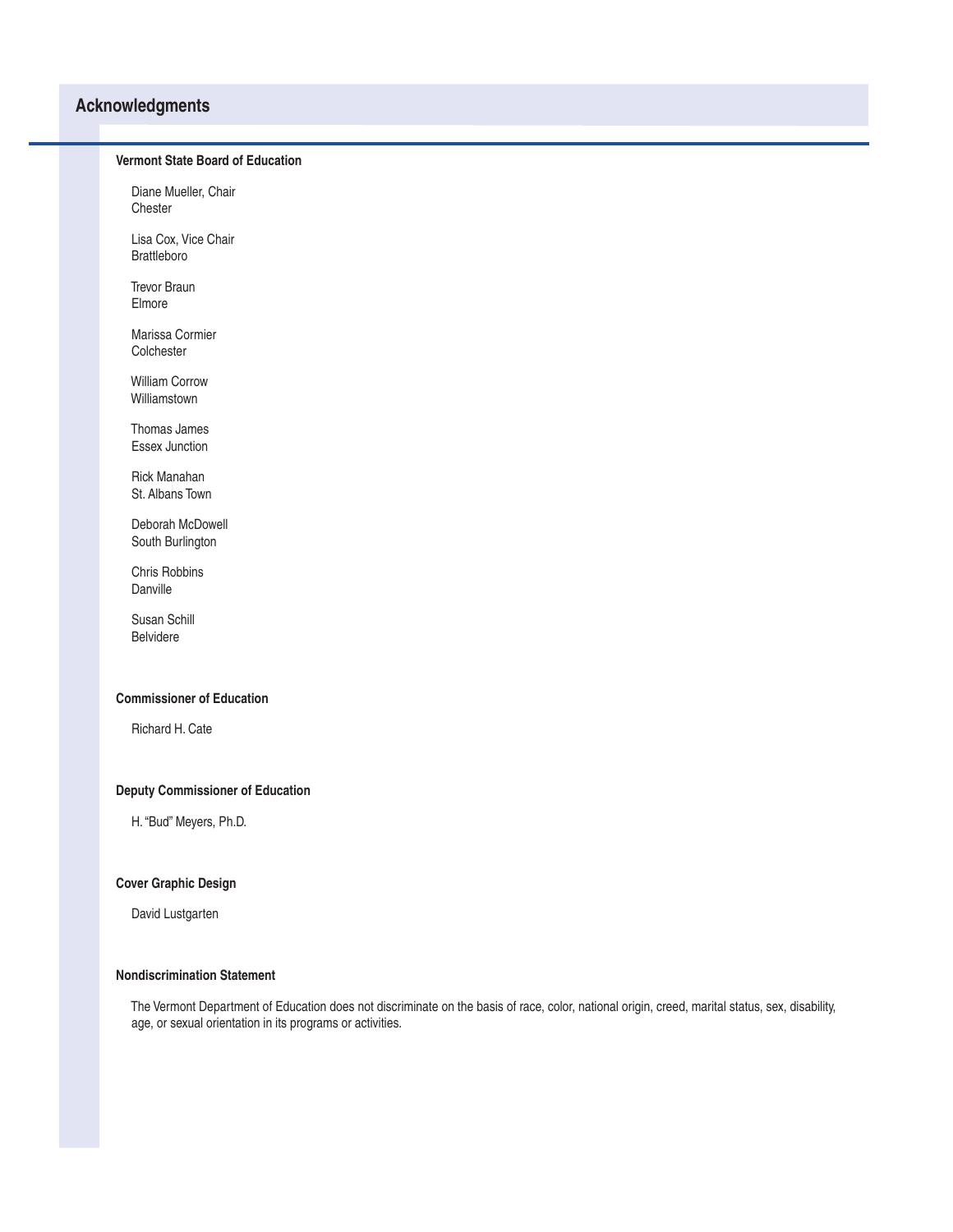

**STATE OF VERMONT Vermont Department of Education 120 State Street Montpelier, VT 05620-2501**

July 2004

Dear Vermont Educational Leader:

In the fall of 1996, the State Board of Education adopted *Vermont's Framework of Standards and Learning Opportunities*. Over the years thousands of Vermont teachers, parents and students have participated in group meetings and reviews aimed at improving the standards with the goal of making them more useful as guides to curriculum development. In 2000, the standards were formally revised and again adopted by the State Board.

Now, in the summer of 2004, another chapter in the standards, *Grade Expectations for Vermont's Framework of Standards and Learning Opportunities*, has been written. Each of the existing standards for Science has been carefully studied and applied to a process of development that has produced Grade Cluster Expectations (GCEs).

Like the Grade Level Expectations in Mathematics, Reading, and Writing, these GCEs are more specific statements of the Vermont standards in *Vermont's Framework*. Unlike the Grade Level Expectations (GLEs), which delineate specific grade levels, these Grade Expectations are organized by Grade Clusters (pre-K and K; 1 and 2; 3 and 4; 5 and 6; 7 and 8; and high school). The purpose of using grade clusters is to provide additional flexibility for alignment of local curriculum and local comprehensive assessment systems.

As in the development of the GLEs, the development and review of these Grade Expectations involved Department of Education and Vermont Institutes staff, teachers, administrators, content experts and professional associations. Nationally recognized standards, research and curriculum, standards from other states, and Vermont local curriculum were reviewed and considered as part of the development process.

I want to thank everyone who participated in this process.

Sincerely,

will ld late

Richard H. Cate Commissioner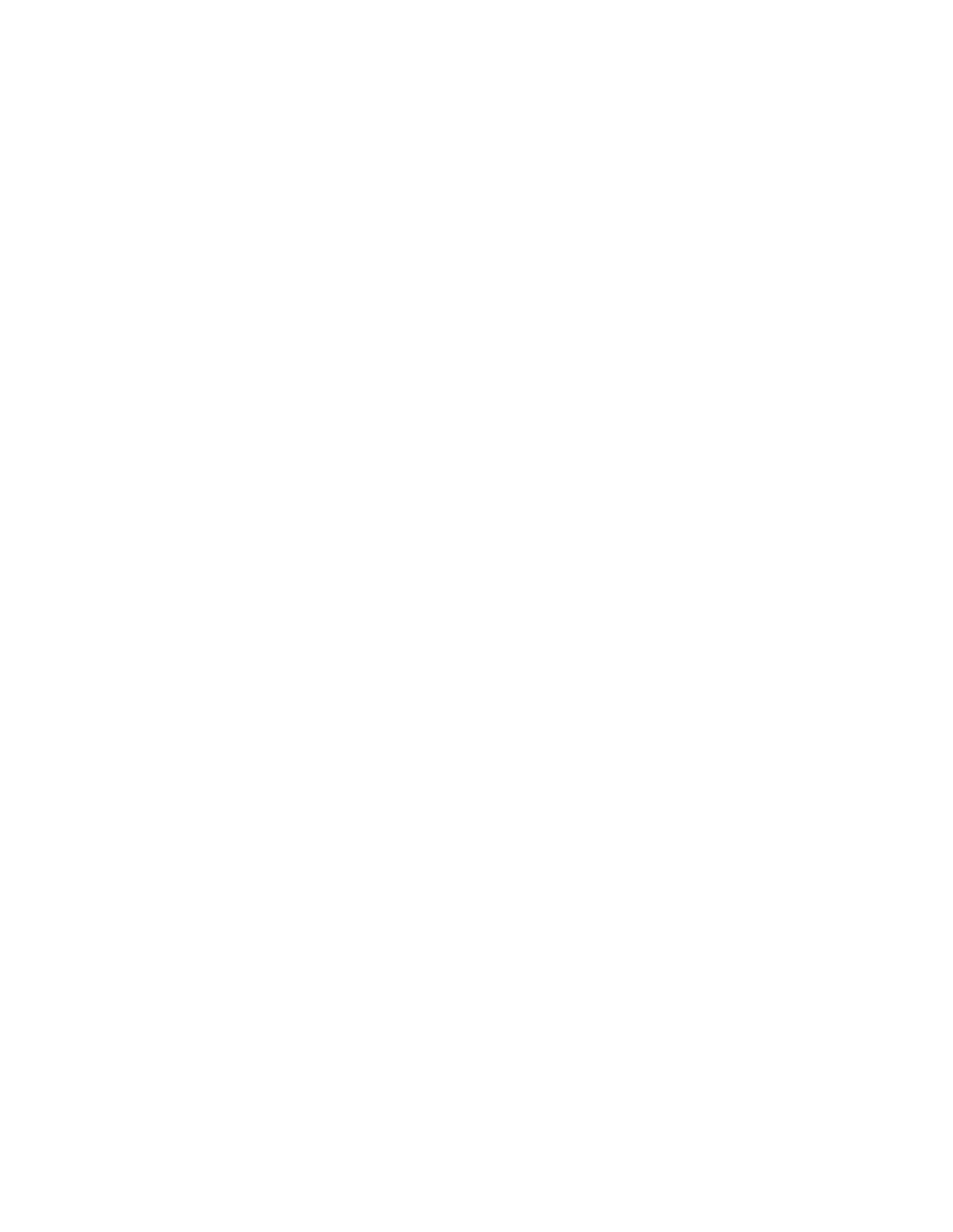# **Introduction**

As Vermont educators work toward meeting the challenges of the School Quality Standards in Act 68 (formerly Act 60), open communication is critical. The School Quality Standards state:

Vermont schools will have fully implemented a local comprehensive assessment system by which students are assessed in those *Framework* or comparable standards associated with the Fields of Knowledge and Vital Results and those standards associated with the arts, health and safety education, physical education, foreign languages and applied learning.

In response to this challenge, Grade Cluster Expectations (GCEs) have been developed. Assessment items are currently available on The Vermont Institutes website, and more will be added as they are developed for Science. Grade Expectations (GEs), encompass both Grade Level Expectations in Reading, Writing and Math, and Grade Cluster Expectations. These GEs will serve multiple purposes in terms of teaching, student learning, and local assessment.

# **What are GEs?**

*Vermont's Framework of Standards and Learning Opportunities* provides the foundation for Local Comprehensive Assessment Systems. The creation of GEs will provide more explicit guidance. GEs will:

- provide a valuable resource for teachers and schools as they implement the Vermont Framework
- relate directly to the Vermont Standards and associated evidences
- differentiate performance on content knowledge or skills between adjacent grade clusters
- lead to focused, coherent and developmentally appropriate instruction without narrowing the curriculum

The purposes of the Vermont Framework will not change with the development of GEs.

# **Why two-grade clusters?**

The GCEs specify two-grade cluster skills and content (PreK-K, 1-2, 3-4, 5-6, 7-8, and proficient at high school, and advanced at high school). Two-grade clusters will:

- provide more flexibility in creating local curriculum
- allow for a broader time span in which developmental changes can be addressed
- take into account local opportunities to learn

# **How were the GEs developed?**

Grade Expectation development in Vermont involved many educators in order to get the best thinking for this important effort. This required work of teachers, content experts, curriculum coordinators, and administrators. Using background research in national, state, and local documents, committees of teachers came together to discuss and debate what was essential for Vermont's students to know and be able to do. These essential skills and concepts became the GEs, which were then reviewed by hundreds of teachers around the state during the field review process.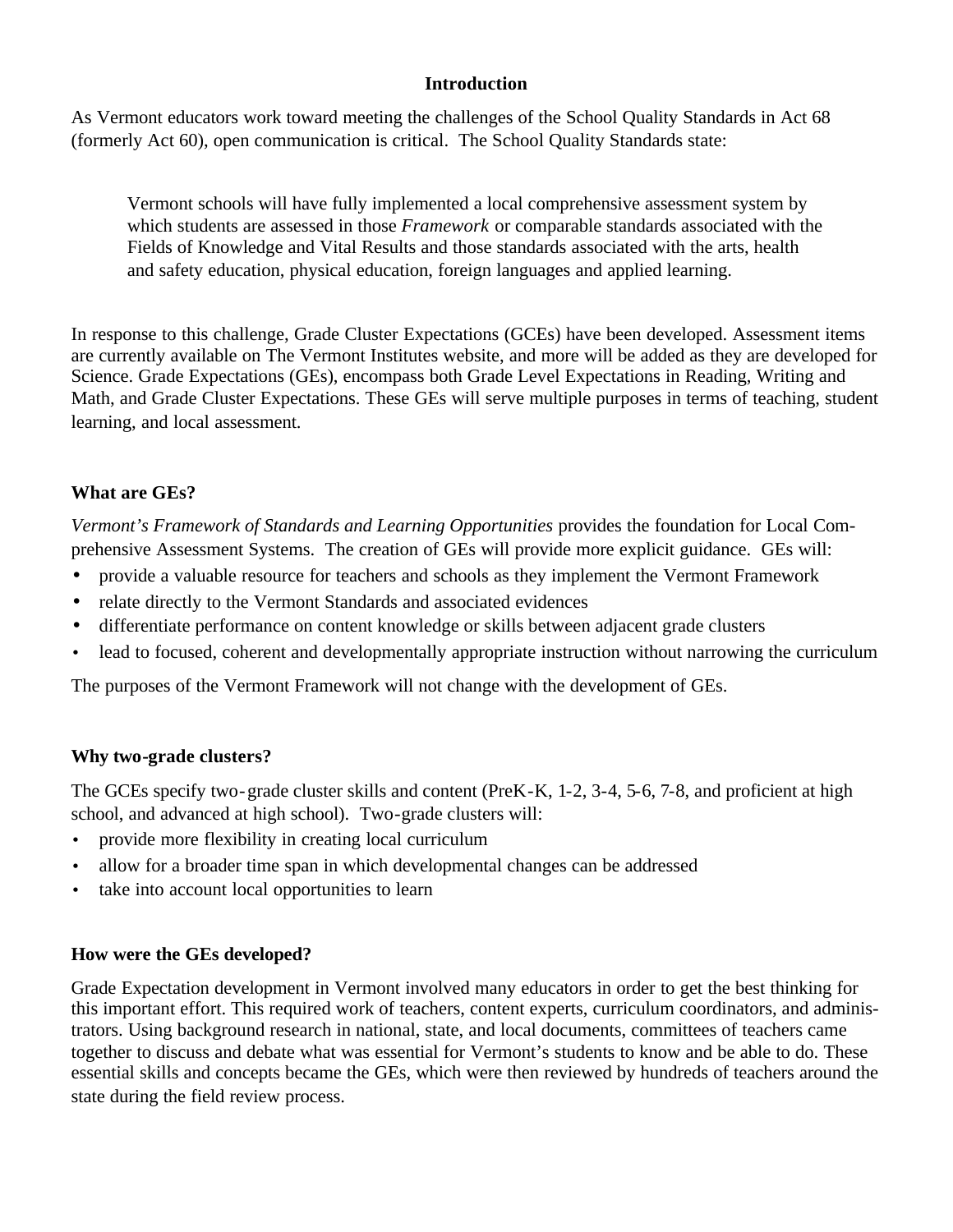# **What are assessment items?**

An assessment item could include performance, a product, a response to a prompt, a reflection, or a portfolio of work over time – a way of documenting what a student knows and is able to do.

Ideally, taken as a group, assessment items should:

- focus on depth of understanding by identifying key knowledge and skills that progress developmentally
- provide clear guidance to classroom teachers on content and skills that can be adequately assessed
- assess what is essential for our learners right now and what will be essential for our students 5, 10, or 20 years from now
- be designed to help the learner revise his or her performance independently

Assessments will be available at: http://www.vermontinstitutes.org/assessment/index.htm.

# **How do you read the GEs?**

As you read the GEs, remember that each has four parts:

- A bolded statement called the "stem" is at the beginning of each GCE. Each "stem" remains the same across the grades, and is meant to communicate the focus of the GCE across the grades.
- Bullets in a GCE indicate how the GCE is specified at that grade cluster.
- Differences between adjacent grades are underlined.
- "E.g.s" are **examples** (not requirements or limited sets) of student demonstration or further clarification of a GCE.



# **How do GEs fit into the curriculum?**

The GEs are designed to work in conjunction with local decisions to help develop assessments and curricula, as represented by the following formula:

Content + Assessment (GEs) + Learning Opportunity + Teaching Opportunity = Curriculum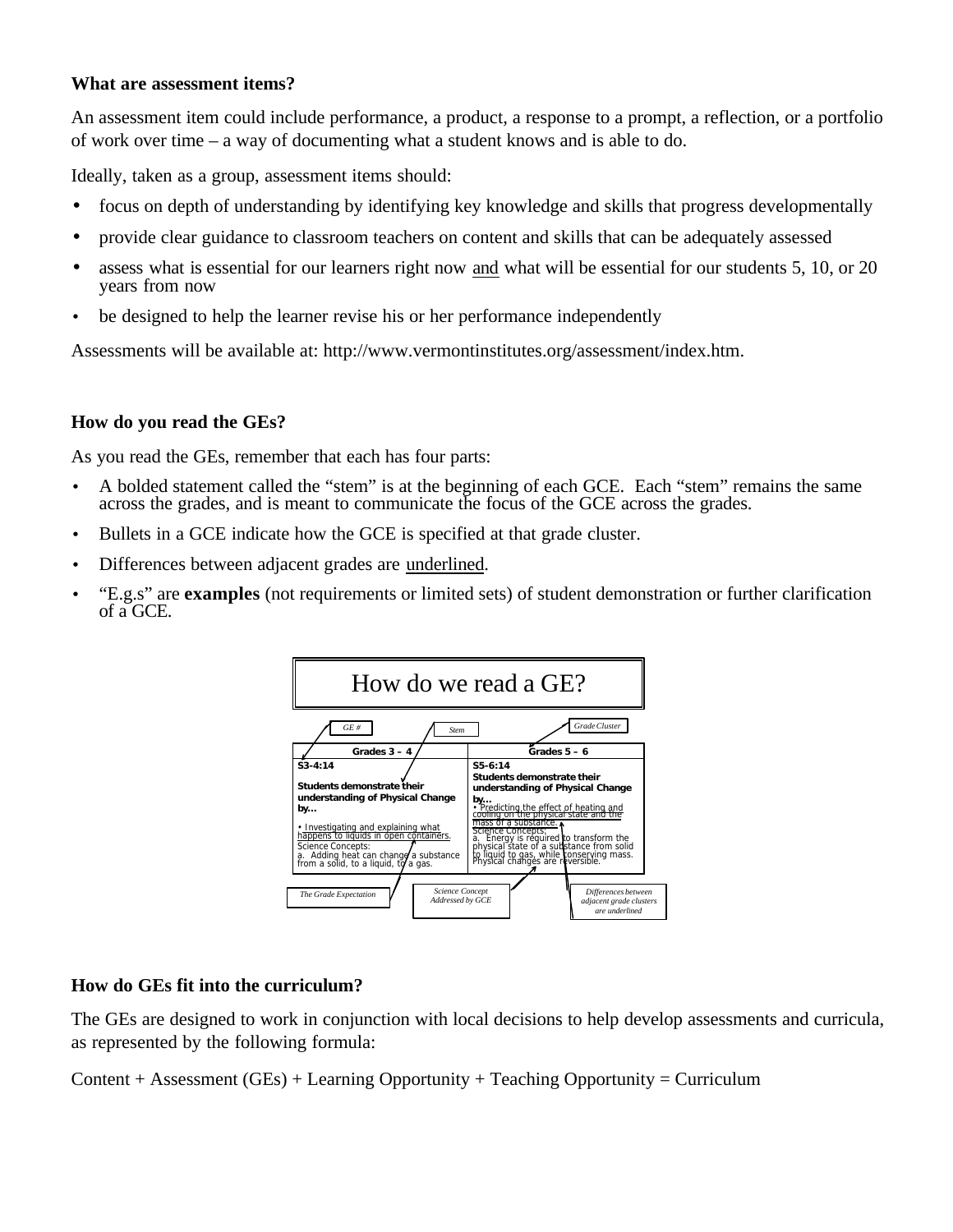# **Science Overview**

Educators from around the state, with the help of The Vermont Institutes, developed Science Grade Expectations as a means to identify the content knowledge and skills expected of all students for local assessment required under Act 68. This work was accomplished using the *Vermont's Framework of Standards and Learning Opportunities*, Vermont curricula, national standard documents, state standard documents, and current research as resources. The GEs were reviewed by science educators from around the state. The data from field review was collected, reviewed, and used to revise the GEs. They were then sent out for Expert Review and revised one final time.

Science GEs are not intended to represent the full curriculum for instruction at each grade cluster. GEs are meant to capture the essential learning elements that can be assessed locally. In other words, the GEs are a guide to assessment and should not "narrow" the curriculum for instructional purposes\*.

GEs include concepts and skills not easily assessed in an on-demand setting. Many processes are ongoing throughout the school year and are best assessed within the classroom.

The *Grade Cluster Expectations* were developed from National Science Resources to help teachers and schools identify "core" learning goals (scientific concept benchmarks) and performance goals (evidence of achievement), as students progress through a continuum of scientific learning from grades Pre-K to Twelve. These Expectations can be used to guide both assessment and instruction. The GEs describe the specific developmental level of a learning goal within a two year grade span. At any one cluster, students would be expected to know or be able to do everything that came before as well as the new skills or concepts in the targeted cluster. The Science GEs align with Vermont Framework Standards: 7.1 Scientific Method, and 7.2 Investigation (Inquiry); 7.12 Space, Time, and Matter; 7.13 The Living World; 7.14 The Human Body; and 7.15, The Universe, Earth and Environment.

**\*The Science GEs represent learning elements that will be both addressed AND assessed at the designated grade cluster.** 

**Enduring Knowledge** : These are unifying themes that address the fundamental knowledge of the domains of science. They are called "Enduring" because they contain essential ideas that students need to internalize and retain in order to achieve science literacy.

**Grade Expectation (GE):** This is an example of the evidence a teacher would look for in determining whether students understand a concept at an appropriate developmental level. The GE includes the content of the science concept, scientific inquiry as a way of knowing, and a cognitive demand that is appropriate for the concept and age group. In some cases, a grade cluster might not have a GE either because there is no concept benchmark at that level or because the concept is not developmentally appropriate.

**Science Concept**: This is an age appropriate description of the scientific concept addressed by the GE. Although the science concept statements are written for adults, they clearly outline the boundaries of understanding for particular age groups and outline a preK-12 continuum of conceptual growth. Most GEs have more than one associated science concept. The science concepts are lettered consecutively for each GE.

# **(Note: Inquiry GEs are skill-based and apply to all concept areas.)**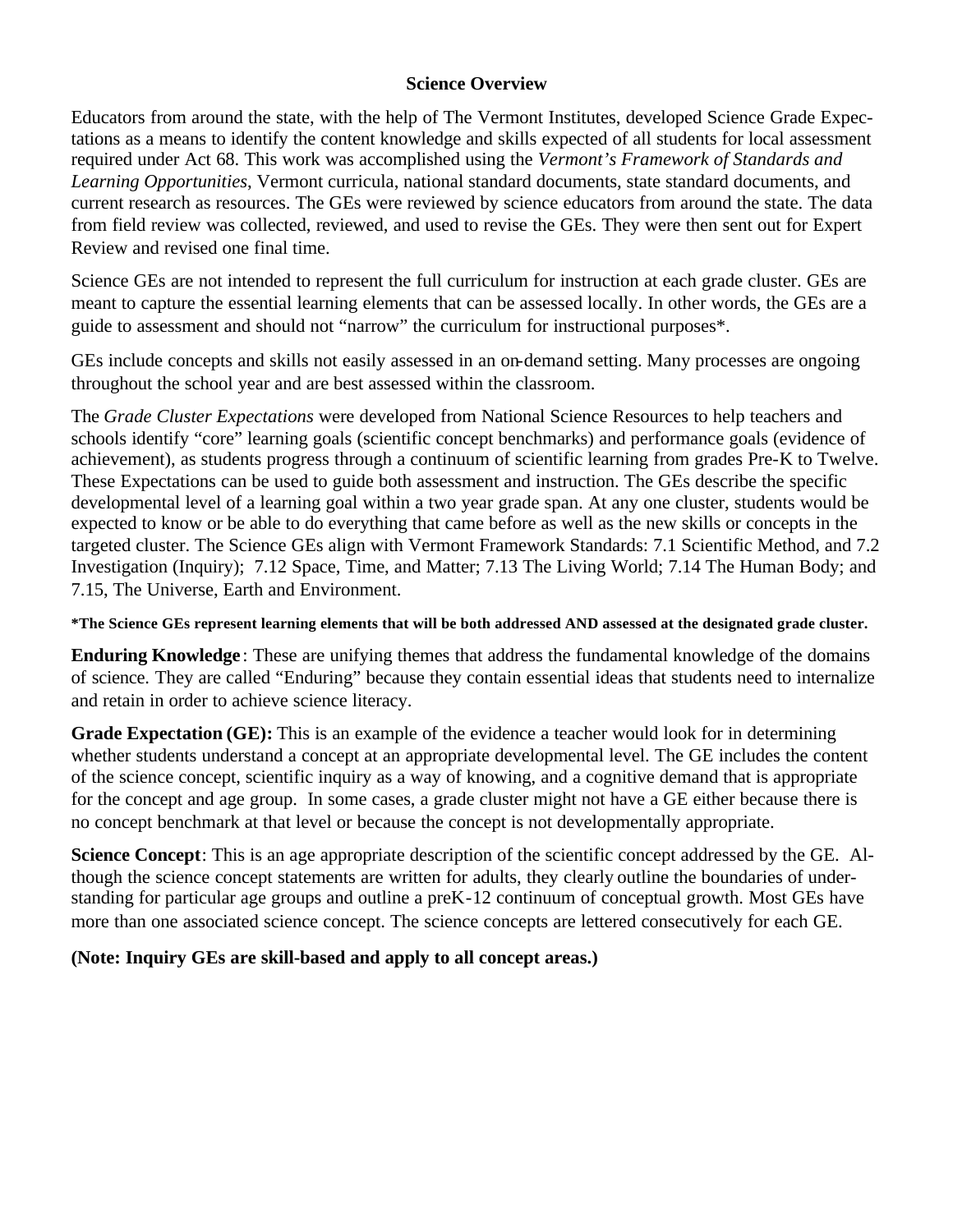| ${\bf G}{\bf E}$<br>Num-                                                                                                                                                                                                                                                                                                                                                                                                                                                                                                                                                                                                                                                                                                                                                                 | <b>Science Content</b>                          | <b>Vermont Standards</b><br>and Evidences | <b>Stem</b>                                                                                                                                                                                                                    |  |
|------------------------------------------------------------------------------------------------------------------------------------------------------------------------------------------------------------------------------------------------------------------------------------------------------------------------------------------------------------------------------------------------------------------------------------------------------------------------------------------------------------------------------------------------------------------------------------------------------------------------------------------------------------------------------------------------------------------------------------------------------------------------------------------|-------------------------------------------------|-------------------------------------------|--------------------------------------------------------------------------------------------------------------------------------------------------------------------------------------------------------------------------------|--|
| ber(s)                                                                                                                                                                                                                                                                                                                                                                                                                                                                                                                                                                                                                                                                                                                                                                                   |                                                 |                                           |                                                                                                                                                                                                                                |  |
|                                                                                                                                                                                                                                                                                                                                                                                                                                                                                                                                                                                                                                                                                                                                                                                          |                                                 |                                           | <b>Scientific Inquiry:</b> *Scientific Inquiry is a critical habit of mind for scientific literacy, and it is<br>expected that Inquiry GEs (S:1-8) be addressed with students of each grade cluster with EACH of the           |  |
| Enduring Knowledge (Scientific Questioning): Students raise scientifically oriented questions that can<br>be answered through observations, experimentation and/or research. At early stages, students learn<br>how to develop investigable questions that guide their work. At later stages, students connect their<br>questions to scientific ideas, concepts, and quantitative relationships that inform investigations.                                                                                                                                                                                                                                                                                                                                                              |                                                 |                                           |                                                                                                                                                                                                                                |  |
| S:1                                                                                                                                                                                                                                                                                                                                                                                                                                                                                                                                                                                                                                                                                                                                                                                      | <b>Scientific Questioning</b>                   | 7.1a; 2.1 a, b, c, d, e                   | S:1 Students demonstrate their understanding of scien-<br>tific questioning.                                                                                                                                                   |  |
| Enduring Knowledge (Predicting and Hypothesizing): Scientists' explanations about what happens in the world<br>come partly from what they observe and partly from what they think. Preliminary explanations are constructed with conceptual<br>knowledge and propose a new level of understanding. At early stages, students think about what may happen during an investi-<br>gation and justify their thinking. At later stages, students identify cause and effect relationships within an hypothesis and base                                                                                                                                                                                                                                                                        |                                                 |                                           |                                                                                                                                                                                                                                |  |
| S:2                                                                                                                                                                                                                                                                                                                                                                                                                                                                                                                                                                                                                                                                                                                                                                                      | Predicting & Hypothesizing                      | 7.1 b                                     | S:2 Students demonstrate their understanding of predict-<br>ing and hypothesizing.                                                                                                                                             |  |
| Enduring Knowledge (Designing Experiments): Students design investigations that control variables, generate ade-<br>quate data/observations to provide reasonable explanations and can be reproduced by other scientists. At early stages, experi-<br>mental design reflects what the experimenter will do to answer a question and ensure that a test is fair. At later stages, students<br>design investigations that will produce the appropriate kinds of evidence to support or refute an hypothesis. Multiple trials or<br>the collection of multiple data points are incorporated into the design and variables are controlled to ensure that the investiga-<br>tion is valid and reproducible.                                                                                   |                                                 |                                           |                                                                                                                                                                                                                                |  |
| S:3                                                                                                                                                                                                                                                                                                                                                                                                                                                                                                                                                                                                                                                                                                                                                                                      | <b>Designing Experiments</b>                    | 7.1 c; 7.2 a; b; 2.2 a, b                 | S:3 Students demonstrate their understanding of experi-<br>mental design.                                                                                                                                                      |  |
| Enduring Knowledge (Conducting Experiments): Students follow an experimental design and use scientific tools<br>(including measurement tools) appropriately and accurately. At early stages, students are encouraged to pay close attention to<br>their experimental plan and record data throughout an investigation. At later stages, students engage in extended investigations<br>and use more sophisticated science tools including computers .                                                                                                                                                                                                                                                                                                                                     |                                                 |                                           |                                                                                                                                                                                                                                |  |
| S:4                                                                                                                                                                                                                                                                                                                                                                                                                                                                                                                                                                                                                                                                                                                                                                                      | <b>Conducting Experiments</b>                   | 7.1 c; 7.2 c, d; 2.2 e, f, g              | S:4 Students demonstrate their ability to conduct experi-<br>ments                                                                                                                                                             |  |
|                                                                                                                                                                                                                                                                                                                                                                                                                                                                                                                                                                                                                                                                                                                                                                                          |                                                 |                                           | Enduring Knowledge (Representing Data and Analysis): Students represent data using text, charts, tables, graphs.                                                                                                               |  |
| S:5<br>S:6<br>S:7                                                                                                                                                                                                                                                                                                                                                                                                                                                                                                                                                                                                                                                                                                                                                                        | <b>Representing Data and</b><br><b>Analysis</b> | 1.20; 2.2 c, d                            | 7.1 c, d, e, f, g; 1.17 a, b, c, d; $\mathbf{S:}5$ Students demonstrate their ability to represent data.<br>S:6 Students demonstrate their ability to analyze data.<br>S:7 Students demonstrate their ability to explain data. |  |
| Enduring Knowledge (Applying Results): Students synthesize the results of an investigation by generating new questions related<br>to the results of the investigation stating a general rule regarding the understandings learned from the investigation, or applying<br>the understandings learned to similar situations. At early stages, students make connections between classroom investigations<br>and similar situations or experiences. At later stages, students recognize that different explanations can sometimes arise from<br>the same evidence. Students demonstrate an ability to resist overgeneralizations based on insufficient evidence and suggest the<br>types of evidence that need to be gathered in order to better understand the focus of the investigation. |                                                 |                                           |                                                                                                                                                                                                                                |  |
| S:8                                                                                                                                                                                                                                                                                                                                                                                                                                                                                                                                                                                                                                                                                                                                                                                      | <b>Applying Results</b>                         | 7.1 g, h; 7.2 e, h                        | S:8 Students demonstrate their ability to apply results.                                                                                                                                                                       |  |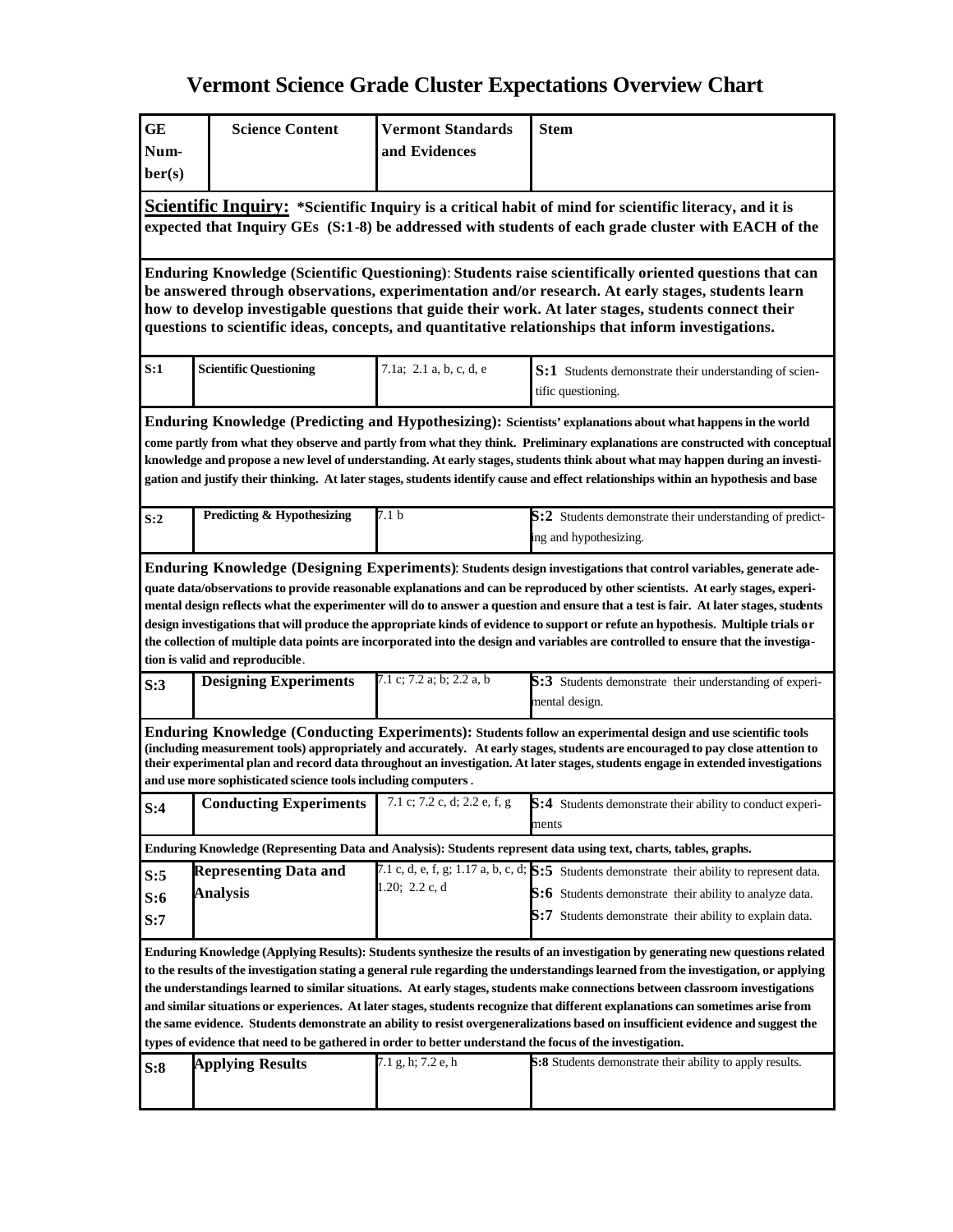| <b>GE</b>                                                                                                                                                   | <b>Science</b>                                  | <b>Vermont Standards</b>                                | <b>Stem</b>                                                                                                                                   |  |
|-------------------------------------------------------------------------------------------------------------------------------------------------------------|-------------------------------------------------|---------------------------------------------------------|-----------------------------------------------------------------------------------------------------------------------------------------------|--|
| Num-                                                                                                                                                        | <b>Content</b>                                  | and Evidences                                           |                                                                                                                                               |  |
| bers                                                                                                                                                        |                                                 |                                                         |                                                                                                                                               |  |
|                                                                                                                                                             |                                                 | <b>Space, Time and Matter (Physical Science)</b>        |                                                                                                                                               |  |
|                                                                                                                                                             |                                                 |                                                         | Enduring Knowledge: All living and non-living things are composed of matter having characteristic properties that distinguish one             |  |
|                                                                                                                                                             | substance from another.                         |                                                         |                                                                                                                                               |  |
| S:9                                                                                                                                                         | Properties of                                   | 7.12-Applies to all, a,                                 | S:9, S:10, S:11 Students demonstrate their understanding of the properties of                                                                 |  |
| S:10                                                                                                                                                        | <b>Matter</b>                                   | aa, aaa, b, bb, bbb, c, cc,                             | matter.                                                                                                                                       |  |
| S:11                                                                                                                                                        |                                                 | ccc                                                     |                                                                                                                                               |  |
| S:12                                                                                                                                                        |                                                 |                                                         | S:12 Students demonstrate their understanding of states of matter.                                                                            |  |
| S:13                                                                                                                                                        |                                                 |                                                         | S:13 Students demonstrate their understanding of properties of a gas.                                                                         |  |
|                                                                                                                                                             |                                                 |                                                         | Enduring Knowledge: A transfer of energy can result in the physical change of state of a substance.                                           |  |
| S:14                                                                                                                                                        | <b>Physical Change</b>                          | 7.12 e, ee, eee                                         | S:14 Students demonstrate their understanding of physical change.                                                                             |  |
|                                                                                                                                                             |                                                 |                                                         |                                                                                                                                               |  |
|                                                                                                                                                             |                                                 |                                                         | Enduring Knowledge: When matter undergoes a chemical change it turns into a new and different sub stance whose properties are                 |  |
|                                                                                                                                                             |                                                 |                                                         | different that the original. No matter how substances interact with one another, the total mass of the system remains the same.               |  |
| S:15                                                                                                                                                        | <b>Chemical Change</b>                          | 7.12b, bb, bbb; e, ee, eee                              | S:15, S:16 Students demonstrate their understanding of chemical change.                                                                       |  |
| S:16                                                                                                                                                        |                                                 |                                                         |                                                                                                                                               |  |
|                                                                                                                                                             |                                                 |                                                         | Enduring Knowledge: The nucleus of some atoms is unstable and may spontaneously decay.                                                        |  |
| S:17                                                                                                                                                        | <b>Nuclear Change</b>                           | $7.12b$ , bb, bbb; e, ee, eee                           | S:17, S:18 Students demonstrate their understanding of nuclear change.                                                                        |  |
| S:18                                                                                                                                                        |                                                 |                                                         |                                                                                                                                               |  |
|                                                                                                                                                             |                                                 |                                                         | Enduring Knowledge: Everything is constantly moving; motion is relative, but the motion of an object can be described and pre-                |  |
|                                                                                                                                                             |                                                 | dicted by tracing and measuring its position over time. |                                                                                                                                               |  |
| S:19                                                                                                                                                        | <b>Motion</b>                                   | 7.12 d, dd, ddd                                         | S:19, S:20 Students demonstrate their understanding of motion.                                                                                |  |
| S:20                                                                                                                                                        |                                                 |                                                         |                                                                                                                                               |  |
|                                                                                                                                                             |                                                 |                                                         |                                                                                                                                               |  |
|                                                                                                                                                             |                                                 |                                                         | Enduring Knowledge: Force is an influence that can to change the motion of an object.                                                         |  |
|                                                                                                                                                             |                                                 |                                                         |                                                                                                                                               |  |
| S:21                                                                                                                                                        | Force                                           | 7.12 d, dd, ddd                                         | S: 21 Students demonstrate their understanding of force. S:22 Students demon-                                                                 |  |
| S:22                                                                                                                                                        |                                                 |                                                         | strate their understanding of gravitational force.                                                                                            |  |
|                                                                                                                                                             |                                                 |                                                         | Enduring Knowledge: Energy is necessary for change to occur. It is the ability of matter to bring about change.                               |  |
|                                                                                                                                                             | * There are many forms of energy.               |                                                         |                                                                                                                                               |  |
|                                                                                                                                                             | * The total energy in the universe is constant. |                                                         |                                                                                                                                               |  |
| *Energy can be transformed and transferred, but not destroyed. (Conservation of Energy).                                                                    |                                                 |                                                         |                                                                                                                                               |  |
| *Energy transfers and transformations exhibit the characteristics of systems with inputs, processes and outputs as well as connections to<br>other systems. |                                                 |                                                         |                                                                                                                                               |  |
| S:23                                                                                                                                                        | <b>Energy</b>                                   | $7.12$ e, ee, eee; f, ff, fff                           | <b>S:23</b> Students demonstrate their understanding of heat energy.                                                                          |  |
| S:24                                                                                                                                                        |                                                 |                                                         | S:24 Students demonstrate their understanding of electrical energy.                                                                           |  |
| S:25                                                                                                                                                        |                                                 |                                                         | <b>S:25</b> Students demonstrate their understanding of magnetism.<br>S:26 & S:27 Students demonstrate their understanding of electromagnetic |  |
| S:26                                                                                                                                                        |                                                 |                                                         | forces.                                                                                                                                       |  |
| S:27                                                                                                                                                        |                                                 |                                                         | S:28 Students demonstrate their understanding of light energy.<br>S:29 Students demonstrate their understanding of sound energy.              |  |
| S:28,<br>S:29                                                                                                                                               |                                                 |                                                         |                                                                                                                                               |  |
|                                                                                                                                                             |                                                 |                                                         |                                                                                                                                               |  |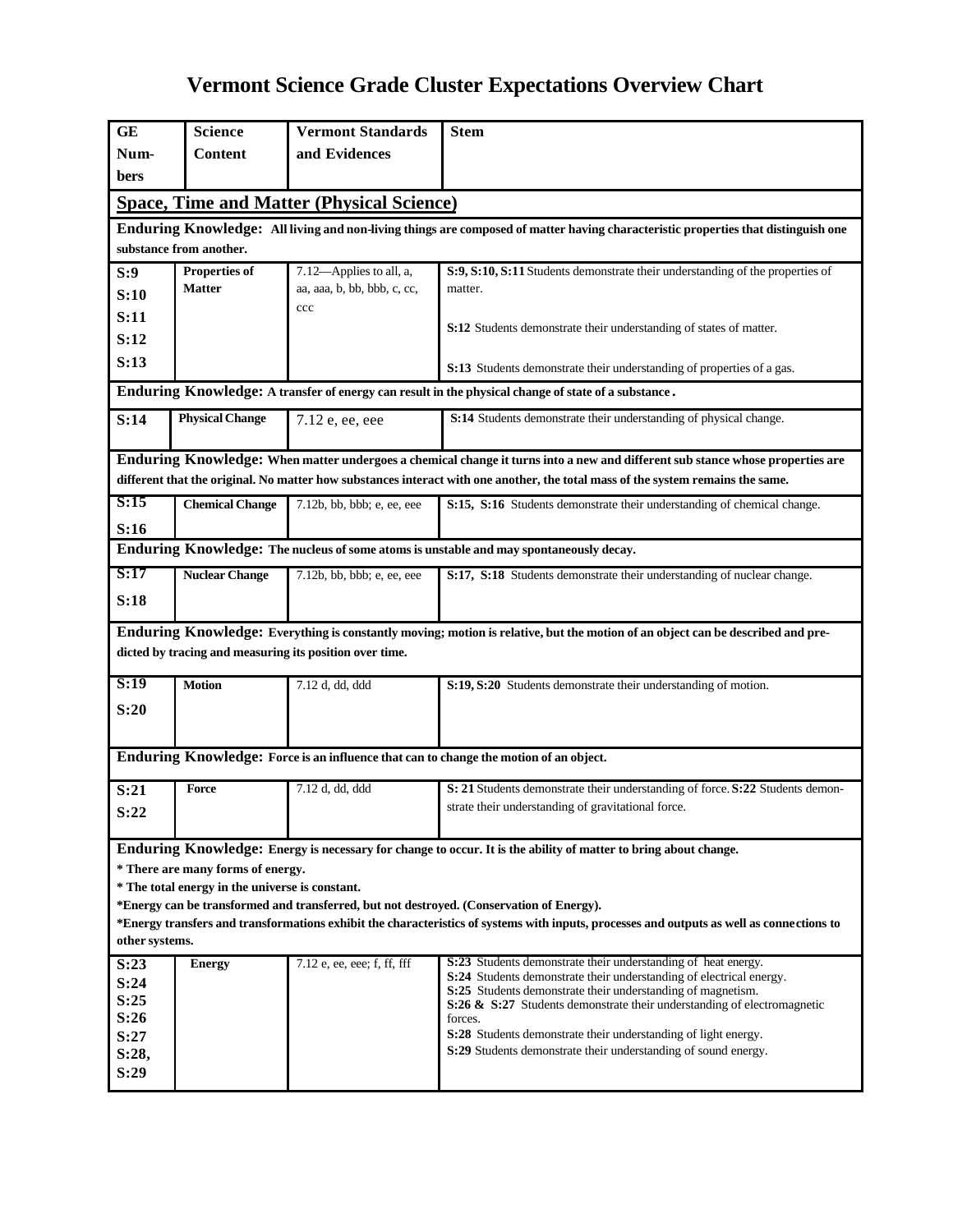| The Living World—Life Science                                                                                         |                                                               |                                   |                                                                                                                                            |  |
|-----------------------------------------------------------------------------------------------------------------------|---------------------------------------------------------------|-----------------------------------|--------------------------------------------------------------------------------------------------------------------------------------------|--|
| <b>GE</b>                                                                                                             | <b>Science Content</b>                                        | <b>Vermont Standards and Evi-</b> | <b>Stem</b>                                                                                                                                |  |
| Num-                                                                                                                  |                                                               | dences                            |                                                                                                                                            |  |
| ber(s)                                                                                                                |                                                               |                                   |                                                                                                                                            |  |
|                                                                                                                       |                                                               |                                   |                                                                                                                                            |  |
|                                                                                                                       |                                                               |                                   | Enduring Knowledge: All living organisms and their component cells have identifiable characteristics that allow for survival.              |  |
| S:30                                                                                                                  | <b>Survival of Organisms</b>                                  | 7.13 a, aa, aaa                   | S:30 Students demonstrate their understanding of structure and                                                                             |  |
|                                                                                                                       |                                                               |                                   | function.                                                                                                                                  |  |
| S:31                                                                                                                  | <b>Life Cycles and Repro-</b><br>duction                      | 7.13 c, cc, ccc                   | S:31 Students demonstrate their understanding of reproduction.                                                                             |  |
| S:32                                                                                                                  | <b>Cell and Tissue Differ-</b>                                | 7.13 b, bb, bbb                   | S:32 Students demonstrate their understanding of differentia-                                                                              |  |
|                                                                                                                       | entiation                                                     |                                   | tion.                                                                                                                                      |  |
| S:33                                                                                                                  | <b>Chemical Reactions</b>                                     | 7.13 c, cc, ccc                   | S:33 Students demonstrate their understanding of how energy                                                                                |  |
|                                                                                                                       | within Cells                                                  |                                   | flow within cells supports an organism's survival.                                                                                         |  |
|                                                                                                                       |                                                               |                                   | Enduring Knowledge: Energy enters an ecosystem in the form of sunlight and flows through the system to each cell. Matter interacts,        |  |
|                                                                                                                       |                                                               |                                   | changes and recycles in an ecosystem. Populations of organisms survive by maintaining interdependent relationships with one another and by |  |
|                                                                                                                       | utilizing biotic and abiotic resources from the environment.) |                                   |                                                                                                                                            |  |
| S:34                                                                                                                  | Interdependence within                                        | 7.13 c, cc, ccc                   | S:34 Students demonstrate their understanding of energy flow                                                                               |  |
|                                                                                                                       | <b>Ecosystems</b>                                             |                                   | in an ecosystem.                                                                                                                           |  |
| S:35                                                                                                                  |                                                               |                                   | S:35 Students demonstrate their understanding of food webs in                                                                              |  |
|                                                                                                                       |                                                               |                                   | an ecosystem.                                                                                                                              |  |
|                                                                                                                       |                                                               |                                   | S:36 Students demonstrate their understanding of equilibrium in                                                                            |  |
| S:36                                                                                                                  |                                                               |                                   | an ecosystem.                                                                                                                              |  |
|                                                                                                                       |                                                               |                                   | S:37 Students demonstrate their understanding of recycling in                                                                              |  |
| S:37                                                                                                                  |                                                               |                                   | an ecosystem.                                                                                                                              |  |
|                                                                                                                       |                                                               |                                   | Enduring Knowledge: All Living Things exhibit patterns of similarity in their structures, behaviors and biochemistry.                      |  |
|                                                                                                                       |                                                               |                                   |                                                                                                                                            |  |
| S:38                                                                                                                  | <b>Classification of Living</b>                               | 7.13 b, bb, bbb                   | S:38 Students demonstrate their understanding of classification                                                                            |  |
|                                                                                                                       | <b>Things</b>                                                 |                                   | of organisms.                                                                                                                              |  |
| Enduring Knowledge: All Living Things exhibit patterns of similarity in their structures, behaviors and biochemistry. |                                                               |                                   |                                                                                                                                            |  |
| S:39                                                                                                                  | <b>Natural Selection/</b>                                     | 7.13 d, dd, ddd                   | S:39 Students demonstrate their understanding of evolution/                                                                                |  |
|                                                                                                                       | <b>Evolution</b>                                              |                                   | natural selection.                                                                                                                         |  |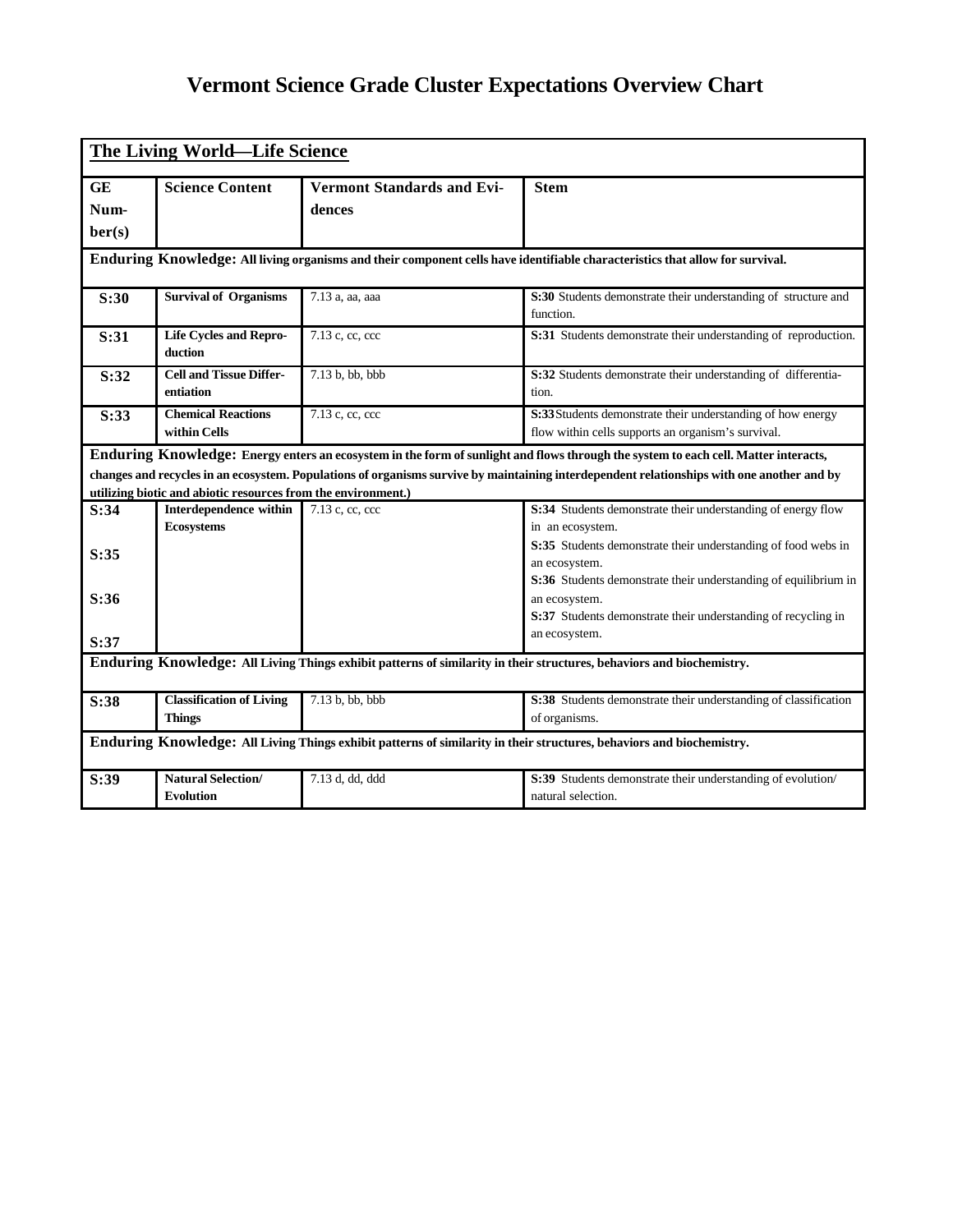| <b>GE</b>      | <b>Science Content</b>                                                   | Vermont Standards and Evi-                           | <b>Stem</b>                                                                                                                            |  |  |
|----------------|--------------------------------------------------------------------------|------------------------------------------------------|----------------------------------------------------------------------------------------------------------------------------------------|--|--|
| Num-<br>ber(s) |                                                                          | dences                                               |                                                                                                                                        |  |  |
|                | <b>The Human Body</b>                                                    |                                                      |                                                                                                                                        |  |  |
|                |                                                                          |                                                      | Enduring Knowledge: The human body is unique in its heredity, body systems and development and can be affected by the environment.     |  |  |
| S:40           | <b>Heredity</b>                                                          | 7.14 a, aa, aaa                                      | S:40 Students demonstrate their understanding of human hered-<br>ity.                                                                  |  |  |
| S:41           | <b>Body Systems</b>                                                      | 7.14b, bb, bbb                                       | S:41 Students demonstrate their understanding of human body<br>(biochemical )systems.                                                  |  |  |
| S:42           | <b>Human Disease</b>                                                     | 7.14 c, cc, ccc                                      | S:42 Students demonstrate their understanding of patterns of<br>human health/disease.                                                  |  |  |
| S:43           | <b>Patterns of Human</b><br><b>Development</b>                           | 7.14 c, cc, ccc                                      | S:43 Students demonstrate their understanding of the patterns of<br>human development.                                                 |  |  |
|                |                                                                          | <b>Universe, Earth and Environment—Earth Science</b> |                                                                                                                                        |  |  |
|                | predicted to continue changing in the future.                            |                                                      | Enduring Knowledge: The universe, earth and all earth systems have undergone change in the past, continue to change in the present and |  |  |
| S:44           | <b>Solar System</b>                                                      | 7.15 d, dd, ddd                                      | S:44 Students demonstrate their understanding of the charac-<br>teristics of the solar system.                                         |  |  |
| S:45           | Scale, Distances, Star<br>Formation, Theories,<br><b>Instrumentation</b> | 7.15 a, aa, aaa; d, dd, ddd; f, ff                   | S:45 Students demonstrate their understanding of processes<br>and change over time within systems of the universe.                     |  |  |
| S:46           | <b>Earth Materials and</b><br>the Rock Cycle                             | 7.15 b, bb, bbb                                      | S:46 Students demonstrate their understanding of processes and<br>change over time.                                                    |  |  |
| S:47           | <b>Forces and Changes on</b><br>the Earth's Surface                      | 7.15 b, bb, bbb; c, cc, ccc                          | S:47 Students demonstrate their understanding of processes and<br>change over time within earth systems.                               |  |  |
| S:48           | Atmosphere, Water<br>Cycle, Weather, Sea-<br>sons                        | 7.15 c, cc, ccc                                      | S:48 Students demonstrate their understanding of processes and<br>change over time within earth systems.                               |  |  |
| S:49           | <b>Natural Resources</b>                                                 | 7.15 e, ee, eee                                      | S:49 Students demonstrate their understanding of processes and<br>change within natural resources.                                     |  |  |

**Many thanks to all the educators and business persons around Vermont who gave of their time and expertise to develop these Science Grade Expectations.**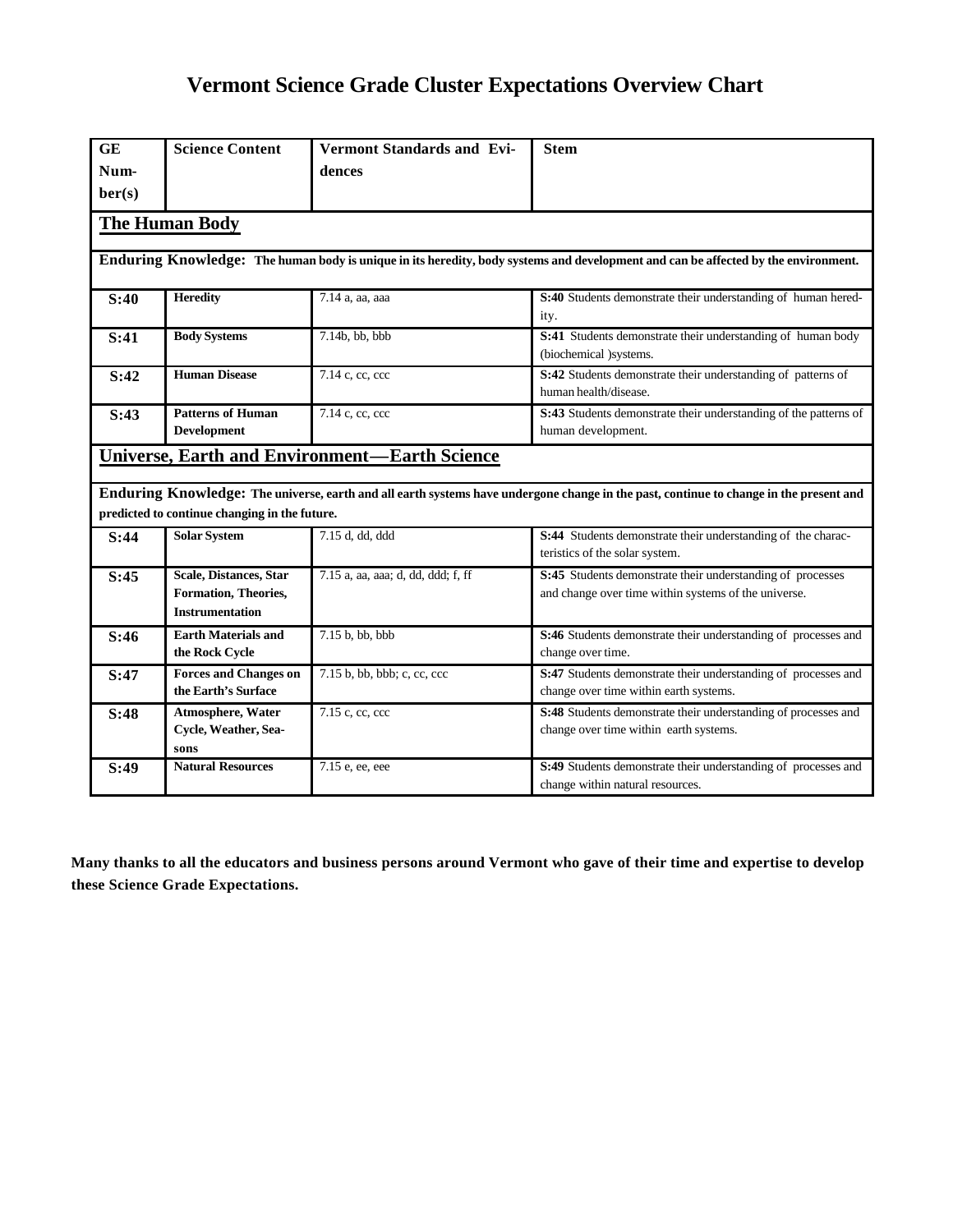### **Scientific Questioning**

#### **SPK-K:1**

**Students demonstrate their understanding of SCIENTIFIC QUESTIONING by…**

• Developing a question by completing the prompt, "I wonder. . .?"

#### **AND**

• Demonstrating a "questioning mind" through extended, intentional (purposeful) interactions with materials or people; Experiments with possibilities.

#### **Predicting and Hypothesizing**

#### **SPK-K:2**

**Students demonstrate their understanding of PREDICT-ING AND HYPOTHESIZING by…**

Stating ideas about what may happen or be observed in the future (e.g., Student thinks ahead).

#### **Designing Experiments**

#### **SPK-K:3**

**Students demonstrate their understanding of EXPERI-MENTAL DESIGN by…**

Explaining the process of an investigation before and during the process (e.g., "on the job" planning, investigating, and explaining can happen simultaneously).

#### **AND**

Using procedures that are safe and humane.

#### Grades PreK-K Grades 1-2

**Scientific Questioning**

#### **S1-2:1**

**Students demonstrate their understanding of SCIENTIFIC QUESTIONING by…**

• Posing observational questions that compare things in terms of number, shape, texture, size, weight, color, motion, etc. (e.g., How fast does a Lady Beetle move compared to a Bess Beetle?).

#### **AND**

• Investigating and completing questions to identify a variable that can be changed (e.g., What will happen if…? or I wonder if I change…?).

#### **AND**

• Generating new questions that could be explored at the end of an investigation.

#### **Predicting and Hypothesizing**

**S1-2:2**

#### **Students demonstrate their understanding of PREDICT-ING AND HYPOTHESIZING by…**

• Predicting a logical outcome to a situation, using prior knowledge, experience and/or evidence.

#### **AND**

• Explaining reasons for that prediction.

#### **Designing Experiments**

**S1-2:3**

**Students demonstrate their understanding of EXPERI-MENTAL DESIGN by…**

- Writing a plan related to a question that includes:
	- a. What the experimenter will do.
	- b. What will be observed, measured, and/or compared.

#### **AND**

• Recording major steps sequentially.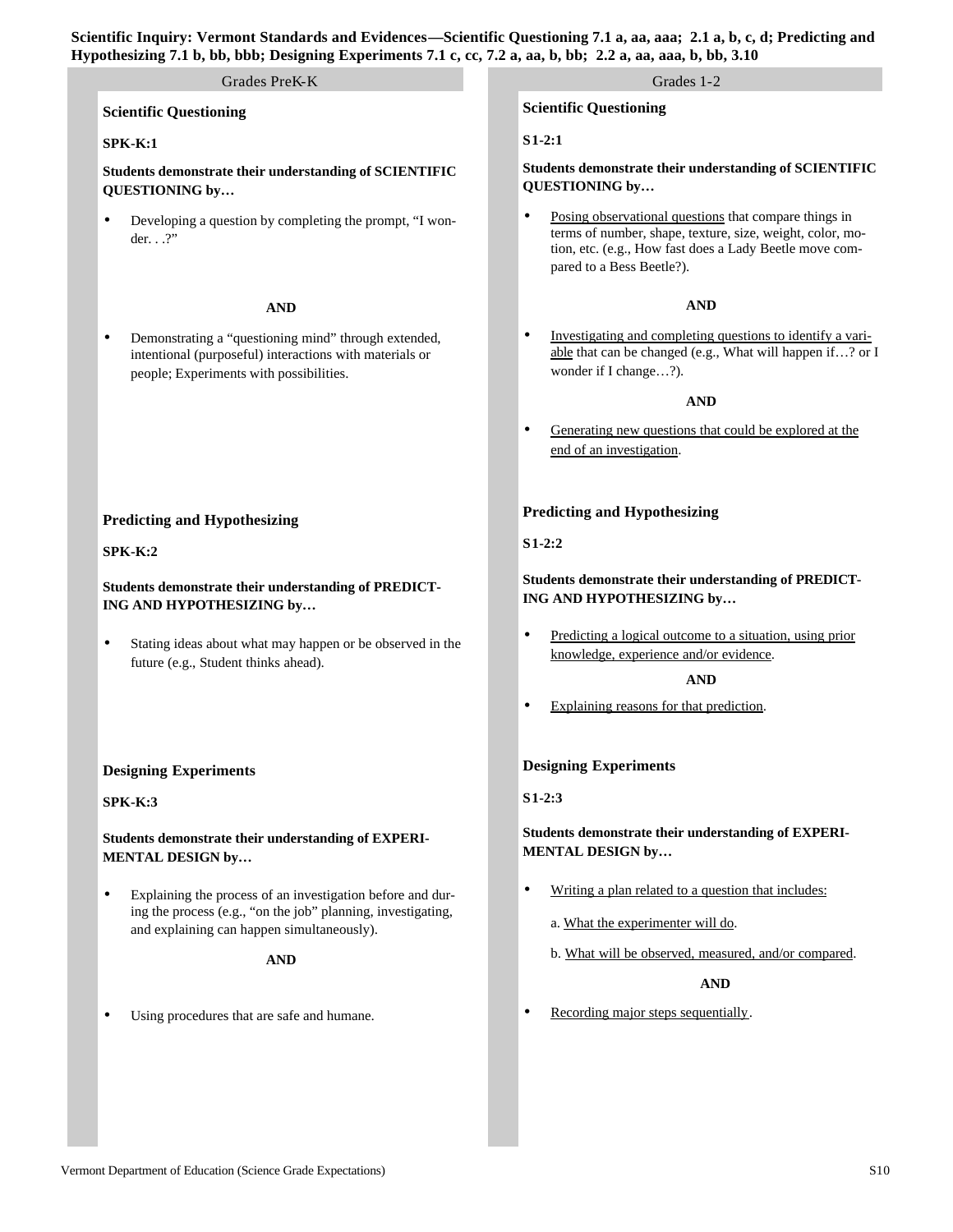| Grades 3-4<br><b>Scientific Questioning</b>                                                                                                                                                  | Grades 5-6<br><b>Scientific Questioning</b>                                                                                                                                                                                                                                                                                                                |
|----------------------------------------------------------------------------------------------------------------------------------------------------------------------------------------------|------------------------------------------------------------------------------------------------------------------------------------------------------------------------------------------------------------------------------------------------------------------------------------------------------------------------------------------------------------|
|                                                                                                                                                                                              | $S5-6:1$                                                                                                                                                                                                                                                                                                                                                   |
| $S3-4:1$<br>Students demonstrate their understanding of SCIENTIFIC<br>QUESTIONING by                                                                                                         | Students demonstrate their understanding of SCIENTIFIC<br>QUESTIONING by<br>Distinguishing between observational, experimental, and<br>$\bullet$<br>research questions (e.g., Observational-How does a<br>cricket chirp? Experimental-Does the amount of light<br>affect how a cricket chirps? Research-Do all crickets<br>chirp? Why do crickets chirp?). |
| Identifying at least one variable that affects a system and<br>$\bullet$<br>using that variable to generate an experimental question that<br>includes a cause and effect relationship.       | <b>AND</b><br>Identifying multiple variables that affect a system and<br>$\bullet$<br>using the variables to generate experimental questions that<br>include cause and effect relationships.                                                                                                                                                               |
| <b>Predicting and Hypothesizing</b>                                                                                                                                                          | <b>Predicting and Hypothesizing</b>                                                                                                                                                                                                                                                                                                                        |
| $S3-4:2$                                                                                                                                                                                     | $S$ 5-6: 2                                                                                                                                                                                                                                                                                                                                                 |
| <b>Students demonstrate their understanding of PREDICTING</b><br>AND HYPOTHESIZING by                                                                                                        | Students demonstrate their understanding of PREDICT-<br>ING AND HYPOTHESIZING by                                                                                                                                                                                                                                                                           |
| Identifying simple patterns of evidence used to develop a<br>$\bullet$<br>prediction and propose an explanation.                                                                             | Using logical inferences derived from evidence to predict<br>$\bullet$<br>what may happen or be observed in the future.<br><b>AND</b><br>Providing an explanation (hypothesis) that is reasonable in<br>$\bullet$<br>terms of available evidence.                                                                                                          |
| <b>Designing Experiments</b>                                                                                                                                                                 | <b>Designing Experiments</b>                                                                                                                                                                                                                                                                                                                               |
| S3-4:3                                                                                                                                                                                       | $S5-6:3$                                                                                                                                                                                                                                                                                                                                                   |
| <b>Students demonstrate their understanding of EXPERIMEN-</b><br>TAL DESIGN by                                                                                                               | Students demonstrate their understanding of EXPERI-<br>MENTAL DESIGN by                                                                                                                                                                                                                                                                                    |
| Writing a plan related to the question that includes:<br>$\bullet$                                                                                                                           | Writing a plan related to the question and prediction that<br>$\bullet$<br>includes:                                                                                                                                                                                                                                                                       |
| a. A list of materials needed.<br>b. A diagram, with important elements labeled, that supports<br>procedures and illustrates the setup.                                                      | a. A list of materials needed that specifies quantities (e.g.,<br>$250$ ml water).                                                                                                                                                                                                                                                                         |
| c. A procedure that lists steps sequentially (beginning, mid-<br>dle, and end) and describes how the experimenter will ma-<br>nipulate or change only one variable at a time. ("Fair Test"). | b. A procedure that lists significant steps sequentially and<br>describes which variable will be manipulated or changed<br>and which variables will remain the same ("Fair Test").                                                                                                                                                                         |
| d. Appropriate timing between observations (intervals) and/or<br>number of trials needed.                                                                                                    | c. An appropriate format for recording data,<br>d. A strategy for conducting multiple trials ("Fair Test").                                                                                                                                                                                                                                                |
|                                                                                                                                                                                              |                                                                                                                                                                                                                                                                                                                                                            |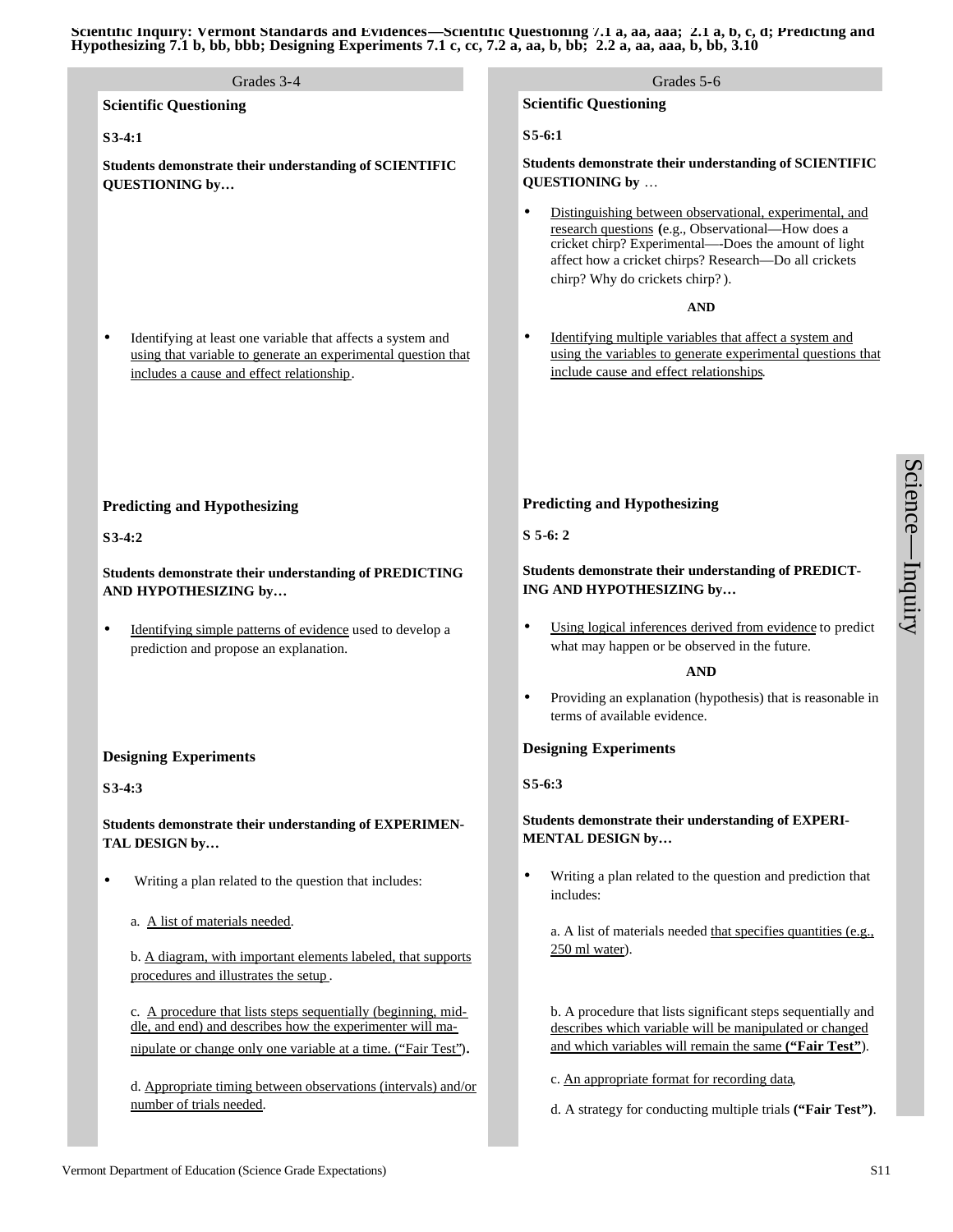**Scientific Questioning**

#### **S5-6:1**

**Students demonstrate their understanding of SCIENTIFIC QUESTIONING by** …

Identifying multiple variables that affect a system and using the variables to generate experimental questions that include cause and effect relationships.

**AND**

Distinguishing between observational, experimental, and research questions **(**e.g., Observational—How does a cricket chirp? Experimental—-Does the amount of light affect how a cricket chirps? Research—Do all crickets chirp? Why do crickets chirp? ).

#### **Predicting and Hypothesizing**

#### **S5-6:2**

**Students demonstrate their understanding of PREDICT-ING AND HYPOTHESIZING by…**

Using logical inferences derived from evidence to predict what may happen or be observed in the future.

#### **AND**

• Providing an explanation (hypothesis) that is reasonable in terms of available evidence.

#### **Designing Experiments**

**S5-6:3**

**Students demonstrate their understanding of EXPERI-MENTAL DESIGN by…**

• Writing a plan related to the question and prediction that includes:

a. A list of materials needed that specifies quantities (e.g., 250 ml water).

b. A procedure that lists significant steps sequentially and describes which variable will be manipulated or changed and which variables will remain the same **("Fair Test"**).

- c. An appropriate format for recording data.
- d. A strategy for conducting multiple trials **("Fair Test")**.

Grades 5-6 Grades 7-8

**Scientific Questioning**

**S7-8:1**

**Students demonstrate their understanding of SCIENTIFIC QUESTIONING by…**

• Developing questions that reflect prior knowledge.

**AND**

• Refining and focusing broad ill-defined questions.

#### **Predicting and Hypothesizing**

**S7-8:2**

#### **Students demonstrate their understanding of PREDICT-ING AND HYPOTHESIZING by…**

• Predicting results (evidence) that support the hypothesis.

#### **AND**

• Proposing a hypothesis based upon a scientific concept or principle, observation, or experience that identifies the relationship between variables.

#### **Designing Experiments**

**S7-8:3**

#### **Students demonstrate their understanding of EXPERI-MENTAL DESIGN by…**

• Writing a plan related to the question, hypothesis, and prediction that includes:

a. A diagram labeled using scientific terminology that supports procedures and illustrates the setup .

b. A procedure that lists significant steps that identify manipulated (independent) and responding (dependent) variables.

c. A control for comparing data when appropriate.

d. Identification of tools and procedures for collecting data and reducing error.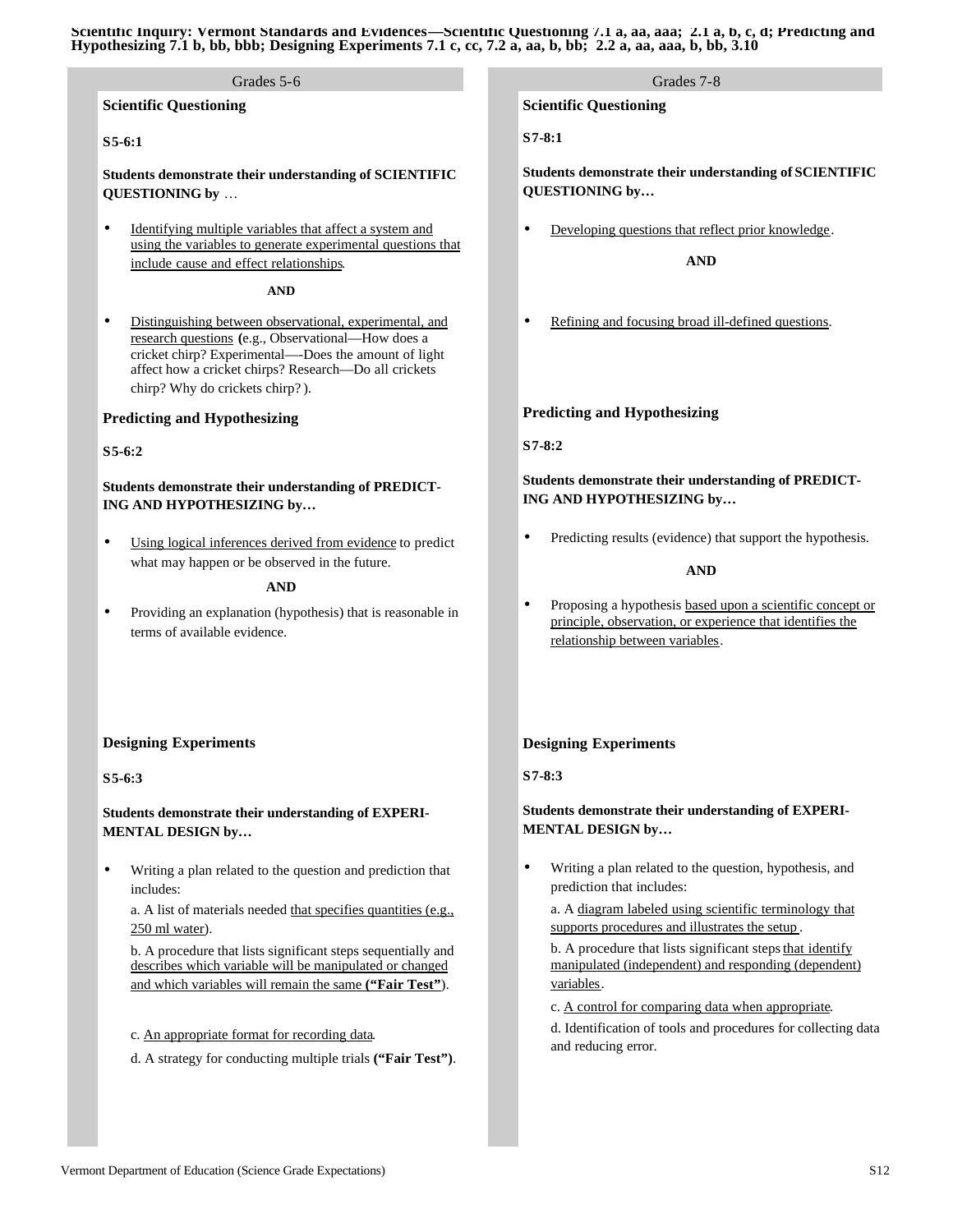#### Grades 9-12

#### **Scientific Questioning**

#### **S9-12:1**

**Students demonstrate their understanding of SCIENTIFIC QUESTIONING by…**

• Framing testable questions showing evidence of observations and prior knowledge to illustrate cause and effect.

#### **AND**

• Developing a testable question appropriate to the scientific domain being investigated.

#### **Predicting and Hypothesizing**

#### **S 9-12:2**

**Students demonstrate their understanding of PREDICTING AND HYPOTHESIZING by…**

• Developing a testable/guiding hypothesis and predictions based upon evidence of scientific principles.

#### **AND**

• Predicting results (evidence) that supports the hypothesis.

#### **AND**

• Clearly distinguishing cause and effect within a testable/guiding hypothesis.

#### **Designing Experiments**

**S9-12:3**

**Students demonstrate their understanding of EXPERIMEN-TAL DESIGN by…**

• Writing a plan that includes:

a. Procedures that incorporate appropriate protection (e.g., no food in lab area).

b. Appropriate tools, units of measurement and degree of accuracy.

c**.** Components that reflect current scientific knowledge and available technology .

d. Use of scientific terminology that supports the identified procedures.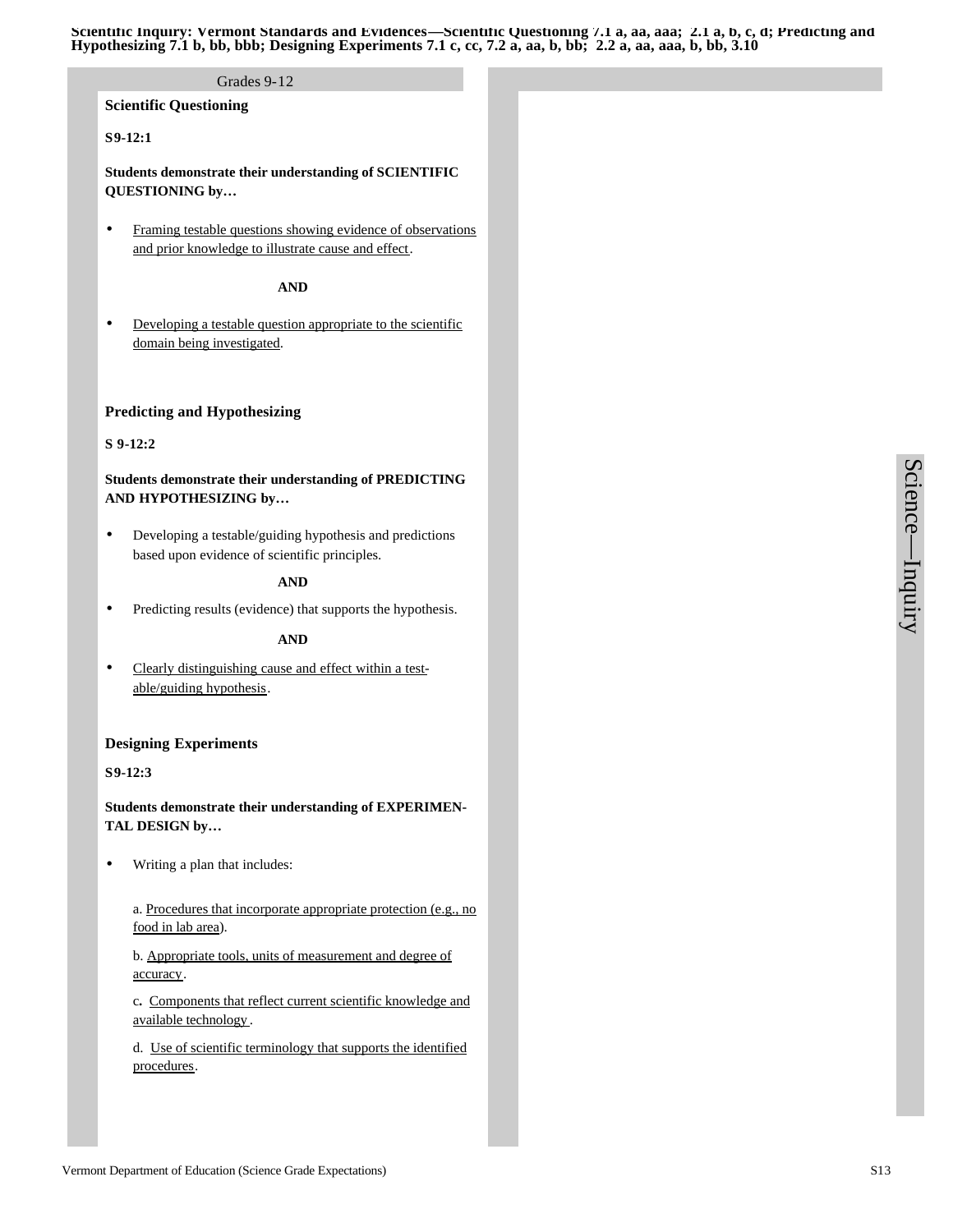# **Conducting Experiments**

#### **SPK-K:4**

**Students demonstrate their ability to CONDUCT EXPERI-MENTS by…**

• Using more than one of the senses to make observations.

#### **AND**

• Describing obvious features of an object or event.

#### **AND**

• Representing data in a variety of ways including words, numbers, symbols, and pictures

**AND**

• Drawing scientifically:

a. Recording shapes, prominent features with supporting details (e.g., eyelashes on eyes), and color.

b. Spatially organizing and differentiating significant parts observed.

c. Adding essential information to a diagram provided by the teacher.

d. Using simple equipment and nonstandard measurement tools to gather data and extend the senses (e.g., balances, scales, counters, magnifiers).

e. Following teacher guidance to complete steps while investigating a question.

#### **Representing Data and Analysis**

#### **SPK-K:5**

**Students demonstrate their ability to REPRESENT DATA by…**

• Organizing a piece of data (measurement or observation) or a group representation (e.g., pictograph, bar graph, or chart).

Grades PreK-K Grades 1-2

#### **Conducting Experiments**

#### **S1-2:4**

**Students demonstrate their ability to CONDUCT EXPERI-MENTS by…**

• Referring to and following a simple plan for an investigation.

#### **AND**

• Describing observations using senses rather than feelings (e.g., The snail has a hard shell with wavy, brown lines, rather than the snail is awesome).

#### **AND**

Recording observations of similarities and differences.

#### **AND**

• Drawing scientifically:

a. Recording relative proportion (e.g., Eyes are approximately the right size when compared to the head) including focus on finer details, and differentiating all parts observed.

b. Labeling significant aspects of a scientific drawing or diagram with words provided,

c. Creating a title for a scientific drawing or diagram.

• Recording data (in a table provided by the teacher) generated from the use of simple science equipment , as well as nonstandard and standard measurement tools.

#### **Representing Data and Analysis**

**S1-2:5**

**Students demonstrate their ability to REPRESENT DATA by…**

• Organizing a collection of data into a table or a graph template.

#### **AND**

• Creating a title for a table or graph.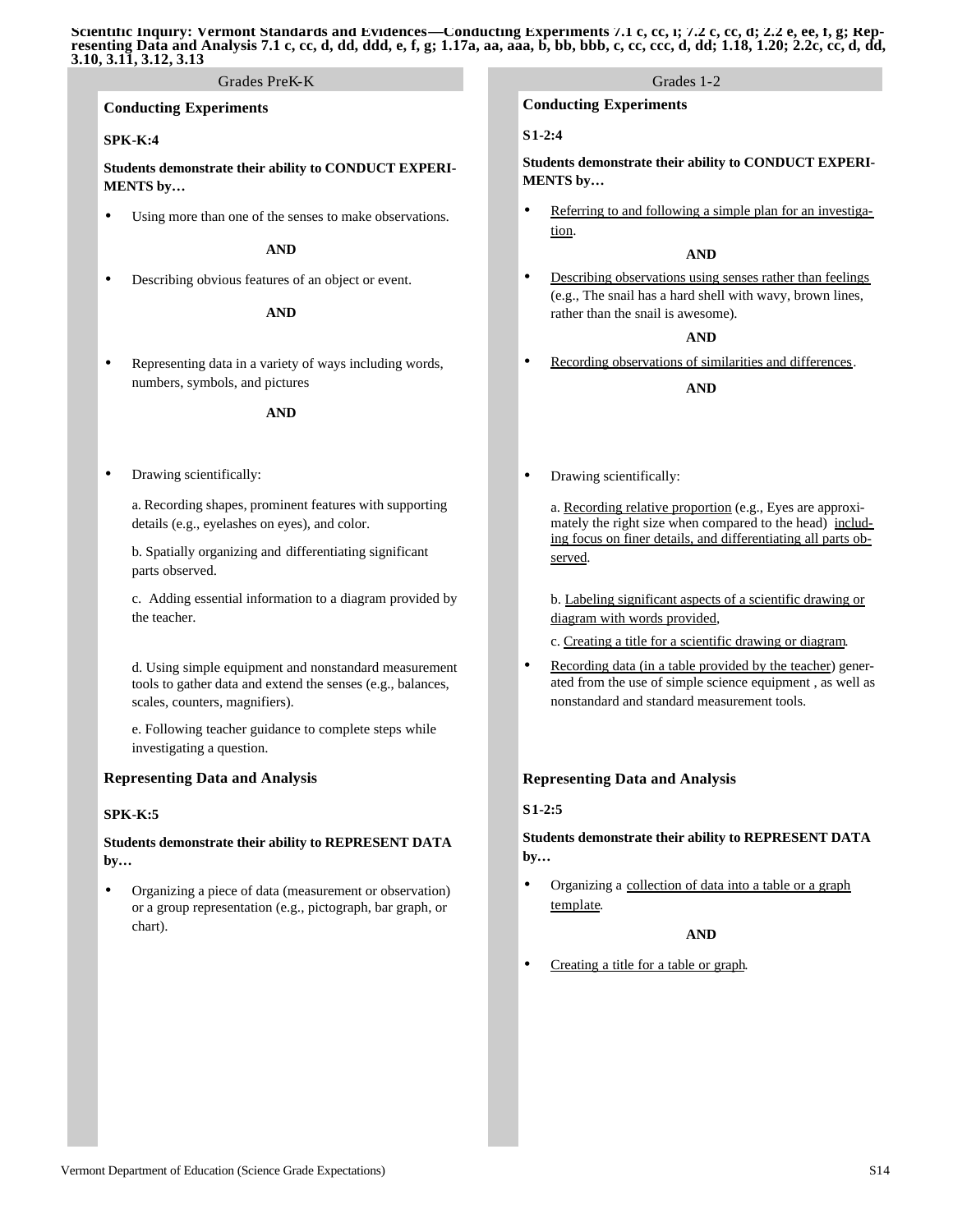|                                                                   | 10, 3.11, 3.12, 3.13<br>Grades 3-4                                                                                                                | Grades 5-6                                                                                                                                                   |
|-------------------------------------------------------------------|---------------------------------------------------------------------------------------------------------------------------------------------------|--------------------------------------------------------------------------------------------------------------------------------------------------------------|
|                                                                   | <b>Conducting Experiments</b>                                                                                                                     | <b>Conducting Experiments</b>                                                                                                                                |
|                                                                   |                                                                                                                                                   |                                                                                                                                                              |
|                                                                   | $S3-4:4$                                                                                                                                          | $S5-6:4$                                                                                                                                                     |
| Students demonstrate their ability to CONDUCT EXPERI-<br>MENTS by |                                                                                                                                                   | Students demonstrate their ability to CONDUCT EXPERI-<br>MENTS by                                                                                            |
|                                                                   | Referring to and following a detailed plan for an investiga-<br>tion.<br><b>AND</b>                                                               |                                                                                                                                                              |
|                                                                   | Clearly describing evidence and quantifying observations<br>with appropriate units.                                                               | Choosing appropriate measurements for the task and<br>$\bullet$<br>measuring accurately.                                                                     |
|                                                                   | <b>AND</b>                                                                                                                                        | <b>AND</b>                                                                                                                                                   |
|                                                                   | Recording data at various points during an investigation by<br>reporting what actually happens, even when data conflicts<br>with expectations.    | Collecting data and recording accurate and complete data<br>$\bullet$<br>from multiple trials.                                                               |
|                                                                   | <b>AND</b>                                                                                                                                        | <b>AND</b>                                                                                                                                                   |
|                                                                   | Recording the sequence in which events take place.<br><b>AND</b>                                                                                  |                                                                                                                                                              |
| ٠                                                                 | Recording relevant details of an object and its surroundings<br>when applicable.                                                                  |                                                                                                                                                              |
| ٠                                                                 | <b>AND</b><br>Drawing scientifically:                                                                                                             | Drawing scientifically:<br>٠                                                                                                                                 |
|                                                                   | a. Recording varying degrees of color, shading or texture                                                                                         |                                                                                                                                                              |
|                                                                   | and consistent proportion throughout.                                                                                                             |                                                                                                                                                              |
|                                                                   | b. Labeling significant parts of a scientific drawing or dia-<br>gram and includes a key if necessary.                                            | a. Selecting an appropriate perspective (e.g., cross section,<br>top view, side view) and recording precise proportions.                                     |
|                                                                   | <b>Representing Data and Analysis</b>                                                                                                             | <b>Representing Data and Analysis</b>                                                                                                                        |
|                                                                   | $S3-4:5$                                                                                                                                          | $S5-6:5$                                                                                                                                                     |
|                                                                   | Students demonstrate their ability to REPRESENT DATA<br>by                                                                                        | Students demonstrate their ability to REPRESENT DATA<br>by                                                                                                   |
| $\bullet$                                                         | Classifying objects and phenomena into sets and subsets<br>and justifying groupings.<br><b>AND</b>                                                | Determining an appropriate representation (line graph in<br>$\bullet$                                                                                        |
| ٠                                                                 | Displaying and labeling data for separate trials/observations.<br><b>AND</b>                                                                      | addition to prior examples) to represent their findings<br>accurately.                                                                                       |
| $\bullet$                                                         | Determining an appropriate representation (graph or table or<br>chart or diagram) to represent their findings most accu-<br>rately.<br><b>AND</b> | <b>AND</b><br>Selecting a scale that is appropriate for range of data to be<br>$\bullet$<br>plotted, labels units, and presents data in an objective<br>way. |
| ٠                                                                 | Including in tables a title, labeled rows and columns and any<br>necessary keys.<br><b>AND</b>                                                    | <b>AND</b><br>Including clearly labeled keys and symbols, when neces-<br>$\bullet$<br>sary.                                                                  |
| $\bullet$                                                         | Including in graphs a title, labels, scale, and recording data<br>correctly.                                                                      | <b>AND</b><br>Using correct scientific terminology to label representa-<br>$\bullet$<br>tions.                                                               |

Science

 $\overline{\phantom{a}}$ 

Inquiry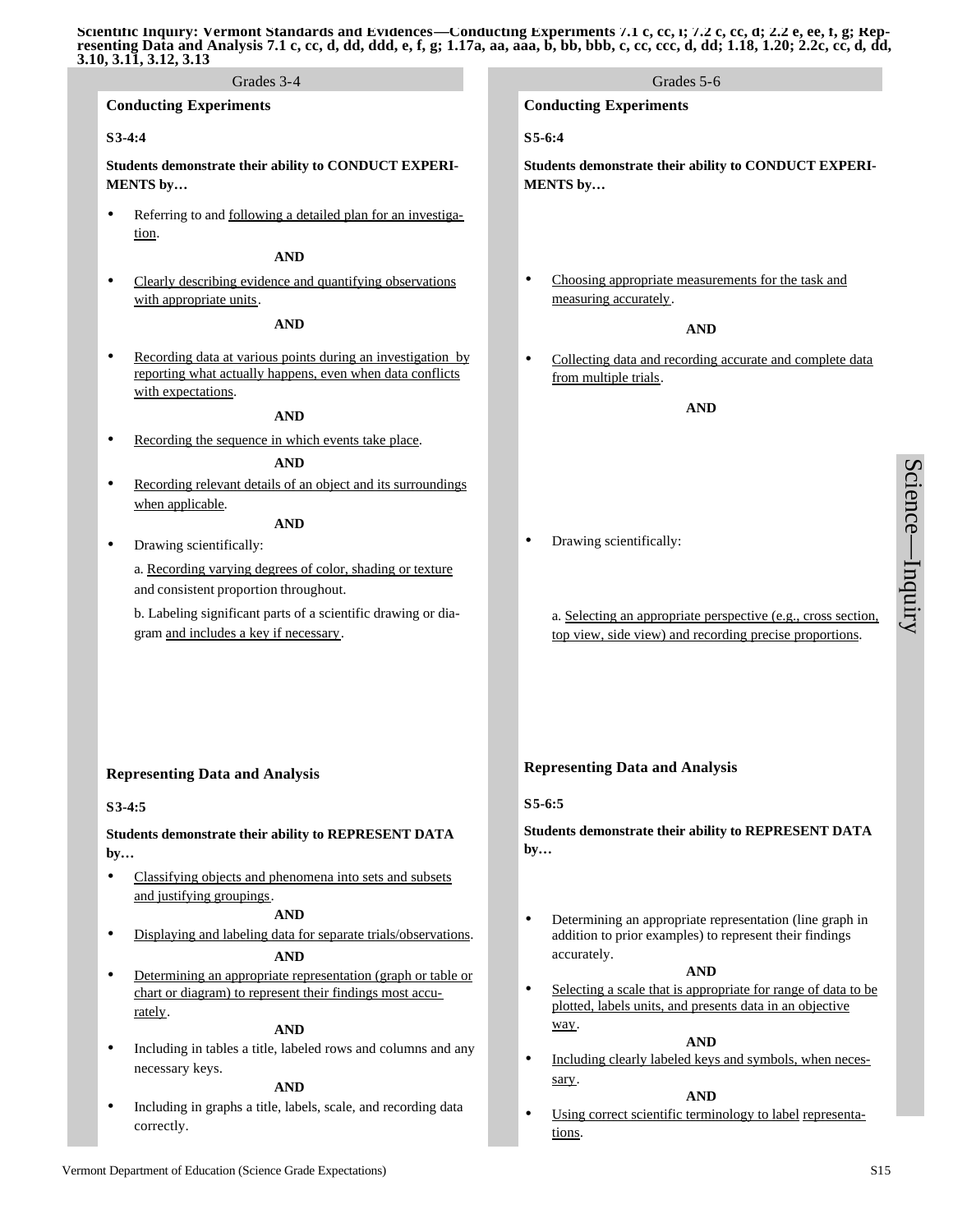#### **Conducting Experiments**

#### **S5-6:4**

**Students demonstrate their ability to CONDUCT EXPERI-MENTS by…**

• Choosing appropriate measurements for the task and measuring accurately.

#### **AND**

• Collecting data and recording accurate and complete data from multiple trials.

#### **AND**

• Drawing scientifically:

a. Selecting an appropriate perspective (e.g., cross section, top view, side view) and recording precise proportions.

#### **Representing Data and Analysis**

#### **S5-6:5**

**Students demonstrate their ability to REPRESENT DATA by…**

• Determining an appropriate representation (line graph in addition to prior examples) to represent their findings accurately.

#### **AND**

• Selecting a scale that is appropriate for range of data to be plotted, labels units, and presents data in an objective way.

#### **AND**

• Including clearly labeled keys and symbols, when necessary.

#### **AND**

• Using correct scientific terminology to label representations.

#### Grades 5-6 Grades 7-8

#### **Conducting Experiments**

#### **S7-8:4**

**Students demonstrate their ability to CONDUCT EXPERI-MENTS by…**

• Accurately quantifying observations using appropriate measurement tools.

#### **AND**

• Using technology to collect, quantify, organize, and store observations (e.g., use of probe).

#### **AND**

• Drawing scientifically:

a. Recording multiple perspectives to scale (e.g., magnification, cross section, top view, side view, etc.).

#### **Representing Data and Analysis**

#### **S7-8:5**

**Students demonstrate their ability to REPRESENT DATA by…** 

• Representing independent variable on the "X" axis and dependent variable on the "Y" axis.

#### **AND**

• Determining a scale for a diagram that is appropriate to the task.

#### **AND**

• Using technology to enhance a representation.

#### **AND**

• Using color, texture, symbols and other graphic strategies to clarify trends/patterns within a representation.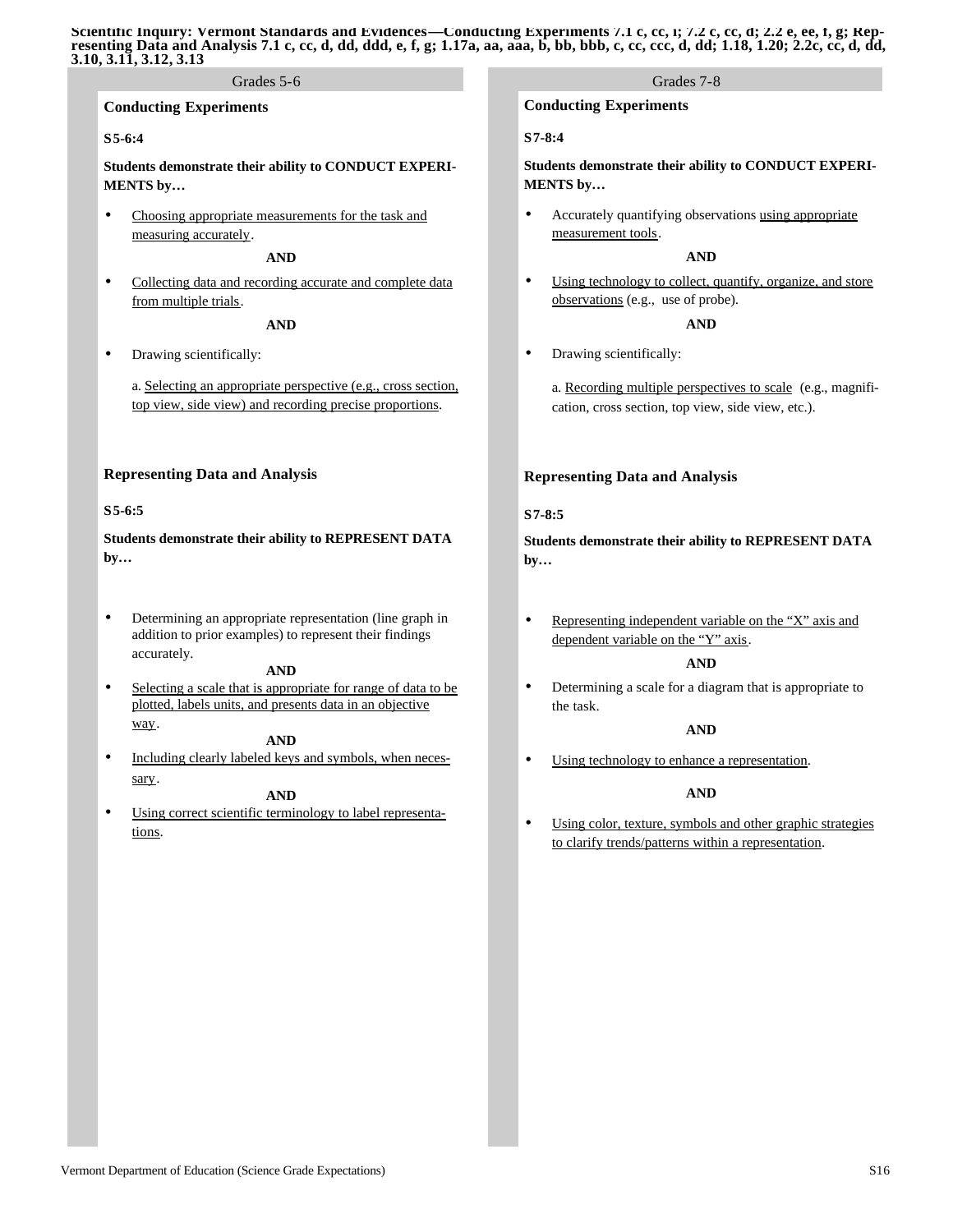#### Grades 9-12

**Conducting Experiments**

**S9-12:4:**

**Students demonstrate their ability to CONDUCT EXPERI-MENTS by…**

• Collecting significant data through completing multiple trials.

**AND**

• Evaluating and revising procedures as investigation progresses.

#### **Representing Data and Analysis**

**S9-12:5**

**Students demonstrate their ability to REPRESENT DATA by…** 

• Representing data quantitatively to the appropriate level of precision through the use of mathematical calculations.

**AND**

• Developing the skill of drawing a "best fit" curve from data.

#### **AND**

• Recording accurate data, free of bias

**AND**

• Avoiding plagiarism/fabrication of other recorded research data.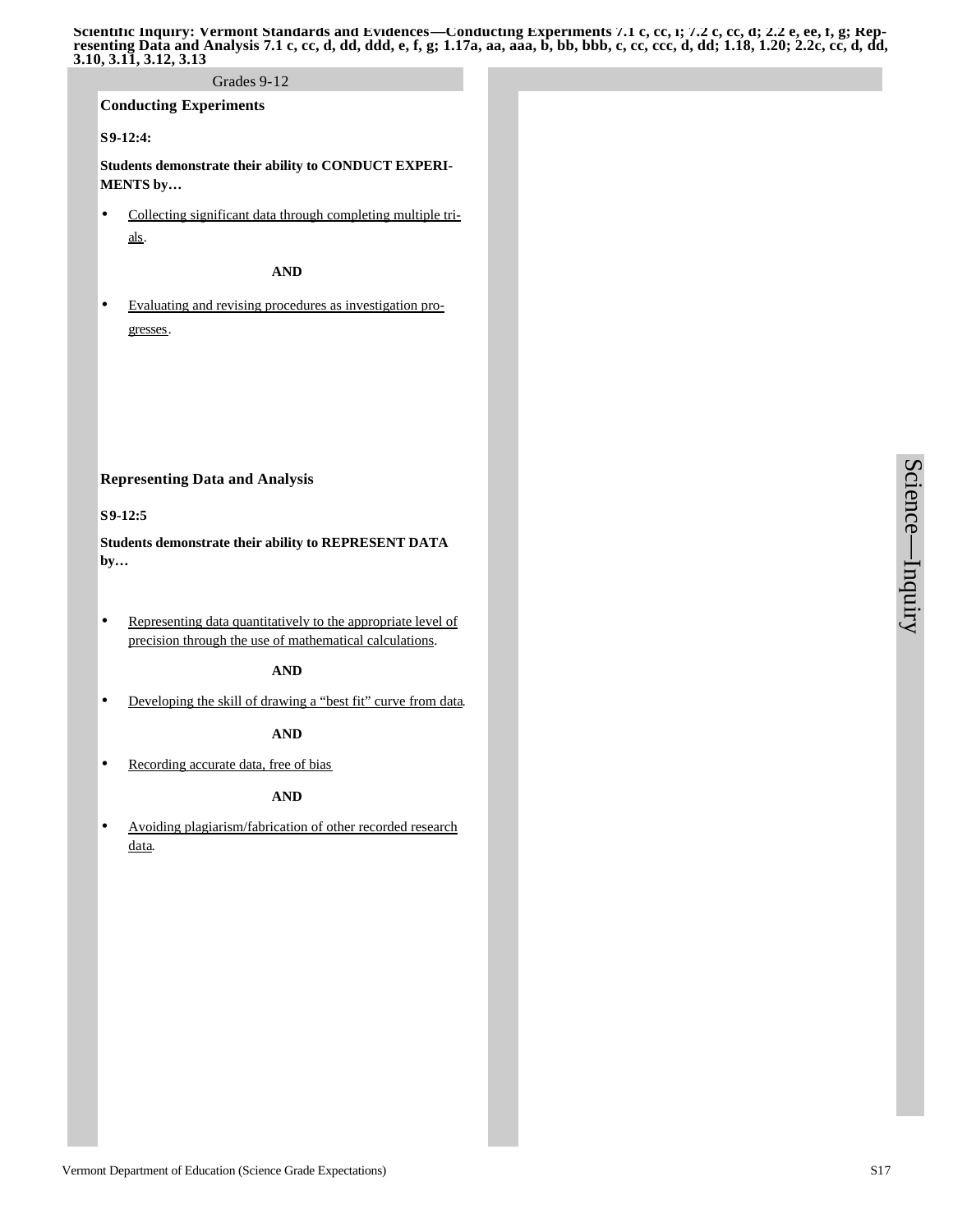# Grades PreK-K Grades 1-2

**Representing Data and Analysis**

#### **SPK-K:6**

**Students demonstrate their ability to ANALYZE DATA by…**

Sorting objects based upon current observations and justifying groupings.

**Representing Data and Analysis**

#### **S1-2:6**

**Students demonstrate their ability to ANALYZE DATA by…**

• Sorting and classifying objects based upon observations, prior knowledge, or experience and justifying groupings.

#### **AND**

• Identifying and describing the pattern in diagrams and charts (e.g., model, bar graph, pictograph, diagram or chart).

#### **S1-2:7**

### **Students demonstrate their ability to EXPLAIN DATA by…**

• Developing a reasonable explanation based upon observations (e.g., I found out.  $\ldots$ ).

#### **SPK-K:7**

**Students demonstrate their ability to EXPLAIN DATA by…**

• Explaining observations with the support of material props, photographs, drawings, or diagrams.

### **Applying Results**

#### **SPK-K:8**

**Students demonstrate their ability to APPLY RESULTS by…**

• Identifying similarities between past experiences and current investigations.

## **Applying Results**

#### **S1-2:8**

### **Students demonstrate their ability to APPLY RESULTS by…**

• Generating new questions related to discoveries during an investigation.

#### **AND**

• Relating current investigation to a similar investigation.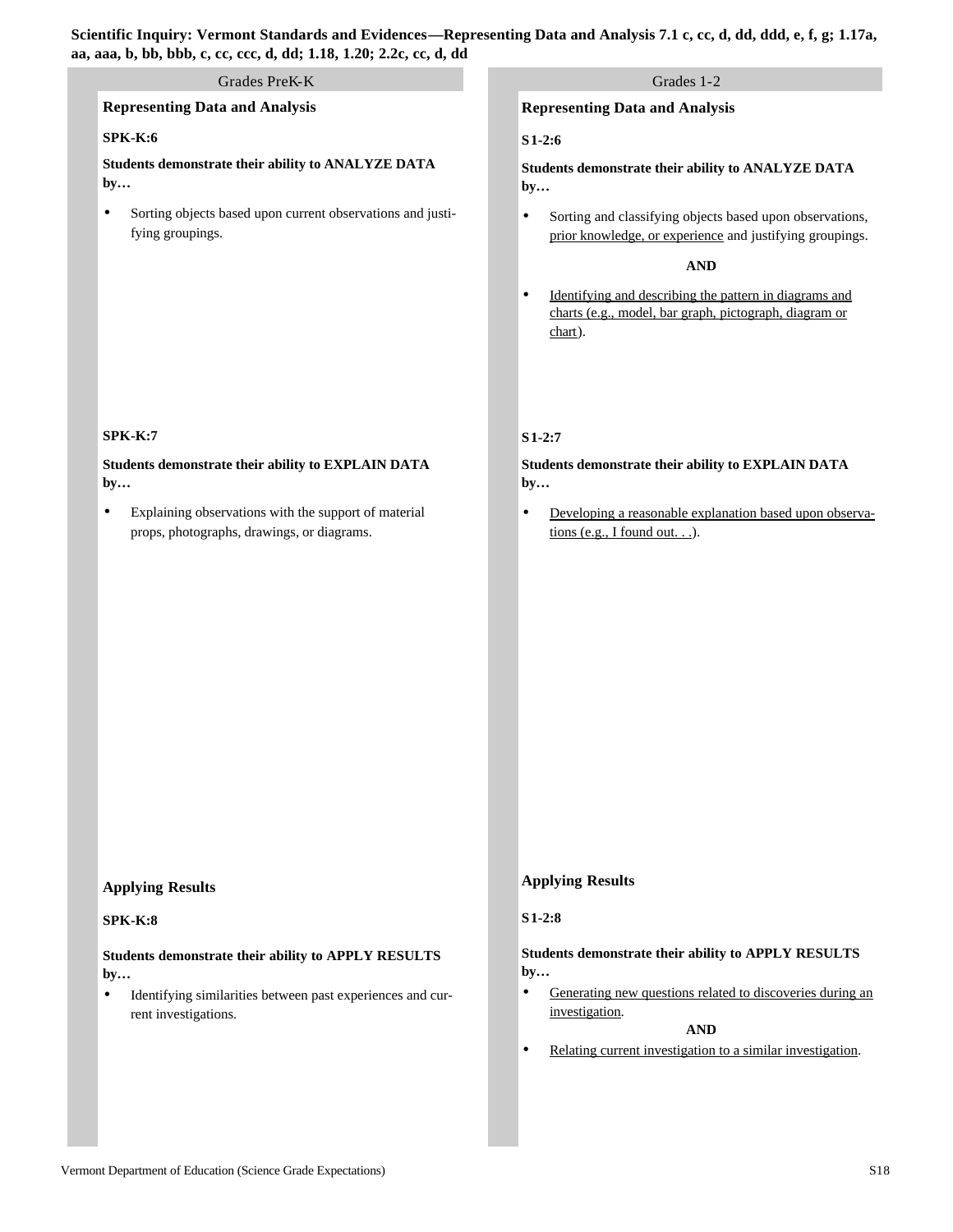| Grades 3-4                                                                                                                                 | Grades 5-6                                                                                                                                                                                                       |
|--------------------------------------------------------------------------------------------------------------------------------------------|------------------------------------------------------------------------------------------------------------------------------------------------------------------------------------------------------------------|
| <b>Representing Data and Analysis</b>                                                                                                      | <b>Representing Data and Analysis</b>                                                                                                                                                                            |
| S3-4:6                                                                                                                                     | $S$ 5-6:6                                                                                                                                                                                                        |
| Students demonstrate their ability to ANALYZE DATA by                                                                                      | Students demonstrate their ability to ANALYZE DATA<br>by                                                                                                                                                         |
| Interpreting patterns or trends in data.<br>$\bullet$<br><b>AND</b><br>Relating data to the original question and prediction.<br>$\bullet$ | Identifying relationships of variables based upon evi-<br>$\bullet$<br>dence.<br><b>AND</b><br>Questioning data that might not seem accurate or does not<br>$\bullet$<br>fit into the pattern of other findings. |
| S3-4:7                                                                                                                                     | $S5-6:7$                                                                                                                                                                                                         |
| Students demonstrate their ability to EXPLAIN DATA<br>by                                                                                   | Students demonstrate their ability to EXPLAIN DATA<br>by                                                                                                                                                         |
| Providing a reasonable explanation that accurately reflects<br>$\bullet$                                                                   | Explaining data using correct scientific terminology.<br>٠                                                                                                                                                       |
| data.<br><b>AND</b>                                                                                                                        | <b>AND</b>                                                                                                                                                                                                       |
| Identifying differences between proposed predictions and<br>$\bullet$<br>experimental data.                                                | Using experimental results to support or refute original<br>$\bullet$<br>hypothesis.<br><b>AND</b><br>Considering all data when developing an explana-<br>$\bullet$                                              |
|                                                                                                                                            | tion/conclusion.<br><b>AND</b>                                                                                                                                                                                   |
|                                                                                                                                            | Using additional resources (e.g., books, journals, data-<br>$\bullet$<br>bases, interview, etc.) to strengthen an explanation.<br><b>AND</b>                                                                     |
|                                                                                                                                            | Identifying problems/flaws with the experimental design.<br>$\bullet$                                                                                                                                            |
|                                                                                                                                            | <b>AND</b><br>Preparing a conclusion statement/summary.<br>$\bullet$                                                                                                                                             |
| <b>Applying Results</b>                                                                                                                    | <b>Applying Results</b>                                                                                                                                                                                          |
| $S3-4:8$                                                                                                                                   | $S5-6:8$                                                                                                                                                                                                         |
| Students demonstrate their ability to APPLY RESULTS by                                                                                     | Students demonstrate their ability to APPLY RESULTS<br>by                                                                                                                                                        |
| Generating a new question to obtain additional information.<br>$\bullet$                                                                   |                                                                                                                                                                                                                  |
| <b>AND</b>                                                                                                                                 |                                                                                                                                                                                                                  |
| Creating a plan to investigate a scientific concept further or<br>$\bullet$<br>connecting a classroom model to a real-world example.       |                                                                                                                                                                                                                  |
| <b>AND</b>                                                                                                                                 |                                                                                                                                                                                                                  |
| Connecting the investigation or model to a real world exam-<br>٠<br>ple.                                                                   | Explaining how experimental findings can be generalized<br>$\bullet$<br>to other situations.                                                                                                                     |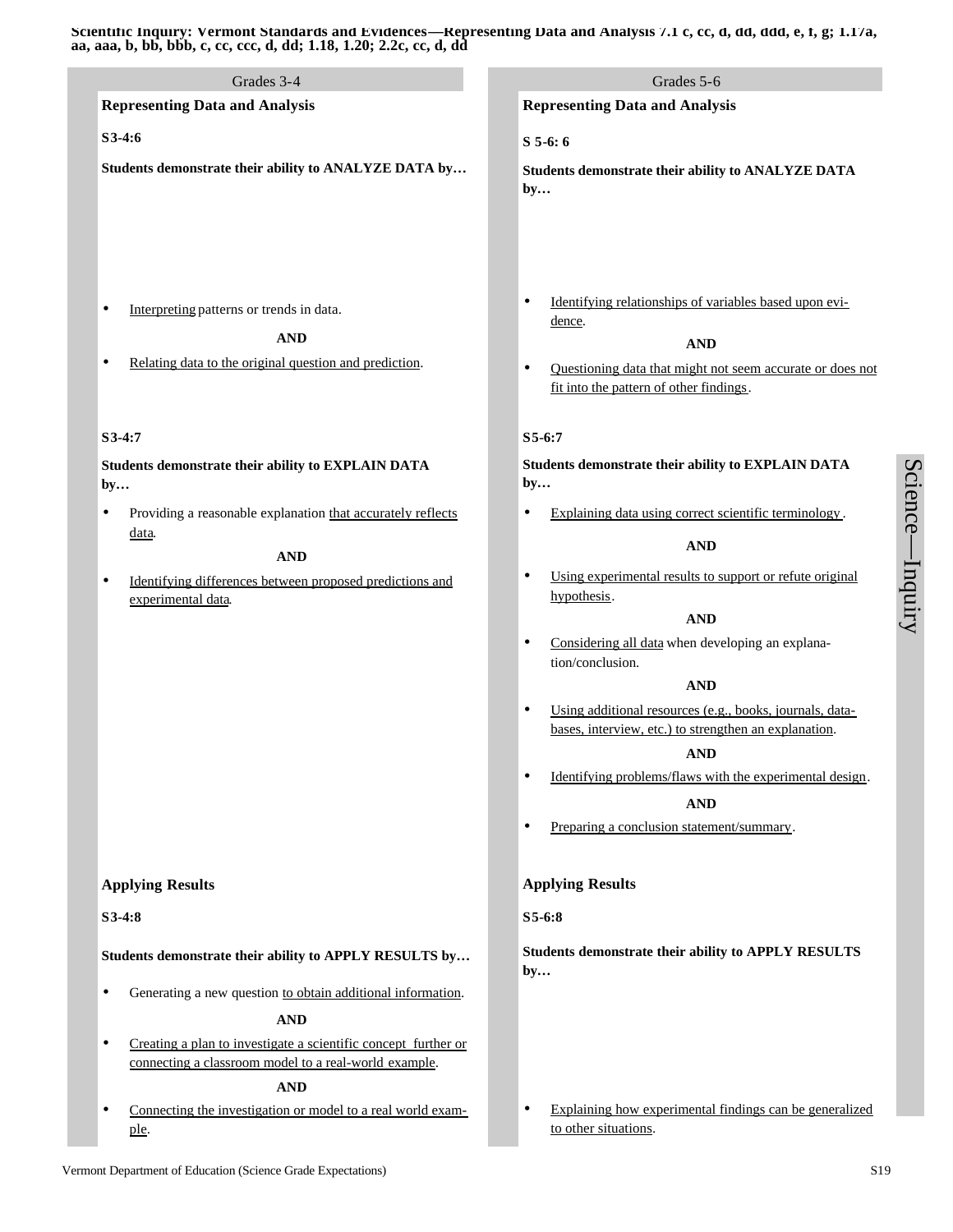# Grades 5-6 Grades 7-8 **Representing Data and Analysis S 5-6: 6 Students demonstrate their ability to ANALYZE DATA by…** • Identifying relationships of variables based upon evidence. **AND** • Questioning data that might not seem accurate or does not fit into the pattern of other findings. **S5-6:7 Students demonstrate their ability to EXPLAIN DATA by…** • Explaining data using correct scientific terminology. **AND** • Using experimental results to support or refute original hypothesis. **AND** • Considering all data when developing an explanation/conclusion. **AND** • Using additional resources (e.g., books, journals, databases, interview, etc.) to strengthen an explanation.

#### **AND**

- Identifying problems/flaws with the experimental design. **AND**
- Preparing a conclusion statement/summary.

#### **Applying Results**

**S5-6:8**

**Students demonstrate their ability to APPLY RESULTS by…**

• Explaining how experimental findings can be generalized to other situations.

**Representing Data and Analysis**

**S7-8:6**

**Students demonstrate their ability to ANALYZE DATA by…**

• Identifying, considering and addressing experimental errors (e.g., errors in experimental design, errors in data collection procedures).

#### **AND**

• Identifying limitations and/or sources of error within the experimental design.

#### **S7-8:7**

**Students demonstrate their ability to EXPLAIN DATA by…**

• Using scientific concepts, models, and terminology to report results, discuss relationships, and propose new explanations.

#### **AND**

• Generating alternative explanations.

#### **AND**

• Documenting and explaining changes in experimental design.

#### **AND**

• Sharing conclusion/summary with appropriate audience beyond the research group.

#### **AND**

• Using mathematical analysis as an integral component of the conclusion.

## **Applying Results**

#### **S7-8:8**

**Students demonstrate their ability to APPLY RESULTS by…**

• Identifying additional data that would strengthen an investigation.

#### **AND**

- Explaining limitations for generalizing findings. **AND**
- Explaining relevance of findings (e.g., So what?) to local environment (community, school, classroom) **AND**
- Devising recommendations for further investigation and making decisions based on evidence.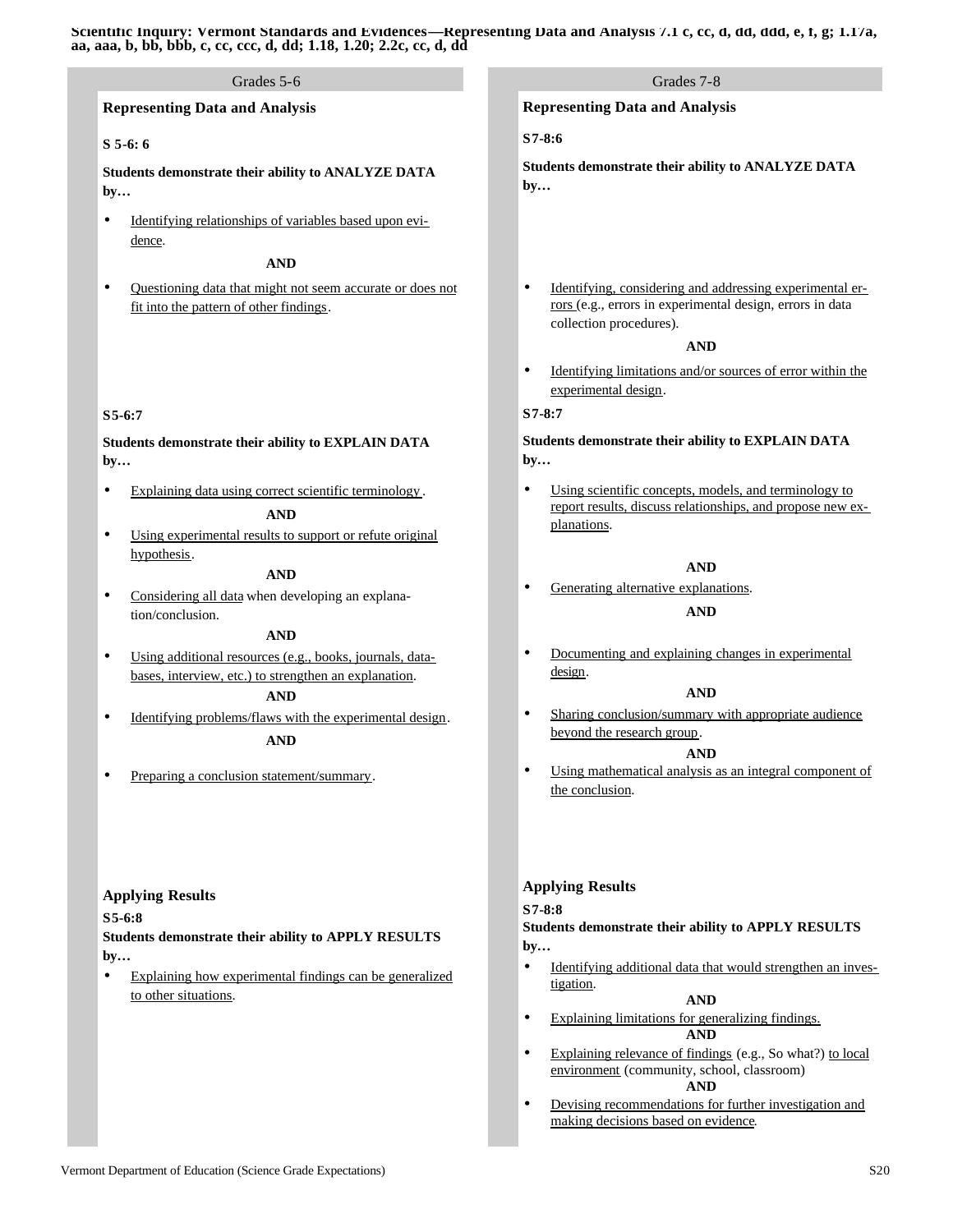#### Grades 9-12

#### **Representing Data and Analysis**

#### **S9-12:6**

**Students demonstrate their ability to ANALYZE DATA by…**

• Accounting for identified experimental errors.

#### **AND**

• Analyzing significance of experimental data.

#### **AND**

• Critically comparing evidence collected with that of others (e.g., classmates or scientists in the field).

#### **S9-12:7**

#### **Students demonstrate their ability to EXPLAIN DATA by…**

Proposing, synthesizing, and evaluating alternative explanations for experimental results.

#### **AND**

• Citing experimental evidence within explanation.

#### **AND**

Including logically consistent position to explain observed phenomena.

#### **AND**

• Comparing experimental conclusion to other proposed explanations by peer review (e.g., students, scientists or local interest groups).

#### **AND**

• Conducting objective scientific analysis, free of bias.

#### **AND**

• Identifying and evaluating uncontrolled variables inherent in experimental model.

#### **EXTENSION:**

Considering multiple variables when interpreting mathematical analysis.

#### **Applying Results**

#### **S9-12:8**

**Students demonstrate their ability to APPLY RESULTS by…**

• Using technology to communicate results effectively and appropriately to others (e.g., power point, web site, posters, etc.).

#### **AND**

• Predicting/recommending how scientific conclusions can be applied to civic, economic or social issues.

### **AND**

• Proposing and evaluating new questions, predictions, procedures and technology for further investigations.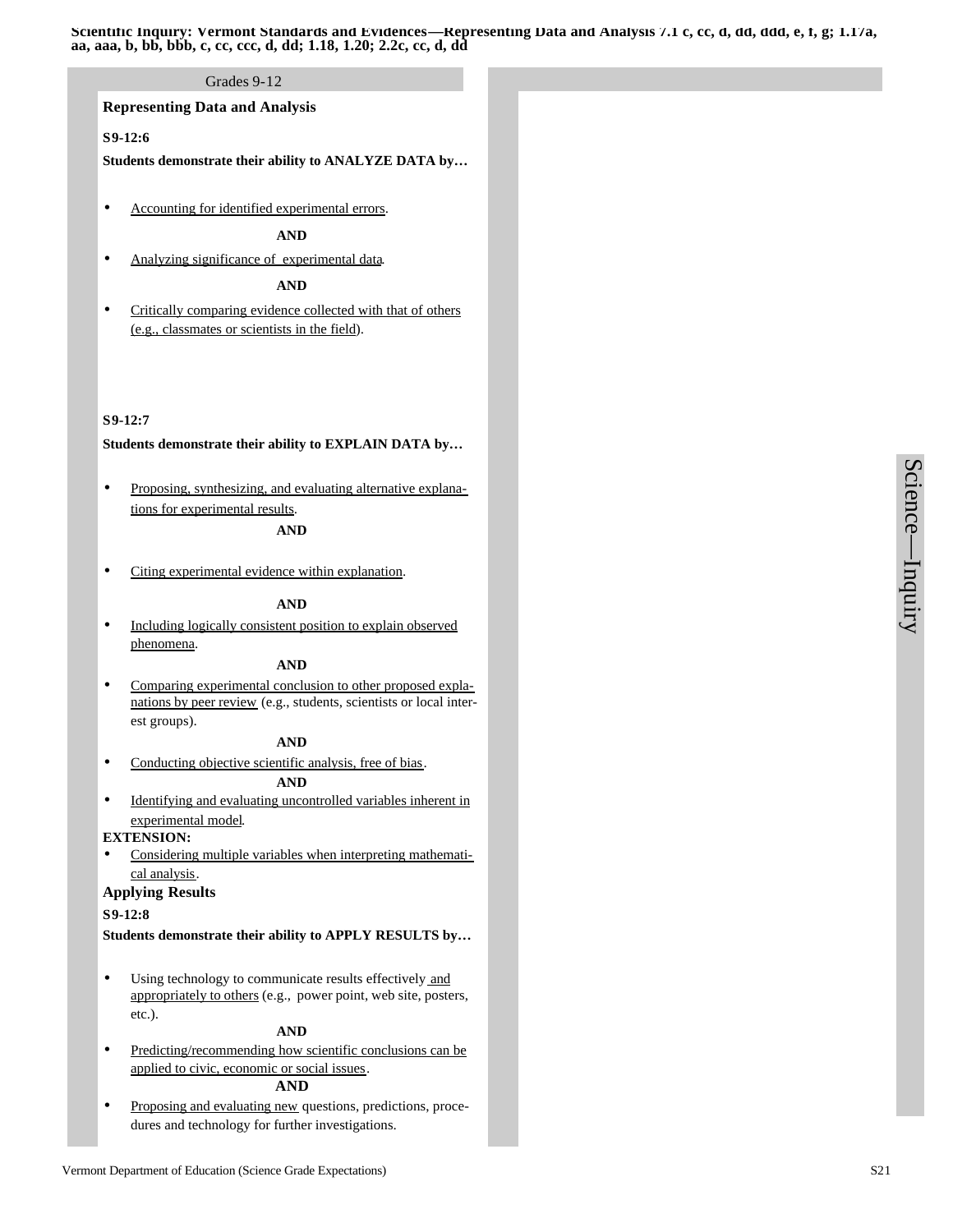| 13 [See also connection with S: 14 Physical Science-Physical Change]                                              |                                                                                                                           |  |  |
|-------------------------------------------------------------------------------------------------------------------|---------------------------------------------------------------------------------------------------------------------------|--|--|
| Grades PreK-K                                                                                                     | Grades 1-2                                                                                                                |  |  |
| <b>Properties of Matter</b>                                                                                       | <b>Properties of Matter</b>                                                                                               |  |  |
| <b>SPK-K:9</b>                                                                                                    | $S1-2:9$                                                                                                                  |  |  |
| Students demonstrate their understanding of the Properties<br>of Matter by                                        | Students demonstrate their understanding of Properties of<br>Matter by                                                    |  |  |
| Observing and sorting substances that are solids and liq-<br>$\bullet$<br>uids and identifying their differences. | Identifying, recording and comparing characteristics of<br>$\bullet$<br>objects made of similar and different properties. |  |  |
| Science Concepts:                                                                                                 | Science Concepts:                                                                                                         |  |  |
| a. The physical properties of objects can be sorted by how<br>they are alike or different.                        | a. Objects are made of one or more materials such as pa-<br>per, wood, metal, or cloth.                                   |  |  |
| b. Objects can be sorted according to their properties.                                                           | b. Similarities and differences in physical properties can<br>be identified.                                              |  |  |
| <b>SPK-K:10</b>                                                                                                   | $S1-2:10$                                                                                                                 |  |  |
| Not assessed at this grade level                                                                                  | Not assessed at this grade level                                                                                          |  |  |
| <b>SPK-K:11</b>                                                                                                   | $S1-2:11$                                                                                                                 |  |  |
| Not assessed at this grade level                                                                                  | Not assessed at this grade level                                                                                          |  |  |
|                                                                                                                   |                                                                                                                           |  |  |
|                                                                                                                   |                                                                                                                           |  |  |
|                                                                                                                   |                                                                                                                           |  |  |
|                                                                                                                   |                                                                                                                           |  |  |
|                                                                                                                   |                                                                                                                           |  |  |
|                                                                                                                   |                                                                                                                           |  |  |
|                                                                                                                   |                                                                                                                           |  |  |
|                                                                                                                   |                                                                                                                           |  |  |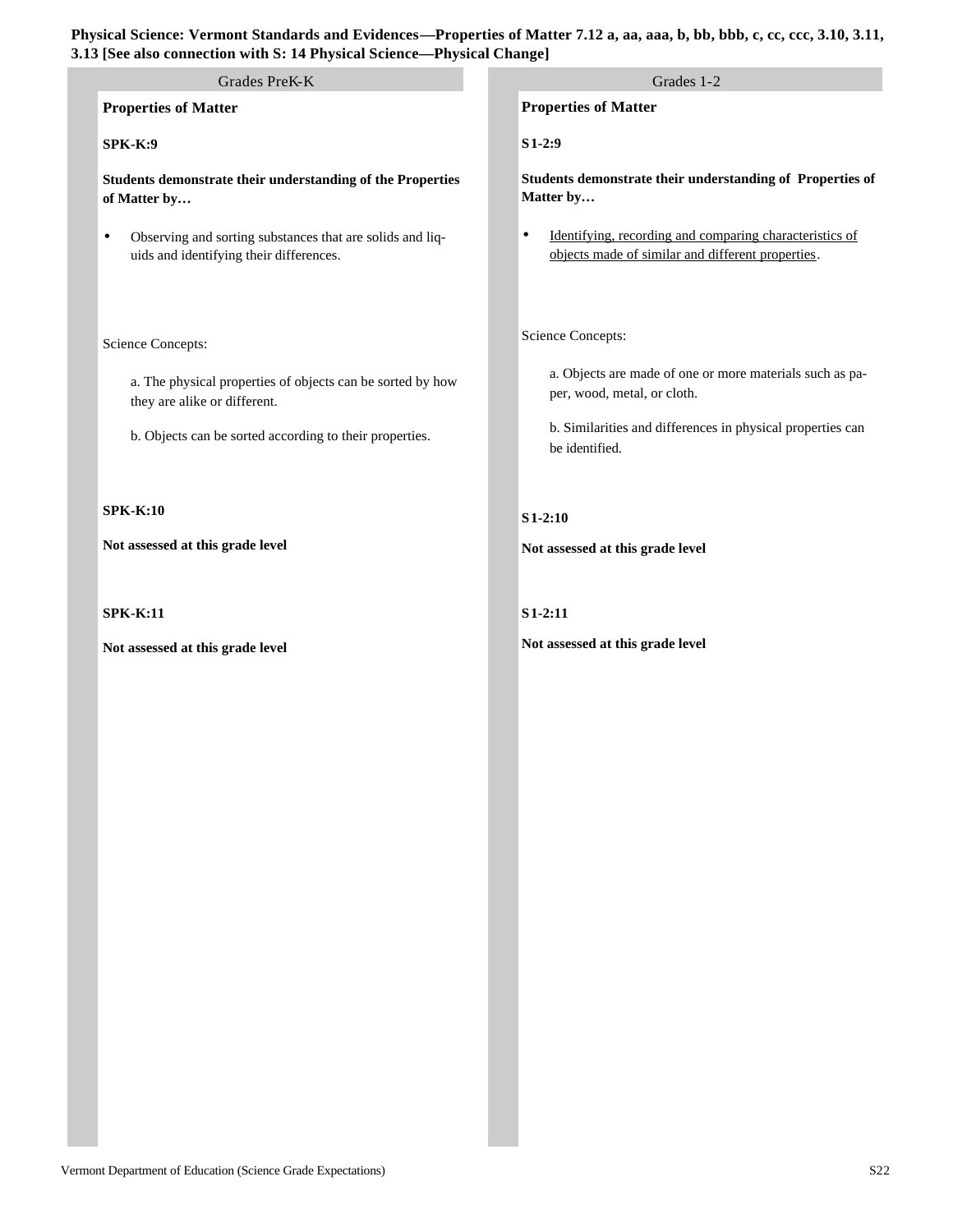| 13 [See also connection with S: 14 Physical Science—Physical Change]                                                                                                                                                                                                                                             |                                                                                                                               |  |  |  |
|------------------------------------------------------------------------------------------------------------------------------------------------------------------------------------------------------------------------------------------------------------------------------------------------------------------|-------------------------------------------------------------------------------------------------------------------------------|--|--|--|
| Grades 3-4                                                                                                                                                                                                                                                                                                       | Grades 5-6                                                                                                                    |  |  |  |
| <b>Properties of Matter</b>                                                                                                                                                                                                                                                                                      | <b>Properties of Matter</b>                                                                                                   |  |  |  |
| $S3-4:9$                                                                                                                                                                                                                                                                                                         | S5-6:9                                                                                                                        |  |  |  |
| Students demonstrate their understanding of the Properties<br>of Matter by                                                                                                                                                                                                                                       | Students demonstrate their understanding of the Properties<br>of Matter by                                                    |  |  |  |
| Investigating and measuring how the total weight of the<br>$\bullet$<br>parts of a substance, no matter how they are combined,<br>remains the same (e.g., water and gravel mixture, or a<br>Legoâ car system, or the weight of sugar plus the weight of<br>water equals the total weight of the sugar solution). | Investigating and explaining how the relative volume or<br>$\bullet$<br>mass of an object affects the density of the object.  |  |  |  |
| Science Concepts:                                                                                                                                                                                                                                                                                                | Science Concepts:                                                                                                             |  |  |  |
| a. All matter has weight that can be measured.                                                                                                                                                                                                                                                                   | a. All substances have a unique density that depends on<br>the volume (amount of space) that the substance is packed<br>into. |  |  |  |
| b. The weight of the whole is the same as the sum of the<br>parts.                                                                                                                                                                                                                                               | b. The relative densities of substances can be observed and<br>described.                                                     |  |  |  |
| c. Most objects/substances are made of smaller parts.                                                                                                                                                                                                                                                            |                                                                                                                               |  |  |  |
| S3-4:10                                                                                                                                                                                                                                                                                                          | S5-6:10                                                                                                                       |  |  |  |
| Not assessed at this grade level                                                                                                                                                                                                                                                                                 | Not assessed at this grade level                                                                                              |  |  |  |
| S3-4:11                                                                                                                                                                                                                                                                                                          | S5-6:11                                                                                                                       |  |  |  |
| Not assessed at this grade level                                                                                                                                                                                                                                                                                 | Not assessed at this grade level                                                                                              |  |  |  |
|                                                                                                                                                                                                                                                                                                                  |                                                                                                                               |  |  |  |
|                                                                                                                                                                                                                                                                                                                  |                                                                                                                               |  |  |  |
|                                                                                                                                                                                                                                                                                                                  |                                                                                                                               |  |  |  |
|                                                                                                                                                                                                                                                                                                                  |                                                                                                                               |  |  |  |
|                                                                                                                                                                                                                                                                                                                  |                                                                                                                               |  |  |  |

Science

 $\overline{\phantom{a}}$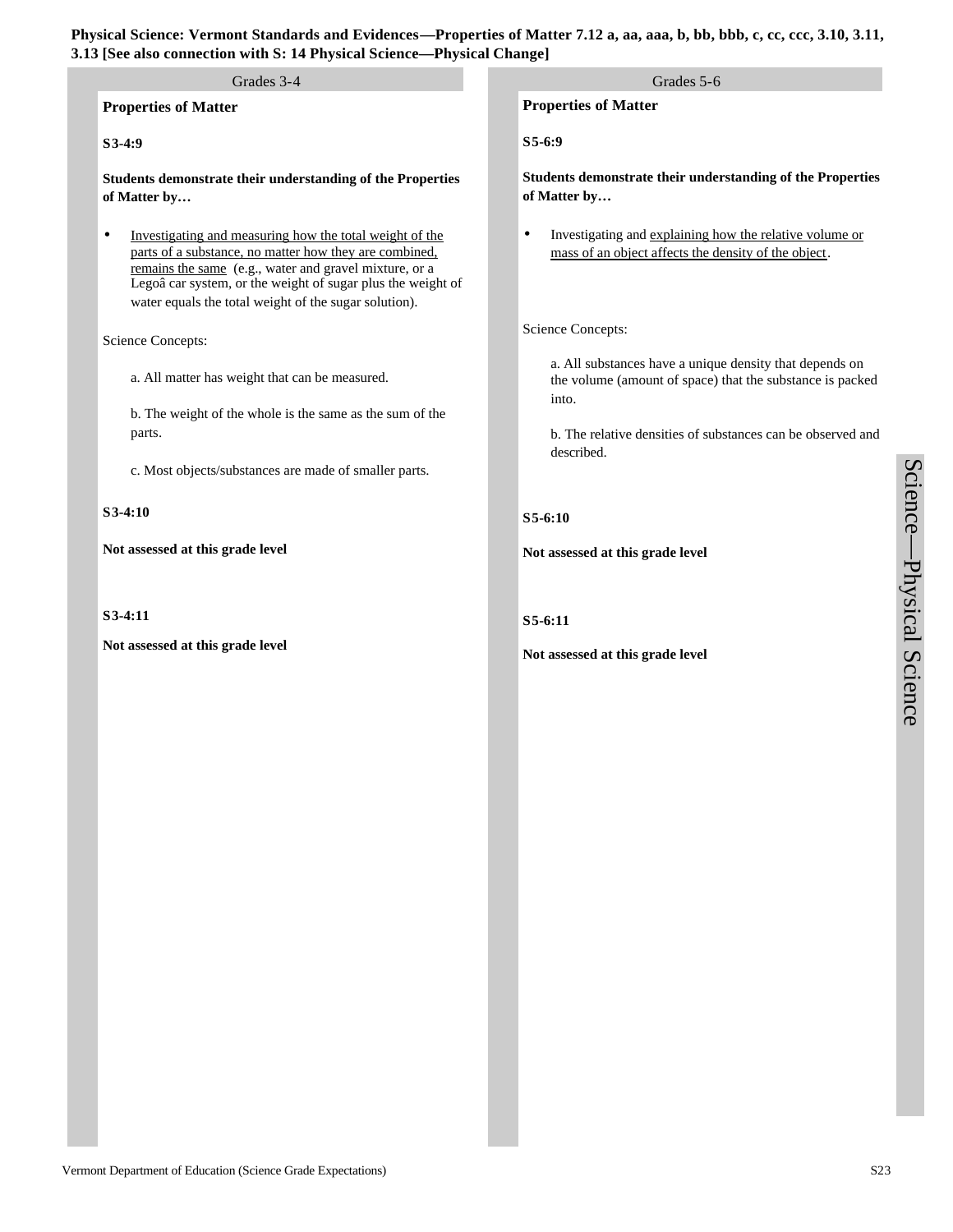### **Properties of Matter**

#### **S5-6:9**

**Students demonstrate their understanding of the Properties of Matter by…**

• Investigating and explaining how the relative volume or mass of an object affects the density of the object.

#### Science Concepts:

a. All substances have a unique density that depends on the volume (amount of space) that the substance is packed into.

b. The relative densities of substances can be observed and described.

#### **S5-6:10**

#### **Not assessed at this grade level**

#### **S5-6:11**

#### **Not assessed at this grade level**

#### Grades 5-6 Grades 7-8

#### **Properties of Matter**

#### **S7-8:9**

**Students demonstrate their understanding of the Properties of Matter by…**

• Calculating the density of regularly and irregularly shaped objects.

#### **AND**

• Explaining why all three states of matter can be observed in a room that has a uniform temperature.

Science Concepts:

a. The density of a substance can be measured and quanti-fied as the mass (amount of a substance) that is contained per unit volume of that substance.

b. Changing the temperature of materials will change the density of the material.

#### **S7-8:10**

**Students demonstrate their understanding of the Properties of Matter by…**

• Illustrating through words or representations, the differences between atoms and molecules.

#### **AND**

• Recognizing that all living and non-living things are formed from combinations of about 100 elements.

#### Science Concepts:

- a. All matter is made up of atoms that are too small to see.
- b. Atoms bond together to form molecules.

c. An element is a substance in which the atoms are all the same.

d. All living and non-living things are formed from combinations of about 100 elements.

#### **S7-8:11**

**Not assessed at this level**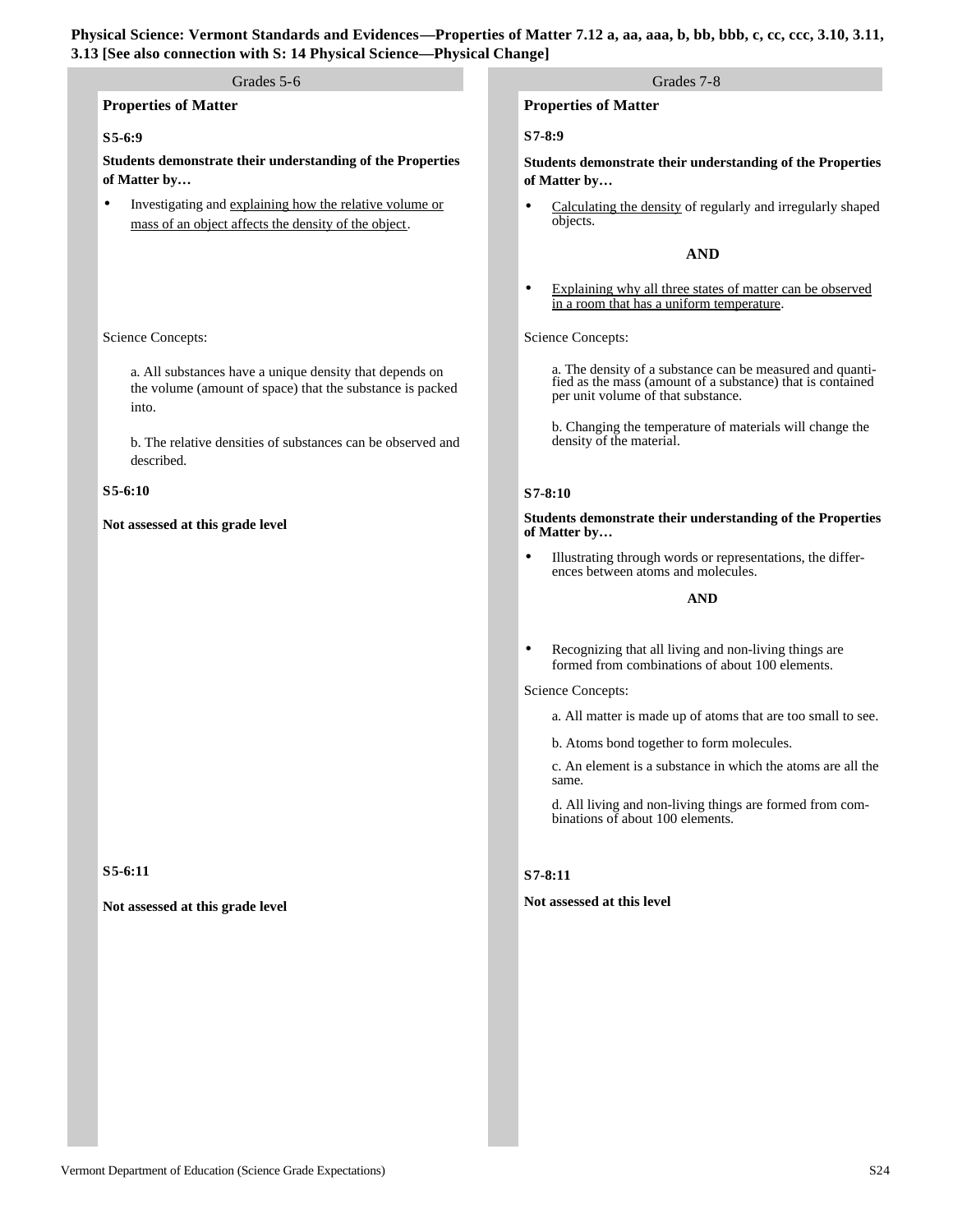#### Grades 9-12

**Properties of Matter**

#### **S9-12:9**

**Students demonstrate their understanding of Properties of Matter by…**

Distinguishing one substance from another through examination of physical properties (such as density, melting point, conductivity), chemical properties (such as reactivity with  $O_2$  or acid or water), and nuclear properties (such as changes in atomic mass, isotopes and half-life).

#### Science Concepts:

a. Substances (elements, compounds) differ from one another based on their physical, chemical and nuclear properties.

#### **S9-12:10**

**Students demonstrate their understanding of Properties of Matter by…**

Comparing the characteristics of three major components of all atoms (protons, electrons, neutrons) their location within an atom, their relative size and their charge.

#### **AND**

Writing formulae for compounds and developing models using electron structure (e.g., Lewis dot).

Science Concepts:

a. Atoms have a dense nucleus containing positively charged protons and neutral neutrons. The number of protons in the nucleus determines the identity of an element.

b. The nucleus of an atom is surrounded by much lighter negatively-charged electrons in .mostly empty space. c. In neutral atoms the number of protons and electrons is

equal.

d**.** The arrangement of electrons of an atom determines what kinds of bonds are formed to produce molecules (compounds).

#### **S9-12:11**

#### **Students demonstrate their understanding of the Properties of Matter by…**

• Identifying and explaining the basis for the arrangement of elements within the Periodic Table (e.g., trends, valence, reactivity, electro negativity, ionization).

#### **AND**

• Determining valence electrons of selected elements.

#### **AND**

• Predicting the relative physical and chemical properties of an element based on its location within the Periodic Table.

Science Concepts:

a. Elements (substances composed of a single type of atom) are arranged in repeating.

b. The arrangement of electrons of an atom determines placement in the Periodic Table.

#### Extension

#### **Properties of Matter**

**S9-12:9**

**Students demonstrate their understanding of Properties of Matter by…**

Explaining the states of a substance in terms of the particulate nature of matter and the forces of interaction between particles.

#### Science Concepts:

a. Substances (elements, compounds) differ from one another based on their physical, chemical and nuclear properties.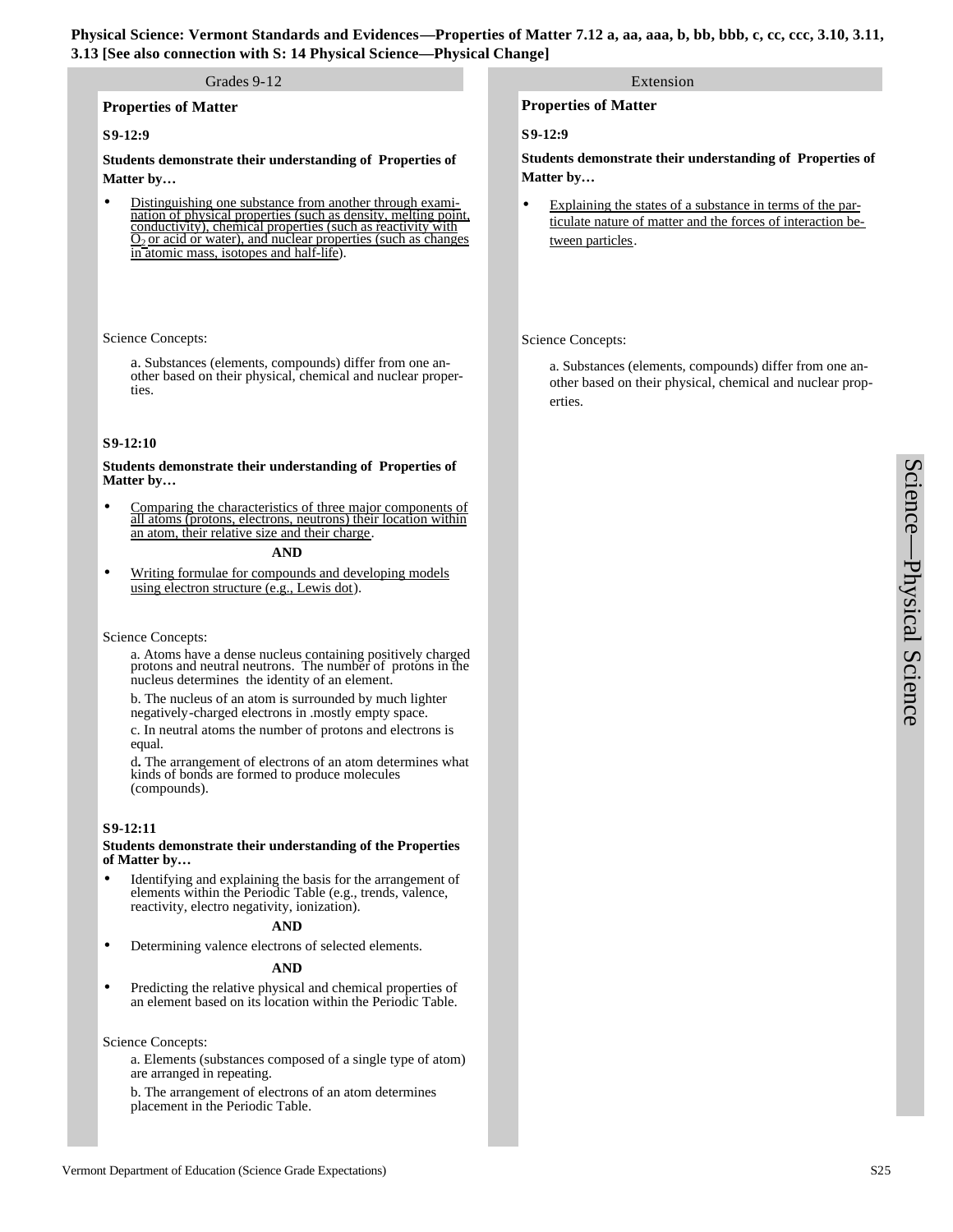|                             | 。                                                                                                                                       |
|-----------------------------|-----------------------------------------------------------------------------------------------------------------------------------------|
| Grades PreK-K               | Grades 1-2                                                                                                                              |
| <b>Properties of Matter</b> | <b>Properties of Matter</b>                                                                                                             |
| <b>SPK-K:12</b>             | $S1-2:12$                                                                                                                               |
| Not assessed at this level  | Students demonstrate their understanding of the States of<br>Matter by                                                                  |
|                             | Identifying, describing and comparing the state of matter<br>$\bullet$<br>of solids and liquids.                                        |
|                             | Science Concepts:                                                                                                                       |
|                             | a. Solids and liquids are states of matter and have proper-<br>ties that can be described.                                              |
|                             | b. Solids have the properties of hardness, color, and ability<br>to maintain shape.                                                     |
|                             | c. Liquids have properties of color, tendency to flow, abil-<br>ity to mix with other liquids, taking up the shape of the<br>container. |
|                             |                                                                                                                                         |
| <b>SPK-K:13</b>             | $S1-2:13$                                                                                                                               |
| Not assessed at this level  | Not assessed at this level                                                                                                              |
|                             |                                                                                                                                         |
|                             |                                                                                                                                         |
|                             |                                                                                                                                         |
|                             |                                                                                                                                         |
|                             |                                                                                                                                         |
|                             |                                                                                                                                         |
|                             |                                                                                                                                         |
|                             |                                                                                                                                         |
|                             |                                                                                                                                         |
|                             |                                                                                                                                         |
|                             |                                                                                                                                         |
|                             |                                                                                                                                         |
|                             |                                                                                                                                         |
|                             |                                                                                                                                         |
|                             |                                                                                                                                         |
|                             |                                                                                                                                         |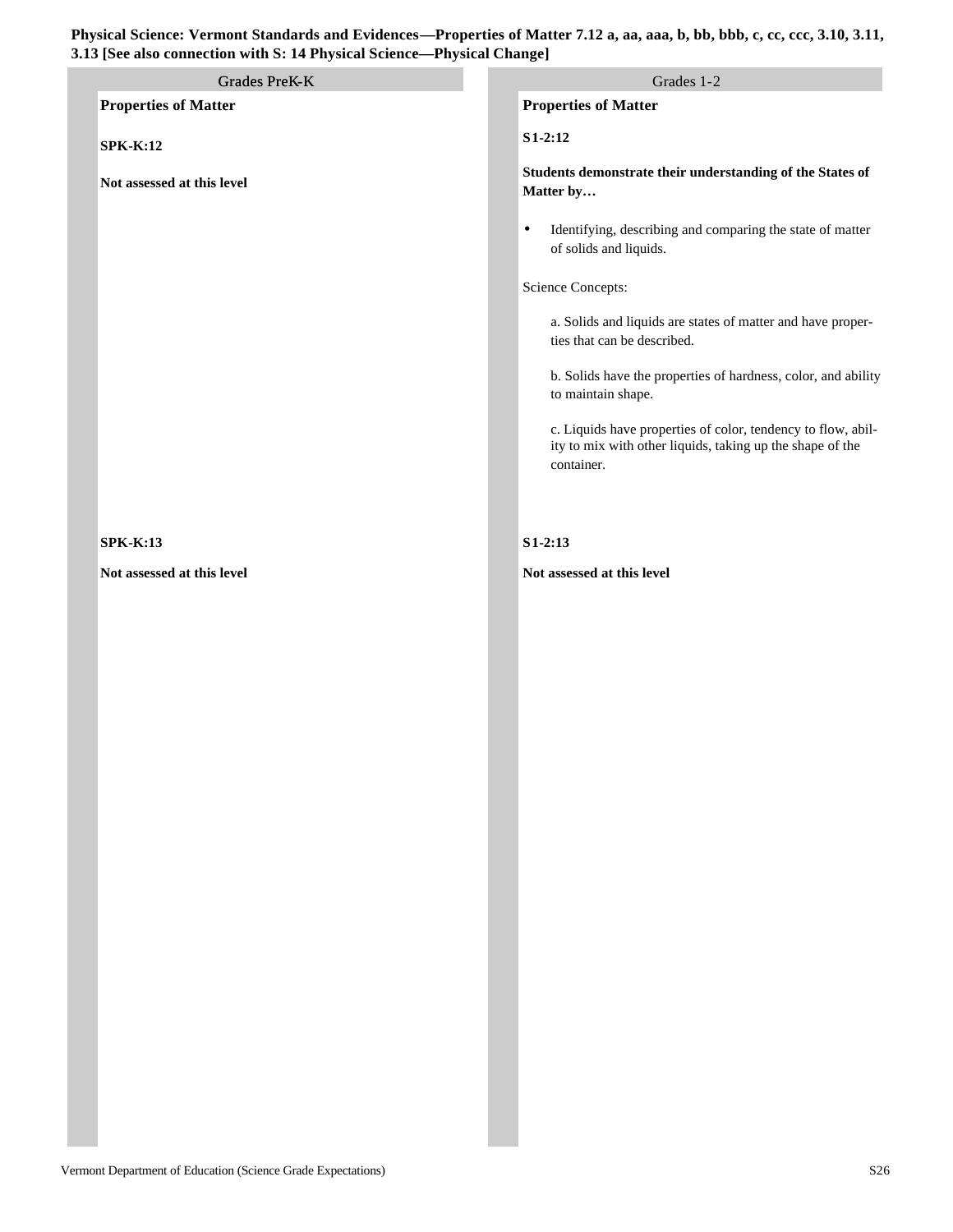| 13 [See also connection with S: 14 Physical Science—Physical Change]                                                                                                            |                                                                           |  |  |  |
|---------------------------------------------------------------------------------------------------------------------------------------------------------------------------------|---------------------------------------------------------------------------|--|--|--|
| Grades 3-4                                                                                                                                                                      | Grades 5-6                                                                |  |  |  |
| <b>Properties of Matter</b>                                                                                                                                                     | <b>Properties of Matter</b>                                               |  |  |  |
| S3-4:12                                                                                                                                                                         | S5-6:12                                                                   |  |  |  |
| Students demonstrate their understanding of the States of<br>Matter by                                                                                                          | Not assessed at this grade level                                          |  |  |  |
| Identifying, describing and comparing the properties of<br>$\bullet$<br>selected solids, liquids and gases.                                                                     | <b>Teachers may review Grades 3-4 States of Matter Concepts</b>           |  |  |  |
| Science Concepts:                                                                                                                                                               |                                                                           |  |  |  |
| a. Solids, liquids and gases are states of matter that can be<br>observed, described, and measured.                                                                             |                                                                           |  |  |  |
| b. Gases take up as much space as you give them.                                                                                                                                |                                                                           |  |  |  |
|                                                                                                                                                                                 |                                                                           |  |  |  |
|                                                                                                                                                                                 |                                                                           |  |  |  |
|                                                                                                                                                                                 |                                                                           |  |  |  |
| S3-4:13                                                                                                                                                                         | S5-6:13                                                                   |  |  |  |
| Students demonstrate their understanding of the Properties<br>of a Gas by                                                                                                       | Students demonstrate their understanding of the Properties<br>of a Gas by |  |  |  |
| Experimenting with gas in a closed container (such as a<br>٠<br>balloon or a bag) and describing how pressure on the con-<br>tainer changes when the volume of the gas changes. | Measuring the mass of a gas (e.g., air in a basketball).<br>$\bullet$     |  |  |  |
| Science Concepts:                                                                                                                                                               | Science Concept:                                                          |  |  |  |
| a. Gas is a state of matter that takes up space.                                                                                                                                | a. Gas is a state of matter that has mass.                                |  |  |  |
|                                                                                                                                                                                 |                                                                           |  |  |  |
|                                                                                                                                                                                 |                                                                           |  |  |  |
|                                                                                                                                                                                 |                                                                           |  |  |  |
|                                                                                                                                                                                 |                                                                           |  |  |  |
|                                                                                                                                                                                 |                                                                           |  |  |  |
|                                                                                                                                                                                 |                                                                           |  |  |  |
|                                                                                                                                                                                 |                                                                           |  |  |  |
|                                                                                                                                                                                 |                                                                           |  |  |  |
|                                                                                                                                                                                 |                                                                           |  |  |  |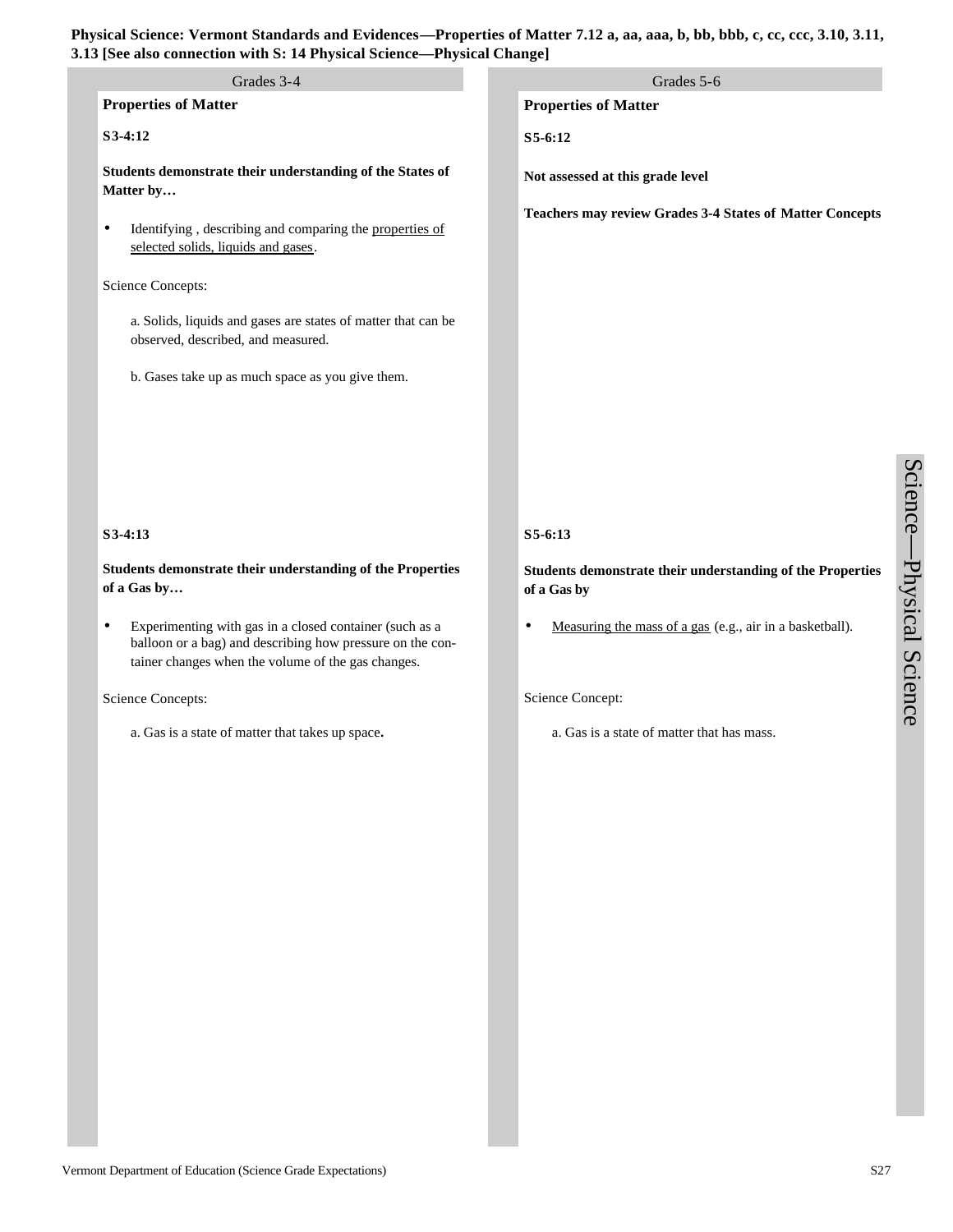| 13 [See also connection with S: 14 Physical Science-Physical Change]                 |                                                                                                                                                                                                                                                                                                                                                                                                                                                                          |  |  |
|--------------------------------------------------------------------------------------|--------------------------------------------------------------------------------------------------------------------------------------------------------------------------------------------------------------------------------------------------------------------------------------------------------------------------------------------------------------------------------------------------------------------------------------------------------------------------|--|--|
| Grades 5-6                                                                           | Grades 7-8                                                                                                                                                                                                                                                                                                                                                                                                                                                               |  |  |
| <b>Properties of Matter</b>                                                          | <b>Properties of Matter</b>                                                                                                                                                                                                                                                                                                                                                                                                                                              |  |  |
| S5-6:12                                                                              | $S7 - 8:12$                                                                                                                                                                                                                                                                                                                                                                                                                                                              |  |  |
| Not assessed at this grade level                                                     | Students demonstrate their understanding of the States of<br>Matter by                                                                                                                                                                                                                                                                                                                                                                                                   |  |  |
| <b>Teachers may review Grades 3-4 States of Matter Concepts</b>                      | Modeling (plays, models, diagrams) molecular motion of<br>the three states of matter and explaining how that motion<br>defines each state.<br><b>Science Concepts:</b><br>a. Atoms and molecules are in perpetual motion.<br>b. The atoms in solids only vibrate closely together.<br>c. The atoms in liquids loosely slide past one another.<br>d. The atoms in gases move freely apart from one another,<br>and collide with one another.                              |  |  |
| S5-6:13<br>Students demonstrate their understanding of the Properties<br>of a Gas by | $S7 - 8:13$<br>Students demonstrate their understanding of the Properties<br>of a Gas by                                                                                                                                                                                                                                                                                                                                                                                 |  |  |
| Measuring the mass of a gas (e.g., air in a basketball).                             | Using real world examples (tires, balloons, soda) predict<br>and explain the effect that a change in one variable<br>(pressure, temperature or volume) will have on the other<br>$(s)$ .                                                                                                                                                                                                                                                                                 |  |  |
| Science Concept:                                                                     | Science Concepts:                                                                                                                                                                                                                                                                                                                                                                                                                                                        |  |  |
| a. Gas is a state of matter that has mass.                                           | a. There exists a predictable relationship among the vol-<br>ume, temperature, and amount of a gas and the pressure<br>the gas exerts<br>b. For any specified amount of a gas, the pressure that the<br>gas exerts will increase as the temperature increases or the<br>volume of the gas decreases. The pressure that the gas<br>exerts will decrease as the temperature decreases or the<br>volume of the gas increases.<br>c. Gases exert pressure in all directions. |  |  |
|                                                                                      |                                                                                                                                                                                                                                                                                                                                                                                                                                                                          |  |  |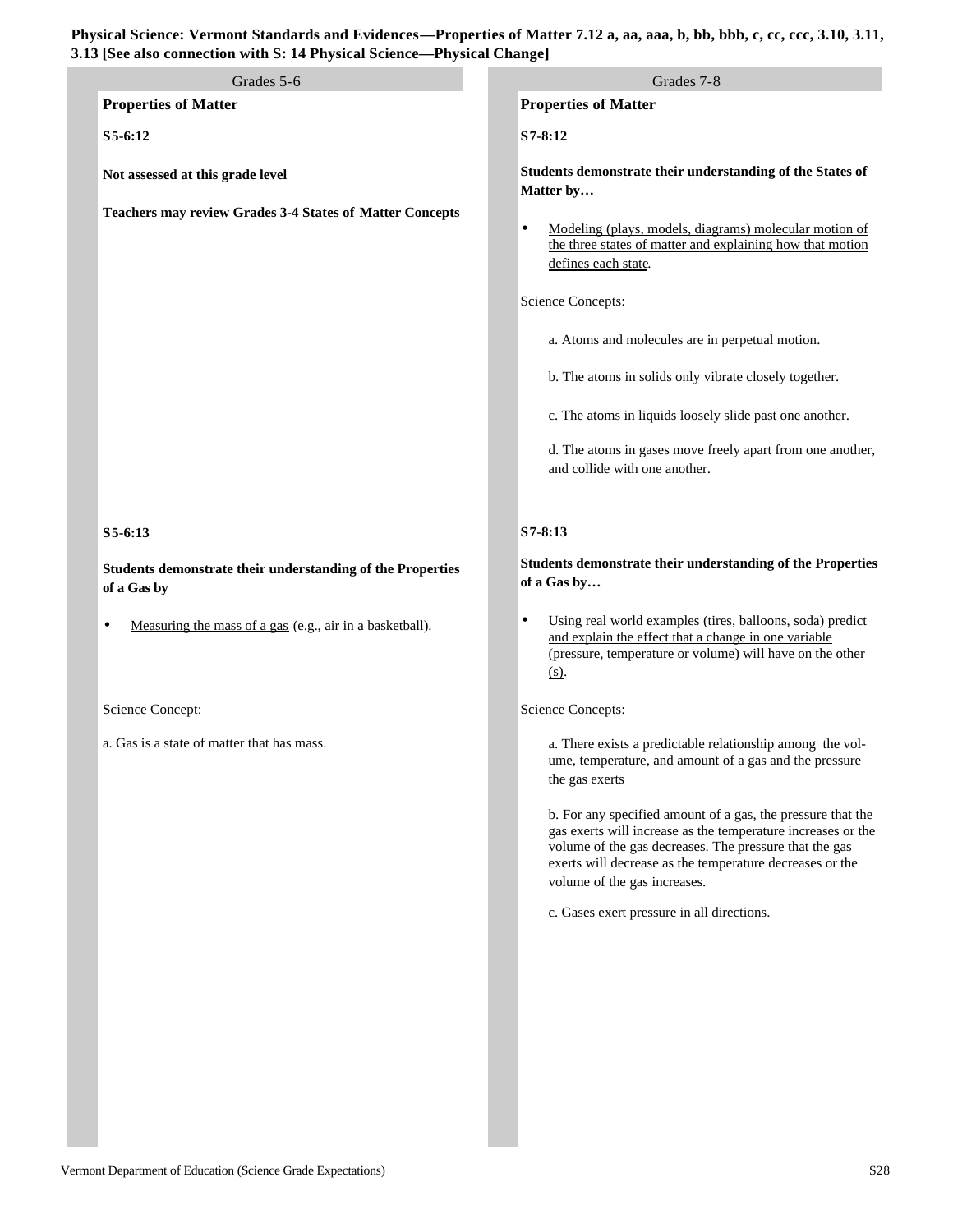**Physical Science: Vermont Standards and Evidences—7.12: Properties of Matter; Energy and Transformation; Chemical Change; Nuclear Change; Motion; Force; Energy. Please see Introduction for related Evidences.**

| lear Change; Motion; Force; Energy. Please see Introduction for related Evidences.                                                          |                                                                                                                                                                        |  |
|---------------------------------------------------------------------------------------------------------------------------------------------|------------------------------------------------------------------------------------------------------------------------------------------------------------------------|--|
| Grades 9-12                                                                                                                                 | Extensions                                                                                                                                                             |  |
| <b>Properties of Matter</b>                                                                                                                 | <b>Properties of Matter</b>                                                                                                                                            |  |
| S9-12:12<br>Not assessed at this grade level                                                                                                | $S9-12:12$                                                                                                                                                             |  |
| <b>Teachers may review Grades 7-8 States of Matter Concepts</b>                                                                             | Students demonstrate their understanding of the States of<br>Matter by                                                                                                 |  |
|                                                                                                                                             | Investigating the interactions between atoms or molecules<br>$\bullet$<br>within a system (e.g., hydrogen bonding, van der Waals<br>forces, fluorescent light, stars). |  |
|                                                                                                                                             | Science Concepts:                                                                                                                                                      |  |
|                                                                                                                                             | a. Solids, liquids and gases differ in distance and angles<br>between atoms or molecules and the energy that binds<br>them.                                            |  |
|                                                                                                                                             | b. Plasma is another state of matter composed of electrons<br>and positive ions that have been separated by collisions at<br>very high temperatures.                   |  |
| S9-12:13                                                                                                                                    | $S9-12:13$                                                                                                                                                             |  |
| Students demonstrate their understanding of the Properties of<br>a Gas by                                                                   | Students demonstrate their understanding of the Properties<br>of a Gas by                                                                                              |  |
| Determining the pressure of a given volume of gas when the<br>$\bullet$<br>temperature changes incrementally (doubles, triples, etc.).      | Quantitatively determining how volume, pressure, tem-<br>$\bullet$<br>perature and amount of gas affect each other (PV=nRT) in<br>a system.                            |  |
| Science Concepts:                                                                                                                           | Science Concepts:                                                                                                                                                      |  |
| a. There are specific proportional relationships that exist<br>among volume, pressure, temperature and amount of gas<br>(mass) in a system. | a. There are specific relationships that exist between vol-<br>ume, pressure, temperature and amount of gas (moles).                                                   |  |
|                                                                                                                                             |                                                                                                                                                                        |  |
|                                                                                                                                             |                                                                                                                                                                        |  |
|                                                                                                                                             |                                                                                                                                                                        |  |
|                                                                                                                                             |                                                                                                                                                                        |  |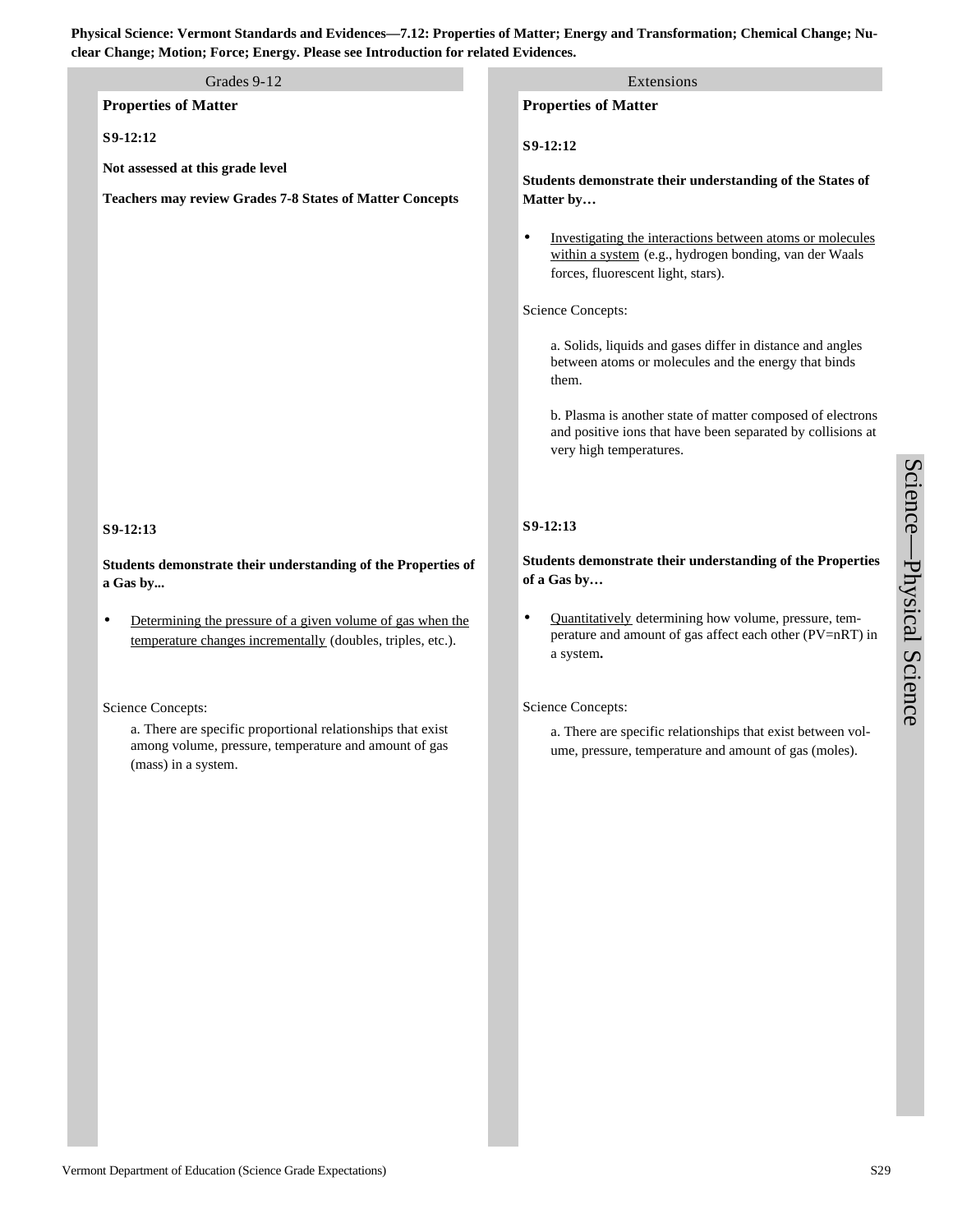| Grades PreK-K                   | Grades 1-2                                                                                                                                                         |
|---------------------------------|--------------------------------------------------------------------------------------------------------------------------------------------------------------------|
| <b>Properties of Matter</b>     | <b>Properties of Matter</b>                                                                                                                                        |
| No SPK-K:14 at this grade level | $S1-2:14$                                                                                                                                                          |
|                                 | Students demonstrate their understanding of Physical<br>Change by                                                                                                  |
|                                 | Describing and reporting the change in properties when<br>$\bullet$<br>heat is applied to a solid or when heat leaves a liquid (e.g.,<br>water and ice).           |
|                                 | Science Concepts:                                                                                                                                                  |
|                                 | a. Heating and cooling (changes in temperature) can<br>change states of matter. Water can be a liquid or a solid<br>through the processes of melting and freezing. |
|                                 |                                                                                                                                                                    |
| <b>Chemical Change</b>          | <b>Chemical Change</b>                                                                                                                                             |
| No SPK-K:15 at this grade level | No S1-2:15 at this grade level                                                                                                                                     |
|                                 |                                                                                                                                                                    |
|                                 |                                                                                                                                                                    |
|                                 |                                                                                                                                                                    |
|                                 |                                                                                                                                                                    |
|                                 |                                                                                                                                                                    |
| No SPK-K:16 at this grade level | No S1-2:16 at this grade level                                                                                                                                     |
|                                 |                                                                                                                                                                    |
|                                 |                                                                                                                                                                    |
|                                 |                                                                                                                                                                    |
|                                 |                                                                                                                                                                    |
|                                 |                                                                                                                                                                    |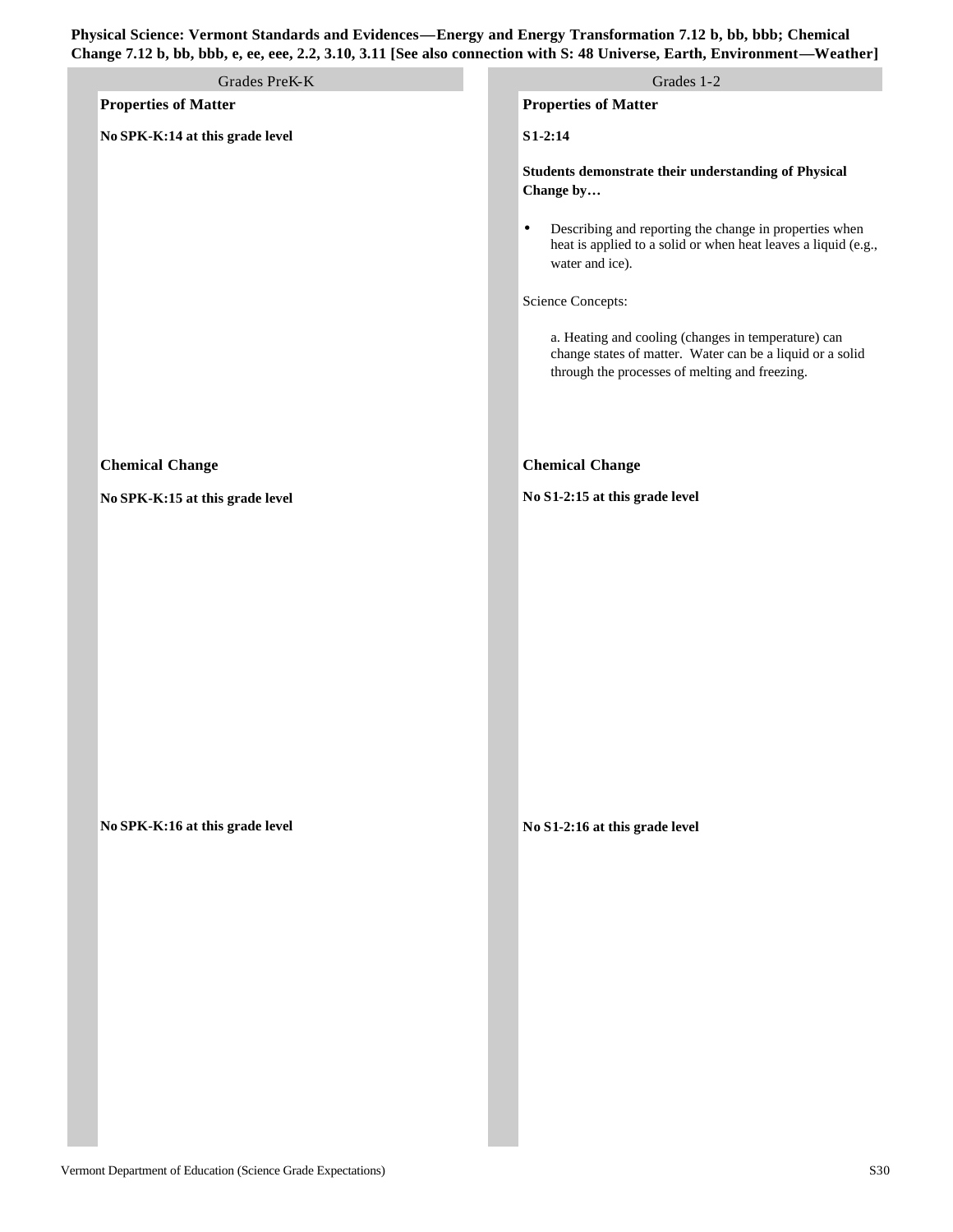| Grades 3-4                                                                               | Grades 5-6                                                                                                                                                                                                  |
|------------------------------------------------------------------------------------------|-------------------------------------------------------------------------------------------------------------------------------------------------------------------------------------------------------------|
| <b>Properties of Matter</b>                                                              | <b>Properties of Matter</b>                                                                                                                                                                                 |
| S3-4:14                                                                                  | S5-6:14                                                                                                                                                                                                     |
| Students demonstrate their understanding of Physical<br>Change by                        | Students demonstrate their understanding of Physical<br>Change by                                                                                                                                           |
| Investigating and explaining what happens to liquids in open<br>$\bullet$<br>containers. | Predicting the effect of heating and cooling on the physi-<br>$\bullet$<br>cal state and the mass of a substance.                                                                                           |
| Science Concepts:                                                                        | Science Concepts:                                                                                                                                                                                           |
| a. Adding heat can change a substance from a solid, to a<br>liquid, to a gas.            | a. Energy is required to transform the physical state of a<br>substance from solid to liquid to gas, while conserving<br>mass. Physical changes are reversible.                                             |
| <b>Chemical Change</b>                                                                   | <b>Chemical Change</b>                                                                                                                                                                                      |
| No S3-4:15 at this grade level                                                           | S5-6:15                                                                                                                                                                                                     |
|                                                                                          | Students demonstrate their understanding of Chemical<br>Change by                                                                                                                                           |
|                                                                                          | Observing evidence of simple chemical change to identify<br>$\bullet$<br>that new substances are formed when a chemical reaction<br>has occurred (e.g., rusted nail, vinegar combined with<br>baking soda). |
|                                                                                          | Science Concepts:                                                                                                                                                                                           |
|                                                                                          | a. Simple chemical reactions will produce new substances<br>that might be indicated by a different state of matter, a<br>color change, or a temperature change of the substances.                           |
| No S3-4:16 at this grade level                                                           | No S5-6:16 at this level                                                                                                                                                                                    |
|                                                                                          |                                                                                                                                                                                                             |
|                                                                                          |                                                                                                                                                                                                             |
|                                                                                          |                                                                                                                                                                                                             |
|                                                                                          |                                                                                                                                                                                                             |
|                                                                                          |                                                                                                                                                                                                             |
|                                                                                          |                                                                                                                                                                                                             |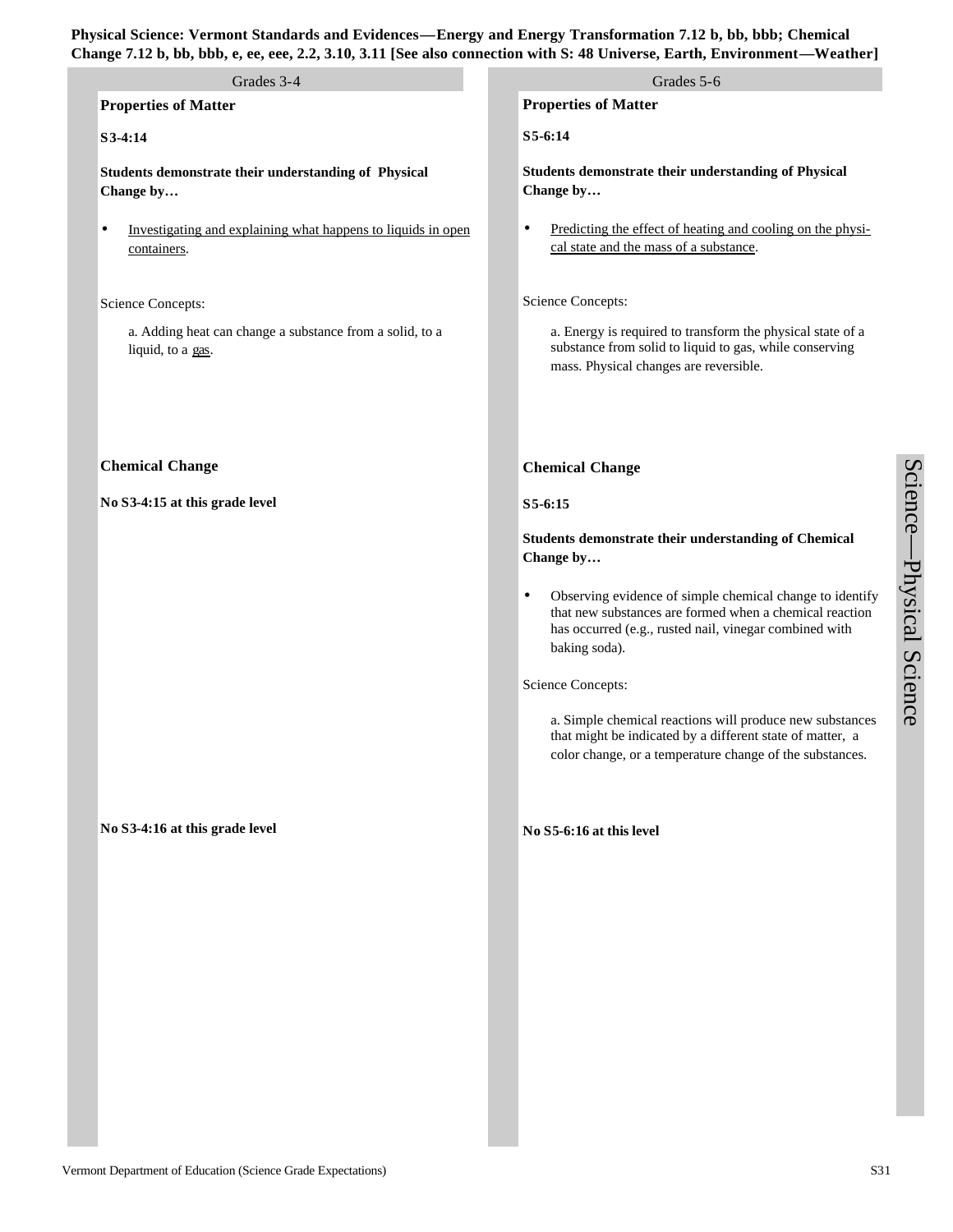### **Properties of Matter**

#### **S5-6:14**

**Students demonstrate their understanding of Physical Change by…**

Predicting the effect of heating and cooling on the physical state and the mass of a substance.

#### Science Concepts:

a. Energy is required to transform the physical state of a substance from solid to liquid to gas, while conserving mass. Physical changes are reversible.

#### **Chemical Change**

#### **S5-6:15**

#### **Students demonstrate their understanding of Chemical Change by…**

• Observing evidence of simple chemical change to identify that new substances are formed when a chemical reaction has occurred (e.g., rusted nail, vinegar combined with baking soda).

#### Science Concepts:

a. Simple chemical reactions will produce new substances that might be indicated by a different state of matter, a color change, or a temperature change of the substances.

#### **No S5-6:16 at this level**

#### **Properties of Matter**

#### **S7-8:14**

**Students demonstrate their understanding of Physical Change by…**

• Constructing their own models representing the states of matter at the molecular level and explaining the effect of increased and decreased heat energy on the motion and arrangement of molecules.

#### **AND**

• Observing the physical processes of evaporation and condensation, and accounting for the disappearance and appearance of liquid water in terms of molecular motion and conservation of mass.

#### Science Concepts:

a. Increased temperature of substances causes increased motion of the atoms and molecules in the substance.

b. As the temperature and motion of molecules in a substance increase, the space between molecules in the substance increases possibly causing a change in state.

#### **Chemical Change**

#### **S7-8:15**

#### **Students demonstrate their understanding of Chemical Change by…**

Observing evidence of chemical change, and offering qualitative explanations for the observed changes in substances in terms of interaction and rearrangement of the atoms, and the production of new substances with different characteristics but the same mass as the original substance.

#### Science Concepts:

a. Chemical change is a transformation of matter that results from the interaction of the molecules in a substance and a new substance results (e.g., electrophoresis of water)**.** Chemical change is not reversible.

b. During chemical change, the atoms in the substances are rearranged and because the mass of the product of a chemical reaction is the same as the mass of the reactants in that reaction, we know the total number of atoms in the substances stays the same.

#### **No S7-8:16 at this level**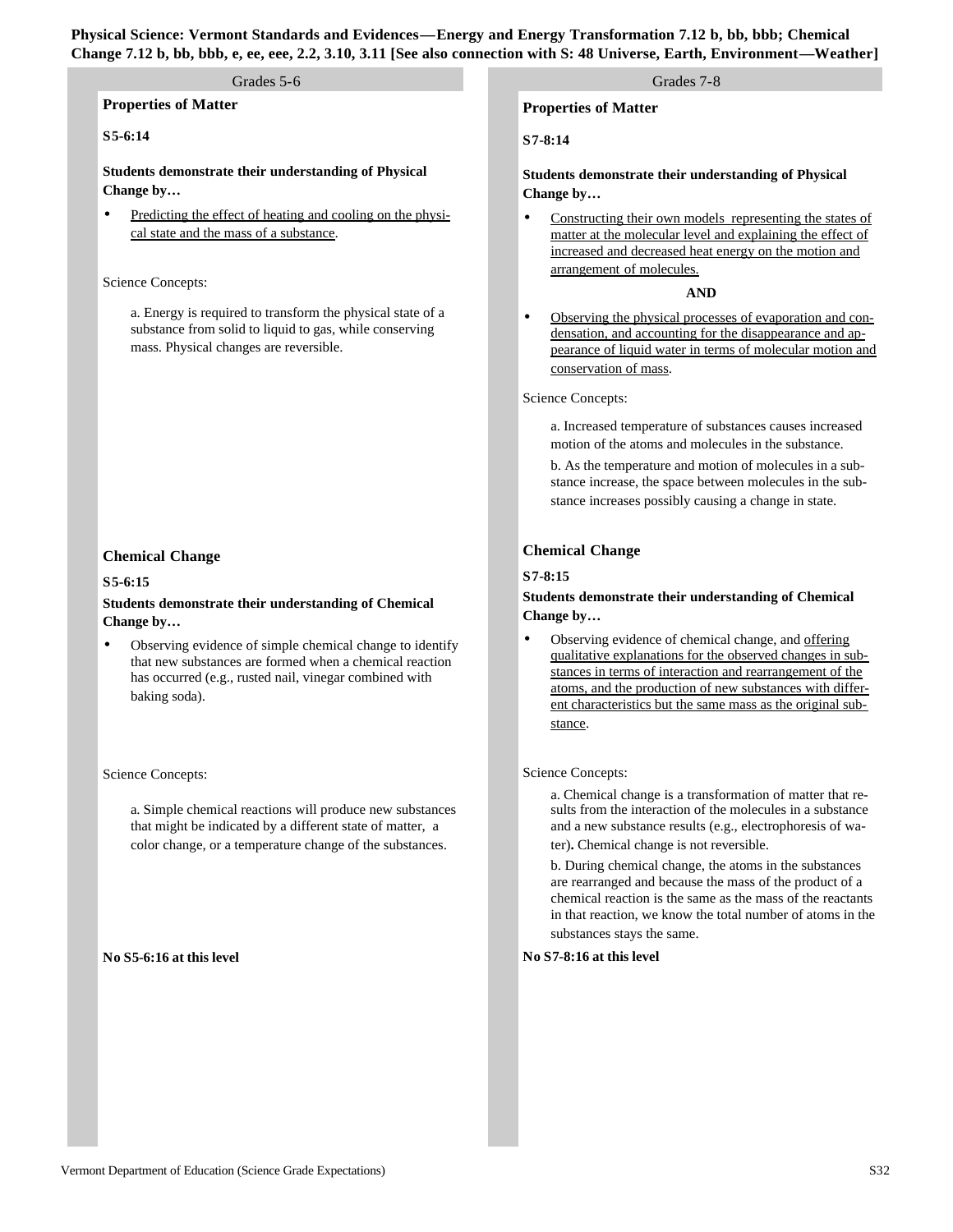| Grades 9-12                                                                                                                                                                                                                                                                                                                                                                                                                                                                                                                                                                                                                        | Extensions                                                                                                                                                           |
|------------------------------------------------------------------------------------------------------------------------------------------------------------------------------------------------------------------------------------------------------------------------------------------------------------------------------------------------------------------------------------------------------------------------------------------------------------------------------------------------------------------------------------------------------------------------------------------------------------------------------------|----------------------------------------------------------------------------------------------------------------------------------------------------------------------|
| <b>Properties of Matter</b>                                                                                                                                                                                                                                                                                                                                                                                                                                                                                                                                                                                                        | <b>Properties of Matter</b>                                                                                                                                          |
| S9-12:14                                                                                                                                                                                                                                                                                                                                                                                                                                                                                                                                                                                                                           | S 9-12:15                                                                                                                                                            |
| Students demonstrate their understanding of Physical<br>Change by                                                                                                                                                                                                                                                                                                                                                                                                                                                                                                                                                                  | Students demonstrate their understanding of Chemical<br>Change by                                                                                                    |
|                                                                                                                                                                                                                                                                                                                                                                                                                                                                                                                                                                                                                                    |                                                                                                                                                                      |
| Investigating and graphing the effect of heat energy on the<br>phase changes of water from a solid state to a liquid state to<br>a gaseous state and comparing that data to other substances.                                                                                                                                                                                                                                                                                                                                                                                                                                      | Using chemical equations and information about molar<br>$\bullet$<br>masses to predict quantitatively the masses of reactants<br>and products in chemical reactions. |
| <b>Science Concepts:</b>                                                                                                                                                                                                                                                                                                                                                                                                                                                                                                                                                                                                           | <b>Science Concepts:</b>                                                                                                                                             |
| a. Different compounds require different amounts of energy<br>for phase change due to their unique molecular structure.                                                                                                                                                                                                                                                                                                                                                                                                                                                                                                            | a. The numbers of atoms of the reactants of any chemical<br>reaction are the same as the numbers of atoms of the prod-<br>ucts of that chemical reaction.            |
| <b>Chemical Change</b><br>S9-12:15<br>Students demonstrate their understanding of Chemical<br>Change by<br>Writing simple balanced chemical equations to represent<br>$\bullet$<br>chemical reactions and illustrate the conservation of atoms.<br><b>AND</b><br>Qualitatively predicting reactants and products in a pre-<br>٠<br>scribed investigation (e.g. oxidation, reduction, acid/base<br>reactions).<br>Science Concepts:<br>a. The mass of reactants of any chemical reaction is the same<br>as the mass of the products of that chemical reaction (The<br>total mass of reactants is also the same as the total mass of |                                                                                                                                                                      |
| products in a chemical reaction.).                                                                                                                                                                                                                                                                                                                                                                                                                                                                                                                                                                                                 |                                                                                                                                                                      |
| S9-12:16                                                                                                                                                                                                                                                                                                                                                                                                                                                                                                                                                                                                                           |                                                                                                                                                                      |
| Students demonstrate their understanding of Chemical Change<br>by                                                                                                                                                                                                                                                                                                                                                                                                                                                                                                                                                                  |                                                                                                                                                                      |
| Investigating, and explaining the increase or decrease in<br>temperature of the substances in a chemical reaction caused<br>by a transfer of heat energy from that reaction. (e.g., exother-<br>mic and endothermic reactions).                                                                                                                                                                                                                                                                                                                                                                                                    |                                                                                                                                                                      |
| <b>Science Concepts:</b>                                                                                                                                                                                                                                                                                                                                                                                                                                                                                                                                                                                                           |                                                                                                                                                                      |

(e.g., AMP, ADP, ATP or burning wood).

a. During a chemical change, energy is absorbed or released

Science

 $\overline{\phantom{a}}$ 

Physical Science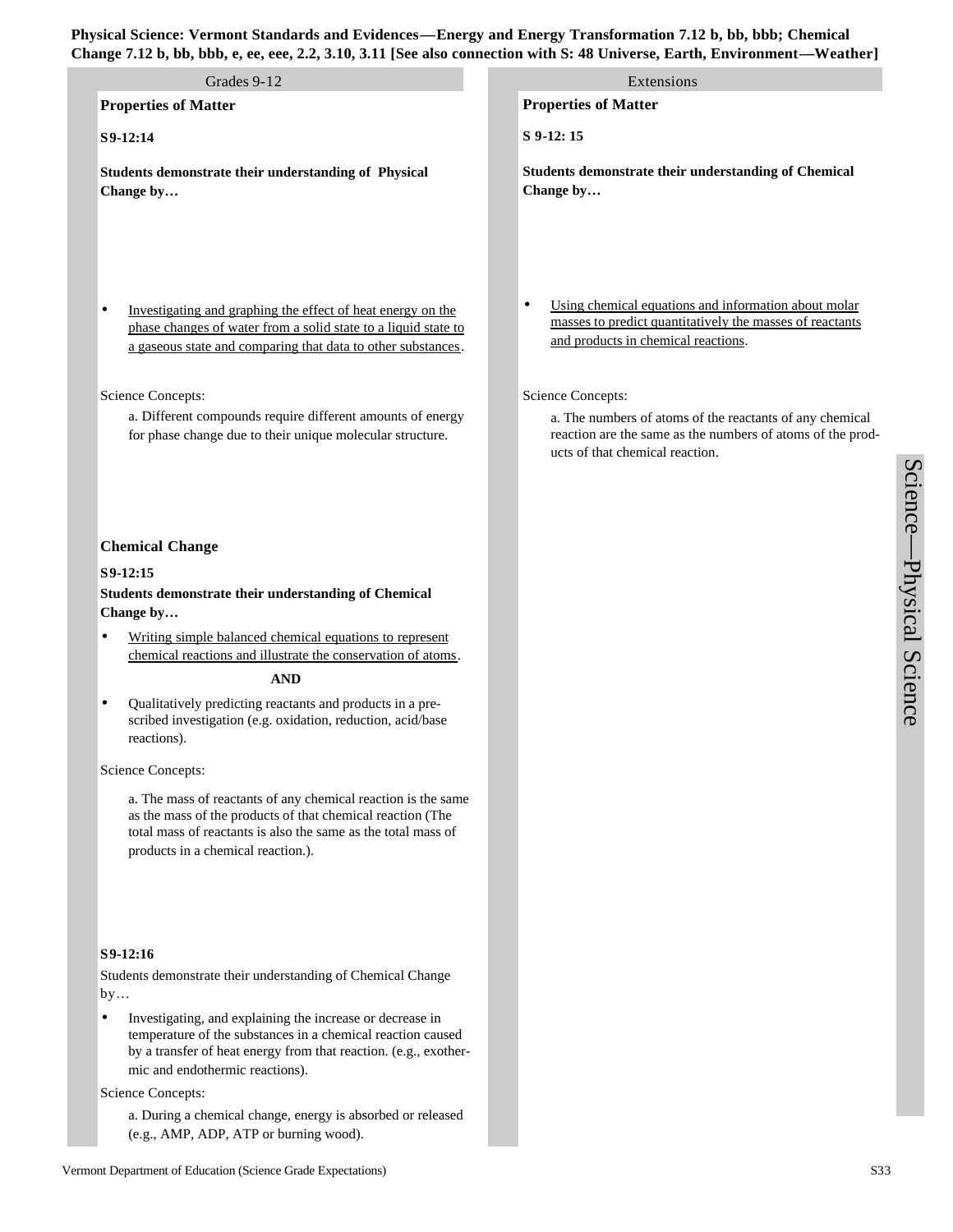# **Physical Science: Vermont Standards and Evidences—Nuclear Change 7.12 b, bb, bbb, e, ee, eee, 1.19**

| Grades PreK-K               | Grades 1-2                  |
|-----------------------------|-----------------------------|
| <b>Properties of Matter</b> | <b>Properties of Matter</b> |
| No SPK-K:17 at this level   | No S1-2:17 at this level    |
|                             |                             |
| No SPK-K:18 at this level   | No S1-2:18 at this level    |
|                             |                             |
|                             |                             |
|                             |                             |
|                             |                             |
|                             |                             |
|                             |                             |
|                             |                             |
|                             |                             |
|                             |                             |
|                             |                             |
|                             |                             |
|                             |                             |
|                             |                             |
|                             |                             |
|                             |                             |
|                             |                             |
|                             |                             |
|                             |                             |
|                             |                             |
|                             |                             |
|                             |                             |
|                             |                             |
|                             |                             |
|                             |                             |
|                             |                             |
|                             |                             |
|                             |                             |
|                             |                             |
|                             |                             |
|                             |                             |
|                             |                             |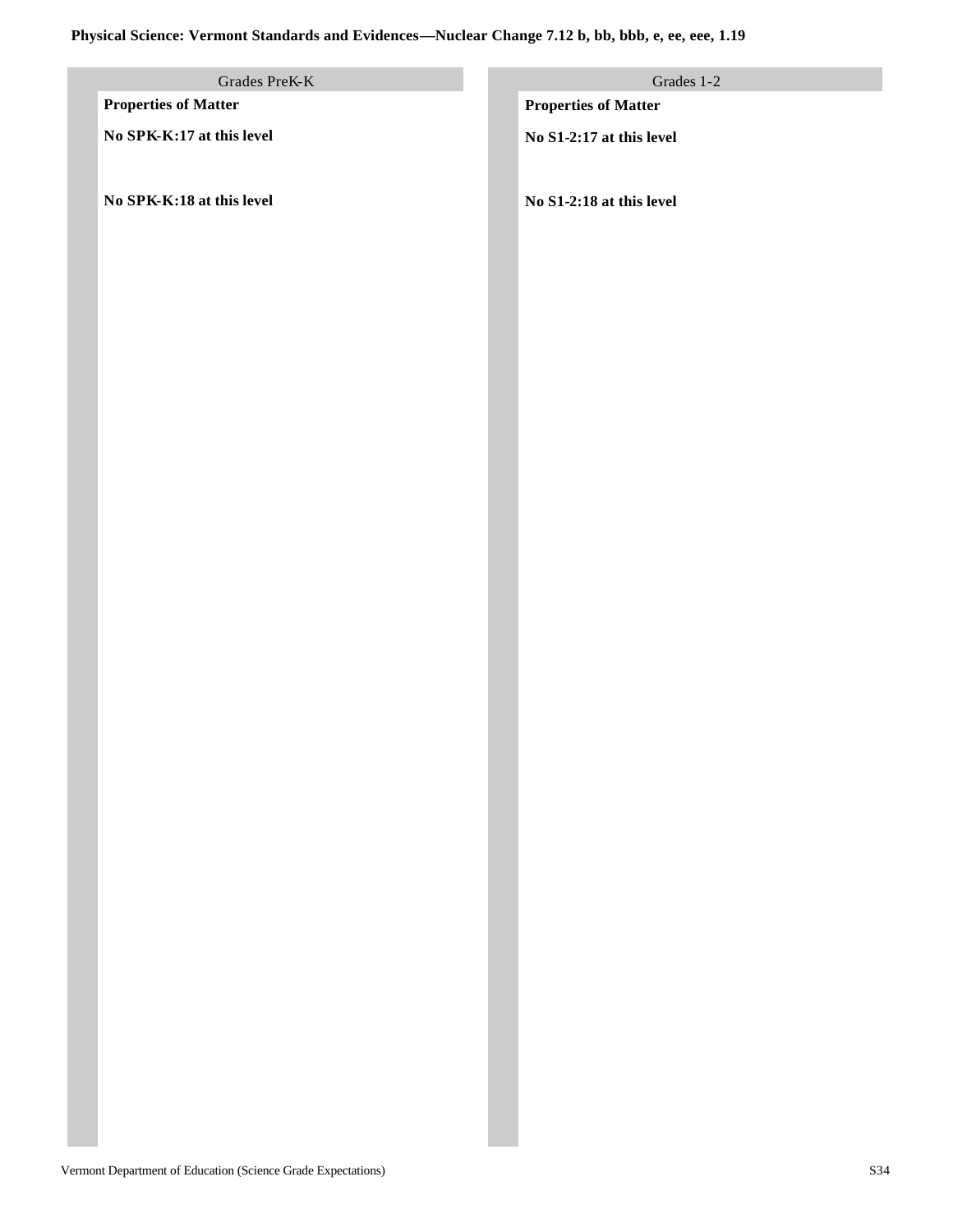# **Physical Science: Vermont Standards and Evidences—Nuclear Change 7.12 b, bb, bbb, e, ee, eee, 1.19**

| Grades 3-4                  | Grades 5-6                  |
|-----------------------------|-----------------------------|
| <b>Properties of Matter</b> | <b>Properties of Matter</b> |
| No S3-4:17 at this level    | No S5-6:17 at this level    |
| No S3-4:18 at this level    | No S5-6:18 at this level    |
|                             |                             |
|                             |                             |
|                             |                             |
|                             |                             |
|                             |                             |
|                             |                             |
|                             |                             |
|                             |                             |
|                             |                             |
|                             |                             |
|                             |                             |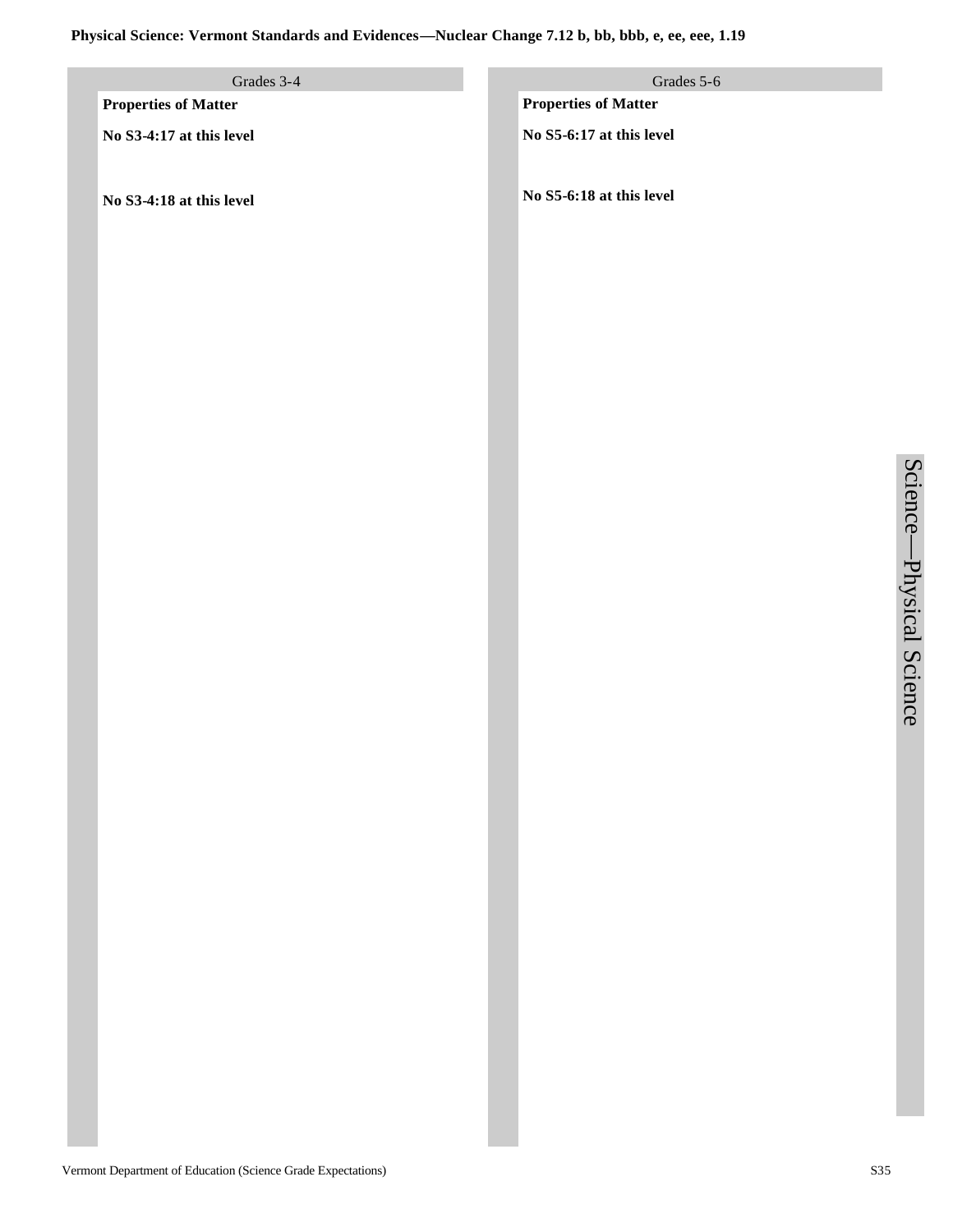# **Physical Science: Vermont Standards and Evidences—Nuclear Change 7.12 b, bb, bbb, e, ee, eee, 1.19**

| Grades 5-6                  | Grades 7-8                     |
|-----------------------------|--------------------------------|
| <b>Properties of Matter</b> | <b>Properties of Matter</b>    |
| No S5-6:17 at this level    | No S7-8:17 at this grade level |
| No S5-6:18 at this level    |                                |
|                             | No S7-8:18 at this grade level |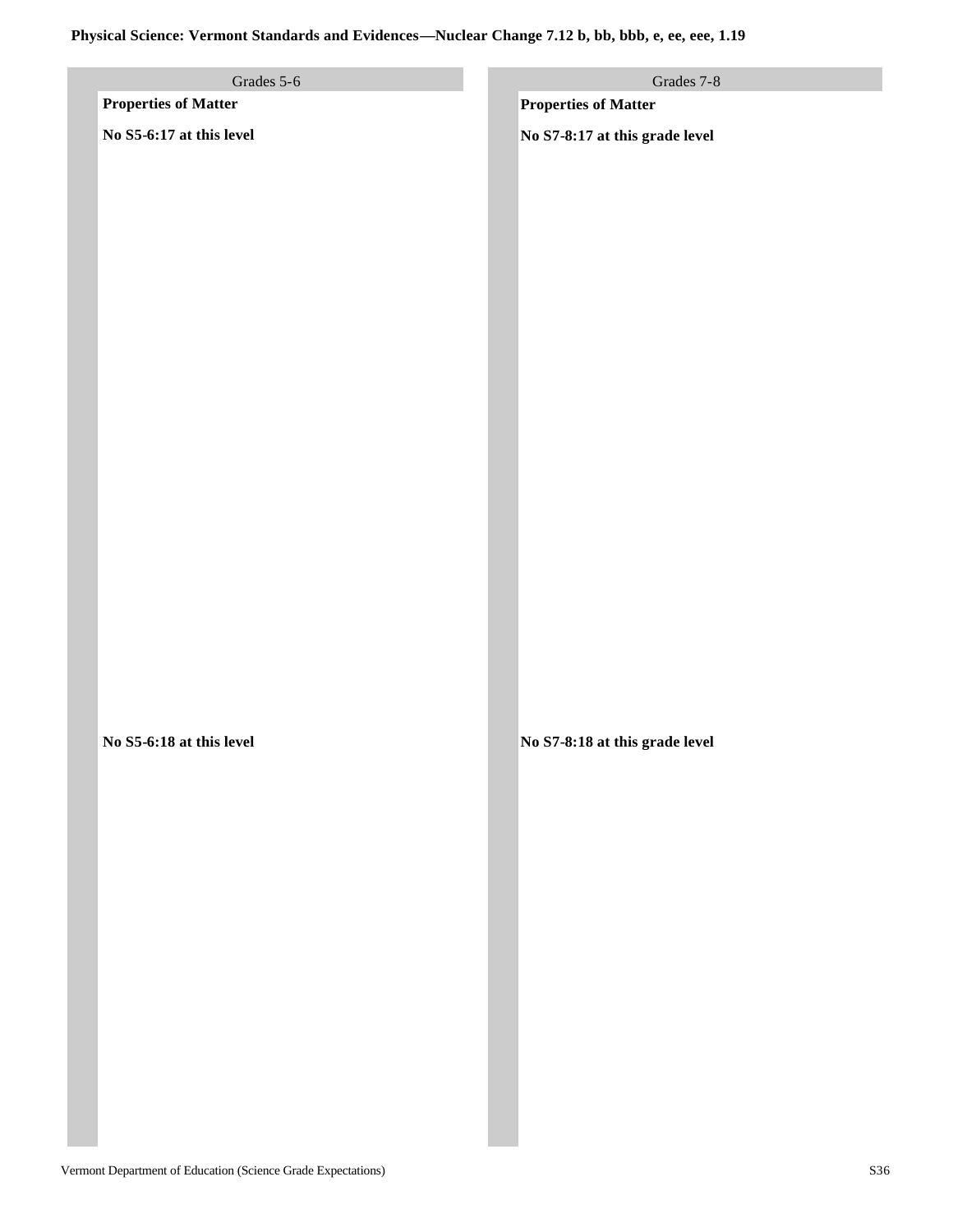#### **Physical Science: Vermont Standards and Evidences—Nuclear Change 7.12 b, bb, bbb, e, ee, eee, 1.19**

#### Grades 9-12

#### **Properties of Matter**

#### **S9-12:17**

**Students demonstrate their understanding of Nuclear Change by…**

• Explaining how alpha and beta emissions create changes in the nucleus of an atom, resulting in a completely different element.

#### **AND**

• Distinguishing between the reactants and products of a chemical reaction and those of a nuclear decay reaction.

#### **AND**

Comparing the relative energies produced by each.

#### **AND**

Explaining the organization of an atomic nucleus and identifying the universal forces from strongest to weakest.

#### Science Concepts:

a. The number of neutrons in the nucleus can vary and gives rise to different isotopes of an element.

b. Certain nuclear configurations lead to radioactive decay, producing alpha and beta particles, and ultimately a different element.

c Nuclear forces, which exist only within the nucleus of an atom, are the forces that hold the nucleus of an atom together and are much stronger than either gravitational or electrical forces.

#### **S9-12:18**

**Students demonstrate their understanding of Nuclear Change by…**

• Explaining the concept of half-life and using the half-life principle to predict the approximate age of a material (See Half-Life Investigation on VI website).

Science Concepts:

a. Radioactive decay occurs at a predictable rate (half-life) which allows radioactivity to be used for estimating the age of materials that contain radioactive substances.

#### Extensions

**Properties of Matter**

#### **S9-12:17**

**Students demonstrate their understanding of Nuclear Change by…**

Comparing the transmission and penetration effects of alpha, beta and gamma radiation.

#### Science Concepts:

a. Gamma radiation may also be produced.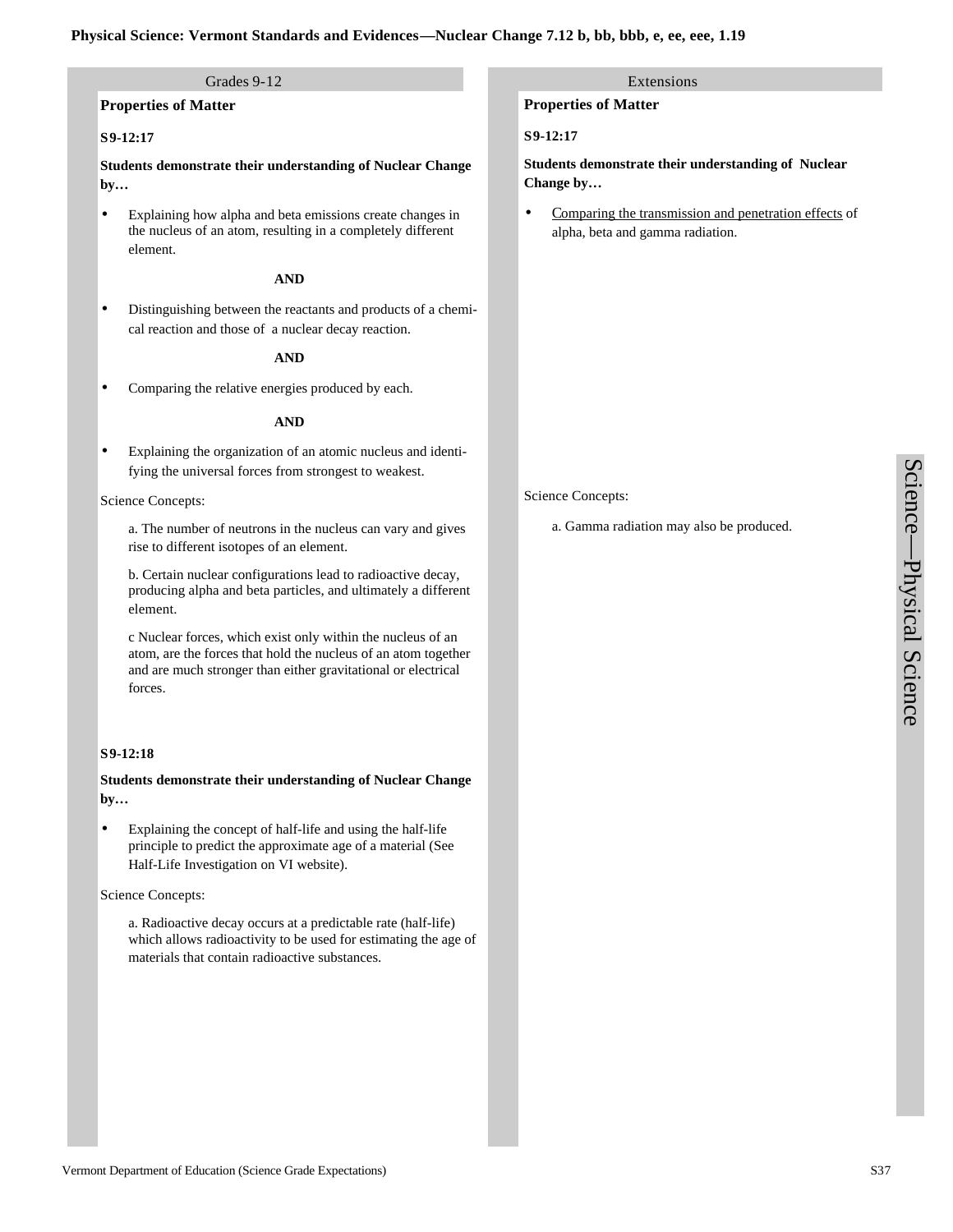#### Grades PreK-K Grades 1-2 **Motion SPK-K:19 Students demonstrate their understanding of Motion by…**  • Manipulating objects and observing and describing the motion. Science Concepts: a. The position of an object can be described. (e.g., in front of or behind) b. The motion of an object can be described as a direction. (e.g., straight, zig zag, round and round back and forth, up, down). **No SPK-K:20 at this level Motion S1-2:19 Students demonstrate their understanding of Motion by**  • Investigating and describing how objects move in different ways. Science Concepts: a. The position and movement of an object can be described such as fast, slow, speeding up and slowing down and movement in different directions. **No S1-2:20 at this level**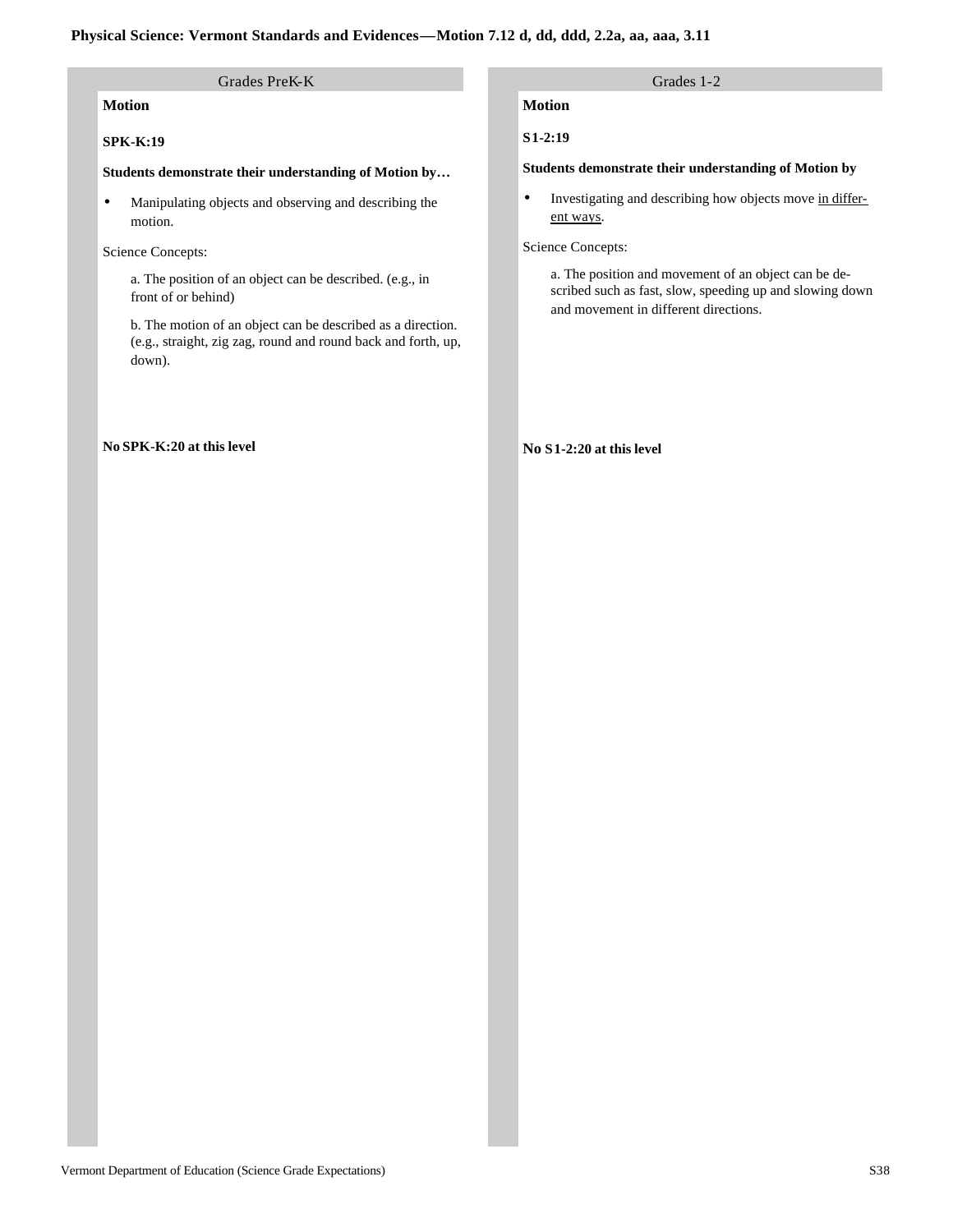#### **Motion**

**No S3-4:19 at this grade level**

**Teachers may review Grades 1-2 Motion Concepts.**

#### **No S3-4:20 at this grade level**

#### Grades 3-4 Grades 5-6

# **Motion**

**S5-6:19**

**Students demonstrate their understanding of Motion by**…

• Measuring and calculating speed (the distance an object moves over a measured amount of time).

#### Science Concepts:

a. Speed indicates the rate at which an object is traveling.

b. Speed is a relationship between the distance an object travels and time elapsed.

#### **S5-6:20**

#### **Students demonstrate their understanding of Motion by**…

• Investigating and identifying evidence of an object's inertia and explaining their observation in terms of the object's tendency to resist a change in motion.

Science Concepts:

a. Inertia is the tendency of an object that depends on the object's mass. The inertia (mass) of an object resists change in the object's motion (Stationary objects remain stationary; moving objects continue moving: Newton's First Law).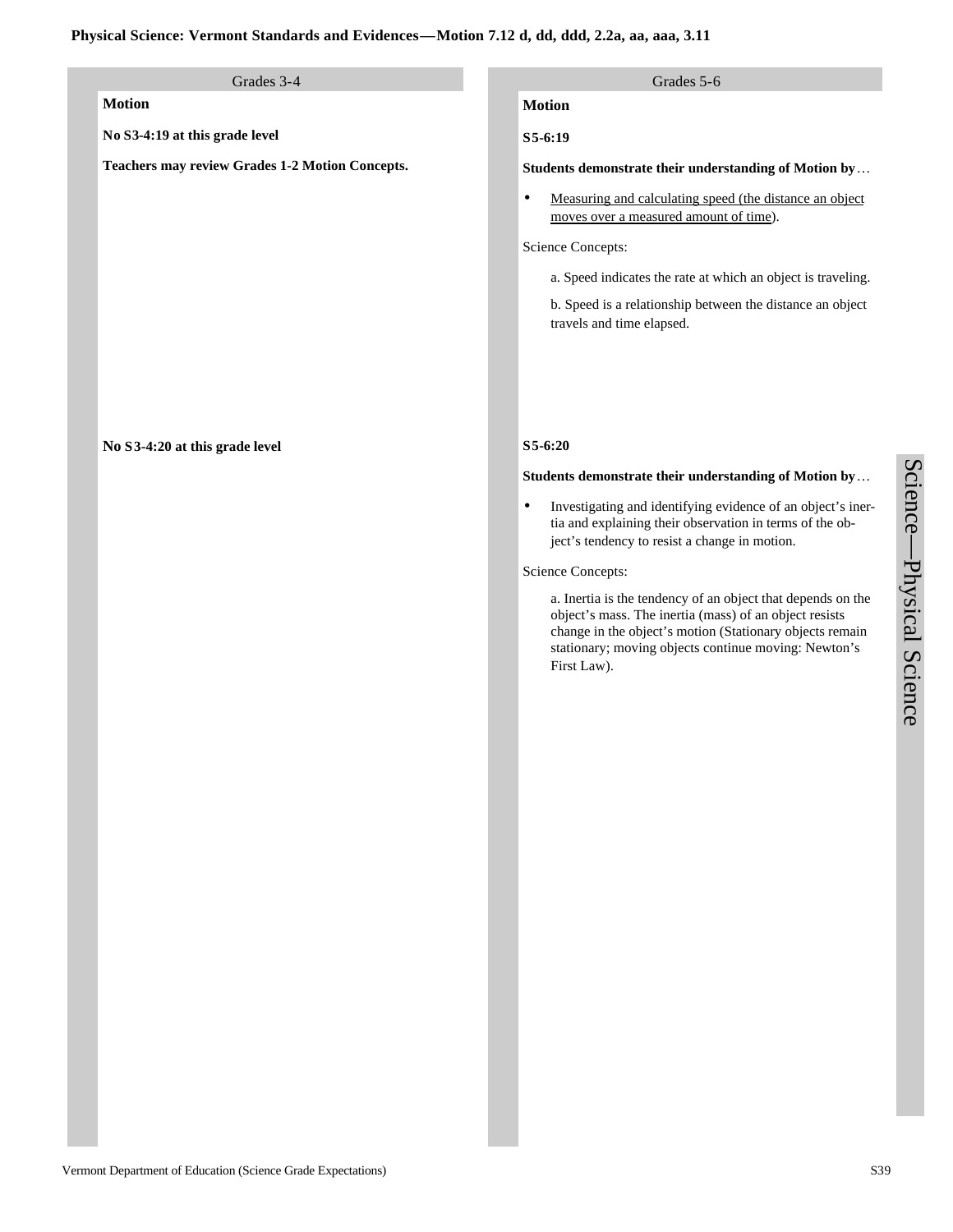# **Motion**

#### **S5-6:19**

**Students demonstrate their understanding of Motion by**…

Measuring and calculating speed (the distance an object moves over a measured amount of time).

#### Grades 5-6 Grades 7-8

### **Motion**

**S7-8:19**

**Students demonstrate their understanding of Motion by...** 

• Designing investigations that illustrate the effect of a change in mass or velocity on an object's momentum.

#### **AND**

• Describing that the acceleration of an object is proportional to the force on the object and inversely proportional to the mass of the object.

Science Concepts:

a. Velocity indicates the speed and the direction of a moving object.

b. Momentum is the characteristic of an object in motion that depends on the object's mass and velocity. Momentum provides the ability for a moving object to stay in motion without an additional force.

c. Acceleration is a relationship between the force applied to a moving object and the mass of the object (Newton's Second Law).

#### **No S7-8:20 at this level**

**Teachers may review Grade 5-6 Motion Concepts**

#### Science Concepts:

a. Speed indicates the rate at which an object is traveling.

b. Speed is a relationship between the distance an object travels and time elapsed.

#### **S5-6:20**

#### **Students demonstrate their understanding of Motion by**…

• Investigating and identifying evidence of an object's inertia and explaining their observation in terms of the object's tendency to resist a change in motion.

#### Science Concepts:

a. Inertia is the tendency of an object that depends on the object's mass. The inertia (mass) of an object resists change in the object's motion (Stationary objects remain stationary; moving objects continue moving: Newton's First Law).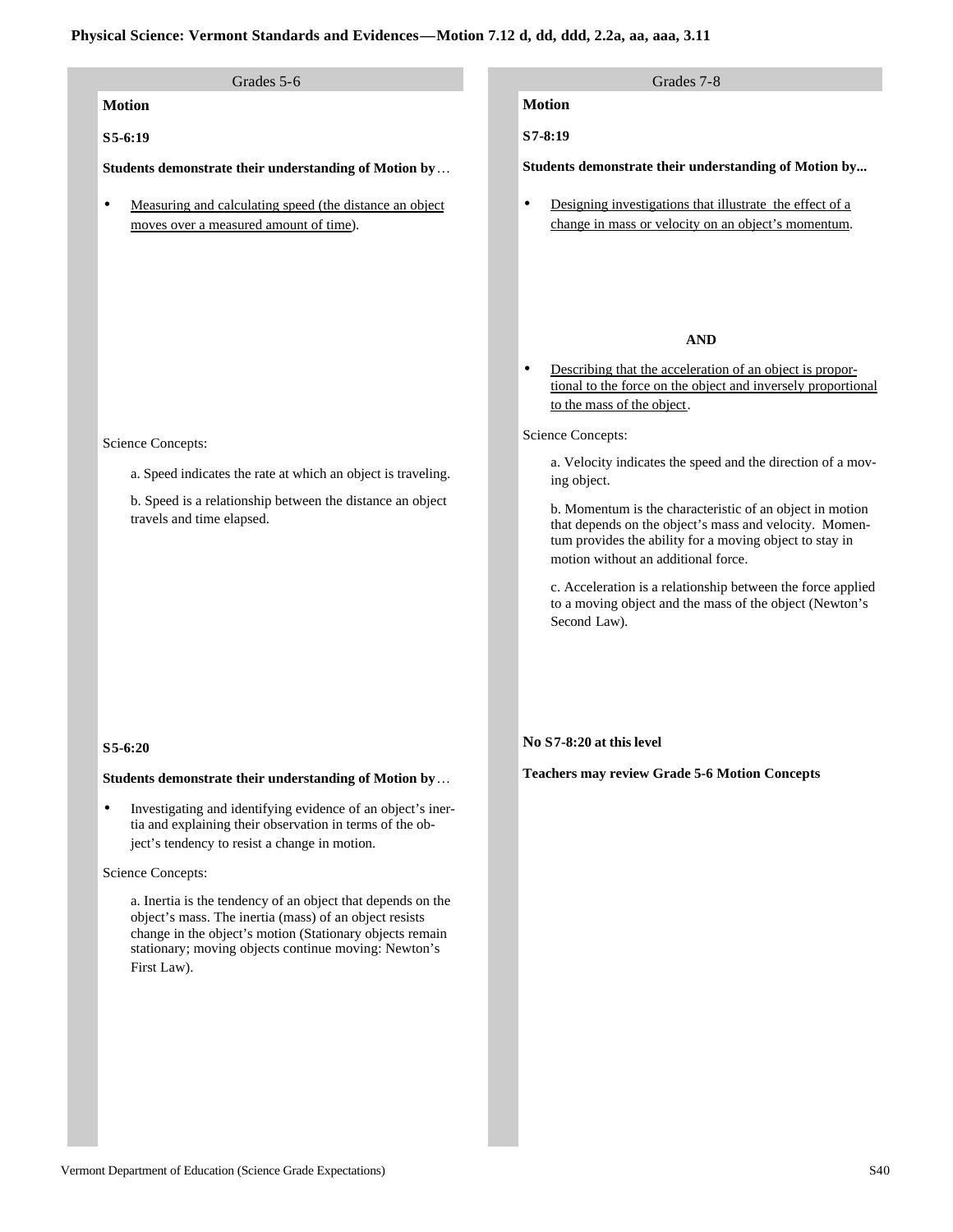#### Grades 9-12 Extensions Extensions Extensions Extensions Extensions Extensions Extensions

**Motion**

#### **S9-12:19**

**Students demonstrate their understanding of Motion by...** 

Predicting the path of an object in different reference planes and explaining how and why this occurs.

#### **AND**

Using modeling, illustrating and explaining of how distance and velocity change over time for a free falling object.

#### **AND**

• Modeling, illustrating and explaining the path of an object which has horizontal and free fall motion (i.e., football, bullet).

Science Concept:

a. Motion is relative. The motion of an object is observed and measured relative to a given frame of reference (point of view) (e.g. trees flashing by when sitting in a moving vehicle).

b. Acceleration occurs when an object undergoes a change in velocity over time (speed up, slow down, change direction).

c. .Motion is predictable; a falling object increases speed in a predictable pattern as it falls.

d. Motion is predictable; projectile motion combines a uniform horizontal motion and free-fall motion simultaneously.

#### **S9-12:20**

#### **Students demonstrate their understanding of Motion by…**

• Qualitatively analyzing how inertia affects the outcome in each of a series of situations (i.e., kicking a sand-filled football, moving a bowl of soup quickly across the table).

Science Concept:

a. An object at rest or moving uniformly (in a straight line) will remain so unless acted upon by an external unbalanced (net) force. (Newton's Third Law The Law of Inertia) (e.g., We wear seatbelts, because our body has a tendency to keep moving when the vehicle stops.).

#### **Motion**

**S9-12:19**

#### **Students demonstrate their understanding of the predictability of Motion by...**

- Using a quantitative representation of how distance and velocity change over time for a free falling object. **AND**
- Using a quantitative representation of the path of an object which has horizontal and free fall motion (i.e., football, bullet).

Science Concept:

a. Motion is predictable; a falling object increases speed in a predictable pattern as it falls.

b. Motion is predictable; projectile motion combines a uniform horizontal motion and free-fall motion simultaneously.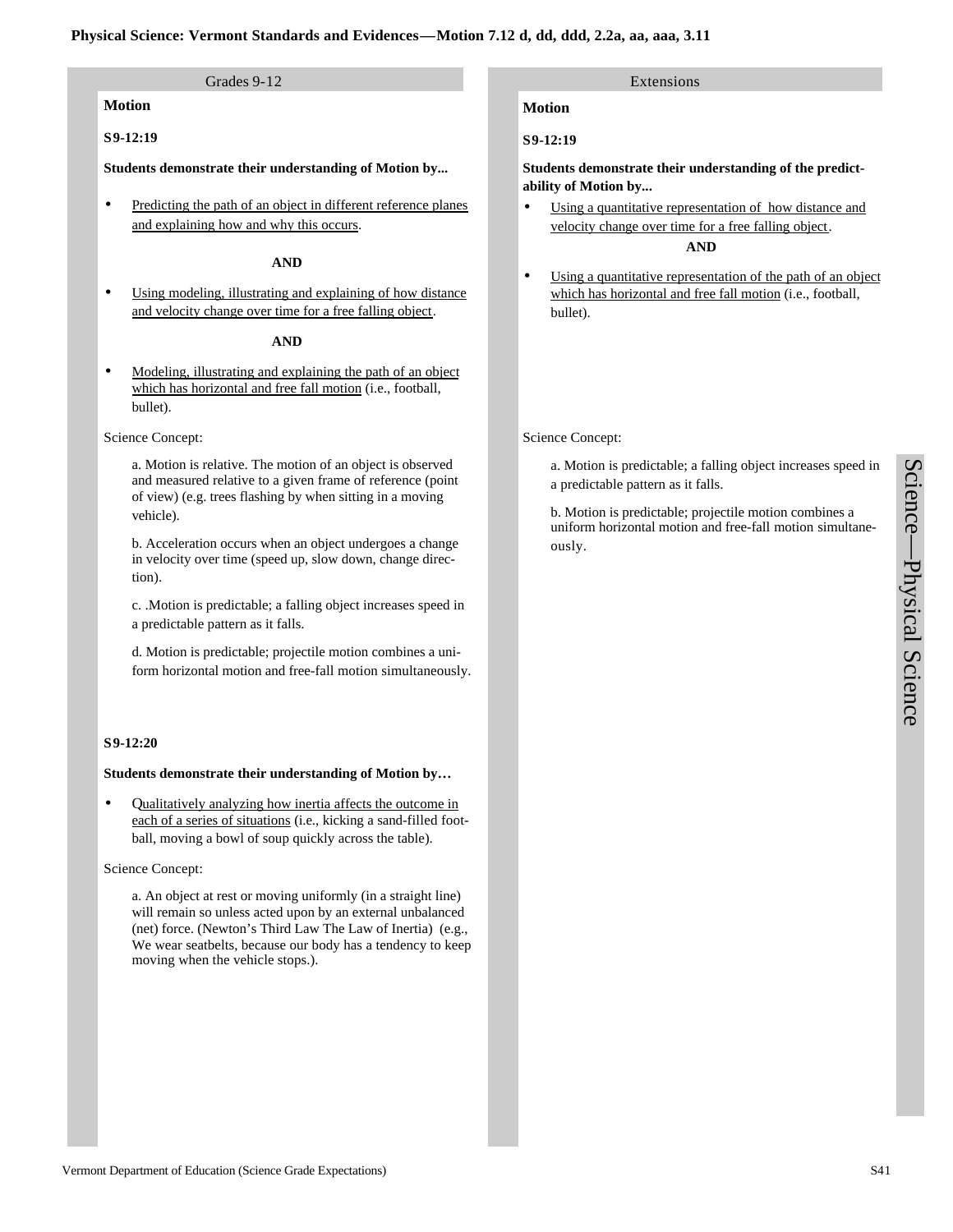# Grades PreK-K Grades 1-2 **Force No SPK-K:21 at this grade level No SPK-K:22 at this grade level Force S1-2:21 Students demonstrate their understanding of Force by…** • Investigating and identifying how pushing or pulling moves or does not move an object. Science Concepts: a. A force is a push or a pull. Force can change the motion of an object. **S1-2:22 Students demonstrate their understanding of Gravitational Force by…** • Observing and describing that different objects fall to the earth unless something is holding them up. Science Concepts: a. Objects fall to the ground unless something holds them.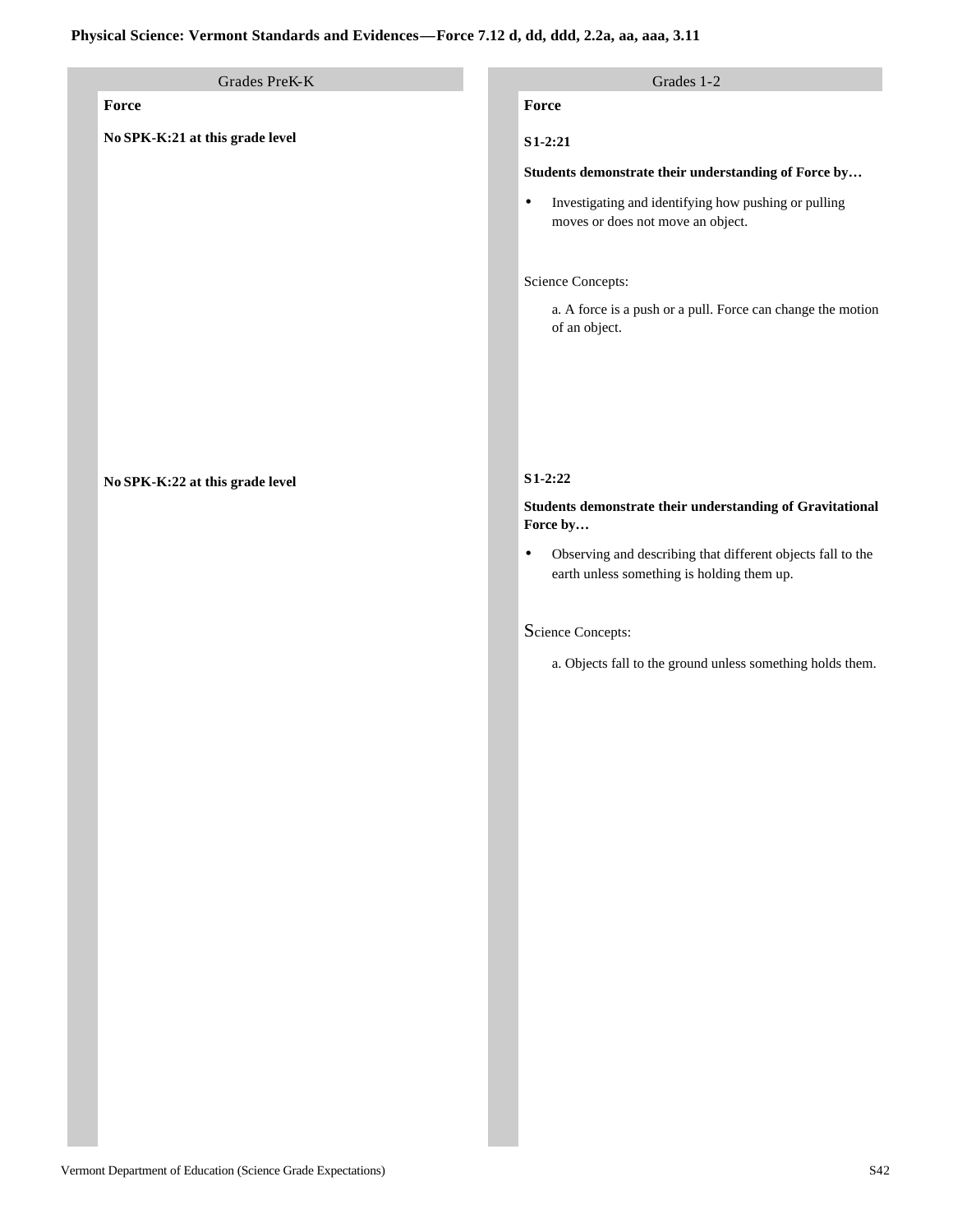# **Force**

#### **S3-4:21**

**Students demonstrate their understanding of Force by…** 

• Investigating and describing how different amounts of force can change the direction and speed of an object in motion.

#### Science Concepts:

a. Changes in speed or direction of motion are caused by forces.

b. The greater the force, the greater the change of motion.

#### **No S3-4:22 at this grade level**

#### **Teachers may review Grade 1-2 Force Concepts**

### Grades 3-4 Grades 5-6

#### **Force**

**S5-6:21**

#### **Students demonstrate their understanding of Force by…**

• Investigating variables that change an object's speed, direction, or both, and identifying and describing the forces that cause the change in motion.

#### Science Concepts:

a. A force applied to a moving object will change the object's speed, direction or both.

b. Friction is a force that often opposes motion.

c. Gravity and magnetism are examples of long-range forces that do not require direct contact of the interacting objects.

# **S5-6:22**

#### **Students demonstrate their understanding of Gravitational force by…**

• Predicting the effect of gravitational forces between pairs of objects (i.e., earth and object's on the surface, earth and moon, earth and sun).

#### Science Concepts:

a. Gravity is the force that holds objects to the earth's surface, keeps planets, in orbit around the sun and governs the rest of the motion in the solar system.

b. The force of gravity pulls toward the center of mass of an object.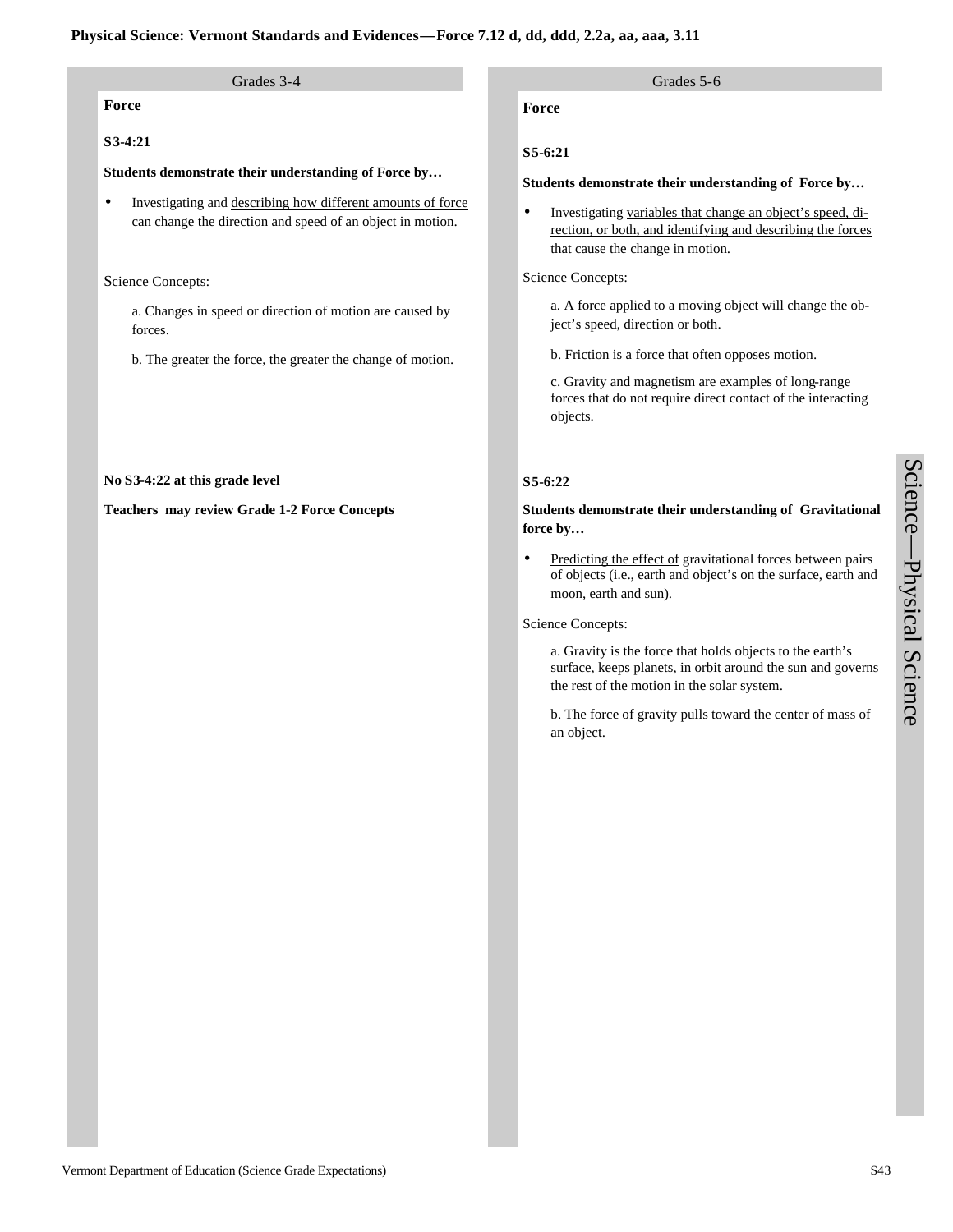| Grades 5-6                                                                                                                                                                                                                                                                          | Grades 7-8                                                                                                                                                                                                                                                                                                                                |
|-------------------------------------------------------------------------------------------------------------------------------------------------------------------------------------------------------------------------------------------------------------------------------------|-------------------------------------------------------------------------------------------------------------------------------------------------------------------------------------------------------------------------------------------------------------------------------------------------------------------------------------------|
| Force                                                                                                                                                                                                                                                                               | Force                                                                                                                                                                                                                                                                                                                                     |
| S5-6:21                                                                                                                                                                                                                                                                             | S7-8:21                                                                                                                                                                                                                                                                                                                                   |
| Students demonstrate their understanding of Force by                                                                                                                                                                                                                                | Students demonstrate their understanding of Force by                                                                                                                                                                                                                                                                                      |
| Investigating variables that change an object's speed,<br>$\bullet$<br>direction, or both, and identifying and describing the<br>forces that cause the change in motion.                                                                                                            | Diagramming or describing, after observing a scenario<br>٠<br>with a moving object, the forces acting on the object be-<br>fore and after it is put in motion (Students include in their<br>diagram or description, the effect of these forces on the<br>motion of the object.)                                                           |
| Science Concepts:                                                                                                                                                                                                                                                                   | Science Concepts:                                                                                                                                                                                                                                                                                                                         |
| a. A force applied to a moving object will change the<br>object's speed, direction or both.<br>b. Friction is a force that often opposes motion.<br>c. Gravity and magnetism are examples of long-range<br>forces that do not require direct contact of the interacting<br>objects. | a. If there is no change in the speed or direction of a mov-<br>ing object or stationary object, the forces acting on the<br>object are balanced<br>b. If there is a change in the speed or direction of an ob-<br>ject, an outside force needs to be applied and the forces<br>acting on the object are unbalanced (Newton's First Law). |
| $S5-6:22$                                                                                                                                                                                                                                                                           | $S7 - 8:22$                                                                                                                                                                                                                                                                                                                               |
| Students demonstrate their understanding of Gravitational<br>force by                                                                                                                                                                                                               | Students demonstrate their understanding of Gravitational<br>Force by                                                                                                                                                                                                                                                                     |
| Predicting the effect of gravitational forces between pairs<br>٠<br>of objects (i.e., earth and object's on the surface, earth and<br>moon, earth and sun).                                                                                                                         | Describing the effects of gravitational force on objects in<br>$\bullet$<br>the Solar System, and identifying evidence that the force<br>of gravity is relative to the mass of objects and their dis-<br>tance apart.                                                                                                                     |
| Science Concepts:                                                                                                                                                                                                                                                                   | Science Concepts:                                                                                                                                                                                                                                                                                                                         |
| a. Gravity is the force that holds objects to the earth's<br>surface, keeps planets, in orbit around the sun and governs<br>the rest of the motion in the solar system.                                                                                                             | a. The force of gravity depends on the amount of mass<br>objects have and how far apart they may be.<br>b. The force of gravity is hard to detect unless at least one                                                                                                                                                                     |
| b. The force of gravity pulls toward the center of mass of<br>an object.                                                                                                                                                                                                            | of the objects has considerable mass.                                                                                                                                                                                                                                                                                                     |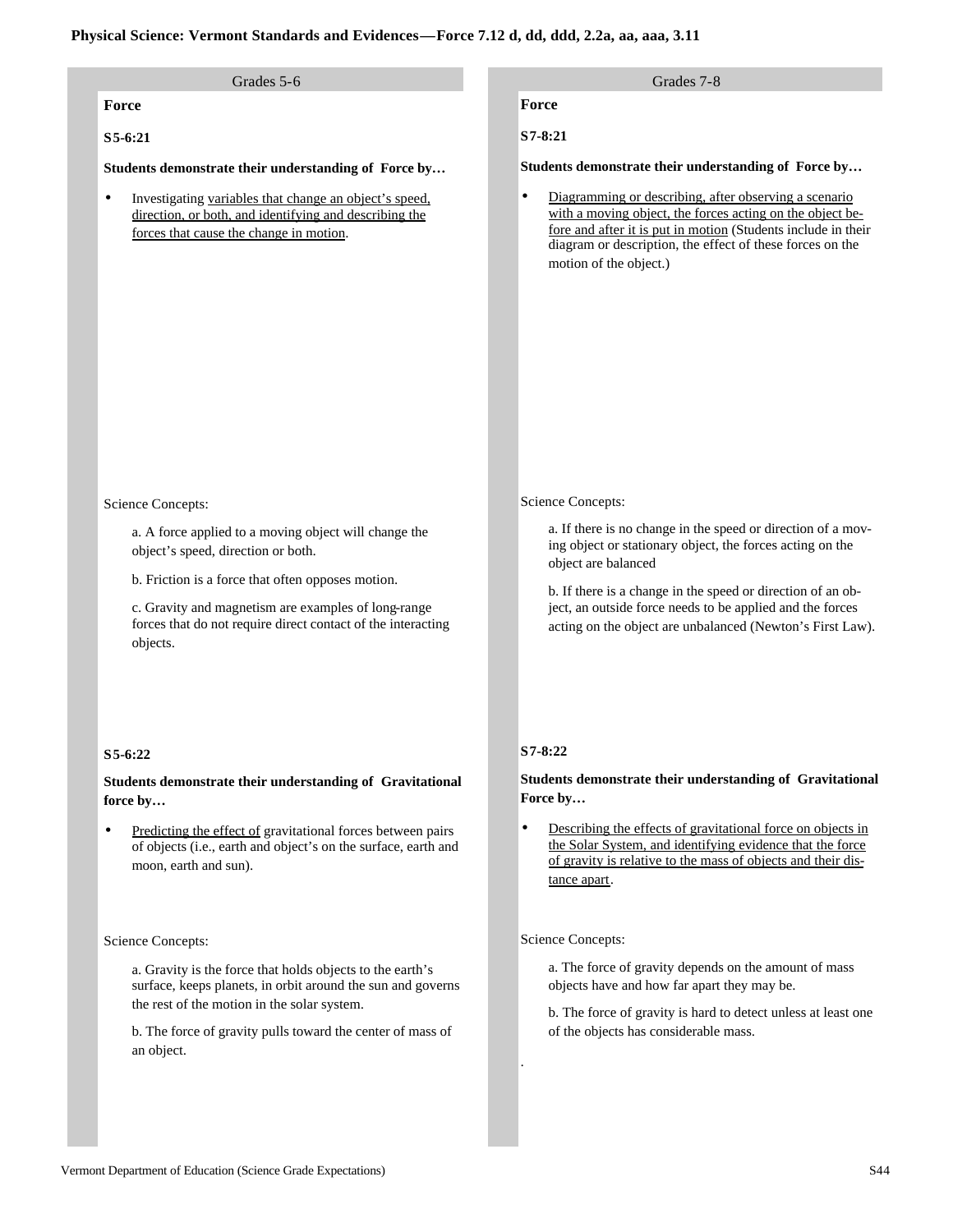#### Grades 9-12

**Force**

#### **S9-12:21**

#### **Students demonstrate their understanding of Force by…**

Investigating (model, illustrate, explain) whether the acceleration is greater or less as either the mass of the system or the force accelerating the mass is changed (e.g., cart with variable weights on horizontal table attached to a string with weights).

#### **AND**

• Investigating whether acceleration is greater or less as either the mass of the system or the force accelerating the mass is changed (e.g., cart with variable weights on horizontal table attached to a string with weights).

#### **AND**

• Demonstrating action force/reaction force in one of three different ways; describing in words, demonstrating physically, and modeling the occurrence of opposing actions.

#### Science Concept:

a. If an unbalanced force acts on an object it will accelerate; the acceleration is proportional to the net force and inversely proportional to the mass of the object. (Newton's Law F=ma) (e.g. A vehicle accelerates more slowly when it's full of passengers.)

b. Whenever one object exerts a force on a second object, a force equal in magnitude but opposite in direction is exerted on the first object. (Forces always arise in pairs) (e.g., When you lean against a wall, the wall pushes back at you.) (Newton's Law of Action/ Reaction).

#### **S9-12:22**

**Students demonstrate their understanding of Gravitational Force by…**

Predicting in a variety of situations how gravitational force changes when mass changes; or when distance changes.

#### Science Concept:

a. The force of gravity is a universal force of attraction between ANY two objects and is proportional to the masses of those two objects and weakens rapidly with the distance between the objects (e.g., More mass produces more force; less distance produces more force) (e.g., small objects on earth, bodies in the solar system).

### **Force**

**S9-12:21**

#### **Students demonstrate their understanding of Force by…**

• Investigating quantitatively the acceleration as either the mass of the system or the force accelerating the mass is changed (e.g., cart with variable weights on horizontal table attached to a string with weights).

#### Science Concept:

a. If an unbalanced force acts on an object it will accelerate; the acceleration is proportional to the net force and inversely proportional to the mass of the object. (Newton's Law F=ma) (e.g., A vehicle accelerates more slowly when it's full of passengers.)

# **S9-12:22**

#### **Students demonstrate their understanding of Gravitational Force by…**

Determining quantitatively how gravitational force changes when mass changes; or when distance changes.

#### Science Concept:

a. The force of gravity is a universal force of attraction between two objects and is proportional to the product of the masses of those two objects and inversely proportional to the square of the distance between objects. (i.e.  $F = G$  $m_1m_2/d^2$ ).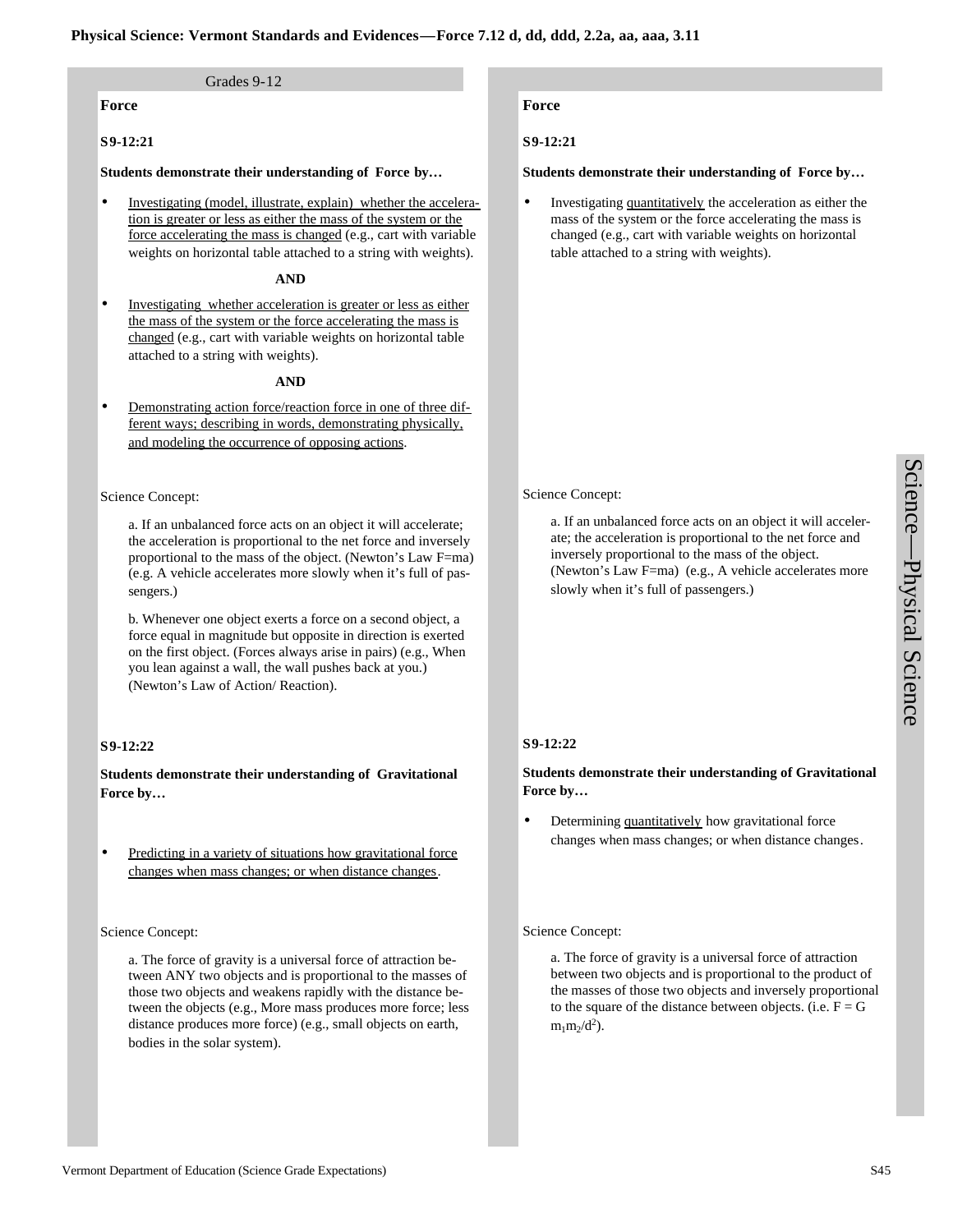| Grades PreK-K                                                                                                          | Grades 1-2                                                                                                             |
|------------------------------------------------------------------------------------------------------------------------|------------------------------------------------------------------------------------------------------------------------|
| <b>Energy and Energy Transformation</b>                                                                                | <b>Energy and Energy Transformation</b>                                                                                |
| <b>SPK-K:23</b>                                                                                                        | S 1-2:23                                                                                                               |
|                                                                                                                        |                                                                                                                        |
| Students demonstrate their understanding of Heat Energy<br>by                                                          | Students demonstrate their understanding of Heat Energy<br>by                                                          |
| Identifying the sun as a source of heat energy.<br>$\bullet$                                                           | Experimenting, observing, and describing how heat moving                                                               |
|                                                                                                                        | from one object to another can cause temperature changes.                                                              |
| Science Concepts:                                                                                                      |                                                                                                                        |
| a. The sun warms the land, air and water.                                                                              | <b>Science Concepts:</b>                                                                                               |
|                                                                                                                        | a. Heat can move from one object to another.                                                                           |
|                                                                                                                        | b. The temperature of substances can change.                                                                           |
|                                                                                                                        |                                                                                                                        |
|                                                                                                                        |                                                                                                                        |
| No SPK-K:24 at this grade level                                                                                        | No S1-2:24 at this grade level                                                                                         |
|                                                                                                                        |                                                                                                                        |
|                                                                                                                        |                                                                                                                        |
|                                                                                                                        |                                                                                                                        |
|                                                                                                                        |                                                                                                                        |
|                                                                                                                        |                                                                                                                        |
|                                                                                                                        |                                                                                                                        |
|                                                                                                                        |                                                                                                                        |
|                                                                                                                        |                                                                                                                        |
|                                                                                                                        |                                                                                                                        |
|                                                                                                                        |                                                                                                                        |
|                                                                                                                        |                                                                                                                        |
|                                                                                                                        |                                                                                                                        |
|                                                                                                                        |                                                                                                                        |
|                                                                                                                        |                                                                                                                        |
|                                                                                                                        |                                                                                                                        |
| $SPK-K:25$                                                                                                             | $S1-2:25$                                                                                                              |
| Students demonstrate their understanding of Magnetism                                                                  | <b>Students demonstrate their understanding of Magnetism</b>                                                           |
| by                                                                                                                     | by                                                                                                                     |
|                                                                                                                        |                                                                                                                        |
|                                                                                                                        |                                                                                                                        |
| Investigating, observing and describing how magnets can<br>٠                                                           | Investigating, observing and describing how magnets can<br>$\bullet$                                                   |
| make some things move without touching (e.g., determin-<br>ing the distance needed for a magnet to attract an object). | make some things move without touching (e.g., determin-<br>ing the distance needed for a magnet to attract an object). |
| Science Concepts:                                                                                                      | Science Concepts:<br>$\bullet$                                                                                         |
|                                                                                                                        |                                                                                                                        |

a. Magnets can move some objects without touching them.

a. Magnets can move some objects without touching them.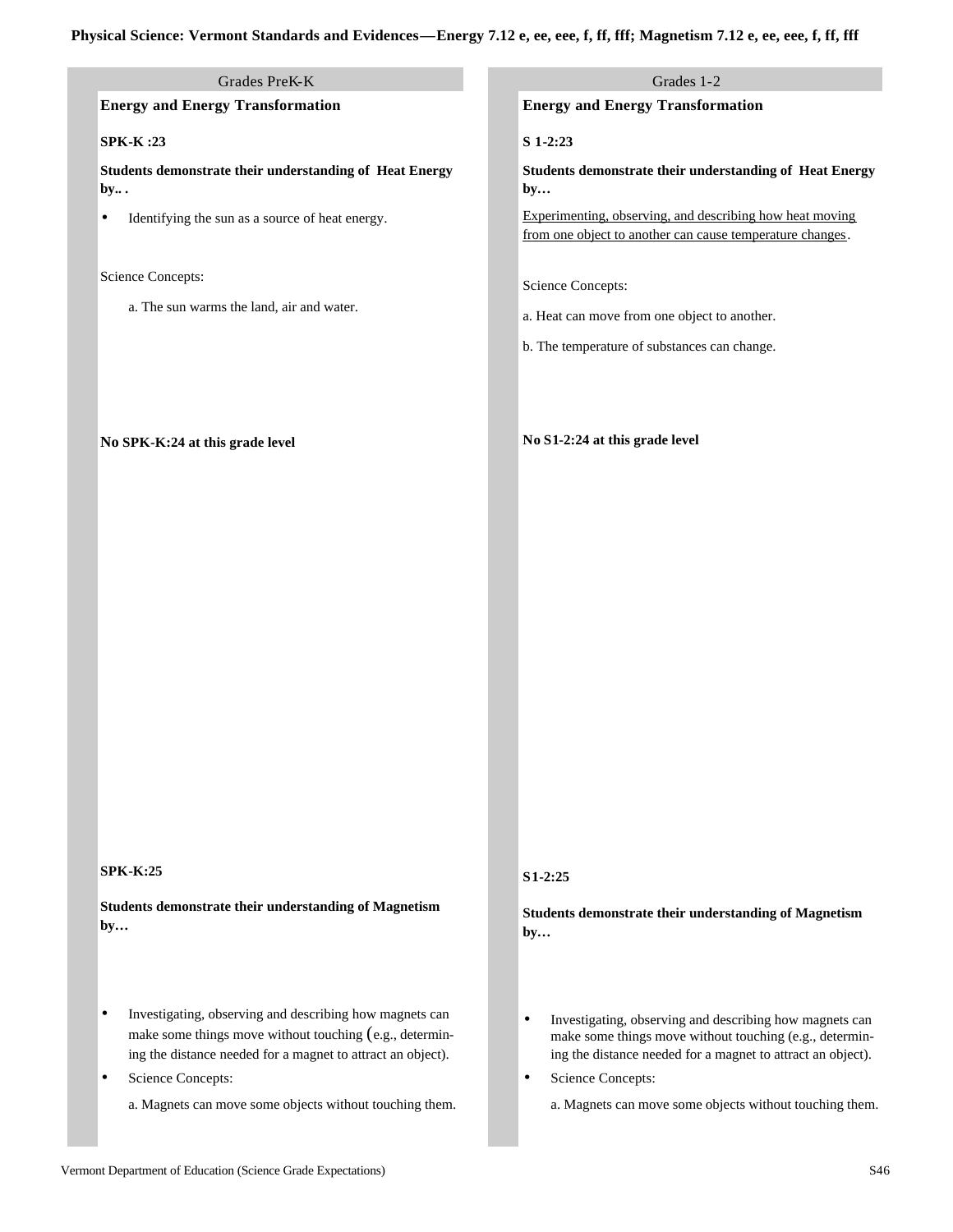# **Energy and Energy Transformation**

# **No S3-4:23 at this grade level**

**Teachers may review Grades 1-2 Heat Energy Concepts.**

# **S3-4:24**

# **Students demonstrate their understanding of Electrical Energy by…**

• Building complete. circuits , drawing diagrams of these electric circuits and explaining why electricity flows or does not flow through the circuit.

#### **AND**

- Using experimental data to classify different materials as conductors and insulators.
- Science Concepts:

a. A complete loop is needed through which an electric charge can flow.

b. Batteries are a source of electrical energy.

c. Electric circuits can produce light, run motors and create sounds.

d. Certain materials are conductors of electricity. Non conductors of electricity are called insulators.

#### **S3-4:25**

#### **Students demonstrate their understanding of Magnetism by…**

- Describing what happens when like and opposite poles of the magnet are placed near each other.
- Science Concepts:
	- a. Magnets have opposite charged poles.
	- b. When the same poles of a magnet are placed near each

#### Grades 3-4 Grades 3-6

#### **Energy and Energy Transformation**

#### **S5-6:23**

**Students demonstrate their understanding of Heat Energy by…** 

• Identifying real world applications where heat energy is transferred and by showing the direction that the heat energy flows.

Science Concepts:

a. Heat energy only flows from high temperature to lower temperature. in order to reach equilibrium (same temperature).

b. Heat can move from one object to another by conduction.

# **S5-6:24**

**Students demonstrate their understanding of Electrical Energy by…**

- Investigating charged objects (static electricity) and describing their observations in terms of behavior of charges and equilibrium.
- Science Concepts:

a. Unbalanced charges produce a potential for a flow of electricity. (Static)

b. Unbalanced charges will move toward equilibrium because like charges repel and opposite charges attract.

#### **S5-6:25**

#### **Students demonstrate their understanding of Magnetism by…**

• Identifying real world objects that demonstrate and utilize a magnetic force field acting over a distance.

#### **AND**

- Distinguishing between objects affected by magnetic force and objects affected by other non-contact forces.
- Science Concepts:
	- a. Magnetism is a force field that acts over a distance.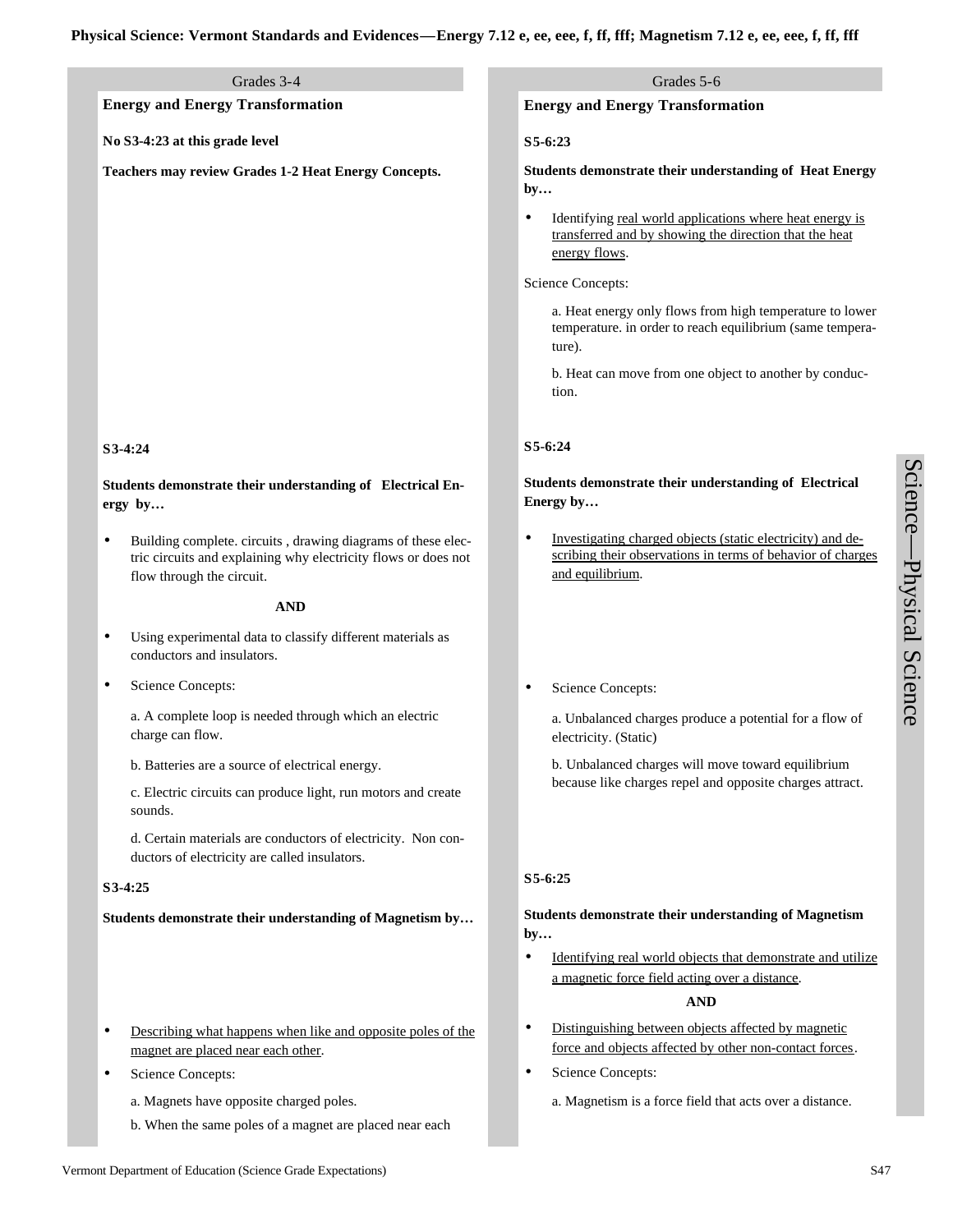#### Grades 5-6 Grades 7-8

#### **Energy and Energy Transformation**

#### **S5-6:23**

**Students demonstrate their understanding of Heat Energy by…** 

Identifying real world applications where heat energy is transferred and by showing the direction that the heat energy flows.

#### Science Concepts:

a. Heat energy only flows from high temperature to lower temperature. in order to reach equilibrium (same temperature).

b. Heat can move from one object to another by conduction.

#### **S5-6:24**

#### **Students demonstrate their understanding of Electrical Energy by…**

• Investigating charged objects (static electricity) and describing their observations in terms of behavior of charges and equilibrium.

#### Science Concepts:

a. Unbalanced charges produce a potential for a flow of electricity. (Static)

b. Unbalanced charges will move toward equilibrium because like charges repel and opposite charges attract.

#### **S5-6:25**

#### **Students demonstrate their understanding of Magnetism by…**

- Identifying real world objects that demonstrate and utilize a magnetic force field acting over a distance. **AND**
- Distinguishing between objects affected by magnetic force and objects affected by other non-contact forces.

Science Concepts:

a. Magnetism is a force field that acts over a distance.

#### **Energy and Energy Transformation**

#### **S7-8:23**

**Students demonstrate their understanding of Heat Energy by…**

• Creating a diagram, model, or analogy for a material in a warmer and cooler state showing or describing the motion of the molecules.

#### **AND**

• Creating a diagram, model, or analogy to explain the difference between conduction, convection, and radiation, and using their visual to explain how heat energy travels in different directions and through different materials by each method of energy transfer.

#### Science Concepts:

a. Heat energy is the motion of molecules.

b. Increased motion of the molecules in a system increases the heat energy of the system.

c. Heat energy is transferred by:

Conduction—Collision of molecules in solids.

Convection—Organized flow of heat currents through a fluid.

Radiation—Transfer by waves that can travel through a vacuum.

#### **S7-8:24**

#### **Students demonstrate their understanding of Electrical Energy by…**

• Building an electric circuit and explaining the transfer of electrical energy into heat, light, and sound, leaving the system but not destroyed.

#### **AND**

• Describing the effect of a change in voltage in the circuit system.

Science Concepts:

a. Electric circuits provide a means of transferring electrical energy when heat, light, and sound are produced. The electrical energy is spread out yet still conserved.

b. Electric charges can have "Potential" energy (voltage). The higher the potential energy of the charges, the higher the voltage.

#### **No S7-8:25 at this grade level**

**Teachers may review Grade 5-6 Magnetism Concepts.**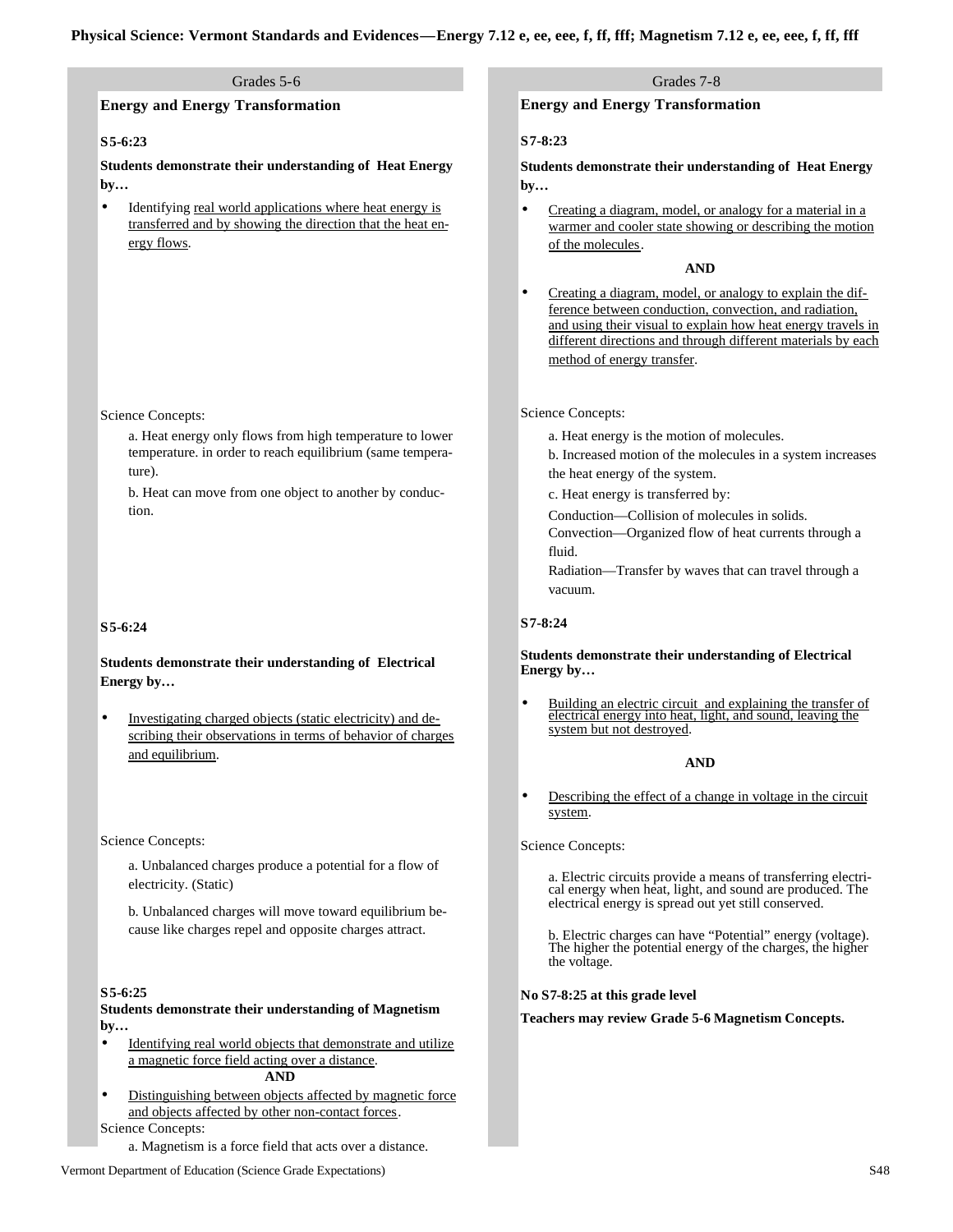#### Grades 9-12

#### **Energy and Energy Transformation**

#### **S9-12:23**

**Students demonstrate their understanding of Heat Energy by…** 

• Comparing and contrasting characteristics of the different forms of energy, particularly within chemical reactions.

#### **AND**

• Describing or diagramming the changes in energy (transformation) that occur in different situations (e.g., chemical, biological, physical) through analysis of the input and output energies in a system (e.g., calorimetry, specific heat of water, heat of fusion of water).

#### **AND**

• Investigating examples of entropy in discrete systems (e.g., electrical systems, the effectiveness of insulating materials, the human thermostat—hypothermia/homeostasis).

Science Concepts:

a. Different energy levels are associated with different configurations within atoms and molecules (firework explosions).

b. The total energy in an isolated system remains constant regardless of transformation. (Whenever the amount of energy in one place or form diminishes, the amount in other places or forms increases by an equivalent amount.).

c. Whenever energy is transformed from one form to another, some energy becomes less available (heat) energy (ENTROPY = heat/temperature e.g., such as from engines,

electrical wires, how-water tanks, our bodies, stereo systems).

#### **S9-12:24**

#### **Students demonstrate their understanding of Electrical Energy by…**

Explaining through words, diagrams, models or electrostatic demonstrations the principle that like charges repel and unlike charges attract.

#### **AND**

Explaining (through words, charts, diagrams, models or mathematical examples) the effects of distance and the amount of charge on the strength of the electrical force present.

#### **AND**

• Describing how friction and other mechanical forces are the result of electromagnetic forces.

#### Science Concept:

a. Electrical force is a universal force that arises from charge and can be attractive (between different charges) or repulsive (between similar charges).

b. The strength of the electrical force is proportional to the amount of charge and weakens rapidly with distance between the charges.

c. Mechanical forces such as tension, compression and friction are manifestations of electrostatic forces between atoms and molecules.

**No S9-12:25 at this level**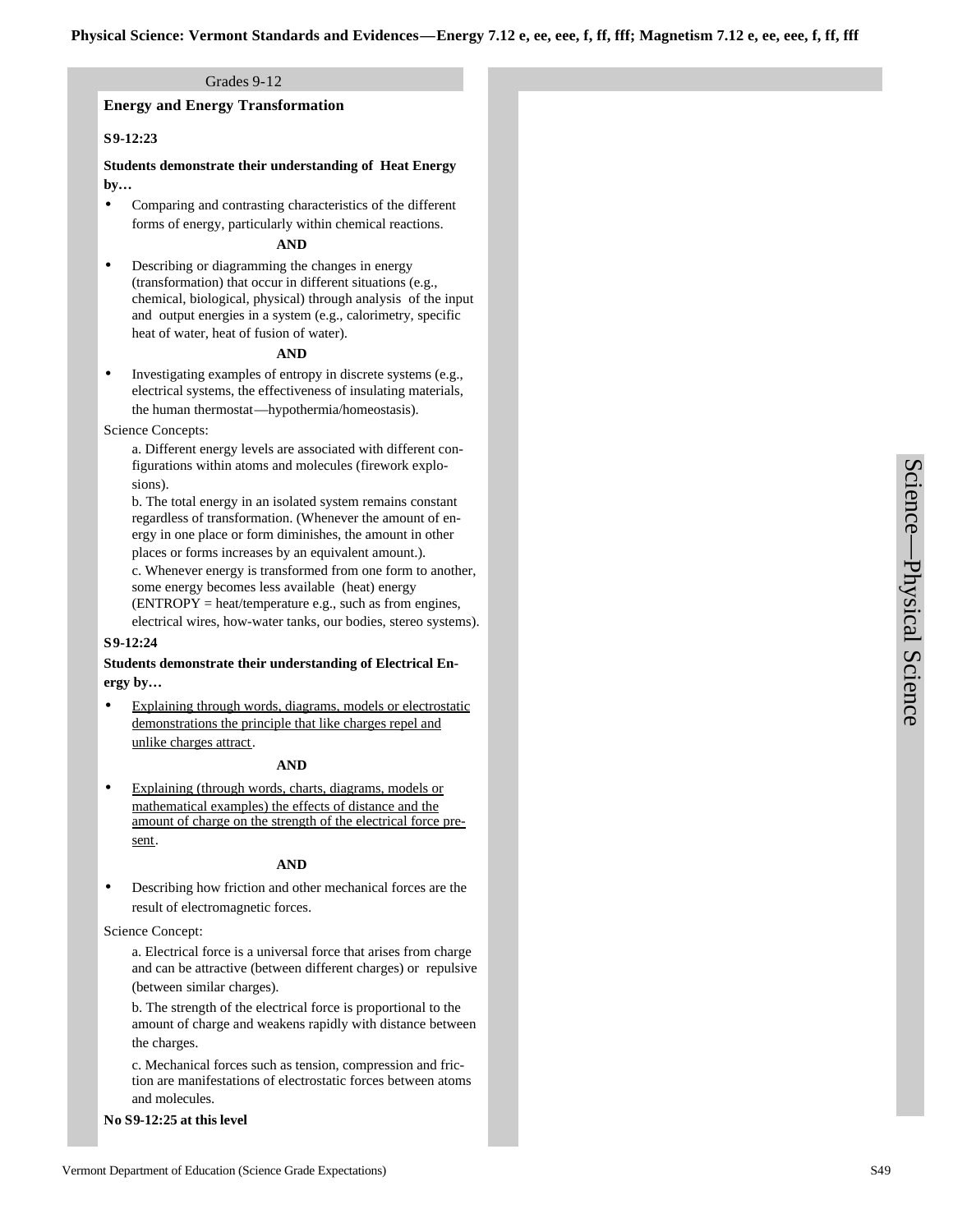| Grades PreK-K<br><b>Energy and Energy Transformation</b> | Grades 1-2<br><b>Energy and Energy Transformation</b> |
|----------------------------------------------------------|-------------------------------------------------------|
|                                                          |                                                       |
| No SPK-K:26 at this level                                |                                                       |
|                                                          | No S1-2:26 at this level                              |
|                                                          |                                                       |
|                                                          |                                                       |
|                                                          |                                                       |
|                                                          |                                                       |
|                                                          |                                                       |
|                                                          |                                                       |
|                                                          |                                                       |
|                                                          |                                                       |
|                                                          |                                                       |
|                                                          |                                                       |
|                                                          |                                                       |
|                                                          |                                                       |
|                                                          |                                                       |
| No SPK-K:27 at this level                                |                                                       |
|                                                          | No S1-2:27 at this level                              |
|                                                          |                                                       |
|                                                          |                                                       |
|                                                          |                                                       |
|                                                          |                                                       |
|                                                          |                                                       |
|                                                          |                                                       |
|                                                          |                                                       |
|                                                          |                                                       |
|                                                          |                                                       |
|                                                          |                                                       |
|                                                          |                                                       |
|                                                          |                                                       |
|                                                          |                                                       |
|                                                          |                                                       |
|                                                          |                                                       |
|                                                          |                                                       |
|                                                          |                                                       |
|                                                          |                                                       |
|                                                          |                                                       |
|                                                          |                                                       |
|                                                          |                                                       |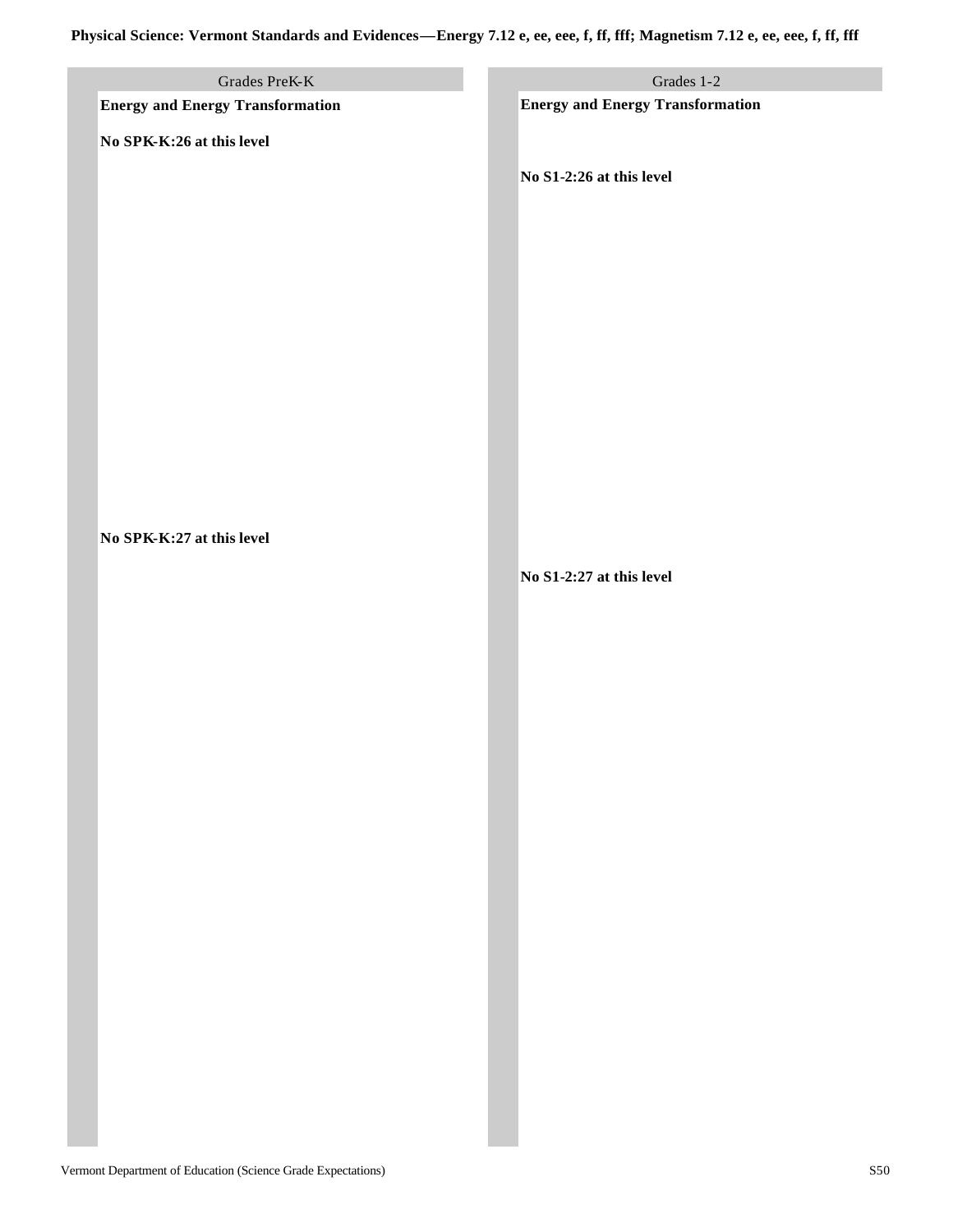| Grades 3-4                              | Grades 5-6                                                                                                                                    |
|-----------------------------------------|-----------------------------------------------------------------------------------------------------------------------------------------------|
| <b>Energy and Energy Transformation</b> | <b>Energy and Energy Transformation</b>                                                                                                       |
|                                         | S5-6:26                                                                                                                                       |
| No S3-4:26 at this level                | Students demonstrate their understanding of Electromag-<br>netic Forces by                                                                    |
|                                         | Investigating devices that demonstrate the magnetic ef-<br>$\bullet$<br>fects of electricity and the electric effects of moving mag-<br>nets. |
|                                         | <b>AND</b>                                                                                                                                    |
|                                         | Identifying the relationship between the device and the<br>$\bullet$                                                                          |
|                                         | magnetic or electric effect it produces.                                                                                                      |
|                                         | Science Concepts:                                                                                                                             |
|                                         | a. Moving electrical charges [electricity] produce magnetic<br>force [magnetism] (i.e., electromagnet, motor).                                |
|                                         | b. Moving magnets produce electricity (e.g., generator).                                                                                      |
| No S3-4:27 at this level                | No S5-6:27 at this grade level                                                                                                                |
|                                         |                                                                                                                                               |
|                                         |                                                                                                                                               |

Science

 $\overline{\phantom{a}}$ 

Physical Science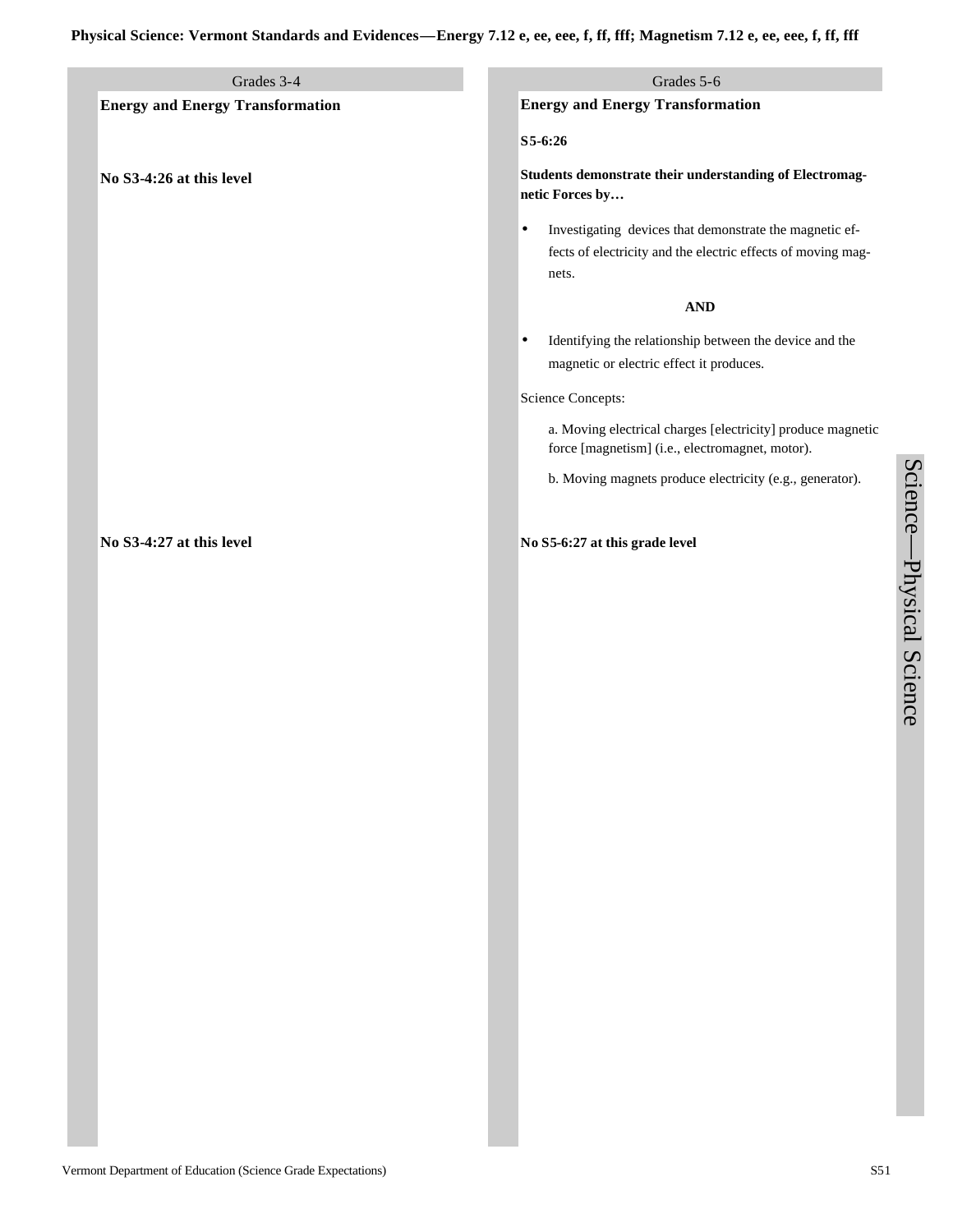| Grades 5-6                                                                                                                            | Grades 7-8                                                                                    |
|---------------------------------------------------------------------------------------------------------------------------------------|-----------------------------------------------------------------------------------------------|
| <b>Energy and Energy Transformation</b>                                                                                               | <b>Energy and Energy Transformation</b>                                                       |
| $S5-6:26$                                                                                                                             | No S7-8:26 at this grade level.                                                               |
| Students demonstrate their understanding of Electromag-<br>netic Forces by                                                            | <b>Teachers may review Grade 5-6 Electromagnetic Forces</b><br>Concepts.                      |
| Investigating devices that demonstrate the magnetic ef-<br>٠<br>fects of electricity and the electric effects of moving mag-<br>nets. |                                                                                               |
| <b>AND</b>                                                                                                                            |                                                                                               |
| Identifying the relationship between the device and the<br>٠<br>magnetic or electric effect it produces.                              |                                                                                               |
| Science Concepts:                                                                                                                     |                                                                                               |
| a. Moving electrical charges [electricity] produce magnetic<br>force [magnetism] (i.e., electromagnet, motor).                        |                                                                                               |
| b. Moving magnets produce electricity (e.g., generator).                                                                              |                                                                                               |
| No S5-6:27 at this grade level                                                                                                        | No S7-8:27 at this grade level<br><b>Teachers may review Grade 5-6 Electromagnetic Forces</b> |
|                                                                                                                                       | Concepts.                                                                                     |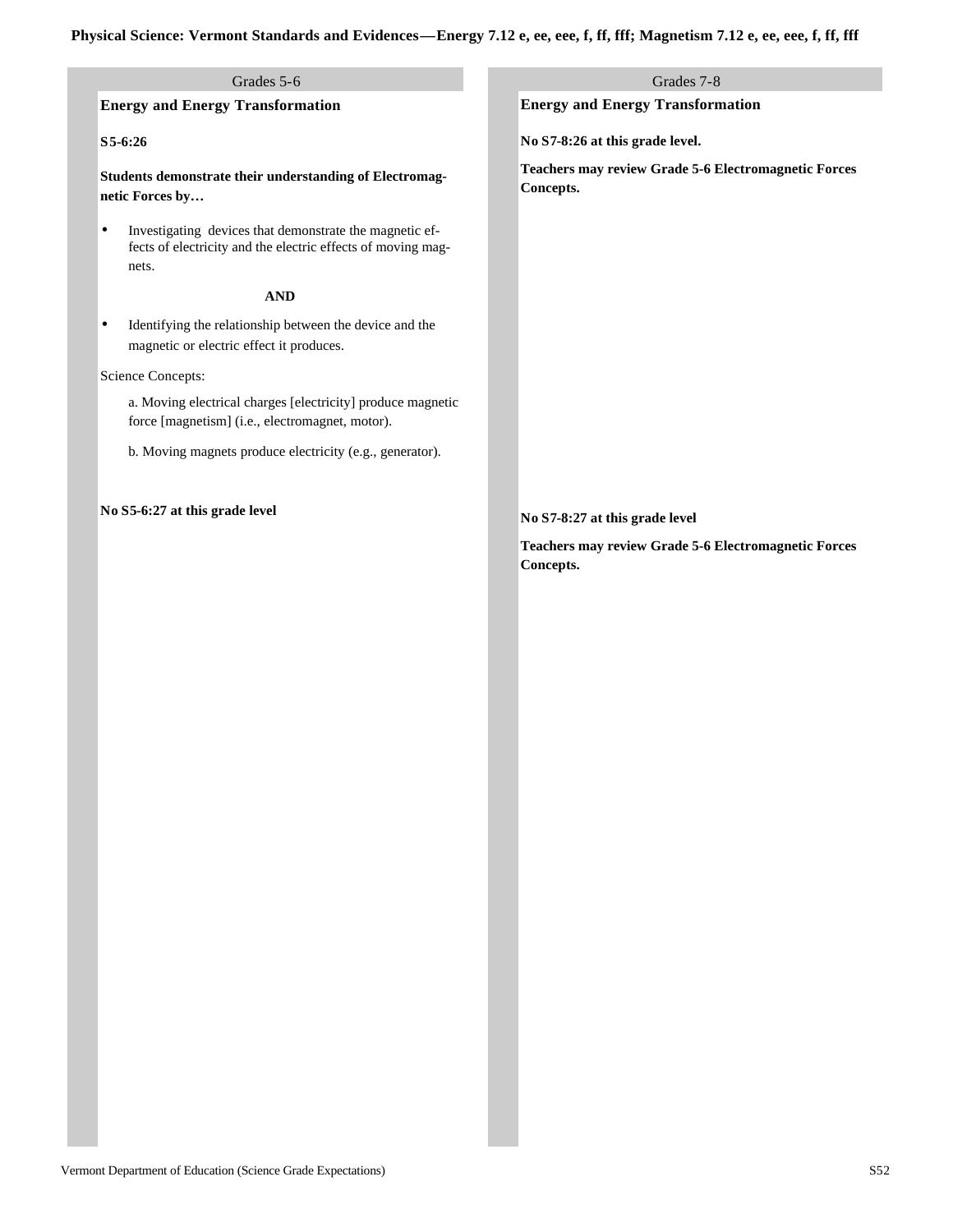#### Grades 9-12

#### **Energy and Energy Transformation**

#### **S9-12:26**

**Students demonstrate their understanding of Electromagnetic Forces by…**

Comparing and contrasting the wave nature of electromagnetic energy to other forms of waves (water, sound, etc).

#### **AND**

Relating the particle nature of electromagnetic waves to their frequencies and to discrete changes in energy levels within atoms.

Science Concepts:

a. Electromagnetic energy has both wave and particle properties.

#### **S9-12:27**

**Students demonstrate their understanding of Electromagnetic Forces by…**

• Describing through words, models, or diagrams the presence of electromagnetic forces in an atom.

#### **AND**

Comparing and contrasting the electromagnetic and gravitational forces between the particles that make up an atom.

#### **AND**

Explaining in words, models or diagrams how electric currents produce magnetic fields and how moving fields and how moving magnets produce electric currents.

#### Science Concept:

a. An electromagnetic force is a universal force that acts within and between atoms and is vastly stronger than the gravitational forces between atoms (Strength depends upon how much charge is present.).

b. Electricity and magnetism are two aspects of an electromagnetic force. Moving electrical charges produce magnetic forces and moving magnets produce electrical forces.

#### Grades 9-12

**Energy and Energy Transformation**

**S9-12:26**

**Students demonstrate their understanding of Electromagnetic Forces by…**

Giving examples and explaining the wave nature of electromagnetic energy (refraction, diffraction, etc.) and describing and explaining the particle nature of electromagnetic energy (photoelectric effect, Compton effect).

Science Concepts:

a. Electromagnetic energy has both wave and particle properties.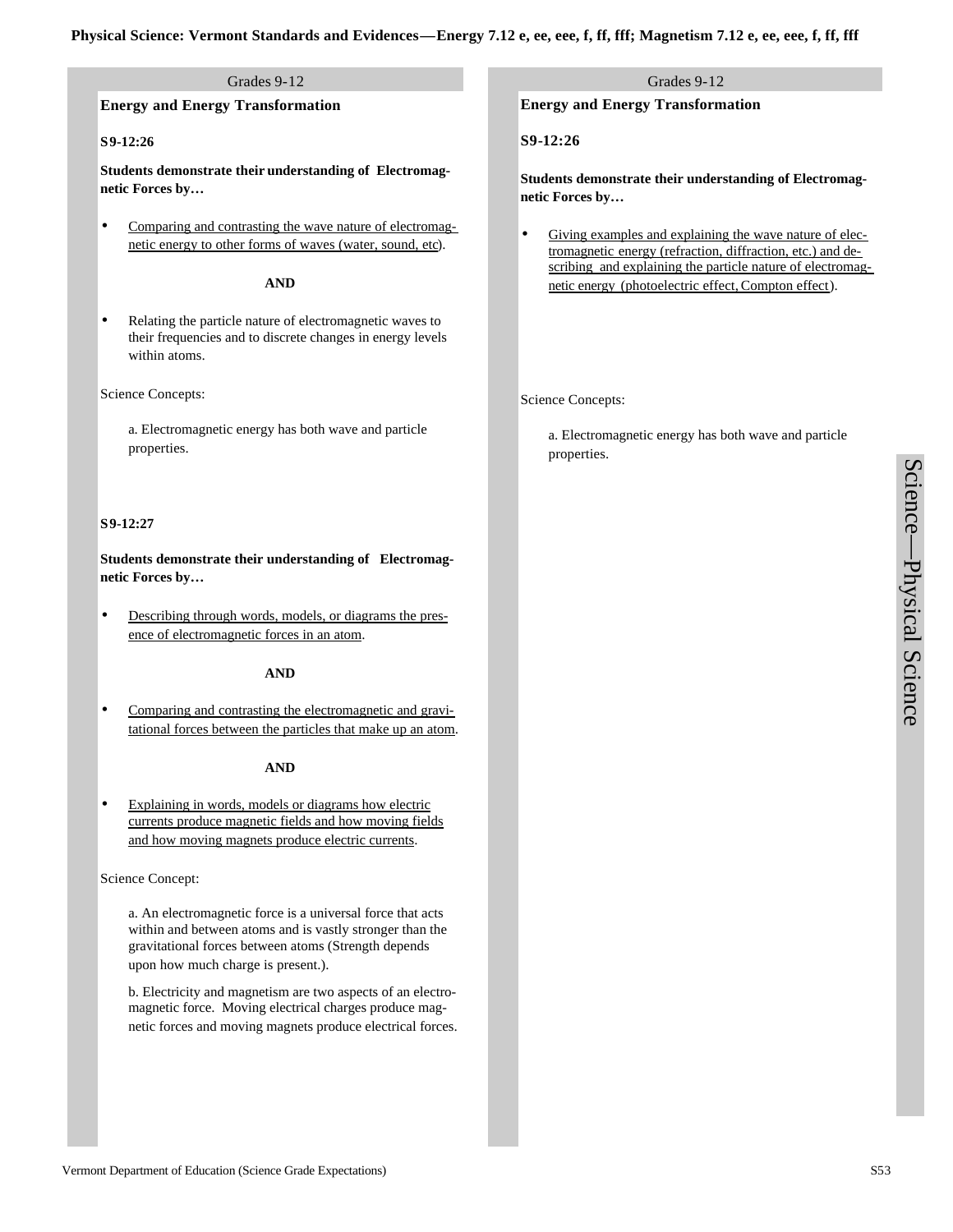# **Physical Science: Vermont Standards and Evidences—Energy 7.12 e, ee, eee, f, ff, fff**

| Grades PreK-K<br><b>Energy and Energy Transformation</b> | Grades 1-2<br><b>Energy and Energy Transformation</b>                                                                                      |
|----------------------------------------------------------|--------------------------------------------------------------------------------------------------------------------------------------------|
|                                                          |                                                                                                                                            |
| No SPK-K:28 at this grade level                          | No S1-2:28 at this grade level                                                                                                             |
|                                                          |                                                                                                                                            |
|                                                          |                                                                                                                                            |
| No SPK-K:29 at this grade level                          | $S1-2:29$                                                                                                                                  |
|                                                          | Students demonstrate their understanding of Sound Energy<br>by                                                                             |
|                                                          | Investigating different objects, observing and describing<br>$\bullet$<br>the vibrations of those objects and the sounds that are<br>made. |
|                                                          | <b>Science Concepts:</b>                                                                                                                   |
|                                                          | a. Sound is caused by vibrating objects.                                                                                                   |
|                                                          |                                                                                                                                            |
|                                                          |                                                                                                                                            |
|                                                          |                                                                                                                                            |
|                                                          |                                                                                                                                            |
|                                                          |                                                                                                                                            |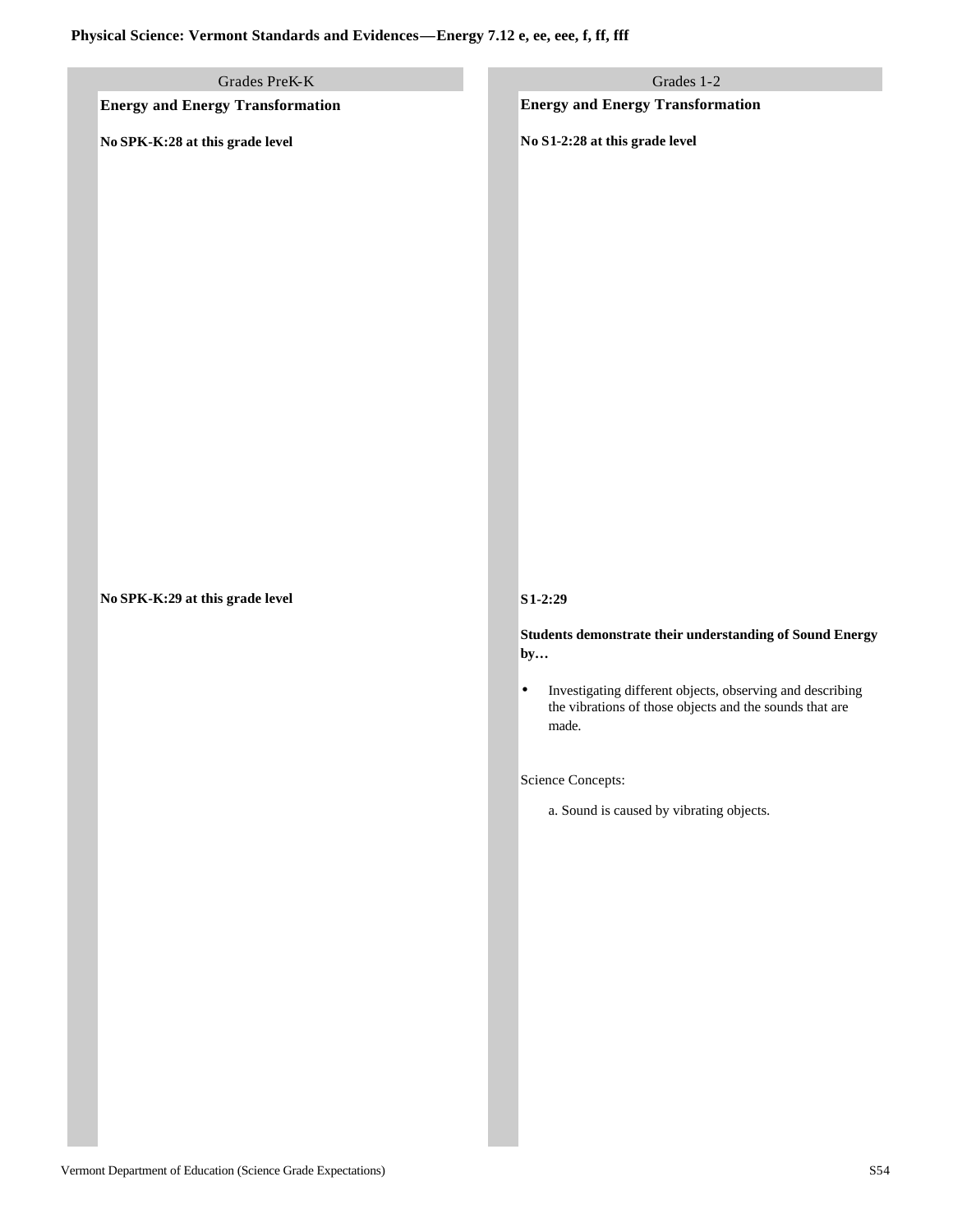### **Physical Science: Vermont Standards and Evidences—Energy 7.12 e, ee, eee, f, ff, fff**

| Grades 3-4                                                                                                       | Grades 5-6                                                                                                           |  |
|------------------------------------------------------------------------------------------------------------------|----------------------------------------------------------------------------------------------------------------------|--|
| <b>Energy and Energy Transformation</b>                                                                          | <b>Energy and Energy Transformation</b>                                                                              |  |
| S3-4:28                                                                                                          | $S5-6:28$                                                                                                            |  |
| Students demonstrate their understanding of Light Energy<br>by                                                   | <b>Students demonstrate their understanding of Light Energy</b><br>by                                                |  |
| Investigating with flash lights and other light sources and<br>describing how light rays reflect off of objects. | Designing demonstrations that represent the characteristics<br>٠<br>of light energy transfer.                        |  |
| <b>AND</b>                                                                                                       |                                                                                                                      |  |
| Explaining what occurs when light rays are blocked (e.g.,<br>shadows).                                           |                                                                                                                      |  |
| Science Concepts:                                                                                                | Science Concepts:                                                                                                    |  |
| a. Light maintains direction of motion until it interacts<br>with another object.                                | a. Light travels from an energy source (such as the sun) in<br>straight lines.                                       |  |
| b. Light can be reflected or absorbed.                                                                           | b. When light hits an object, it is absorbed, reflected, trans-<br>mitted or some combination.                       |  |
|                                                                                                                  | c. Objects can be seen only when light waves are emitted<br>from or reflected off the object and enter into the eye. |  |
| No S3-4:29 at this grade level                                                                                   | $S5-6:29$                                                                                                            |  |
| <b>Teachers May Review Grade 1-2 Sound Energy Concepts.</b>                                                      | Students demonstrate their understanding of Sound En-<br>ergy by                                                     |  |
|                                                                                                                  | Generating a sound and identifying the path of vibration<br>٠<br>from the source to the ear.                         |  |

Science Concepts:

a. Sound is produced by vibrations in materials that set up wavelike disturbances that spread away from the source.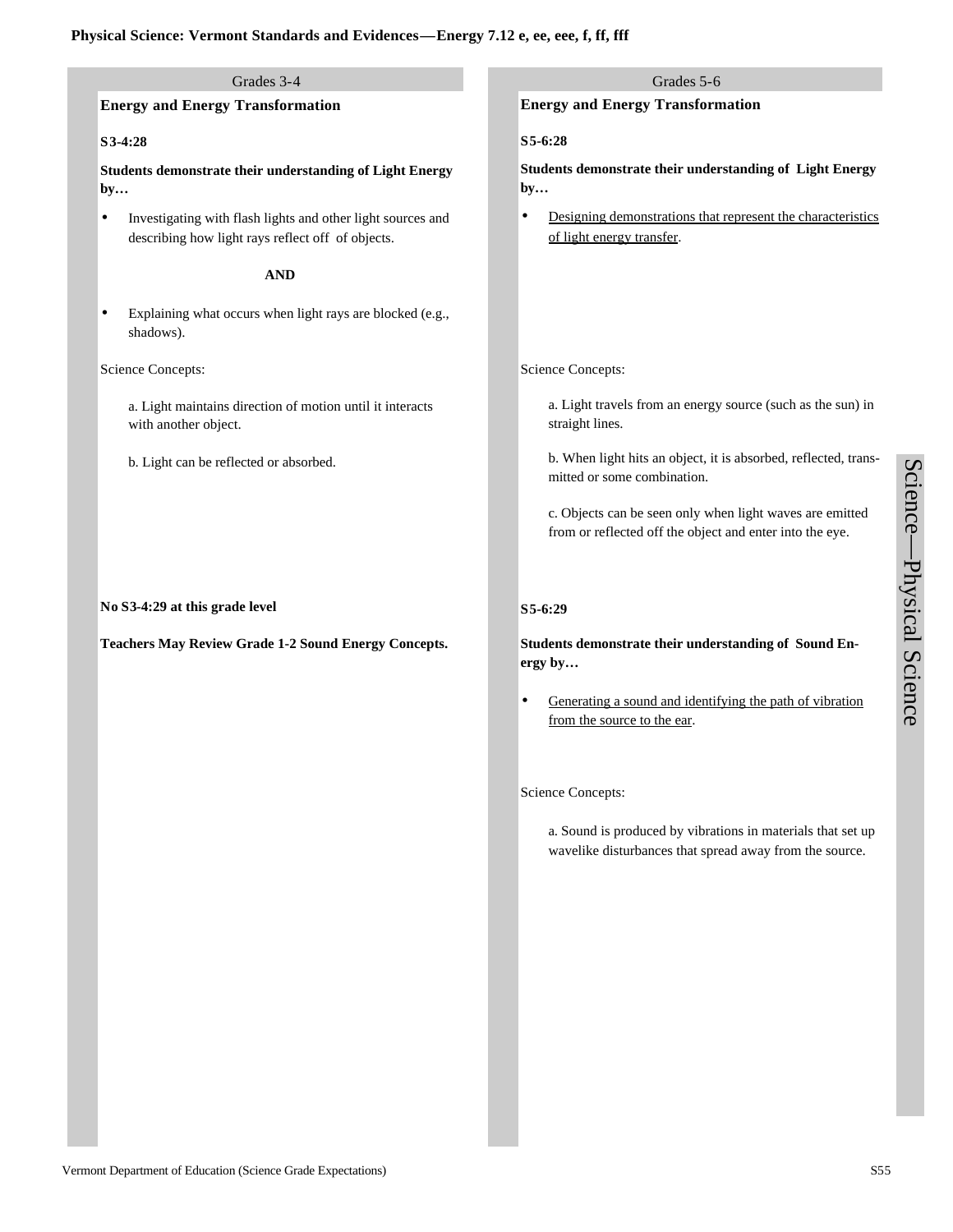#### **Physical Science: Vermont Standards and Evidences—Energy 7.12 e, ee, eee, f, ff, fff**

#### Grades 5-6

#### **Energy and Energy Transformation**

#### **S5-6:28**

**Students demonstrate their understanding of Light Energy by…**

Designing demonstrations that represent the characteristics of light energy transfer.

#### Science Concepts:

a. Light travels from an energy source (such as the sun) in straight lines.

b. When light hits an object, it is absorbed, reflected, transmitted or some combination.

c. Objects can be seen only when light waves are emitted from or reflected off the object and enter into the eye.

#### **S5-6:29**

**Students demonstrate their understanding of Sound Energy by…**

Generating a sound and identifying the path of vibration from the source to the ear.

#### Science Concepts:

a. Sound is produced by vibrations in materials that set up wavelike disturbances

#### Grades 7-8

#### **Energy and Energy Transformation**

#### **S7-8:28**

**Students demonstrate their understanding of Light Energy by…**

• Designing demonstrations that represent the characteristics of light energy transfer.

#### **AND**

• Explaining that visible light is made up of the colored light waves.

Science Concepts:

a. Light is a form of radiant energy.

b. Transmitted light can be refracted (change in direction of the light) when it passes from one media into another.

c. Visible light is part of the electromagnetic spectrum. Visible (white) light is made up of the colored light waves of the visible spectrum.

#### **No S7-8:29 at this grade level**

**Teacher may review Grade 5-6 Sound Energy Concepts.**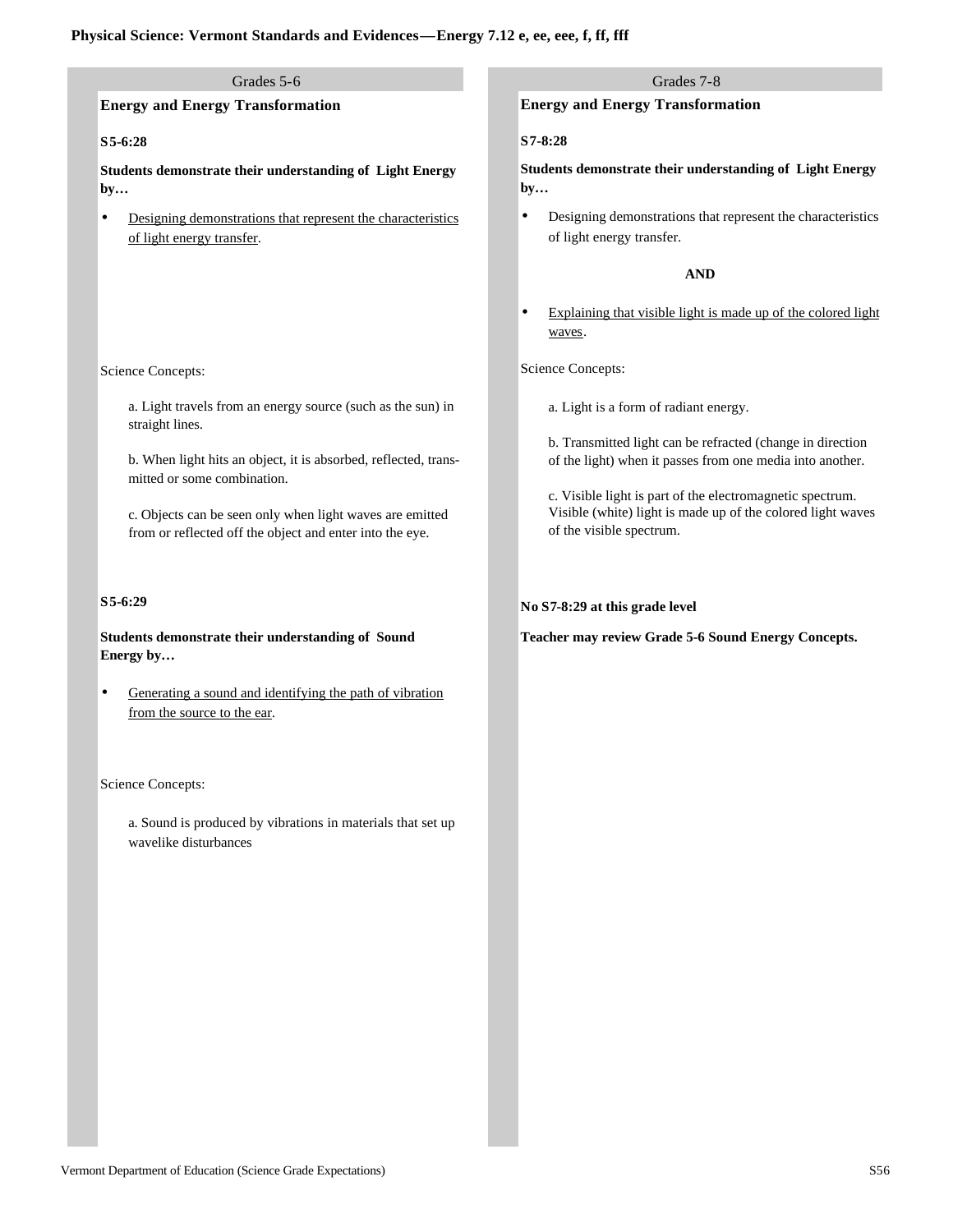#### Grades 9-12

#### **Energy and Energy Transformation**

#### **S9-12:28**

**Students demonstrate their understanding of Light Energy by…**

• Investigating examples of wave phenomena (e.g., ripples in water, sound waves, seismic waves).

#### **AND**

Comparing and contrasting electromagnetic waves to mechanical waves.

Science Concepts:

a. Mechanical waves are periodic disturbances of matter.

b. Accelerating electrical charges produce electromagnetic waves around them. Some of these appear as radiation (e.g. radio waves, microwaves radiant heat, visible light, ultra-violet rays, and x-rays).

**No S7-8:29 at this grade level**

**Teacher may review Grade 5-6 Sound Energy Concepts.**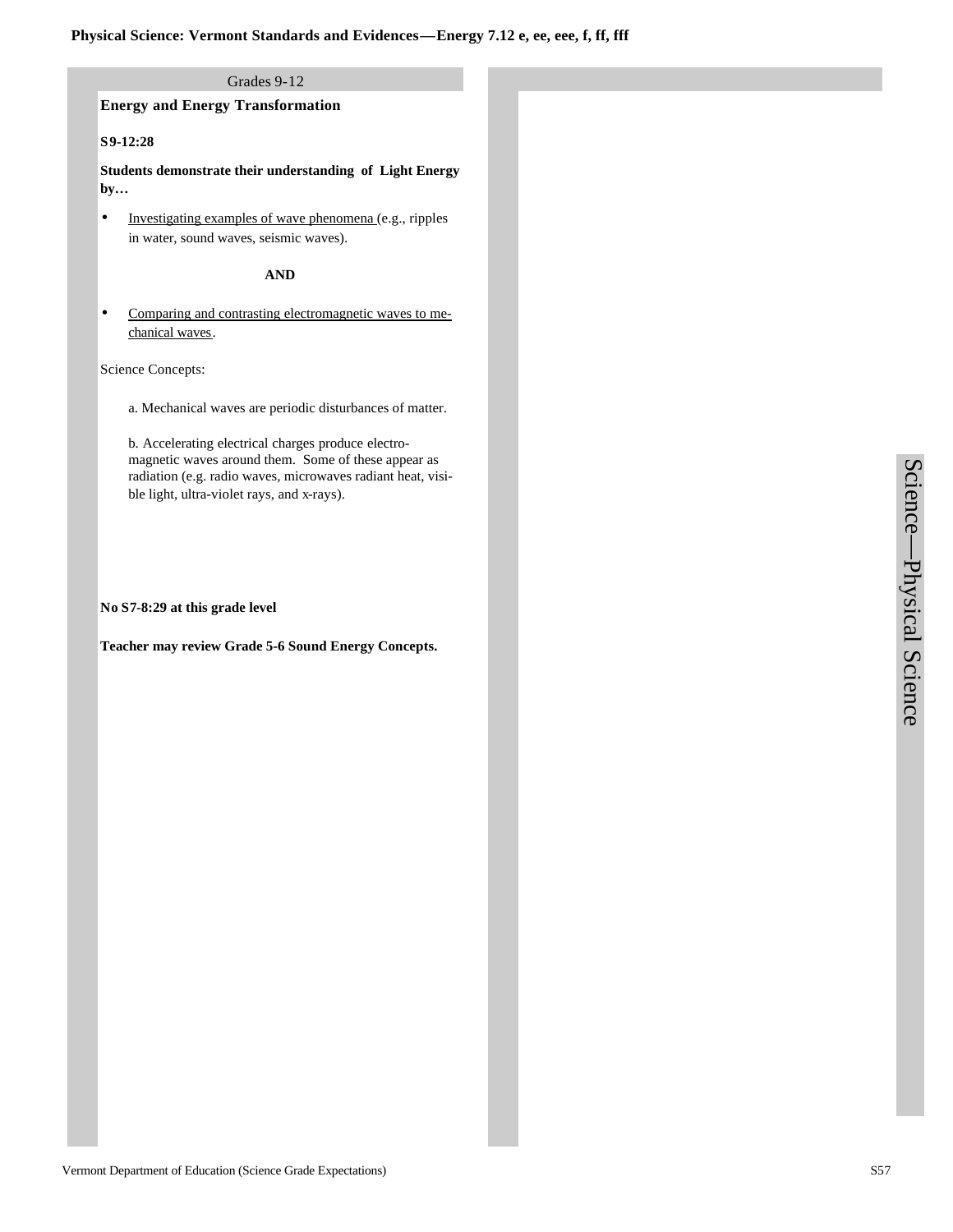| so connection with Inquiry S: 4-Conducting Experiments.]                                                    |                                                           |                                                                                                                                                     |
|-------------------------------------------------------------------------------------------------------------|-----------------------------------------------------------|-----------------------------------------------------------------------------------------------------------------------------------------------------|
| Grades PreK-K                                                                                               |                                                           | Grades 1-2                                                                                                                                          |
|                                                                                                             |                                                           | <b>Survival of Organisms and Cells</b>                                                                                                              |
|                                                                                                             |                                                           | No S1-2:30 at this grade level                                                                                                                      |
| Students demonstrate their understanding of Structure and<br>Function-Survival Requirements by              |                                                           | Teachers may review Grades PreK-K Structure and Func-<br>tion Concepts.                                                                             |
| Observing and recording what happens when food and<br>٠<br>water are given to living and non-living things. |                                                           | Observing and recording the parts that make up living<br>$\bullet$<br>things (i.e., roots, stems, leaves, flowers, legs, antennae,<br>tail, shell). |
| Science Concept:<br>a. There are differences between living and non-living<br>things.                       |                                                           | Science Concept:<br>a. Living things (plant and animals) are made of parts that<br>enable survival.                                                 |
|                                                                                                             | <b>Survival of Organisms and Cells</b><br><b>SPK-K:30</b> |                                                                                                                                                     |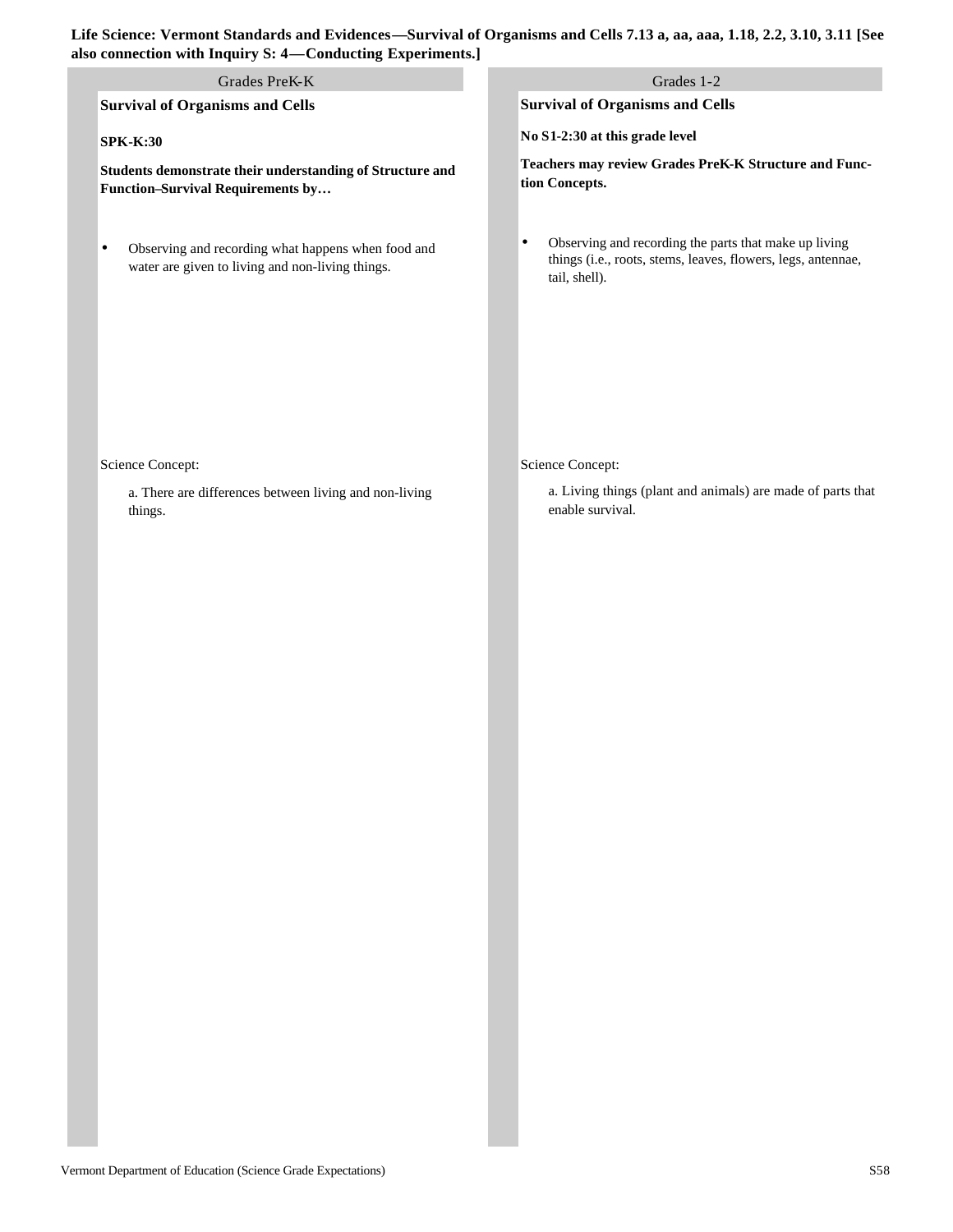#### Grades 3-4 Grades 5-6

**Survival of Organisms and Cells**

#### **S3-4:30**

**Students demonstrate their understanding of Structure and Function–Survival Requirements by…**

Identifying how the physical structure/characteristic of an organism allows it to survive and defend itself (e.g., The coloring of a fiddler crab allows it to camouflage itself in the sand and grasses of its environment so that it will be protected from predators. A rose is protected by its thorns.).

#### Science Concept:

a. Organisms have characteristics that help them find what they need to survive in their environment and provide for their survival:

- − Defense
- − Obtaining food
- − Reproduction
- Eliminate waste

#### **Survival of Organisms and Cells**

#### **S5-6:30**

#### **Students demonstrate their understanding of Structure and Function-Survival Requirements by…**

• Explaining that the cell, as the basic unit of life, has the same survival needs as the organism.

#### **AND**

• Identifying and drawing individual cells seen through a microscope and recognizing that most cells are microscopic.

#### **AND**

• Diagramming the exchange of materials through a cell membrane.

#### Science Concepts:

a. All organisms are made of one or more cells. Cells are the basic unit of structure and function in an organism.

- All cells carry out the same basic functions to survive:
- − Obtain food (energy) and materials for growth and repair
- − Eliminate (recycle) waste
- − Reproduce
- Provide for defense

b. All cells are enclosed in a membrane that allows materials to pass into and out of the cell.

c. Most cells are microscopic.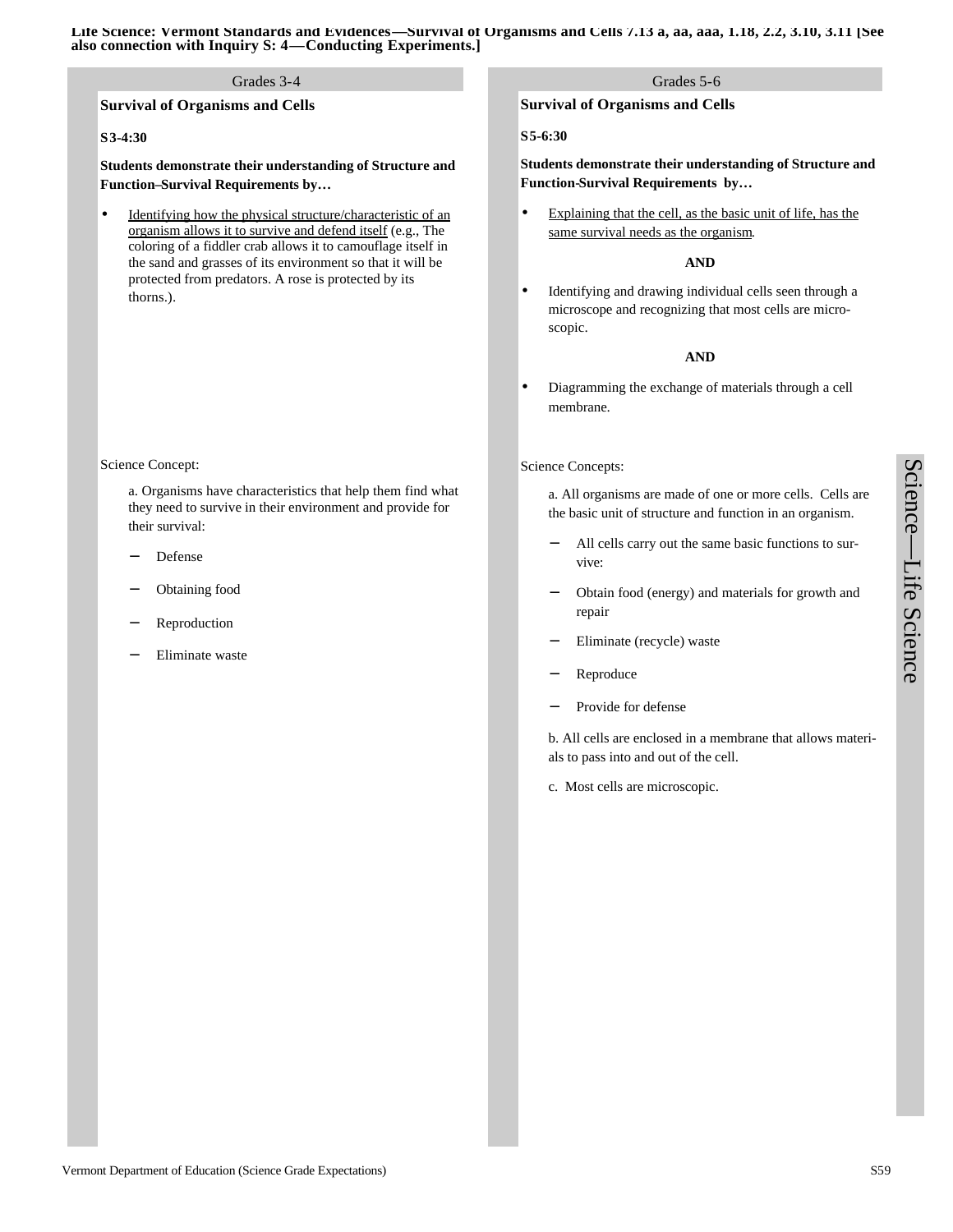#### Grades 5-6 Grades 7-8

**Survival of Organisms and Cells**

#### **S5-6:30**

**Students demonstrate their understanding of Structure and Function-Survival Requirements by…**

Explaining that the cell, as the basic unit of life, has the same survival needs as the organism.

#### **AND**

• Identifying and drawing individual cells seen through a microscope and recognizing that most cells are microscopic.

#### **AND**

• Diagramming the exchange of materials through a cell membrane.

#### Science Concepts:

a. All organisms are made of one or more cells. Cells are the basic unit of structure and function in an organism.

- − All cells carry out the same basic functions to survive:
- − Obtain food (energy) and materials for growth and repair
- − Eliminate (recycle) waste
- − Reproduce
- Provide for defense

b. All cells are enclosed in a membrane that allows materials to pass into and out of the cell.

c. Most cells are microscopic. .

**Survival of Organisms and Cells**

#### **S7-8:30**

**Students demonstrate their understanding of Structure and Function–Survival Requirements by…** 

- Conducting experiments that investigate how different concentrations of materials (inside vs. outside a cell) will cause water to flow into or out of cells.
- Examining cells under a microscope and identifying cell wall, and chloroplasts and by comparing the function of a common cell structure such as membrane in all cells with the function of a unique structure such as chloroplasts in plant cells.

#### **AND**

Examining cells under a microscope, identifying the nucleus and explaining the relationship between genes (located in the nucleus) and traits.

#### Science Concepts:

- a. Cells contain structures that carry out survival functions.
- b. The nucleus of a cell contains the genes. Every cell contains a complete set of genes for that organism.
- c. Genes provide the instructions that direct the functions of the cell.
- d. Plant cells have a cell wall in addition to a cell membrane. The cell wall has openings that allow materials to pass through to the cell and the cell wall provides structural support for the cell.
- e. Most plant cells contain chloroplasts where green pigment traps the energy from sunlight and transforms it from light energy into chemical energy.
- f. Some materials can pass into and out of cells as concentrations move toward equilibrium (diffusion).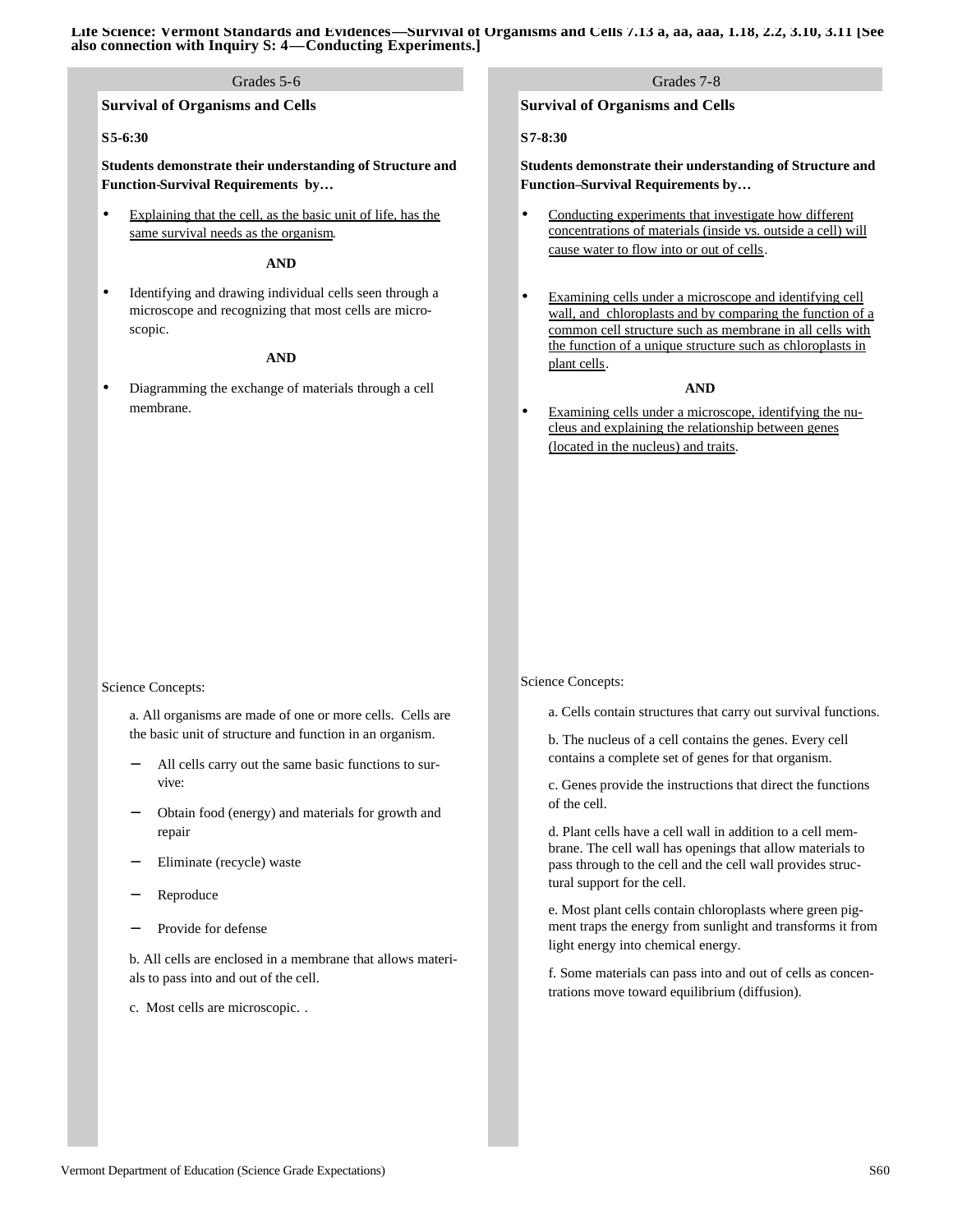#### Grades 9-12

#### **Survival of Organisms and Cells**

#### **S9-12:30:**

**Students demonstrate their understanding of Cell Structure and Function—Survival Requirements by…** 

Predicting the direction of movement of substances across a membrane.

#### **AND**

• Developing a model that illustrates the interdependence of cellular organelles (mitochondria, ribosomes, lysosomes, endoplasmic reticulum, cytoplasm) in biochemical pathways within the cell (e.g. mitochondria and chloroplasts : cellular respiration and photosynthesis; nucleus and ribosomes : DNA transcription and protein synthesis).

#### **AND**

Identifying how the basic (general) shape and structure of each of the four types of organic molecules determine its role in maintaining cell survival (i.e., simple carbohydrates [monosaccharides] can be an energy source as a single molecule and a storage/structural molecule when multiple units are chemically combined—[starch, cellulose, chitin].).

#### **AND**

Explaining that a specific sequence of amino acids determines the shape of a protein (i.e., sickle cell hemoglobin).

#### Science Concepts:

a. There are four basic types of organic compounds found in a cell (proteins, carbohydrates, lipids and nucleic acids).

b. Enzymes, proteins that regulate biochemical reactions, are critical to the survival of cells.

c. The molecular structure of a cell membrane allows for elective transfer of substances into and out of the cell. (i.e., diffusion, osmosis, facilitated diffusion, active transport).

d. The shape of proteins in a cell determines the structure and function of that cells, hence survival of the organism (i.e., cytoskeleton, biochemical functions).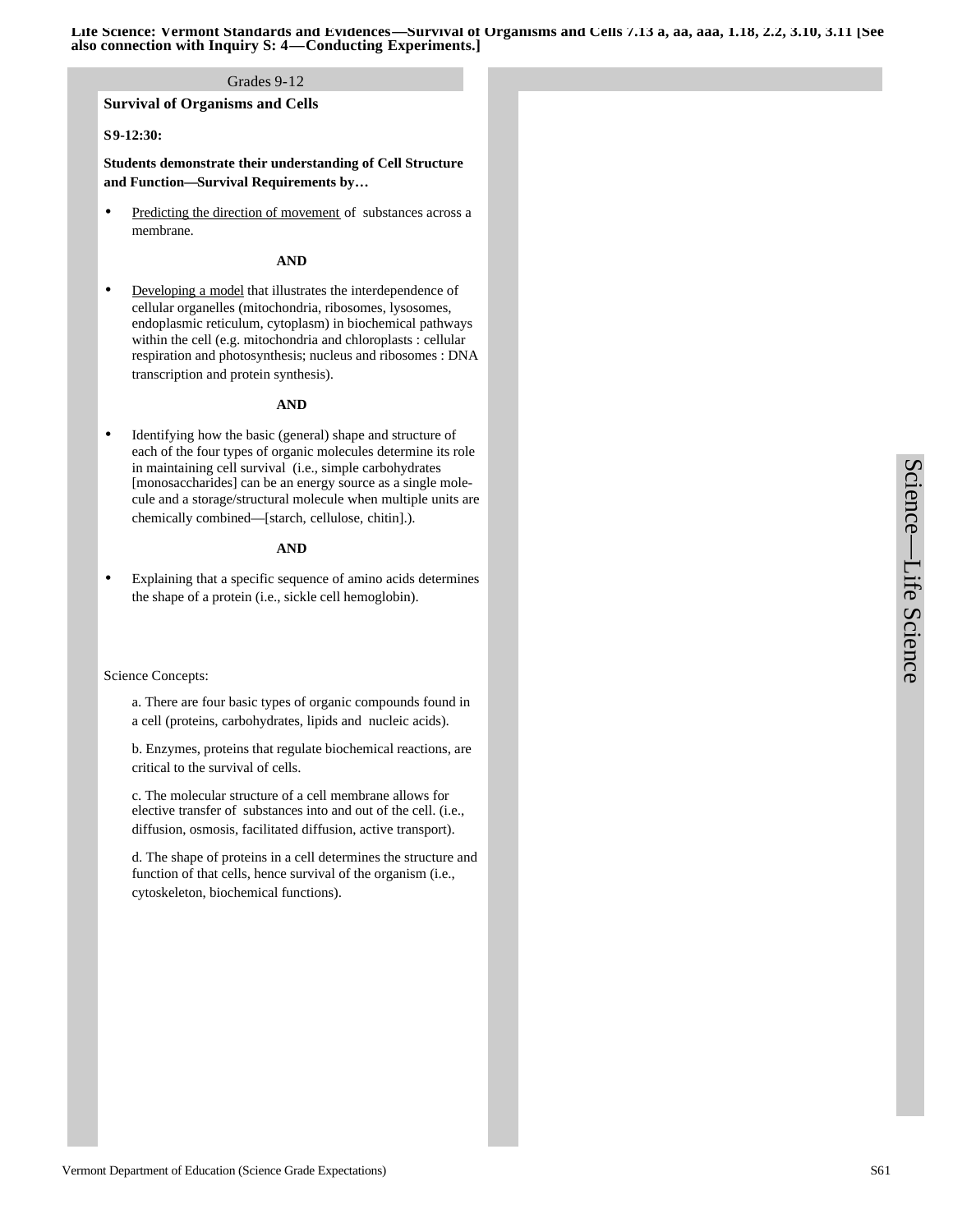| Grades PreK-K                       | Grades 1-2                                                                                                                        |
|-------------------------------------|-----------------------------------------------------------------------------------------------------------------------------------|
| <b>Life Cycles and Reproduction</b> | <b>Life Cycles and Reproduction</b>                                                                                               |
| No SPK-K:31 at this grade level     | S1-2:31                                                                                                                           |
|                                     | Students demonstrate their understanding of Reproduction<br>by                                                                    |
|                                     | Drawing and labeling the stages of development in the life<br>٠<br>of a familiar plant or animal.                                 |
|                                     |                                                                                                                                   |
|                                     | Science Concept:                                                                                                                  |
|                                     | a. All organisms undergo stages of development that in-<br>clude being born, developing into adulthood, reproducing<br>and dying. |
|                                     | b. Most organisms come from male and female parents.                                                                              |
|                                     |                                                                                                                                   |
|                                     |                                                                                                                                   |
|                                     |                                                                                                                                   |
|                                     |                                                                                                                                   |
|                                     |                                                                                                                                   |
|                                     |                                                                                                                                   |
|                                     |                                                                                                                                   |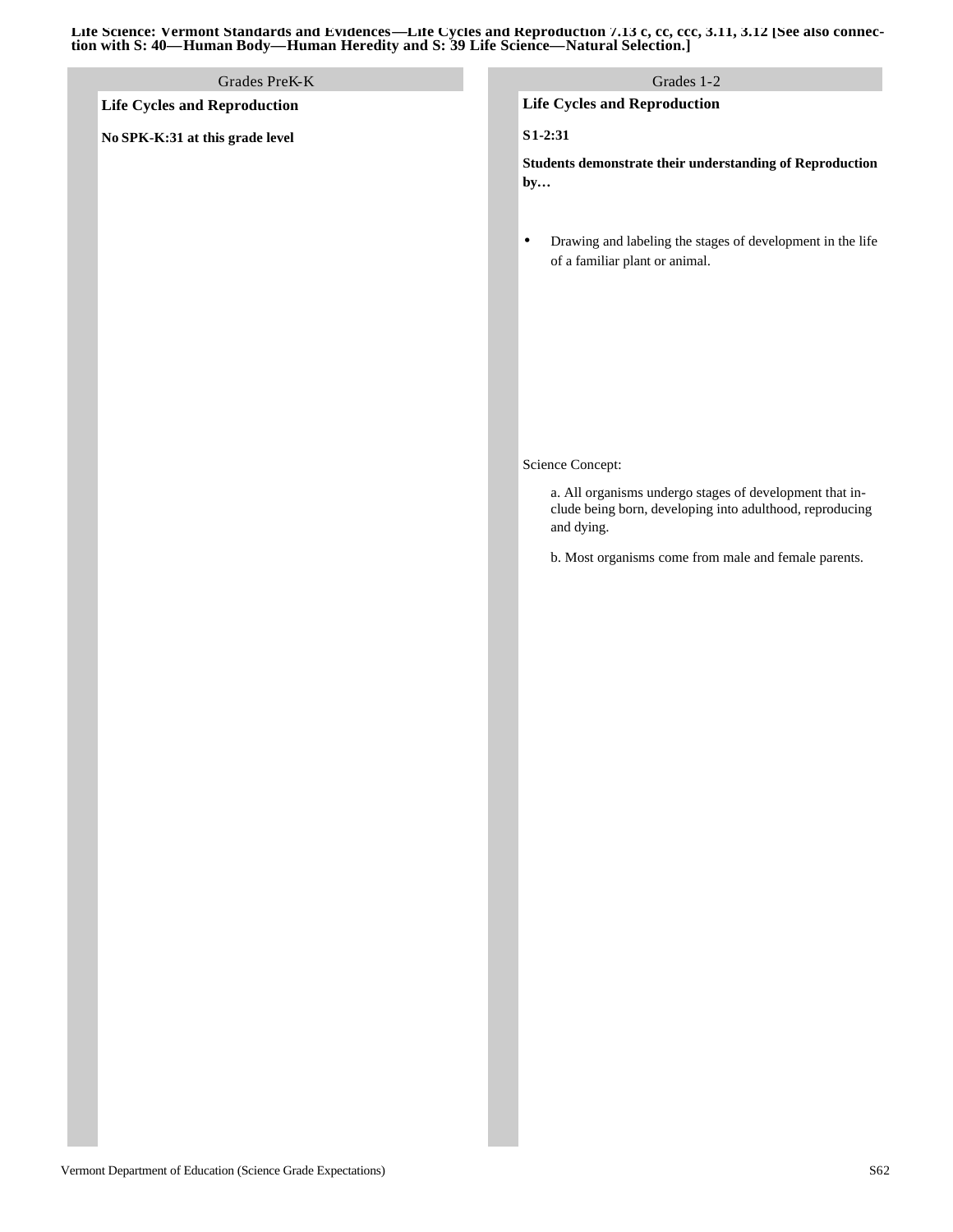| Grades 3-4                                                                                                                                                | Grades 5-6                                                   |
|-----------------------------------------------------------------------------------------------------------------------------------------------------------|--------------------------------------------------------------|
| <b>Life Cycles and Reproduction</b>                                                                                                                       | <b>Life Cycles and Reproduction</b>                          |
| S3-4:31                                                                                                                                                   | No S5-6:31 at this grade level                               |
| Students demonstrate their understanding of Reproduction<br>by                                                                                            | <b>Teachers may review Grades 3-4 Reproduction Concepts.</b> |
|                                                                                                                                                           | [See S 5-6: 40 Human Body-Human Heredity.]                   |
| Investigating and describing a variety of plant and animal life<br>$\bullet$<br>cycles.                                                                   |                                                              |
| Science Concept:<br>a. Although all organisms have common stages of develop-<br>ment, details of a life cycle are different for different organ-<br>isms. |                                                              |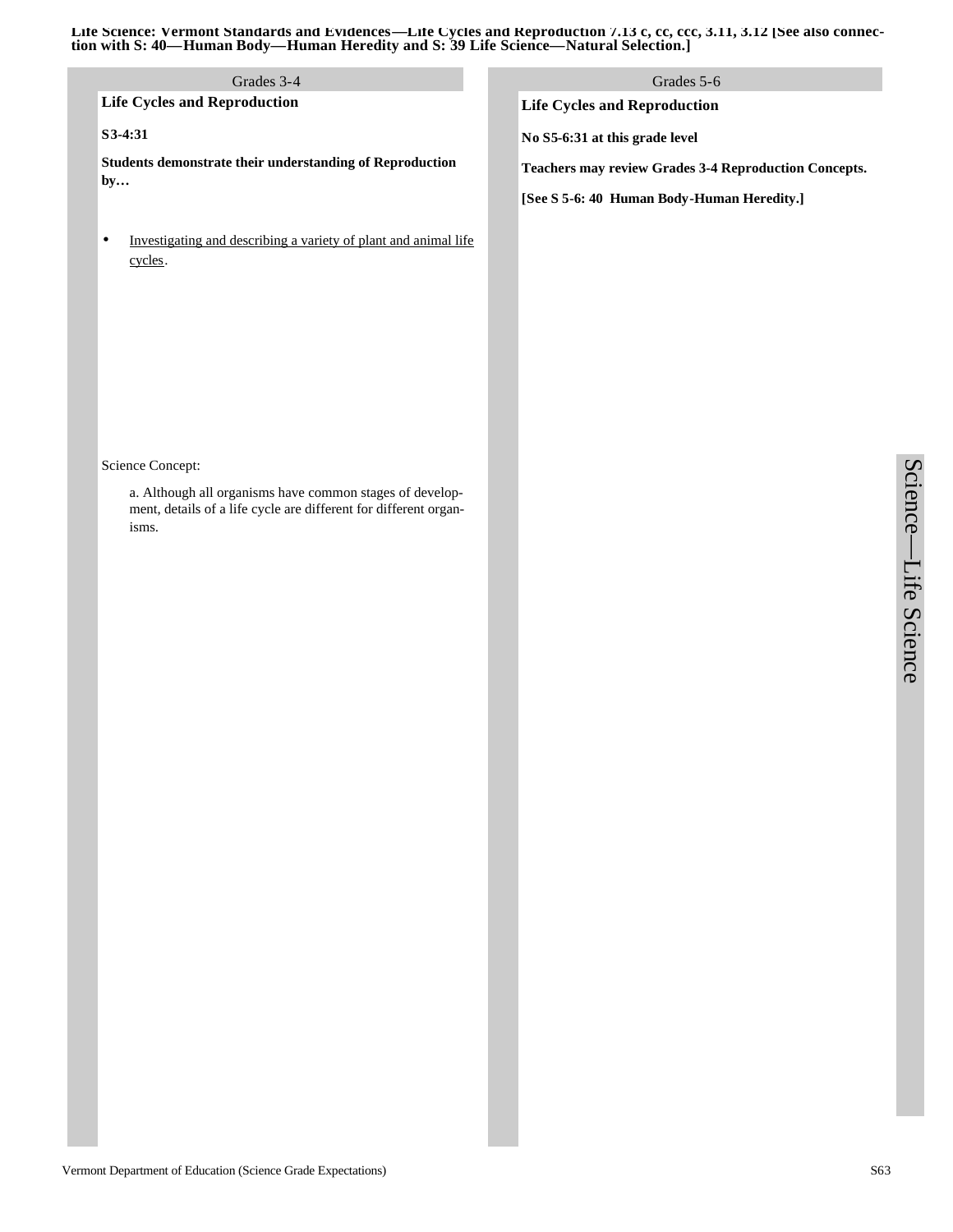#### Grades 5-6 Grades 7-8

**Life Cycles and Reproduction**

**No S5-6:31 at this grade level**

**Teachers may review Grades 3-4 Reproduction Concepts.**

**[See S 5-6: 40 Human Body-Human Heredity.]**

**Life Cycles and Reproduction**

#### **S7-8:31**

**Students demonstrate their understanding of Reproduction by …**

• Explaining that cells come only from other living cells and that genes duplicate in the process of cell division producing an identical copy of the original cell.

#### **AND**

• Describing the relationship between human growth and cell division.

#### Science Concepts:

a. Cells only come from other cells.

b. Cells repeatedly divide to make more cells for growth and repair.

c. During cell reproduction, genes duplicate so that each new cell will have an identical set of genes.

d. When cells divide, they are reproducing asexually.

e. In asexual reproduction, the new cell (organism) is identical to the parent.

f. Some complete organisms can reproduce asexually (e.g., budding).

g. In asexual reproduction, the new cell (organism) is identical to the parent.

h. Half of an individual's traits come from one parent half from the other.

[See S 7-8: 40 Human Body-Human Heredity.]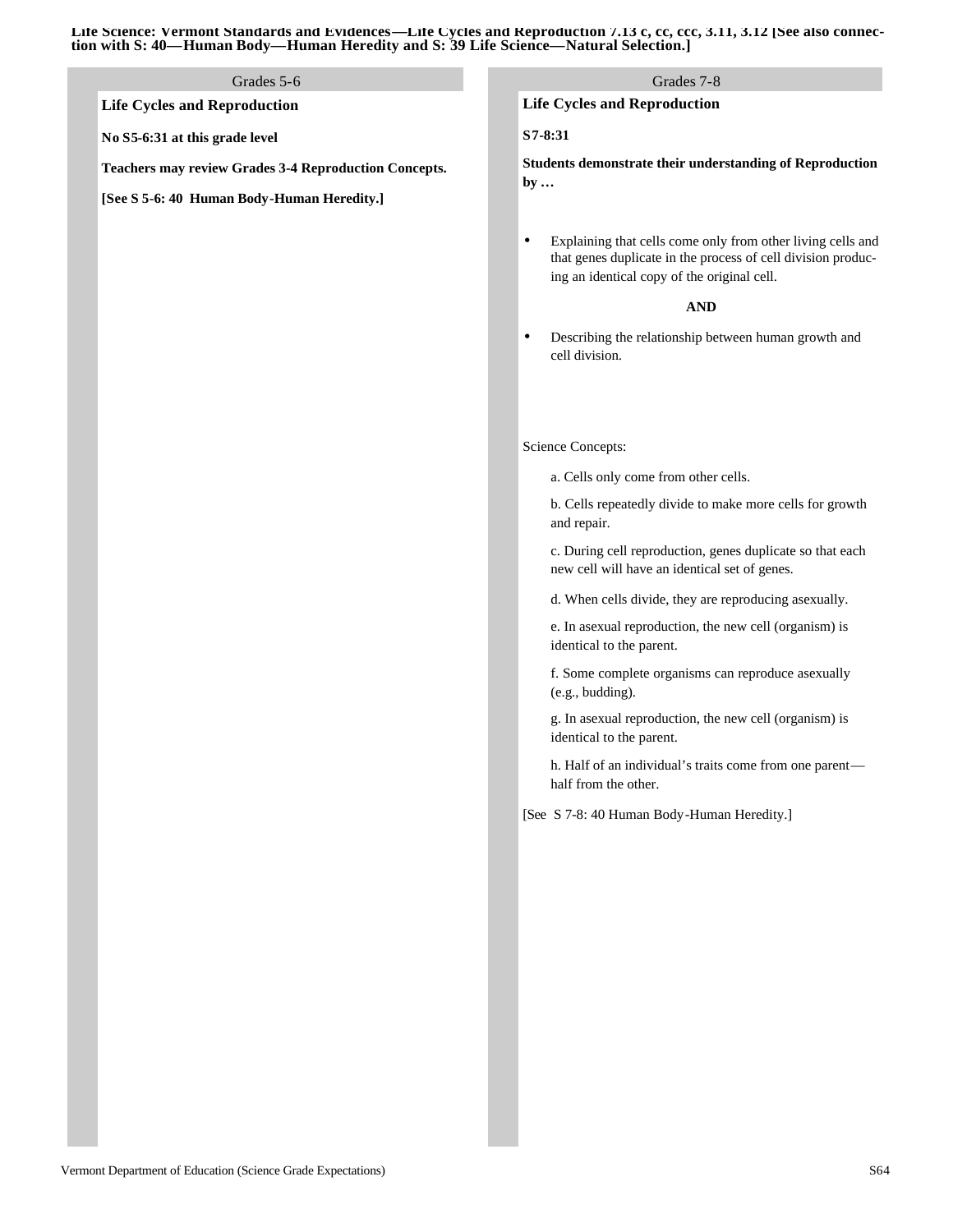#### Grades 9-12

**Life Cycles and Reproduction**

#### **S9-12:31**

**Students demonstrate their understanding of Reproduction by…** 

• Developing a model which illustrates how the DNA of all cells/tissues in an organism is produced from a single fertilized egg cell (mitosis).

#### **AND**

• Explaining how the nucleotide sequence in DNA (gene) directs the synthesis of specific proteins needed by a cell (e.g., protein synthesis).

Science Concepts:

a. Every body cell in an organism contains the identical genome (DNA) which is maintained from one cell generation to the next by mitosis and DNA replication.

b. The genetic information in a cell's DNA is used to direct the synthesis of the thousands of proteins that each cell requires, however only portions of the genome are active in any one cell.

c. Genetic variation in cells arises from gamete formation and sexual reproduction.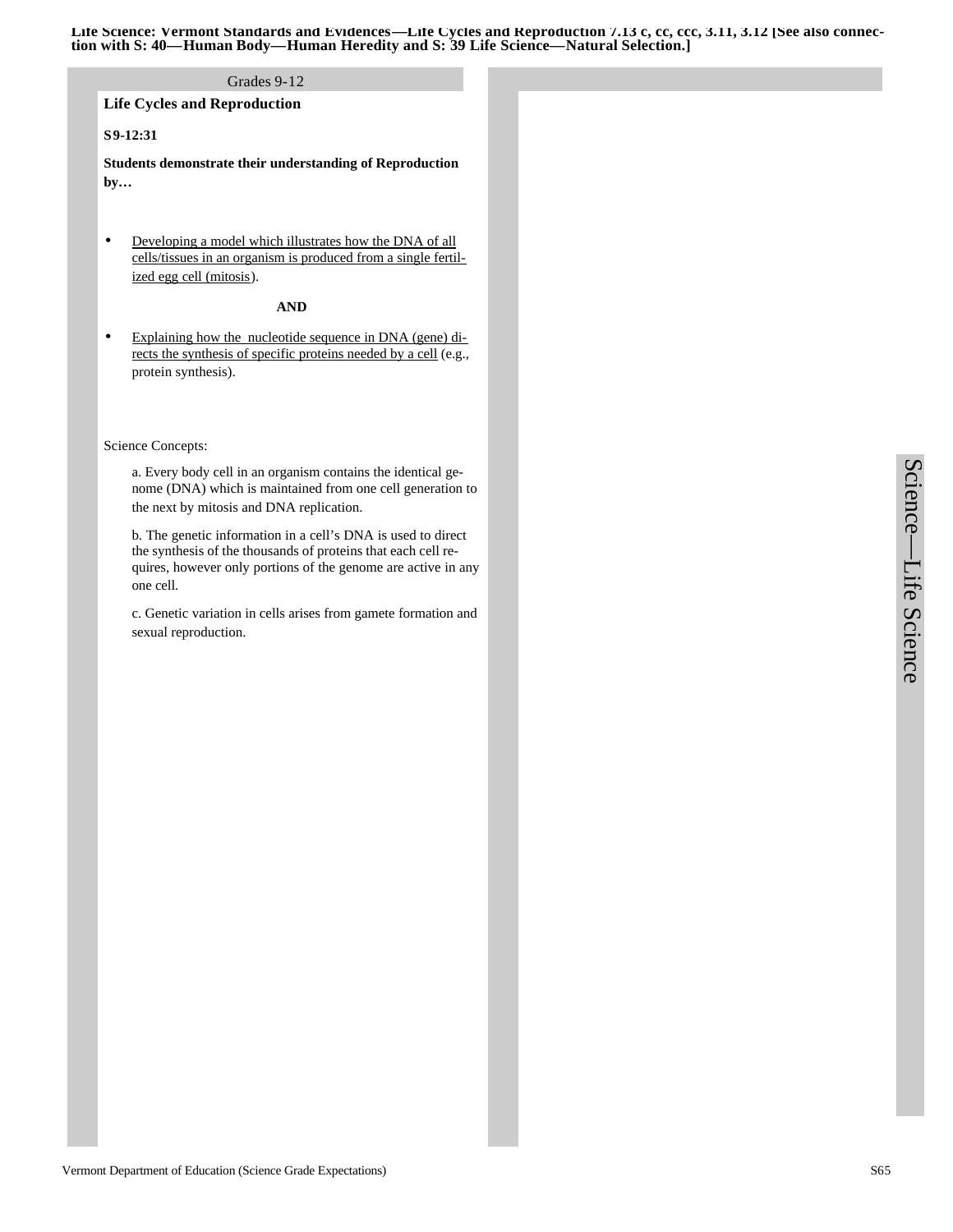**Life Science: Vermont Standards and Evidences—Cell and tissue Differentiation 7.13 b, bb, bbb; and Chemical Reactions within Cells 7.13 c, cc, ccc, 1.19, 2.1, 3.10, 3.13 [See also connection with S:33 Life Science—Energy Flow AND connections with S:15 Physical Science—Chemical Change and S:23 Physical Science Heat Energy.]**

| This Section is the science—chemical change and Section Science Heat Energy. $\int$ |                                                                          |
|-------------------------------------------------------------------------------------|--------------------------------------------------------------------------|
| Grades PreK-K                                                                       | Grades 1-2                                                               |
| <b>Cell and Tissue Differentiation</b>                                              | <b>Cell and Tissue Differentiation</b>                                   |
| No SPK-K:32 at this grade level                                                     | No S1-2:32 at this grade level                                           |
|                                                                                     |                                                                          |
| <b>Chemical Reactions within Cells</b><br>No SPK-K:33 at this grade level           | <b>Chemical Reactions within Cells</b><br>No S1-2:33 at this grade level |
|                                                                                     |                                                                          |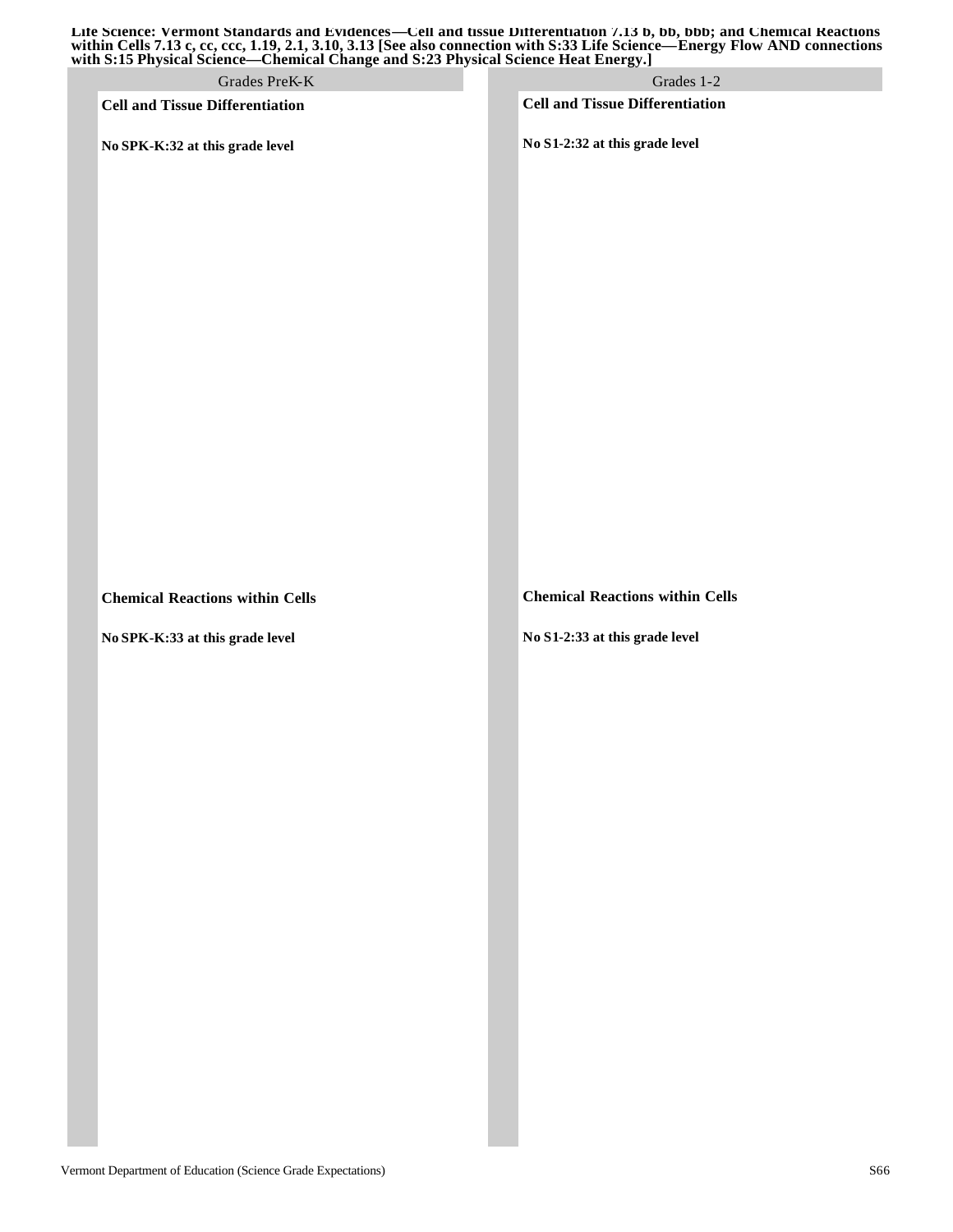**Life Science: Vermont Standards and Evidences—Cell and tissue Differentiation 7.13 b, bb, bbb; and Chemical Reactions within Cells 7.13 c, cc, ccc, 1.19, 2.1, 3.10, 3.13 [See also connection with S:33 Life Science—Energy Flow AND connections with S:15 Physical Science—Chemical Change and S:23 Physical Science Heat Energy.]**

| $\sim$ . The state of the state theory composition<br>vith S:15 Physical Science—Chemical Change and S:23 Physical Science Heat Energy.] |                                        |  |                                                                                                                                                                                                                                                       |  |  |
|------------------------------------------------------------------------------------------------------------------------------------------|----------------------------------------|--|-------------------------------------------------------------------------------------------------------------------------------------------------------------------------------------------------------------------------------------------------------|--|--|
|                                                                                                                                          | Grades 3-4                             |  | Grades 5-6                                                                                                                                                                                                                                            |  |  |
|                                                                                                                                          | <b>Cell and Tissue Differentiation</b> |  | <b>Cell and Tissue Differentiation</b>                                                                                                                                                                                                                |  |  |
|                                                                                                                                          | No S3-4:32 at this grade level         |  | S5-6:32                                                                                                                                                                                                                                               |  |  |
|                                                                                                                                          |                                        |  | Students demonstrate their understanding of how Differen-<br>tiation by                                                                                                                                                                               |  |  |
|                                                                                                                                          |                                        |  | Explaining the relationship between cell, tissue, organ and<br>$\bullet$<br>system.                                                                                                                                                                   |  |  |
|                                                                                                                                          |                                        |  | <b>AND</b>                                                                                                                                                                                                                                            |  |  |
|                                                                                                                                          |                                        |  | Observing plant or animal tissue and explaining how<br>$\bullet$<br>"specialized" cells help to support the specialized function<br>of tissue (e.g., muscle cells form muscle tissue, skin cells<br>form skin tissue, nerve cells form brain tissue). |  |  |
|                                                                                                                                          |                                        |  | Science Concepts:                                                                                                                                                                                                                                     |  |  |
|                                                                                                                                          |                                        |  | a. In addition to basic functions, cells can carry out<br>"specialized" functions that support the survival of groups of<br>cells and the organism.                                                                                                   |  |  |
|                                                                                                                                          |                                        |  | b. Groups of similar cells connect and work together to form<br>tissue, groups of tissue form organs, and groups of organs form<br>systems.                                                                                                           |  |  |
|                                                                                                                                          | <b>Chemical Reactions within Cells</b> |  | <b>Chemical Reactions within Cells</b>                                                                                                                                                                                                                |  |  |
|                                                                                                                                          | No S3-4:33 at this grade level         |  | S5-6:33                                                                                                                                                                                                                                               |  |  |
|                                                                                                                                          |                                        |  | <b>Students demonstrate their understanding of how Energy</b><br>Flow Within Cells Supports an Organism's Survival by                                                                                                                                 |  |  |
|                                                                                                                                          |                                        |  | Demonstrating through drawings, stories or models that<br>$\bullet$<br>cells take in food and oxygen to produce energy and send<br>out waste materials.                                                                                               |  |  |
|                                                                                                                                          |                                        |  | Science Concepts:                                                                                                                                                                                                                                     |  |  |
|                                                                                                                                          |                                        |  | a. In order to obtain energy for all the functions of sur-<br>vival, individual cells take in food and oxygen to produce<br>energy and send out waste materials.                                                                                      |  |  |
|                                                                                                                                          |                                        |  |                                                                                                                                                                                                                                                       |  |  |
|                                                                                                                                          |                                        |  |                                                                                                                                                                                                                                                       |  |  |
|                                                                                                                                          |                                        |  |                                                                                                                                                                                                                                                       |  |  |
|                                                                                                                                          |                                        |  |                                                                                                                                                                                                                                                       |  |  |
|                                                                                                                                          |                                        |  |                                                                                                                                                                                                                                                       |  |  |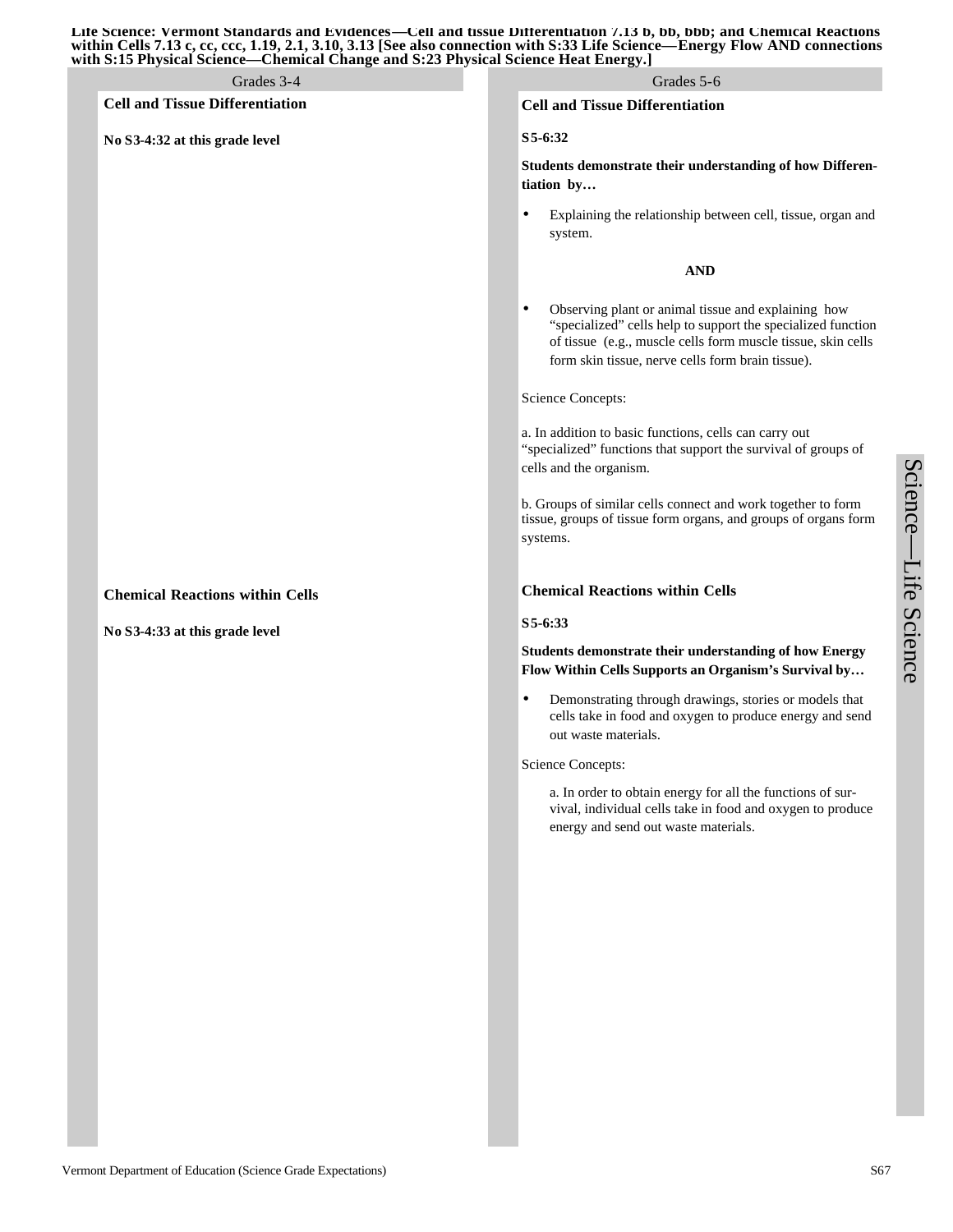**Life Science: Vermont Standards and Evidences—Cell and tissue Differentiation 7.13 b, bb, bbb; and Chemical Reactions within Cells 7.13 c, cc, ccc, 1.19, 2.1, 3.10, 3.13 [See also connection with S:33 Life Science—Energy Flow AND connections with S:15 Physical Science—Chemical Change and S:23 Physical Science Heat Energy.]**

#### **Cell and Tissue Differentiation**

#### **S5-6:32**

**Students demonstrate their understanding of how Differentiation by…**

• Explaining the relationship between cell, tissue, organ and system.

#### **AND**

• Observing plant or animal tissue and explaining how "specialized" cells help to support the specialized function of tissue (e.g., muscle cells form muscle tissue, skin cells form skin tissue, nerve cells form brain tissue).

#### Science Concepts:

a. In addition to basic functions, cells can carry out "specialized" functions that support the survival of groups of cells and the organism.

b. Groups of similar cells connect and work together to form tissue, groups of tissue form organs, and groups of organs form systems.

#### **Chemical Reactions within Cells**

#### **S5-6:33**

#### **Students demonstrate their understanding of how Energy Flow Within Cells Supports an Organism's Survival by…**

• Demonstrating through drawings, stories or models that cells take in food and oxygen to produce energy and send out waste materials.

#### Science Concepts:

a. In order to obtain energy for all the functions of survival, individual cells take in food and oxygen to produce energy and send out waste materials.

Grades 5-6 Grades 7-8

**Cell and Tissue Differentiation**

**No S7-8:32 at this grade level**

**Teachers may review Grades 5-6 Differentiation Concepts.**

#### **Chemical Reactions within Cells**

**S7-8:33**

#### **Students demonstrate their understanding of how Energy Flow Within Cells Supports an Organism's Survival by…**

Recognizing that energy from the sun is transferred and utilized in plant and animal cells through chemical changes and then transferred into other forms such as heat (e.g., using word equation).

#### Science Concepts:

a. Plant cells take in carbon dioxide and water and use the energy from sunlight to chemically change them to food (sugar) and oxygen.

b. All cells chemically change sugar (food) and oxygen into energy required to survive.

c. Energy is used by all cells to carry out functions for survival and some energy is transferred to the environment as heat.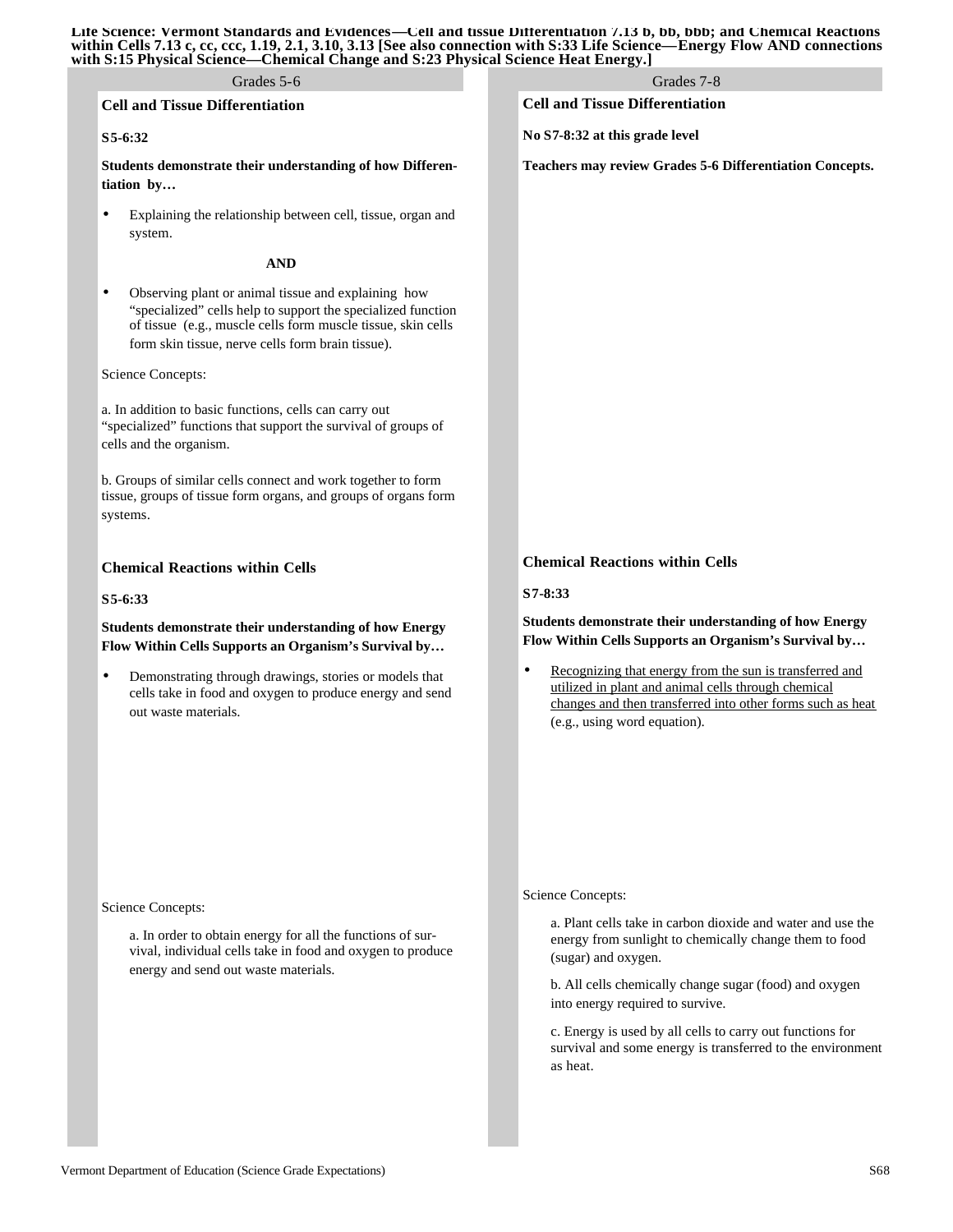#### Grades 9-12

#### **Cell and Tissue Differentiation**

#### **S9-12:32**

**Students demonstrate their understanding of Differentiation by…**

• Predicting the change in an embryo, caused by disruption of the ectoderm or mesoderm or endoderm during embryonic development (e.g., Fetal Alcohol Syndrome, drugs, injury).

**AND**

- Comparing the role of various sub-cellular units in unicellular organisms to comparable structures in multicellular organisms (i.e., oral groove, gullet, food vacuole in *Paramecium* compared to digestive systems in multicellular organisms).
- Science Concepts:

a. Cell differentiation is regulated through the expression of different genes within the embryo cells. During embryonic development of complex multicellular organisms, chemicals within the cells deactivate portions of the genetic code as influenced by the cell's environment and past history.

b. Unicellular organisms lack differentiation, but sub-cellular units carry out all life functions.

#### **Chemical Reactions within Cells**

#### **S9-12:33**

#### **Students demonstrate their understanding of how Energy Flow Within Cells Supports an Organism's Survival by…**

Comparing and contrasting the structure of mitochondria and chloroplasts as cell organelles, the interrelatedness of their functions, and their importance to the survival of all cells.

#### **AND**

• Describing a possible flow of energy from the environment through an organism to the cellular level, and through the cell from assimilation through storage in ATP.

#### **AND**

• Investigating and describing enzyme action under a variety of chemical and physical conditions.

#### Science Concepts:

a. In living systems energy flows through matter and is stored and released through chemical reactions. Basic survival energy transformations between cells and their environment include aerobic and anaerobic respiration and photosynthesis reactions.

Energy is necessary for work to be accomplished and life to be sustained (e.g., At the cellular level this work can be growth, repair, reproduction, and synthesis.) .

b. Energy is stored in living systems in ATP molecules. Energy is transformed through living systems from the environment through specific cell organelles and specific chemical processes.

**c.** Energy transformations in living systems are enzymedependent.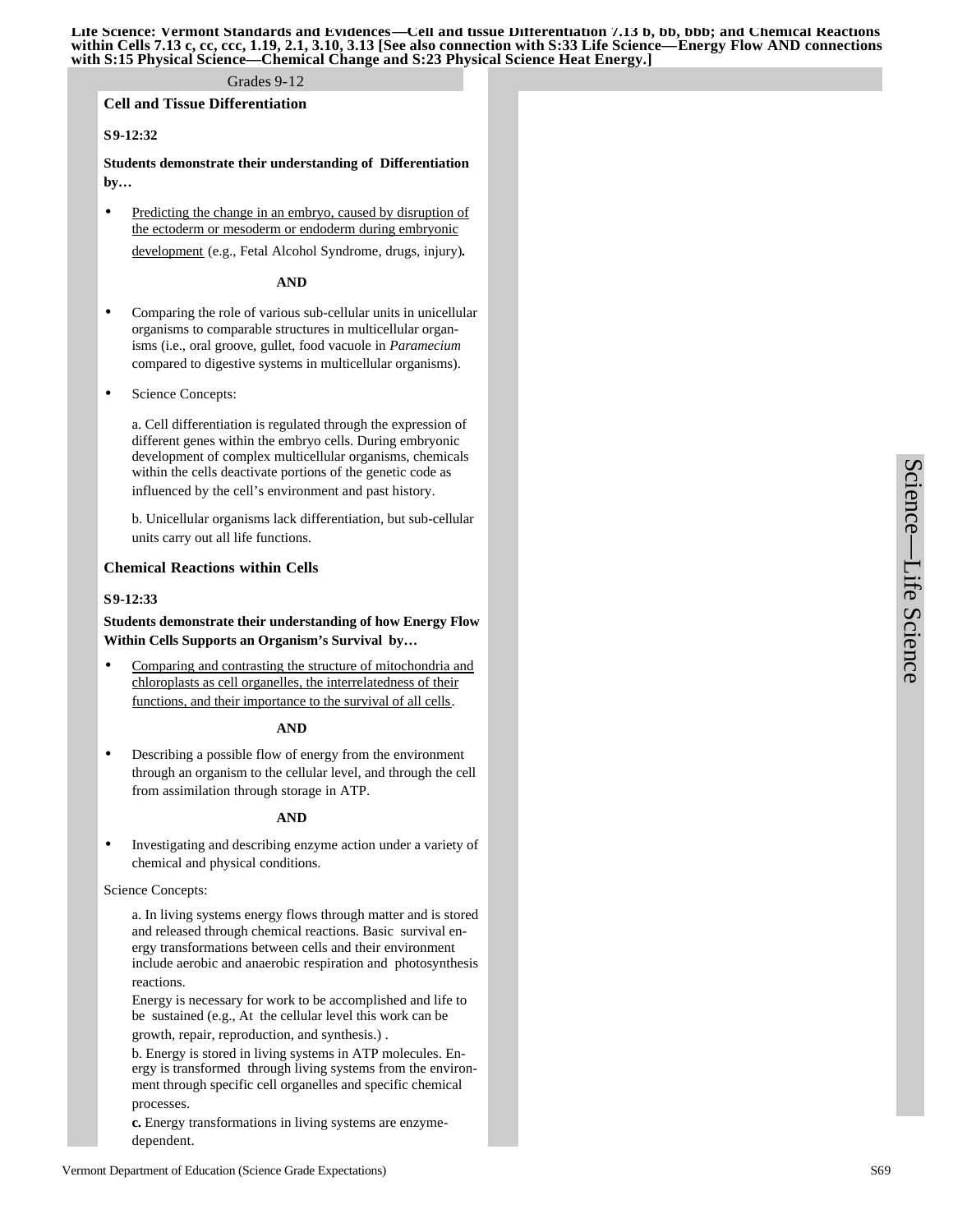# **Life Science: Vermont Standards and Evidences—Interdependence within Ecosystems 7.13 c, cc, ccc, 1.19, 2.2, 7.9, 7.11 [See also connection with S: 49 Universe, Earth, Environment—Natural Resources.]**

| 'ee also connection with S: 49 Universe, Earth, Environment-Natural Resources.]             |                                                                                                                                                                                             |  |  |  |
|---------------------------------------------------------------------------------------------|---------------------------------------------------------------------------------------------------------------------------------------------------------------------------------------------|--|--|--|
| Grades PreK-K                                                                               | Grades 1-2                                                                                                                                                                                  |  |  |  |
| <b>Interdependence within Ecosystems</b>                                                    | <b>Interdependence within Ecosystems</b>                                                                                                                                                    |  |  |  |
| <b>SPK-K:34</b>                                                                             | S1-2:34                                                                                                                                                                                     |  |  |  |
| Students demonstrate their understanding of Energy Flow<br>in an Ecosystem by               | Students demonstrate their understanding of Energy Flow<br>in an Ecosystem by                                                                                                               |  |  |  |
| Caring for plants and animals by identifying and providing<br>$\bullet$<br>for their needs. | Experimenting with plant growth under different condi-<br>$\bullet$<br>tions, including light and no light.                                                                                 |  |  |  |
| Science Concept:                                                                            | Science Concept:                                                                                                                                                                            |  |  |  |
| a. Plants and animals both need water, food and air.                                        | a. Plants need light (energy) to survive.                                                                                                                                                   |  |  |  |
| No SPK-K:35 at this level                                                                   | $S1-2:35$<br>Students demonstrate their understanding of Food Webs<br>in an Ecosystem by<br>Acting out or constructing simple diagrams, pictures or<br>٠<br>words that show what eats what. |  |  |  |
|                                                                                             | Science Concept:<br>a. All animals depend on plants. Some animals eat plants<br>for food; other animals eat animals that eat plants.                                                        |  |  |  |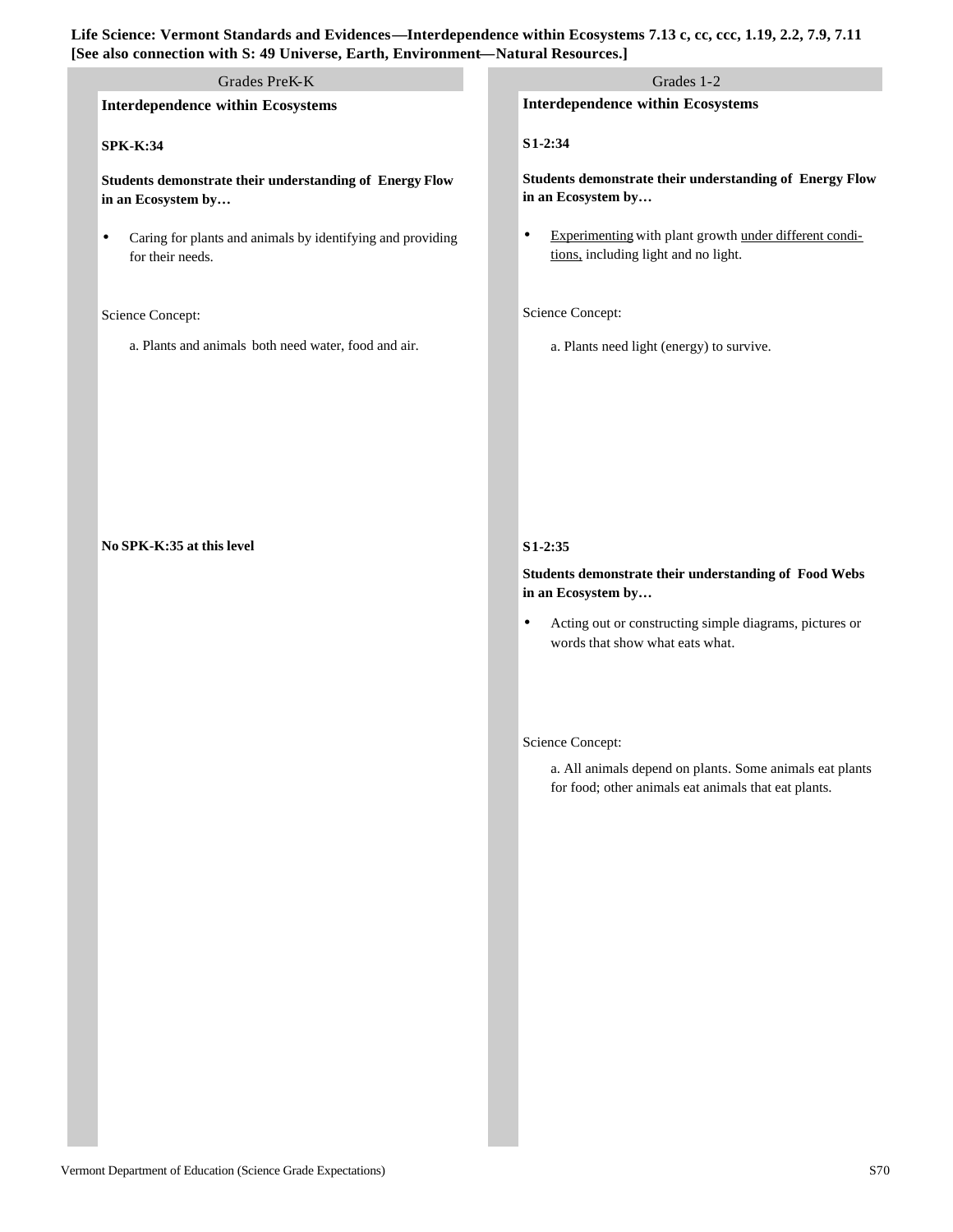**Life Science: Vermont Standards and Evidences—Interdependence within Ecosystems 7.13 c, cc, ccc, 1.19, 2.2, 7.9, 7.11 [See also connection with S: 49 Universe, Earth, Environment—Natural Resources.]**

| Grades 3-4                                                                                                          | Grades 5-6                                                                                                                                                   |
|---------------------------------------------------------------------------------------------------------------------|--------------------------------------------------------------------------------------------------------------------------------------------------------------|
| <b>Interdependence within Ecosystems</b>                                                                            | <b>Interdependence within Ecosystems</b>                                                                                                                     |
| S3-4:34                                                                                                             | S5-6:34                                                                                                                                                      |
| Students demonstrate their understanding of Energy Flow in<br>an Ecosystem by                                       | <b>Students demonstrate their understanding of Energy Flow</b><br>in an Ecosystem by                                                                         |
| Identifying the source of energy for the survival of organisms.                                                     | Developing a model that shows how the flow of energy<br>$\bullet$<br>from the sun is transferred to organisms as food in order to<br>sustain life.           |
| Science Concept:                                                                                                    | Science Concept:                                                                                                                                             |
| Energy derived from food is needed for all organisms<br>a.<br>(plants and animals) to stay alive and grow.          | a. Energy within an ecosystem originates from the sun.<br>Plants use energy from the sun, carbon dioxide, and water,<br>to make energy rich food and oxygen. |
|                                                                                                                     | Plants are producers.                                                                                                                                        |
|                                                                                                                     | b. Animals eat food that plants make combined with oxy-<br>gen to produce energy, carbon dioxide, and water. .                                               |
|                                                                                                                     | Animals are consumers.                                                                                                                                       |
| S3-4:35                                                                                                             | S 5-6:35                                                                                                                                                     |
| Students demonstrate their understanding of Food Webs in an<br>Ecosystem by                                         | Students demonstrate their understanding of Food Webs<br>in an Ecosystem by                                                                                  |
| Recognizing that, in a simple food chain, all animals' food<br>begins with plants.                                  | Developing a model for a food web of a local aquatic and<br>$\bullet$<br>local terrestrial environment.                                                      |
| <b>AND</b>                                                                                                          |                                                                                                                                                              |
| Researching and designing a habitat and explaining how it<br>٠<br>meets the needs of the organisms that live there. |                                                                                                                                                              |
| Science Concept:                                                                                                    | Science Concept:                                                                                                                                             |
| a. Food for animals can be traced back to plants.                                                                   | a. Food webs model the interdependent relationships that<br>organisms engage in as they acquire their food and energy                                        |
| b. Organisms can survive best only in habitats in which their<br>needs are met.                                     | needs. Aquatic food webs (fresh water and marine) are<br>supported by microscopic ocean plants. Land food webs<br>are supported by land plants.              |
|                                                                                                                     | $\cdot$                                                                                                                                                      |
|                                                                                                                     |                                                                                                                                                              |
|                                                                                                                     |                                                                                                                                                              |
|                                                                                                                     |                                                                                                                                                              |
|                                                                                                                     |                                                                                                                                                              |
|                                                                                                                     |                                                                                                                                                              |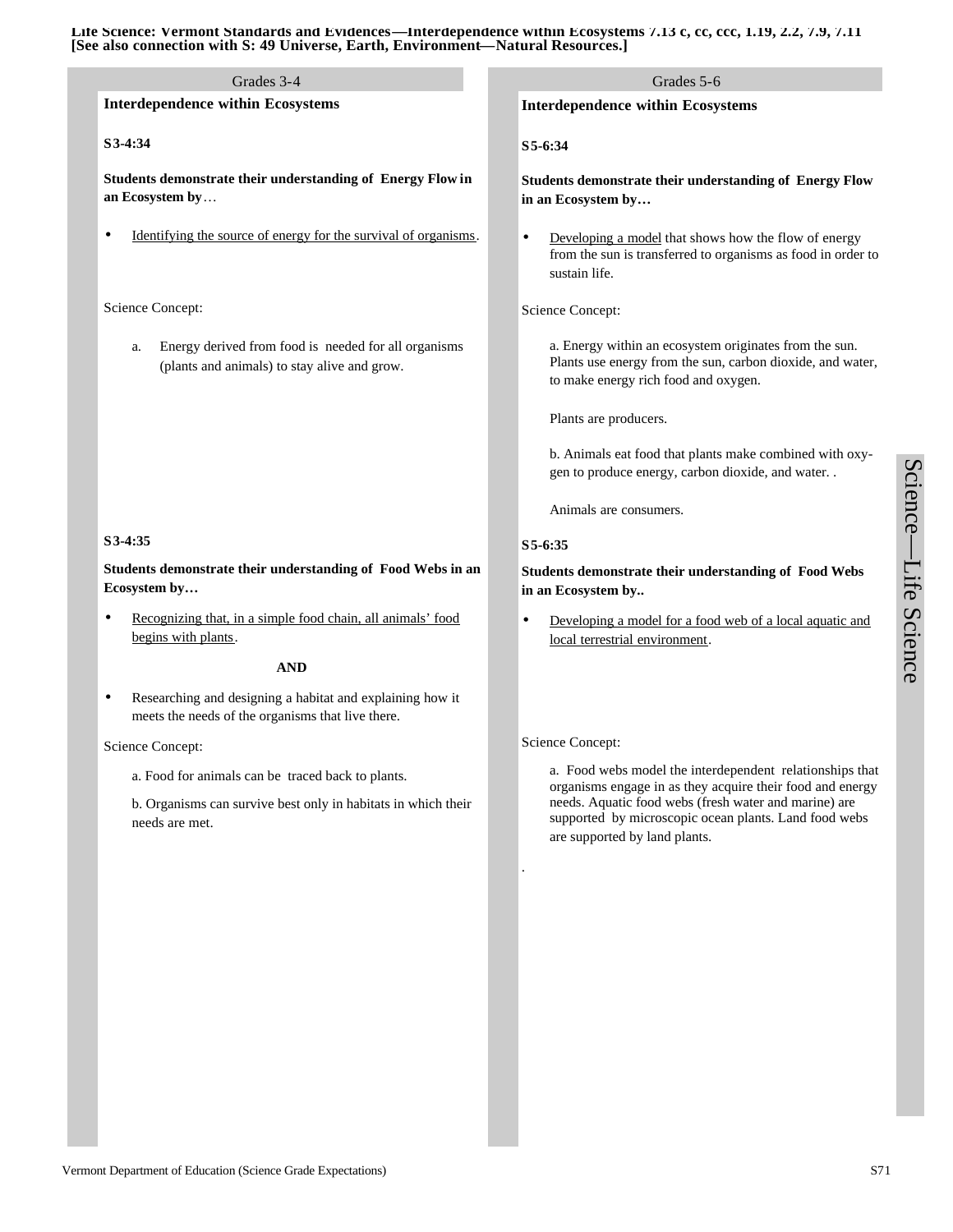**Life Science: Vermont Standards and Evidences—Interdependence within Ecosystems 7.13 c, cc, ccc, 1.19, 2.2, 7.9, 7.11 [See also connection with S: 49 Universe, Earth, Environment—Natural Resources.]**

### Grades 5-6 Grades 7-8

**Interdependence within Ecosystems**

# **S5-6:34**

**Students demonstrate their understanding of Energy Flow in an Ecosystem by…**

• Developing a model that shows how the flow of energy from the sun is transferred to organisms as food in order to sustain life.

### Science Concept:

a. Energy within an ecosystem originates from the sun. Plants use energy from the sun, carbon dioxide, and water, to make energy rich food and oxygen.

Plants are producers.

b. Animals eat food that plants make combined with oxygen to produce energy, carbon dioxide, and water. .

Animals are consumers.

### **S5-6:35**

# **Students demonstrate their understanding of Food Webs in an Ecosystem by..**

• Developing a model for a food web of a local aquatic and local terrestrial environment.

### Science Concept:

.

a. Food webs model the interdependent relationships that organisms engage in as they acquire their food and energy needs. Aquatic food webs (fresh water and marine) are supported by microscopic ocean plants. Land food webs are supported by land plants.

**Interdependence within Ecosystems**

**S7-8:34**

**Students demonstrate their understanding of Energy Flow in an Ecosystem by…**

• Describing how light is transformed into chemical energy by producers and how this chemical energy is used by all organisms to sustain life (e.g., using a word equation).

Science Concept:

a. Plants transform energy from the sun into stored chemical energy by changing carbon dioxide and water into sugar (food). Plants use or store the sugar they produce to satisfy their energy needs.

b. All organisms release the energy stored in sugar (food) through a chemical change that requires oxygen and produces carbon dioxide and water in addition to energy. Some consumers eat plants directly (herbivores). Some consumers eat other animals (carnivores) and use the energy from the plant's sugar food that was stored in the animal's cells. Some consumers eat both plant and animal material (omnivore).

### **No S7-8:35 at this grade level**

**Teachers may review Grades 5-6 Food Web Concepts.**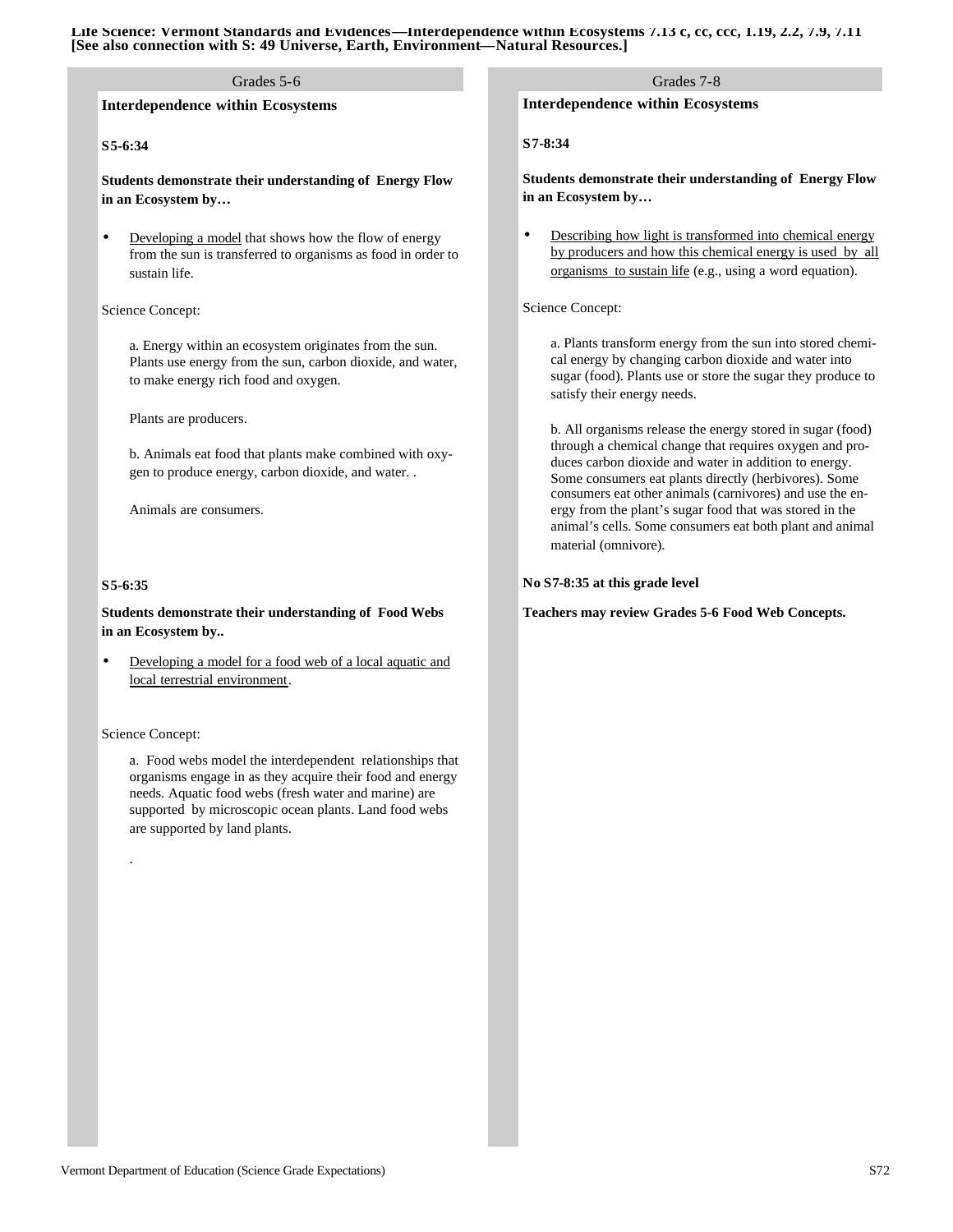**Life Science: Vermont Standards and Evidences—Interdependence within Ecosystems 7.13 c, cc, ccc, 1.19, 2.2, 7.9, 7.11 [See also connection with S: 49 Universe, Earth, Environment—Natural Resources.]**

# Grades 9-12

# **Interdependence within Ecosystems**

### **S9-12:34**

**Students demonstrate their understanding of Energy Flow in an Ecosystem by…**

• Developing a model that compares the energy at different trophic levels in a given ecosystem.

# Science Concept:

a. Energy from the sun enters all ecosystems through photosynthesis, is passed through trophic levels (producers, consumers, decomposers) with energy released as heat at every level until all the original energy is eventually released as heat (Energy Pyramid and 10% Rule).

# **S9-12:35**

# **Students demonstrate their understanding of Food Webs in an Ecosystem by…**

• Designing (and implementing) an investigation that demonstrates the chemical relationship between carbon compounds of the organisms in a food web (e.g., dyed yeast— *Paramecium*—roundworm).

Science Concept:

a. Within ecosystems, the processes of photosynthesis and cell respiration recycle matter (i.e., carbon compounds) found within organisms and the abiotic environment.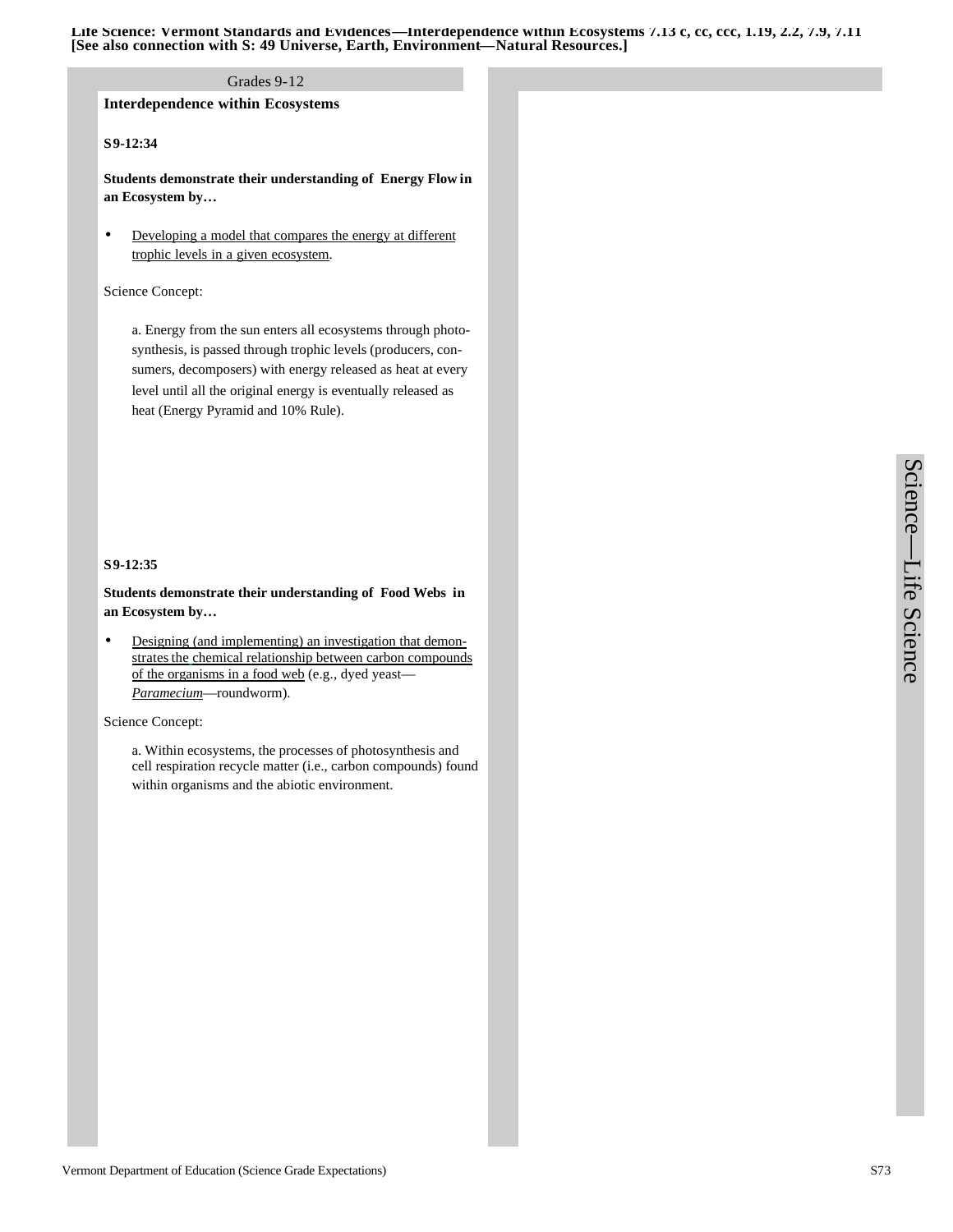**Life Science: Vermont Standards and Evidences—Interdependence within Ecosystems 7.13 c, cc, ccc, 7.11 [See also connection with S: 15 Physical Science—Chemical Change AND S: 49 Universe, Earth, Environment—Natural Resources.]**

| $\sim$<br>$\sim$<br>$\sim$<br>0                    | $\sim$ $\sim$ $\sim$<br>$\sim$                    |
|----------------------------------------------------|---------------------------------------------------|
| Grades PreK-K<br>Interdependence within Ecosystems | Grades $1-2$<br>Interdependence within Ecosystems |
| No SPK-K:36 at this grade level                    | No $\mathbf{S}$ 1-2:36 at this level              |
|                                                    |                                                   |
|                                                    |                                                   |
|                                                    |                                                   |
|                                                    |                                                   |
|                                                    |                                                   |
|                                                    |                                                   |
|                                                    |                                                   |
|                                                    |                                                   |
|                                                    |                                                   |
|                                                    |                                                   |
| No SPK-K:37 at this grade level                    | No $\mathbf{S}1\text{-}2\text{:}37$ at this level |
|                                                    |                                                   |
|                                                    |                                                   |
|                                                    |                                                   |
|                                                    |                                                   |
|                                                    |                                                   |
|                                                    |                                                   |
|                                                    |                                                   |
|                                                    |                                                   |
|                                                    |                                                   |
|                                                    |                                                   |
|                                                    |                                                   |
|                                                    |                                                   |
|                                                    |                                                   |
|                                                    |                                                   |
|                                                    |                                                   |
|                                                    |                                                   |
|                                                    |                                                   |
|                                                    |                                                   |
|                                                    |                                                   |
|                                                    |                                                   |
|                                                    |                                                   |
|                                                    |                                                   |
|                                                    |                                                   |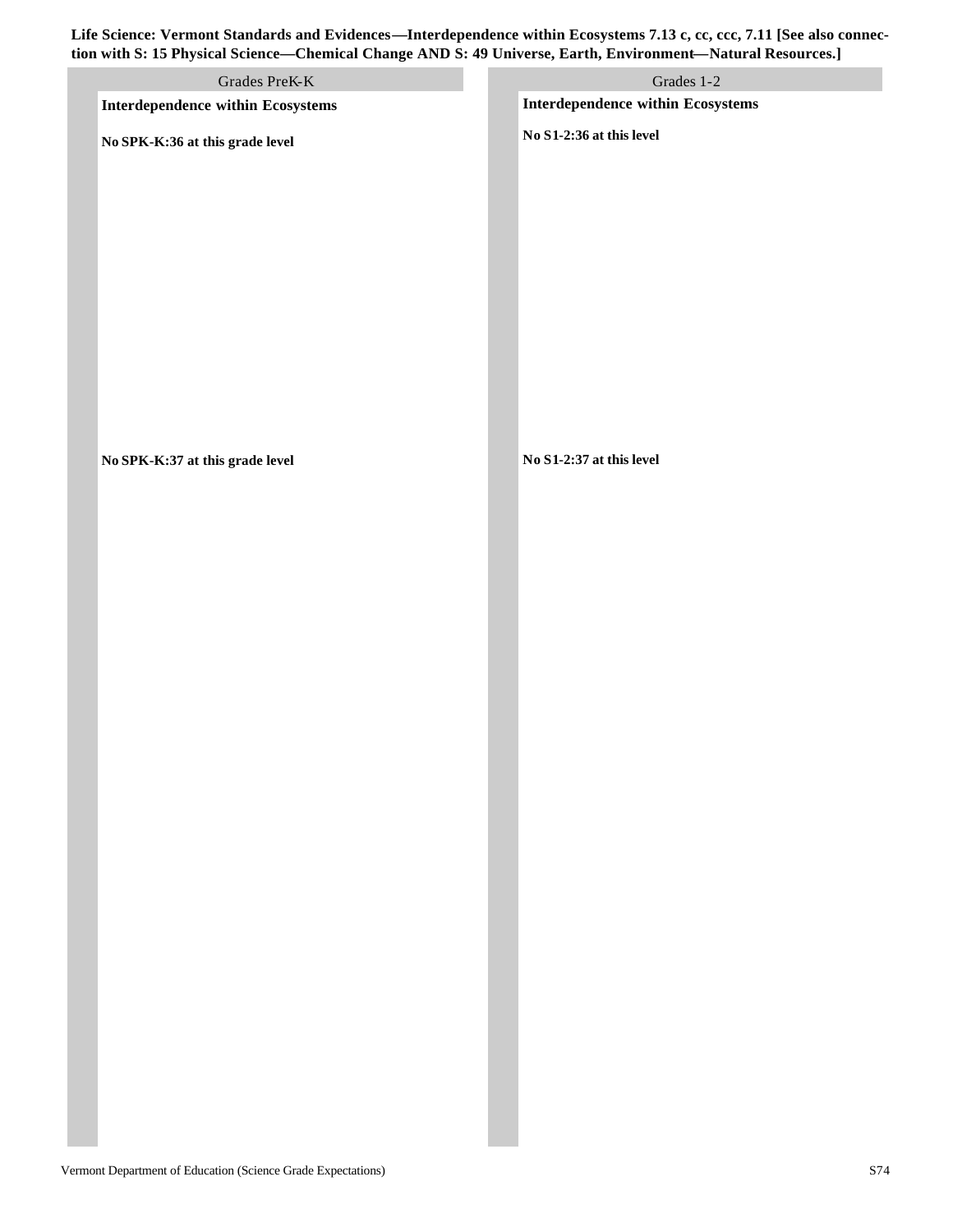# Grades 3-4 Grades 5-6

**Interdependence within Ecosystems**

### **S3-4:36**

**Students demonstrate their understanding of Equilibrium in an ecosystem by…** 

Explaining how one organism depends upon another organism to survive.

### Science Concept:

a. Organisms interact with one another in various ways besides providing food (e.g., Many plants depend on animals for carrying their pollen to other plants for fertilizing their flowers).

### **No S3-4:37 at this grade level**

**Interdependence within Ecosystems**

### **S5-6:36**

**Students demonstrate their understanding of Equilibrium in an Ecosystem by…**

• Experimenting with a closed system, describing how an environmental change effects the system (e.g., bottle biology).

### Science Concept:

a. The number of organisms an ecosystem can support depends on the kinds of organisms present and the availability of biotic and abiotic resources (i.e., quantity of light and water, range of temperatures, and soil composition).

### **S5-6:37**

# **Students demonstrate their understanding of Recycling in an ecosystem** by…

Identifying the recycling role of decomposers in a variety of situations.

# Science Concept:

a. Decomposers, primarily bacteria and fungi, are consumers that use waste material and dead organisms for food.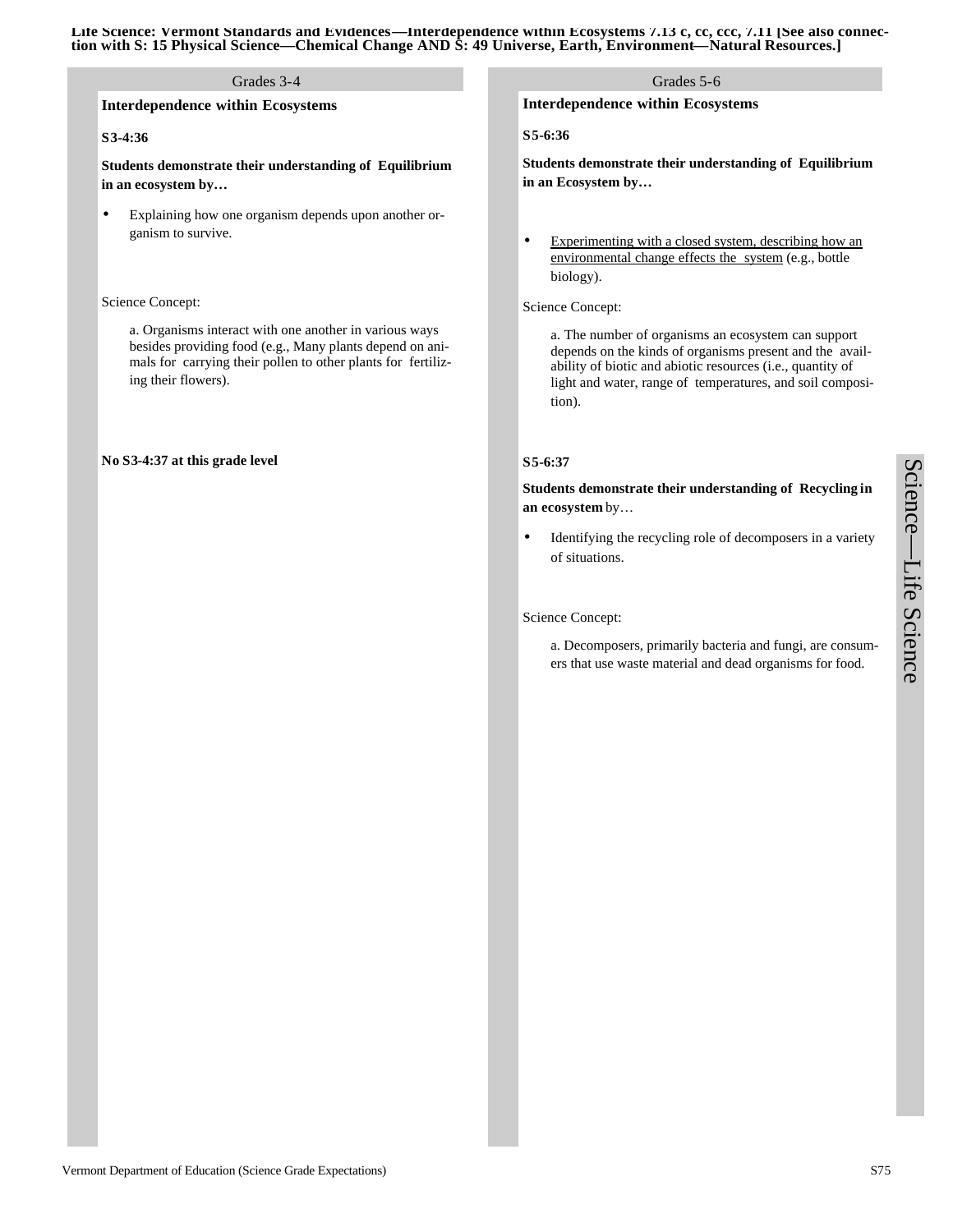Life Science: Vermont Standards and Evidences—Interdependence within Ecosystems 7.13 c, cc, ccc, 7.11 [See also connec**tion with S: 15 Physical Science—Chemical Change AND S: 49 Universe, Earth, Environment—Natural Resources.]**

# Grades 5-6 Grades 7-8

**Interdependence within Ecosystems**

### **S5-6:36**

**Students demonstrate their understanding of Equilibrium in an Ecosystem by…**

Experimenting with a closed system, describing how an environmental change effects the system (e.g., bottle biology).

### Science Concept:

a. The number of organisms an ecosystem can support depends on the kinds of organisms present and the availability of biotic and abiotic resources (i.e., quantity of light and water, range of temperatures, and soil composition).

### **S5-6:37**

# **Students demonstrate their understanding of Recycling in an ecosystem** by…

Identifying the recycling role of decomposers in a variety of situations.

### Science Concept:

a. Decomposers, primarily bacteria and fungi, are consumers that use waste material and dead organisms for food.

**Interdependence within Ecosystems**

**S 7-8: 36**

**Students demonstrate their understanding of Equilibrium in an Ecosystem by…**

• Identifying an abiotic or biotic change in a local ecosystem and predicting the short and long-term effects of t his change (e.g., local river study).

### Science Concept:

a. Given adequate biotic and abiotic resources, an ecosystem will maintain equilibrium and continue indefinitely.

b. Factors that affect biotic or abiotic resources such as disease, predation, climate, and pollution can change the dynamics of an ecosystem and the interdependent relationships among populations of organisms. until a new equilibrium is reached (e.g., Members of a species that occur together at a given time are referred to as a population).

### **S7-8:37**

**Students demonstrate their understanding of Recycling in an ecosystem** by…

• Explaining how products of decomposition are utilized by the ecosystem to sustain life while conserving mass (e.g., worm farm, compost).

### Science Concept:

a. When decomposers break down the matter contained in plants and animals, the molecules of matter can be recycled through the ecosystem and used by plants to produce food or as building material for all organisms.

b. As matter is transferred from one organism to another in an ecosystem, the total amount (mass) remains the same. [See S:15— Physical Science Chemical Change.]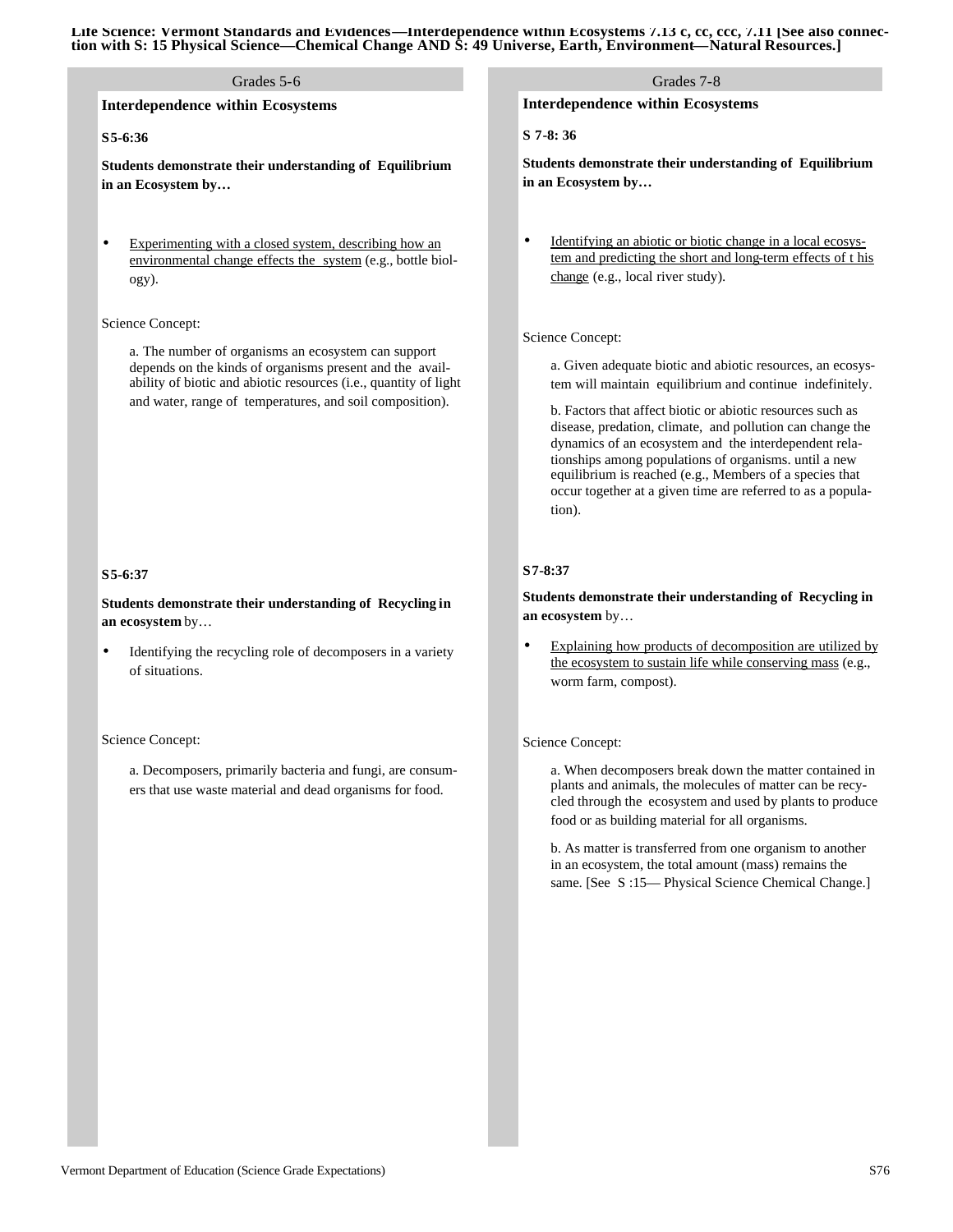Life Science: Vermont Standards and Evidences—Interdependence within Ecosystems 7.13 c, cc, ccc, 7.11 [See also connec**tion with S: 15 Physical Science—Chemical Change AND S: 49 Universe, Earth, Environment—Natural Resources.]**

### Grades 9-12

### **Interdependence within Ecosystems**

# **S9-12:36**

**Students demonstrate their understanding of Equilibrium in an Ecosystem by…**

• Designing an investigation to compare a natural system with one altered by human activities (e.g., acid rain, eutrophication through agricultural runoff, fertilizer, pollution, solid waste, clear cutting, toxic emissions or conservation and habitat reclamation).

### Science Concept:

a. Human beings are part of the earth's ecosystems; human activities can deliberately or inadvertently, alter the equilibrium in an ecosystem.

### **S9-12:37**

# **Students demonstrate their understanding of Recycling in an Ecosystem by…**

Developing and explaining a model that shows the recycling of inorganic compounds within a natural ecosystem (e.g., Compare worm compost with commercial fertilizer.).

Science Concept:

a. Matter (inorganic compounds) used by living things on the molecular level is cycled from old life to new life through major chemical cycles of the earth (e.g., N,  $H_2O$ , C-O, P).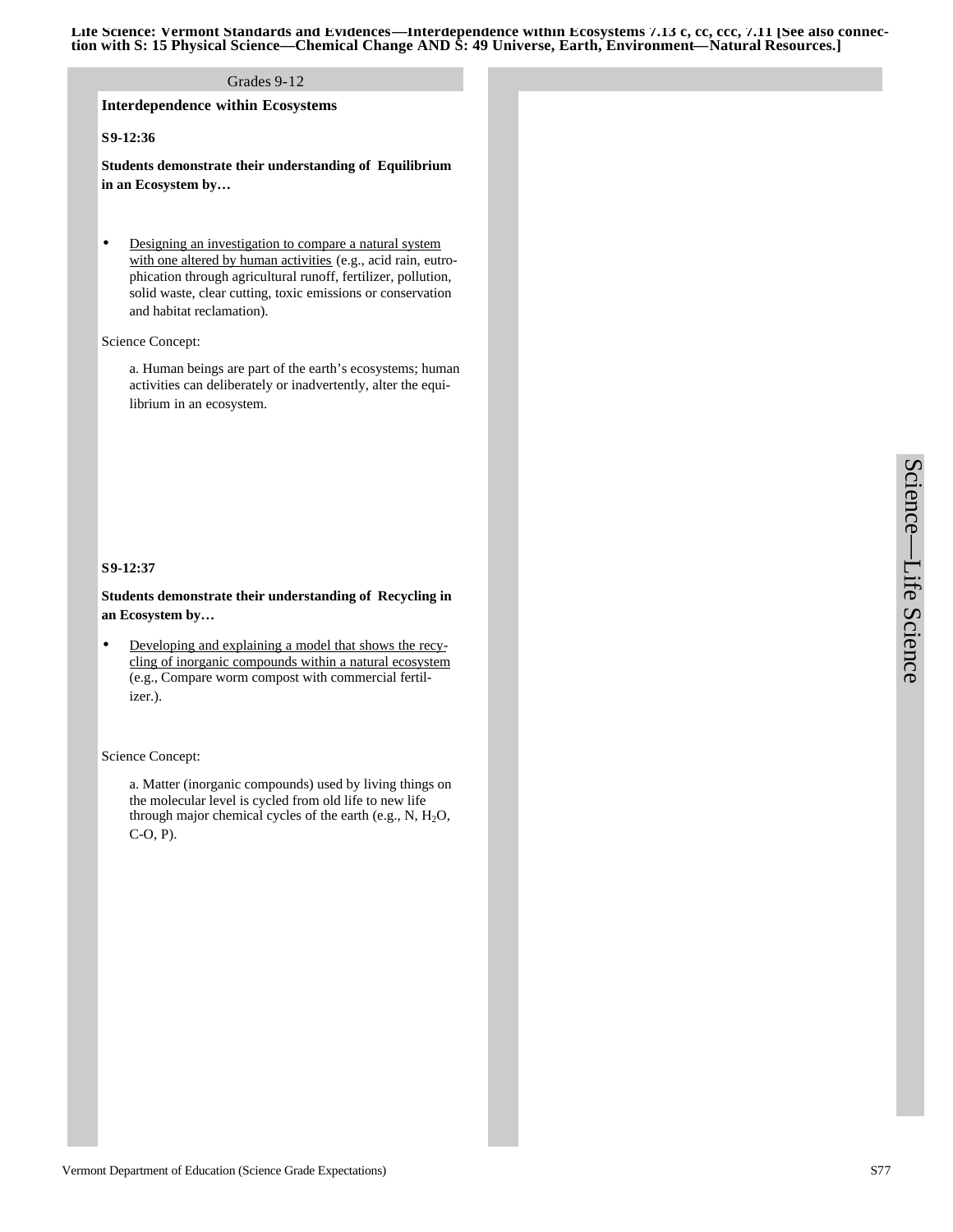| Grades PreK-K                                                                 | Grades 1-2                                                                                                                                        |
|-------------------------------------------------------------------------------|---------------------------------------------------------------------------------------------------------------------------------------------------|
| <b>Classification of Living Things</b>                                        | <b>Classification of Living Things</b>                                                                                                            |
| <b>SPK-K:38</b>                                                               | No S1-2:38 at this level                                                                                                                          |
| Students demonstrate their understanding of Classification<br>of Organisms by | Teachers may review Grades PK-K Classification Con-<br>cepts.                                                                                     |
| Sorting and identifying examples of plants and animals.<br>$\bullet$          |                                                                                                                                                   |
|                                                                               |                                                                                                                                                   |
| Science Concept:                                                              |                                                                                                                                                   |
| a. Some living things (organisms) are identified as plants<br>or animals.     |                                                                                                                                                   |
| <b>Natural Selection/Evolution</b>                                            | <b>Natural Selection/Evolution</b>                                                                                                                |
| No SPK-K:39 at this level                                                     | S1-2:39                                                                                                                                           |
|                                                                               | Students demonstrate their understanding of Evolu-<br>tion/Natural Selection by                                                                   |
|                                                                               | Identifying physical similarities and differences between<br>٠<br>living extinct things. (e.g., wooly mammoth/elephant;<br>reptiles/dinosaurs).   |
|                                                                               | Science Concept:                                                                                                                                  |
|                                                                               | a. Some kinds of organisms that once lived on earth have<br>completely disappeared, although they were similar to<br>others that are alive today. |
|                                                                               |                                                                                                                                                   |
|                                                                               |                                                                                                                                                   |
|                                                                               |                                                                                                                                                   |
|                                                                               |                                                                                                                                                   |
|                                                                               |                                                                                                                                                   |
|                                                                               |                                                                                                                                                   |
|                                                                               |                                                                                                                                                   |
|                                                                               |                                                                                                                                                   |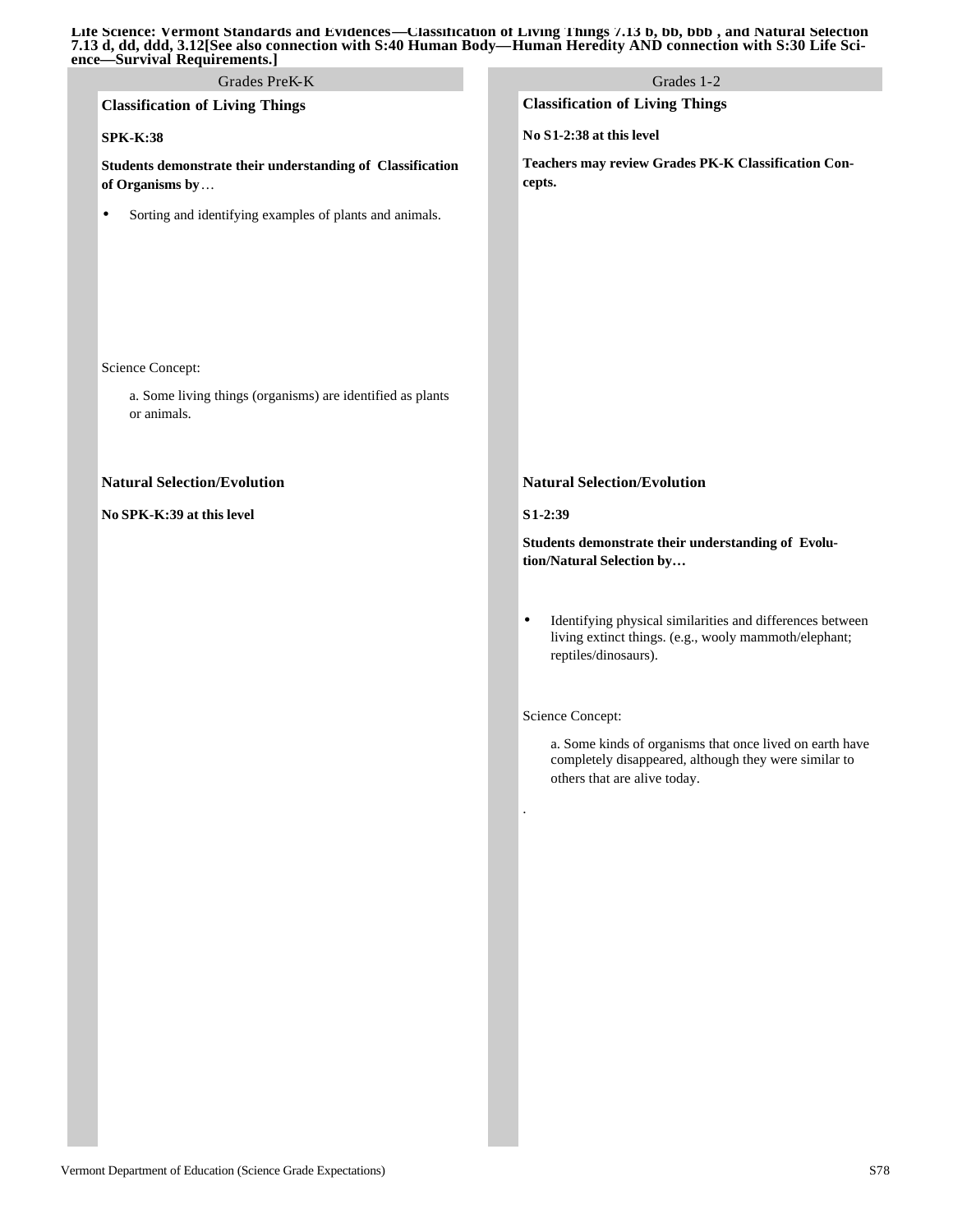### **Life Science: Vermont Standards and Evidences—Classification of Living Things 7.13 b, bb, bbb , and Natural Selection 7.13 d, dd, ddd, 3.12[See also connection with S:40 Human Body—Human Heredity AND connection with S:30 Life Science—Survival Requirements.]**

| Grades 3-4                                                                                                                                                                                                                                  | Grades 5-6                                                                                                                                                                                     |
|---------------------------------------------------------------------------------------------------------------------------------------------------------------------------------------------------------------------------------------------|------------------------------------------------------------------------------------------------------------------------------------------------------------------------------------------------|
| <b>Classification of Living Things</b>                                                                                                                                                                                                      | <b>Classification of Living Things</b>                                                                                                                                                         |
| S3-4:38                                                                                                                                                                                                                                     |                                                                                                                                                                                                |
| Students demonstrate their understanding of Classification<br>of Organisms by                                                                                                                                                               | No S5-6:38 at this grade level                                                                                                                                                                 |
|                                                                                                                                                                                                                                             | Teachers may review Grades 3-4 Classification Concepts.                                                                                                                                        |
| Describing and sorting plants and animals into groups<br>based on structural similarities and differences (e.g., All<br>pine, spruce and evergreen trees have similar leaf struc-<br>tures; Spiders have eight legs, and insects have six). |                                                                                                                                                                                                |
| Science Concept:                                                                                                                                                                                                                            |                                                                                                                                                                                                |
| a. The great variety of living things can be sorted into<br>groups in many ways using various characteristics to de-<br>cide which things belong to which group.                                                                            |                                                                                                                                                                                                |
| <b>Natural Selection/Evolution</b>                                                                                                                                                                                                          | <b>Natural Selection/Evolution</b>                                                                                                                                                             |
| S3-4:39                                                                                                                                                                                                                                     | S5-6:39                                                                                                                                                                                        |
| Students demonstrate their understanding of Evolu-<br>tion/Natural Selection by                                                                                                                                                             | Students demonstrate their understanding of Evolu-<br>tion/Natural Selection by                                                                                                                |
| Identifying differences in characteristics of a certain type<br>of organism (e.g., dogs with long hair or short hair; hu-<br>mans with blue or brown eyes).                                                                                 | Explaining, through engaging in simulations, how a varia-<br>$\bullet$<br>tion in a characteristic (trait) enables an organism to sur-<br>vive in a changing environment.                      |
| Science Concept:                                                                                                                                                                                                                            | Science Concepts:                                                                                                                                                                              |
| a. Organisms of the same kind differ in their individual<br>characteristics (traits) (e.g., Even though all dogs are of<br>the same species, they can have very different traits.).                                                         | a. When the environment changes some plants and ani-<br>mals with advantageous traits are able to survive; others,<br>with less-advantageous traits, either move to new loca-<br>tions or die. |
|                                                                                                                                                                                                                                             |                                                                                                                                                                                                |
|                                                                                                                                                                                                                                             |                                                                                                                                                                                                |
|                                                                                                                                                                                                                                             |                                                                                                                                                                                                |
|                                                                                                                                                                                                                                             |                                                                                                                                                                                                |
|                                                                                                                                                                                                                                             |                                                                                                                                                                                                |
|                                                                                                                                                                                                                                             |                                                                                                                                                                                                |

Science

 $\overline{\phantom{a}}$ 

Life Science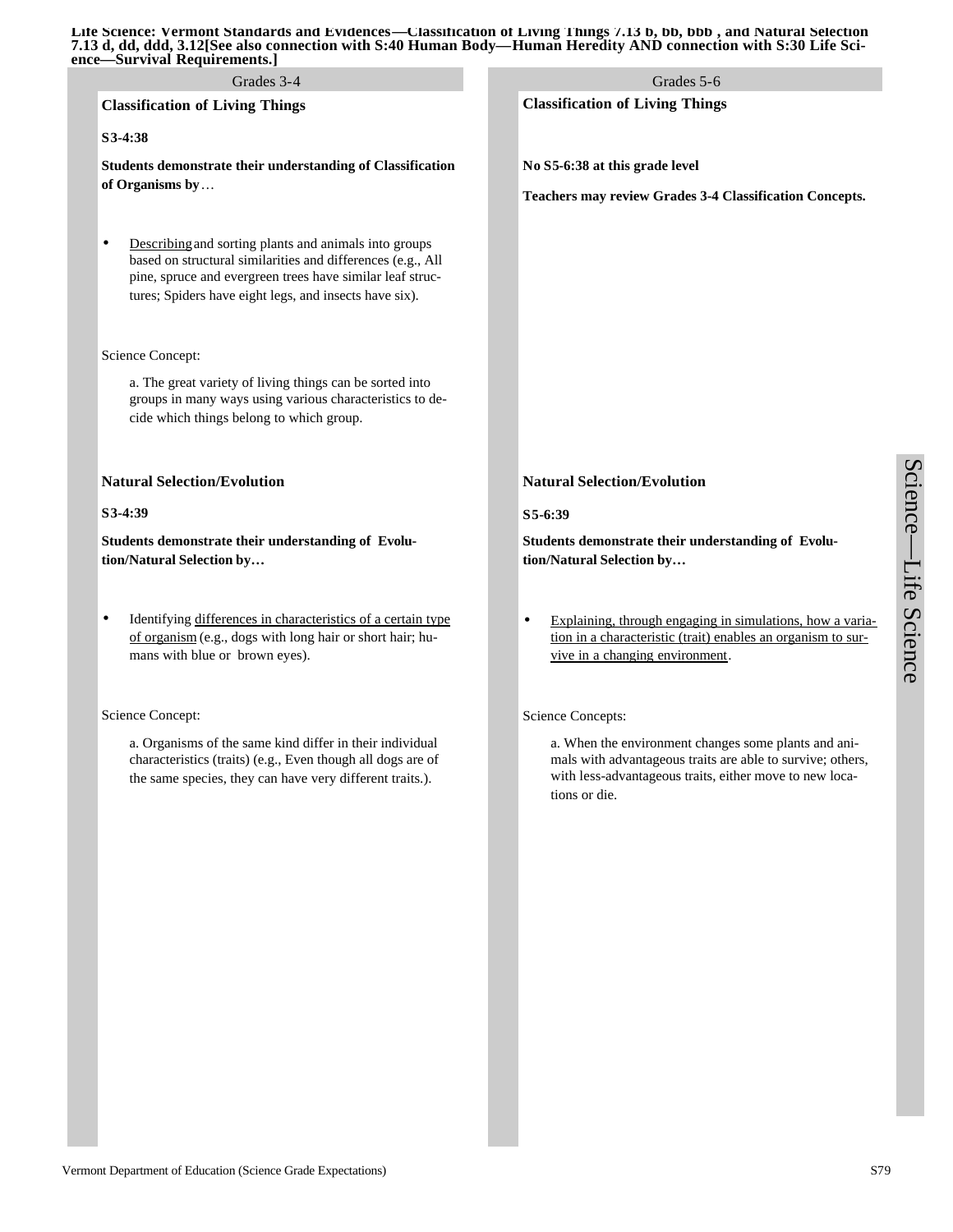### **Life Science: Vermont Standards and Evidences—Classification of Living Things 7.13 b, bb, bbb , and Natural Selection 7.13 d, dd, ddd, 3.12[See also connection with S:40 Human Body—Human Heredity AND connection with S:30 Life Science—Survival Requirements.]**

**Classification of Living Things**

**No S5-6:38 at this grade level**

**Teachers may review Grades 3-4 Classification Concepts.**

# **Natural Selection/Evolution**

**S5-6:39**

**Students demonstrate their understanding of Evolution/Natural Selection by…**

Explaining, through engaging in simulations, how a variation in a characteristic (trait) enables an organism to survive in a changing environment.

# Science Concepts:

a. When the environment changes some plants and animals with advantageous traits are able to survive; others, with less-advantageous traits, either move to new locations or die.

# Grades 5-6 Grades 7-8

**Classification of Living Things**

# **S7-8:38**

**Students demonstrate their understanding of Classification of Organisms by…** 

Comparing and sorting organisms with similar characteristics into groups based on internal and external structures recognized by scientists.

# **AND**

• Recognizing that individuals that can reproduce with one another and produce fertile offspring are classified as a species.

Science Concepts:

a. Scientists organize the vast diversity of organisms by describing similarities and differences among living things. Details of internal and external structures of organisms are more important for scientific classification than behavior and general appearance.

b. Individuals that can reproduce with one another and produce fertile offspring are classified as a species.

# **Natural Selection/Evolution**

# **S7-8:39**

**Students demonstrate their understanding of Evolution/Natural Selection by…**

• Explaining that advantageous traits of organisms are passed on through reproduction.

# **AND**

• Identifying that traits occur randomly.

Science Concepts:

a. Differences in physical characteristics (traits) occur randomly (by chance) in a population or species.

b. As environments change, organisms that possess advantageous traits (those that enable them to survive) pass those traits to offspring through reproduction.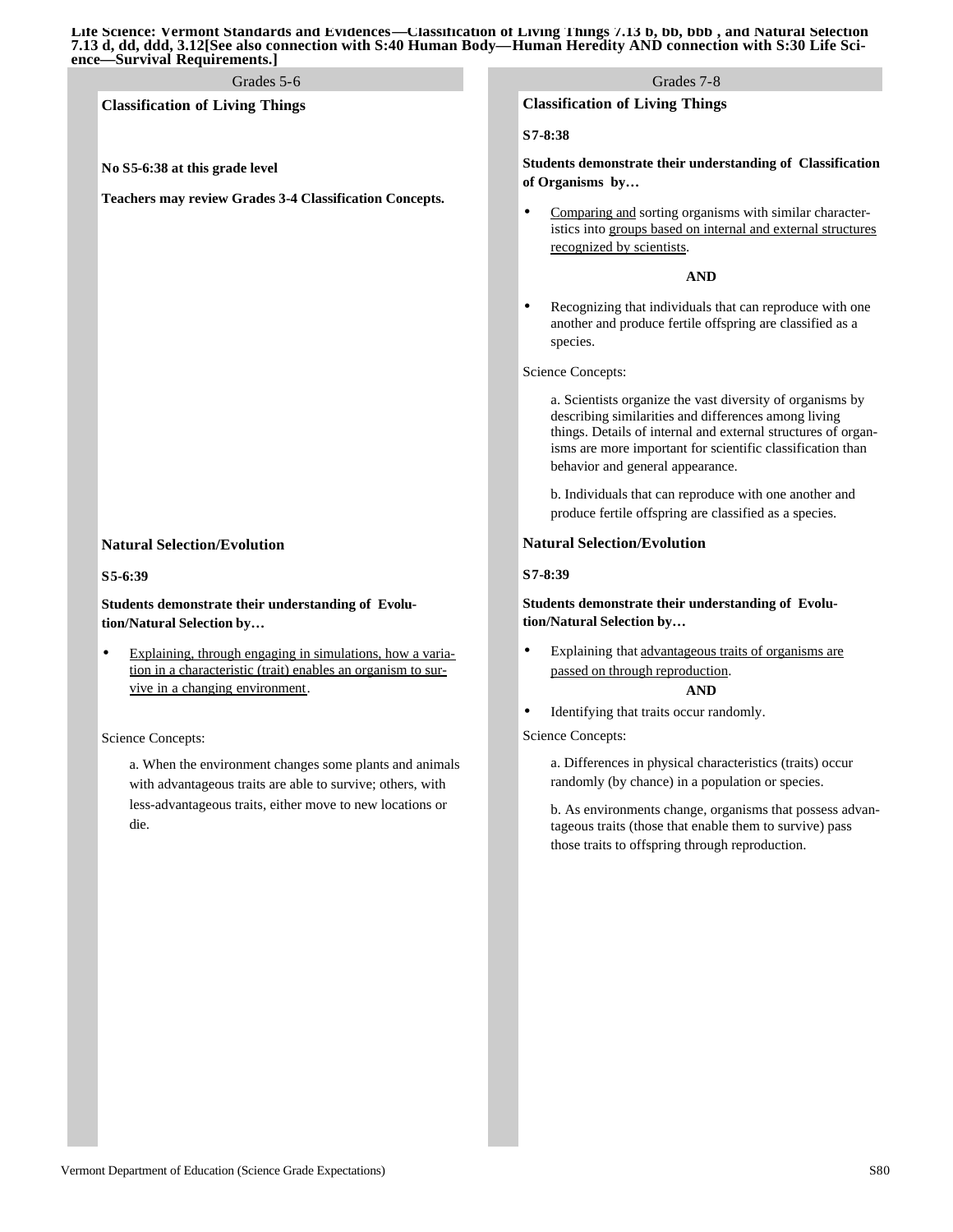**Life Science: Vermont Standards and Evidences—Classification of Living Things 7.13 b, bb, bbb , and Natural Selection 7.13 d, dd, ddd, 3.12[See also connection with S:40 Human Body—Human Heredity AND connection with S:30 Life Science—Survival Requirements.]**

### Grades 9-12

**Classification of Living Things**

### **S9-12:38**

**Students demonstrate their understanding of Classification of Organisms by …**

Developing a graphic representation that illustrates and compares the degree of molecular similarity among several species (e.g., DNA or amino acid sequences).

Science Concepts:

a. Formal classification systems of organisms (Domain, Kingdom, Phylum…) are based upon molecular similarities and differences among organisms.

b**.** A species is the most fundamental unit of classification. Similarity of species (degree of kinship) can be substantiated by the molecular composition (e.g., DNA /amino acid sequences).

# **Natural Selection/Evolution**

# **S9-12:39**

**Students demonstrate their understanding of Evolution/Natural Selection by…**

Applying the theory of Natural Selection to a scenario depicting change within a given population over time (through many generations) (e.g., bacterial resistance to antibiotics, neck of the giraffe, animal camouflage).

### Science Concepts:

a. The diversity of present-day organisms resulted from changes over time in many ancestral organisms.

b. Evolution (change over time) is based on variety within species. A greater variation within a species increases the possibility of species survival under changing conditions. Life on earth is thought to have begun four billion years ago, as simple, one-celled organisms about some of which still exist today.

c. Natural Selection provides a mechanism for evolution and leads to organisms well-suited for survival in a particular, existing environment.

- d. Species result from evolution due to:
- overpopulation
- genetic variability of offspring
- a finite supply of resources, producing stress and competition
- the selection (survival and subsequent reproduction) of offspring best suited to a particular environment

e. Molecular evidence supports other types of evidence for evolution.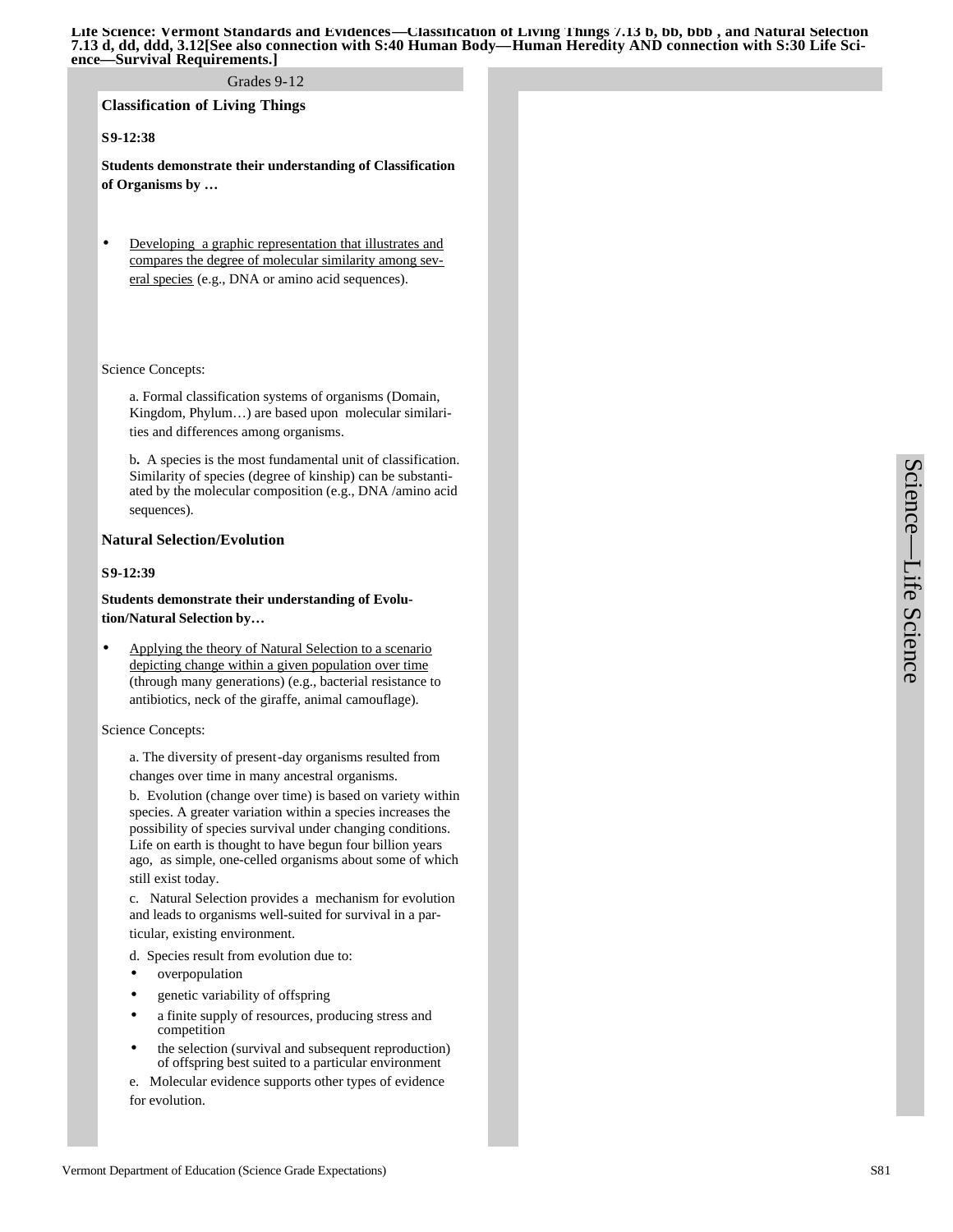# **Human Body: Vermont Standards and Evidences—Heredity 7.14 a, aa, aaa, 2.1, 3.11, 3.12 [See also connection with S: 31 Life Science—Reproduction and S: 32 Life Science—Differentiation.]**

| Life Science—Reproduction and S: 32 Life Science—Differentiation.] |  |                                                                                                                                                                                        |  |  |
|--------------------------------------------------------------------|--|----------------------------------------------------------------------------------------------------------------------------------------------------------------------------------------|--|--|
| Grades PreK-K                                                      |  | Grades 1-2                                                                                                                                                                             |  |  |
| <b>Heredity</b>                                                    |  | Heredity                                                                                                                                                                               |  |  |
| No PK-K:40 at this level                                           |  | $S1-2:40$                                                                                                                                                                              |  |  |
|                                                                    |  | Students demonstrate their understanding of Human He-<br>redity by                                                                                                                     |  |  |
|                                                                    |  | Observing and comparing their physical features with<br>$\bullet$<br>those of classmates and other organisms.                                                                          |  |  |
|                                                                    |  | Science Concepts:<br>a. People have different external features, such as size,<br>color of hair, skin, and eyes. However, humans are more<br>like one another than like other animals. |  |  |
|                                                                    |  |                                                                                                                                                                                        |  |  |
|                                                                    |  |                                                                                                                                                                                        |  |  |
|                                                                    |  |                                                                                                                                                                                        |  |  |
|                                                                    |  |                                                                                                                                                                                        |  |  |
|                                                                    |  |                                                                                                                                                                                        |  |  |
|                                                                    |  |                                                                                                                                                                                        |  |  |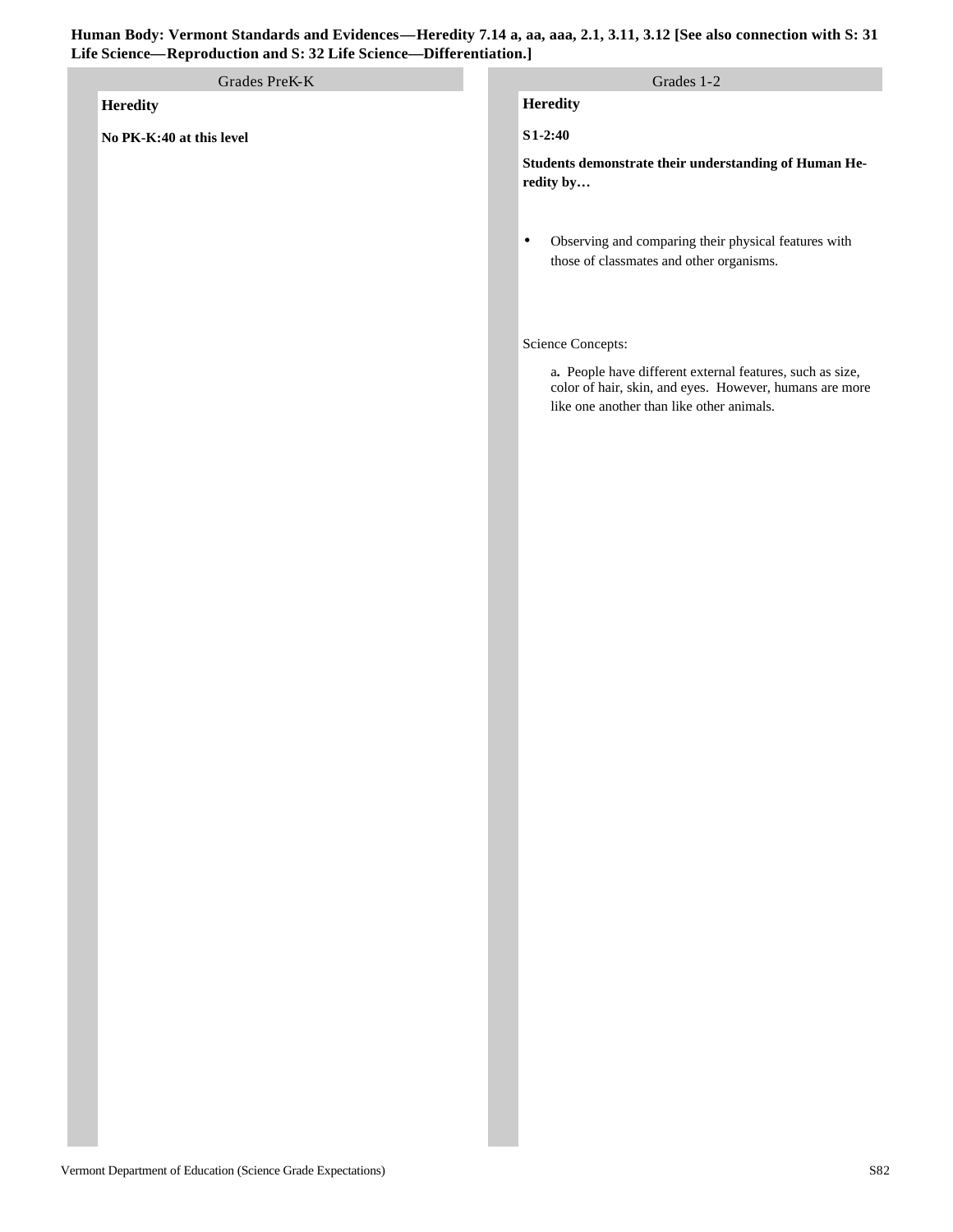# **Human Body: Vermont Standards and Evidences—Heredity 7.14 a, aa, aaa, 2.1, 3.11, 3.12 [See also connection with S: 31 Life Science—Reproduction and S: 32 Life Science—Differentiation.]**

| life Science—Reproduction and S: 32 Life Science—Differentiation.]                     |                                                                                                                                                                    |  |  |
|----------------------------------------------------------------------------------------|--------------------------------------------------------------------------------------------------------------------------------------------------------------------|--|--|
| Grades 3-4                                                                             | Grades 5-6                                                                                                                                                         |  |  |
| <b>Heredity</b>                                                                        | <b>Heredity</b>                                                                                                                                                    |  |  |
| S3-4:40                                                                                | S5-6:40                                                                                                                                                            |  |  |
| Students demonstrate their understanding of Human He-<br>redity by                     | Students demonstrate their understanding of Human He-<br>redity by                                                                                                 |  |  |
| Identifying similarities that are inherited from a biological<br>٠<br>parent.          | Identifying that an offspring's traits are determined by<br>$\bullet$<br>combining the sex cells (female egg and male sperm) of<br>the parents.                    |  |  |
| Science Concepts:                                                                      | Science Concepts:                                                                                                                                                  |  |  |
| a. Some similarities between children and parents such as<br>eye color, are inherited. | a. Organisms can reproduce sexually when a female egg<br>cell is fertilized by a male sperm cell to produce an off-<br>spring that has the traits of both parents. |  |  |
|                                                                                        |                                                                                                                                                                    |  |  |
|                                                                                        |                                                                                                                                                                    |  |  |
|                                                                                        |                                                                                                                                                                    |  |  |
|                                                                                        |                                                                                                                                                                    |  |  |
|                                                                                        |                                                                                                                                                                    |  |  |
|                                                                                        |                                                                                                                                                                    |  |  |
|                                                                                        |                                                                                                                                                                    |  |  |
|                                                                                        |                                                                                                                                                                    |  |  |
|                                                                                        |                                                                                                                                                                    |  |  |

Science

 $\overline{\phantom{a}}$ 

Human Body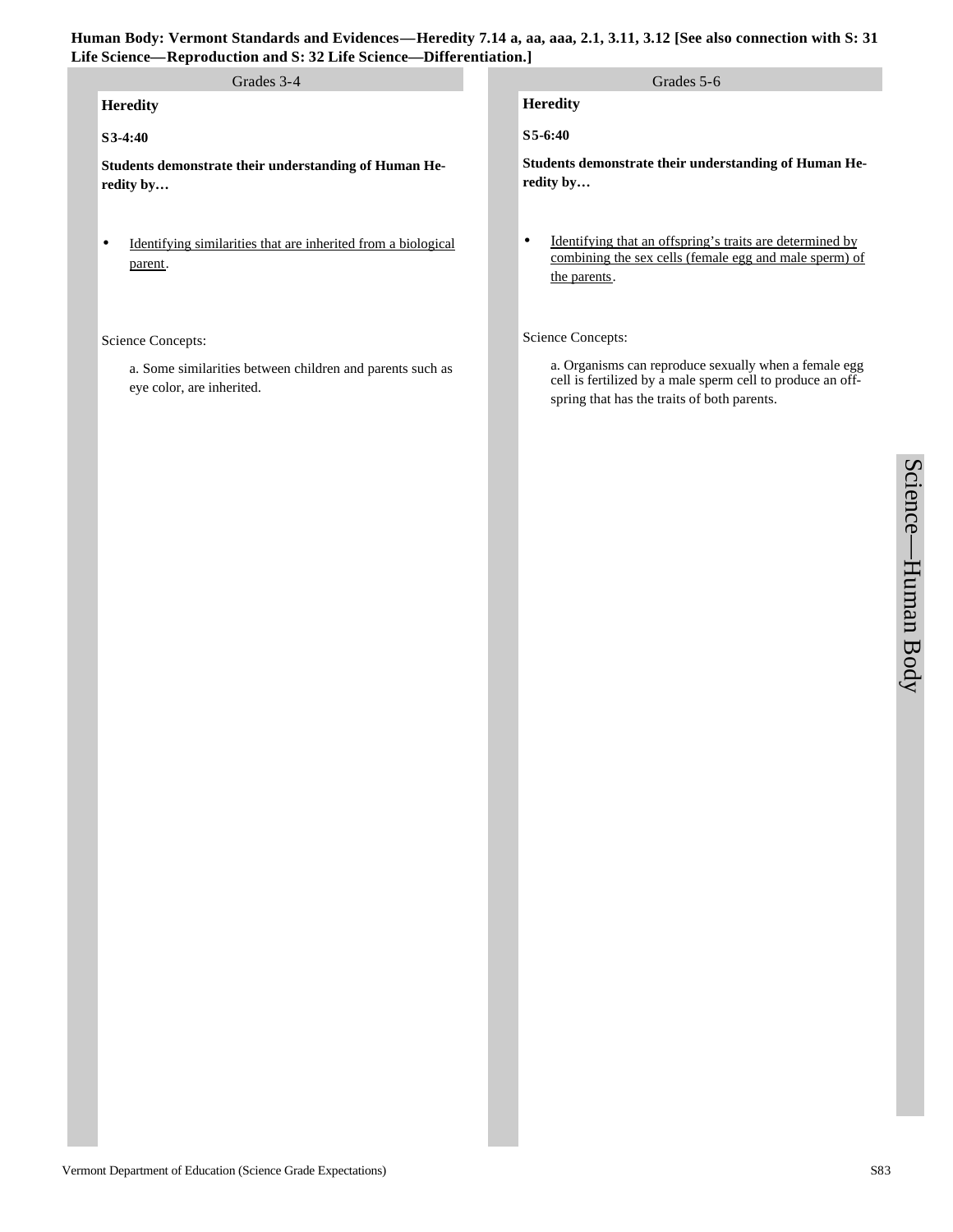| Human Body: Vermont Standards and Evidences—Heredity 7.14 a, aa, aaa, 2.1, 3.11, 3.12 [See also connection with S: 31 |
|-----------------------------------------------------------------------------------------------------------------------|
| Life Science—Reproduction and S: 32 Life Science—Differentiation.]                                                    |

| Grades 5-6                                                                                                                                                                              | Grades 7-8                                                                                                                                                                                                                                                                                                                                     |
|-----------------------------------------------------------------------------------------------------------------------------------------------------------------------------------------|------------------------------------------------------------------------------------------------------------------------------------------------------------------------------------------------------------------------------------------------------------------------------------------------------------------------------------------------|
| <b>Heredity</b>                                                                                                                                                                         | <b>Heredity</b>                                                                                                                                                                                                                                                                                                                                |
| S5-6:40                                                                                                                                                                                 | S7-8:40                                                                                                                                                                                                                                                                                                                                        |
| Students demonstrate their understanding of Human He-<br>redity by                                                                                                                      | Students demonstrate their understanding of Human He-<br>redity by                                                                                                                                                                                                                                                                             |
| Identifying that an offspring's traits are determined by<br>$\bullet$<br>combining the sex cells (female egg and male sperm) of<br>the parents.                                         | Identifying that traits are produced from the instructions of<br>$\bullet$<br>one or more genes that are inherited from the parents.                                                                                                                                                                                                           |
| Science Concepts:<br>a. Organisms can reproduce sexually when a female egg<br>cell is fertilized by a male sperm cell to produce an off-<br>spring that has the traits of both parents. | Science Concepts:<br>a. Every organism requires a set of instructions (genes) for<br>specifying its traits. Heredity is the passage of these in-<br>structions from one generation to another.<br>b. An inherited trait of an individual can be determined by<br>one or by many genes, and a single gene can influence<br>more than one trait. |
|                                                                                                                                                                                         |                                                                                                                                                                                                                                                                                                                                                |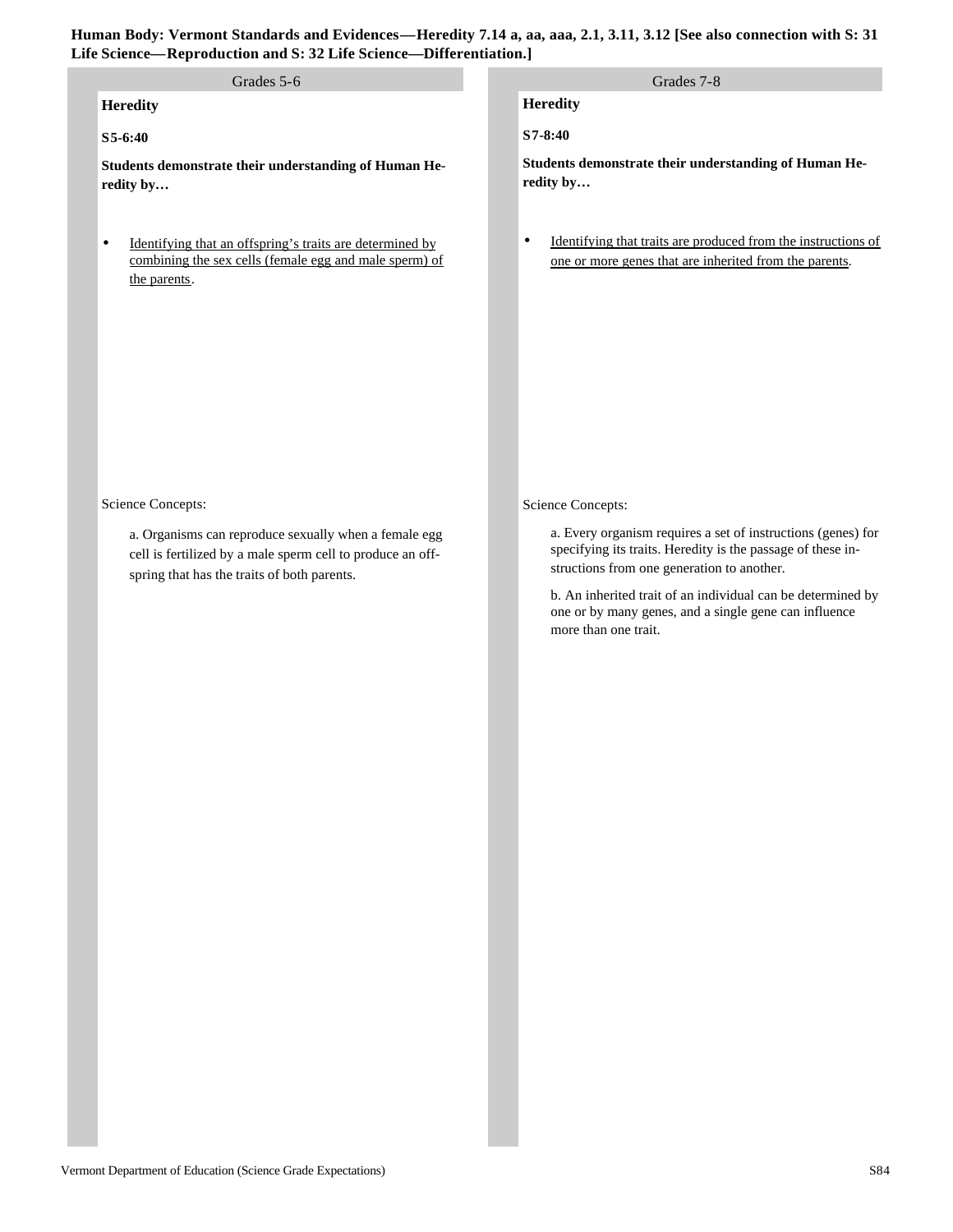### Grades 9-12

### **Heredity**

# **S9-12:40**

**Students demonstrate their understanding of Human Heredity by…**

Modeling and explaining how the structure of DNA is maintained and relates to genes and chromosomes, which code for specific protein molecules within a cell.

### **AND**

Modeling or diagramming new gene combinations that result from sexual reproduction (e.g., dominant/recessive traits).

# **AND**

Explaining how alteration of a DNA sequence may affect physical/chemical characteristics of the human body (e.g., sickle-cell anemia, cancer).

# **AND**

• Comparing and contrasting the chromosome content of somatic cells and that of sex cells (gametes).

# Science Concept: (Human Heredity)

a. Instructions for specified characteristics of an organism are carried in DNA. (NSES) The information passed from parents to offspring is coded in DNA molecules. DNA molecules are long chains linking just four kinds of smaller molecules, whose sequence encodes genetic information.

b. The human body is formed from cells that contain homologous parrs two copies of each chromosome.

c**.** New heritable characteristics can result from new combinations of existing genes or from mutations of genes in reproductive cells.

d. All body cells have identical genetic information, but its expression may be very different from one cell to another due to the instructions given to different types of cells.

- The sorting and recombination of genes in sexual reproduction results in a great variety of possible gene combinations (Include value of meiosis, but not phases).
- Some new gene combinations make little difference, some can produce organisms with new and perhaps enhanced capabilities and some can be deleterious.
- Gene mutations can be caused by radiation and chemicals (legal and illegal) and are passed on to offspring when they occur in sex cells.
- Inserting, deleting or substituting DNA segments can alter genes.
- − Changes in DNA (mutations) occur spontaneously at low rates, but can affect the organism in many ways or may go unnoticed.

e. Gene mutations in a cell can result in uncontrolled division called cancer. Exposure of cells to certain chemicals and radiation increases mutations and thus chances of cancer.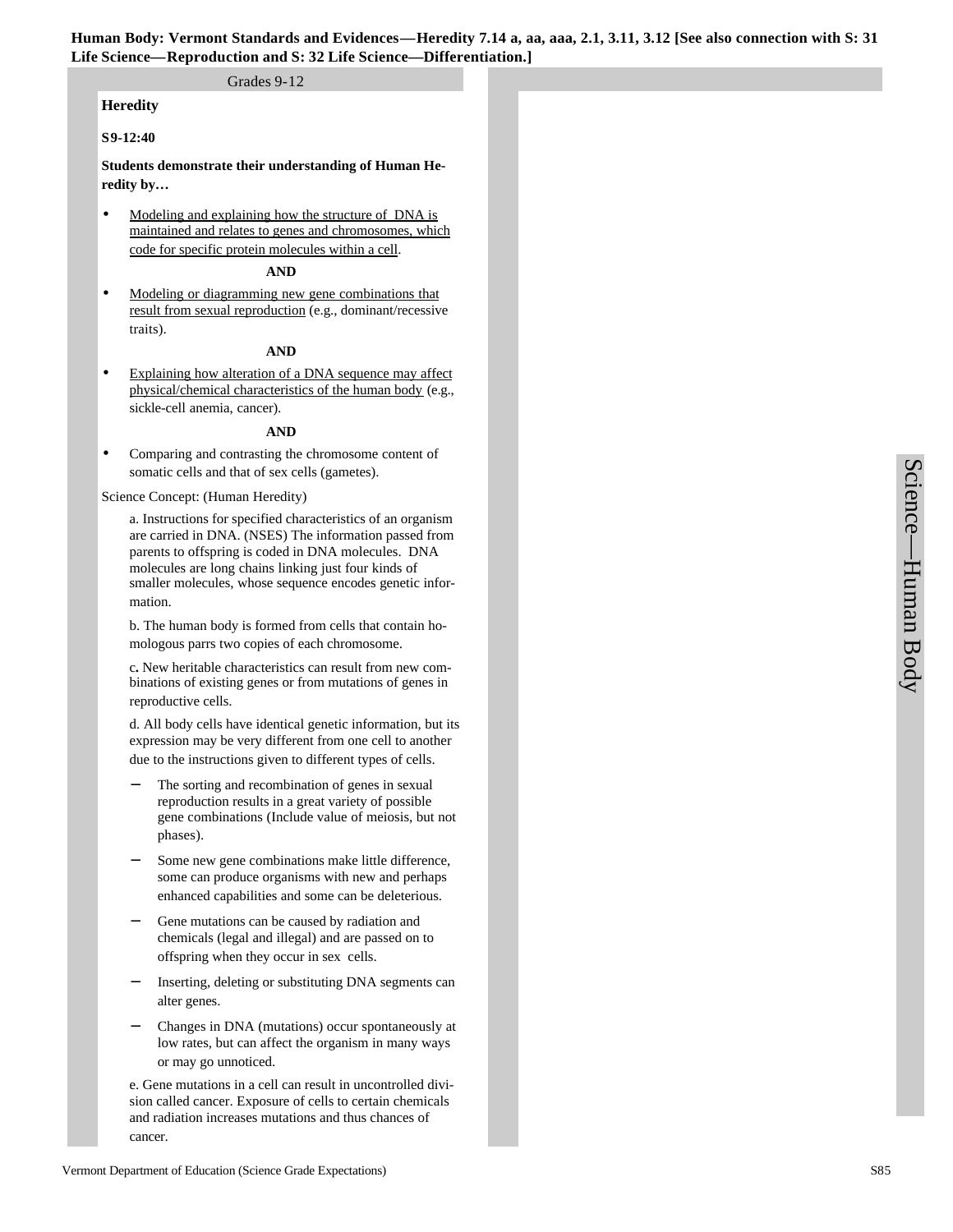### **Human Body: Vermont Standards and Evidences—Body Systems 7.14 b, bb, bbb, 3.5, 3.11, 7.11[See also connection with S: 30 Life Science—Survival Requirements and S: 34 Life Science---Energy Flow within Ecosystems; AND S: 15 Physical Science—Chemical Change.]**

| Grades PreK-K                                                                                                               | Grades 1-2                                                                                 |
|-----------------------------------------------------------------------------------------------------------------------------|--------------------------------------------------------------------------------------------|
| <b>Body Systems</b>                                                                                                         | <b>Body Systems</b>                                                                        |
| <b>SPK-K:41</b>                                                                                                             | S1-2:41                                                                                    |
| Students demonstrate their understanding of Human Body<br>Systems by                                                        | Students demonstrate their understanding of Human Body<br>Systems by                       |
| Identifying the five senses and using the senses to identify<br>$\bullet$<br>objects in their environment.                  | Identifying the senses needed to meet survival needs for a<br>$\bullet$<br>given scenario. |
| Science Concepts:                                                                                                           | Science Concepts:                                                                          |
| a. People use their senses to find out about their surround-<br>ings and themselves. Different senses give different infor- | a. People use their senses to find out about their surround-<br>ings and meet their needs. |
| mation.                                                                                                                     | b. Body parts help people satisfy their need for food.                                     |
|                                                                                                                             | - eyes/nose: find food                                                                     |
|                                                                                                                             | - legs/hands: get food                                                                     |
|                                                                                                                             | - mouth: eat food                                                                          |
|                                                                                                                             | c. Senses help people satisfy their need to avoid danger.                                  |
|                                                                                                                             | - nose: smell fire                                                                         |
|                                                                                                                             | - ears: hear danger                                                                        |
|                                                                                                                             |                                                                                            |
|                                                                                                                             |                                                                                            |
|                                                                                                                             |                                                                                            |
|                                                                                                                             |                                                                                            |
|                                                                                                                             |                                                                                            |
|                                                                                                                             |                                                                                            |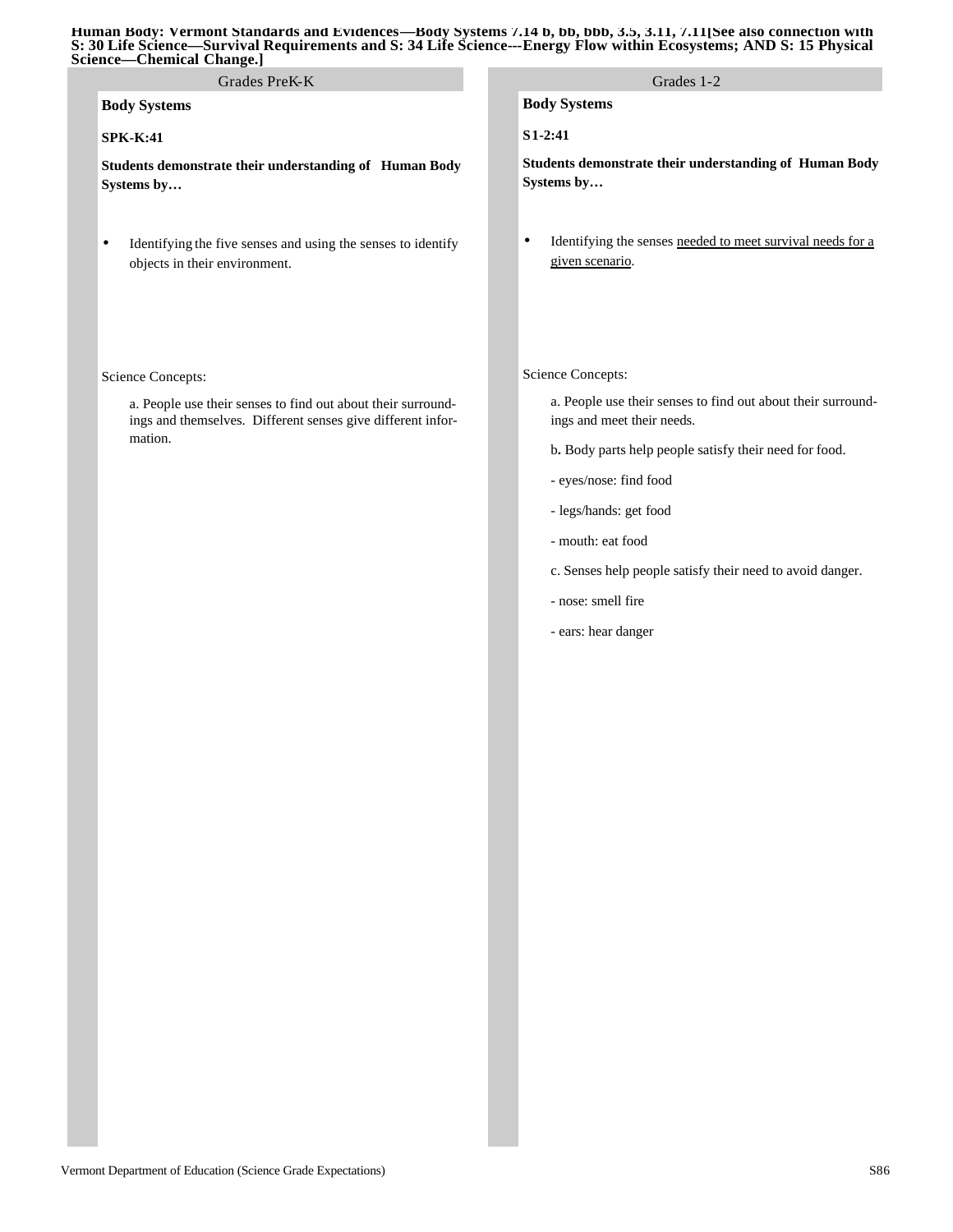# **Human Body: Vermont Standards and Evidences—Body Systems 7.14 b, bb, bbb, 3.5, 3.11, 7.11[See also connection with S: 30 Life Science—Survival Requirements and S: 34 Life Science---Energy Flow within Ecosystems; AND S: 15 Physical**

| Human Body: Vermont Standards and Evidences—Body Systems 7.14 b, bb, bbb, 3.5, 3.11, 7.11[See also connection with<br>S: 30 Life Science—Survival Requirements and S: 34 Life Science---Energy Flow within Ecosystems; AND S: 15 Physical<br><b>Science—Chemical Change.]</b> |                                                                                                                                                                                                                                                                                                                  |
|-------------------------------------------------------------------------------------------------------------------------------------------------------------------------------------------------------------------------------------------------------------------------------|------------------------------------------------------------------------------------------------------------------------------------------------------------------------------------------------------------------------------------------------------------------------------------------------------------------|
| Grades 3-4                                                                                                                                                                                                                                                                    | Grades 5-6                                                                                                                                                                                                                                                                                                       |
| <b>Body Systems</b>                                                                                                                                                                                                                                                           | <b>Body Systems</b>                                                                                                                                                                                                                                                                                              |
| S3-4:41                                                                                                                                                                                                                                                                       | $S$ 5-6:41                                                                                                                                                                                                                                                                                                       |
| <b>Students demonstrate their understanding of Human Body</b><br>Systems by                                                                                                                                                                                                   | <b>Students demonstrate their understanding of Human Body</b><br>Systems by                                                                                                                                                                                                                                      |
| Showing connections between external and internal body<br>٠<br>structures and how they help humans survive,                                                                                                                                                                   | Investigating circumstances that affect more than one<br>٠<br>body system and explaining the interconnected relation-<br>ship between the body systems (e.g., the effects of exer-<br>cise on several interdependent body systems, such as res-<br>piratory, circulatory, digestive, nervous, skeletal systems). |
| Science Concepts:                                                                                                                                                                                                                                                             | Science Concepts:                                                                                                                                                                                                                                                                                                |
| a. There are external and internal structures that provide<br>for the survival needs of human organisms.                                                                                                                                                                      | a. The digestive, respiratory and circulatory systems are<br>connected.                                                                                                                                                                                                                                          |
| - Skin protects the body from harmful substances and<br>other organisms and from drying out.                                                                                                                                                                                  | - The digestive system processes the food that cells need.<br>The excretory system disposes of cellular waste and the<br>intestinal tract removes solid waste.                                                                                                                                                   |
| - The skeletal system provides shape and protection for the<br>body's organs.                                                                                                                                                                                                 | - The respiratory system exchanges oxygen and carbon<br>dioxide.                                                                                                                                                                                                                                                 |
| - The brain gets/gives signals from/to all parts of the body<br>"telling" the body what to do.                                                                                                                                                                                | - The circulatory system moves all these substances to and<br>from the cells.                                                                                                                                                                                                                                    |
| - From food, people obtain nutrients and other materials<br>for body repair and growth. The un-digestible parts of<br>food are eliminated. Key structures are mouth, esophagus,<br>stomach, intestine and anus.                                                               | b. A change in one system can have an effect on other<br>systems. (e.g., exercise changing heart rate and breathing<br>rate).                                                                                                                                                                                    |
| - By breathing, people take in the oxygen that they need to<br>live. Key structure is the lung.                                                                                                                                                                               |                                                                                                                                                                                                                                                                                                                  |
|                                                                                                                                                                                                                                                                               |                                                                                                                                                                                                                                                                                                                  |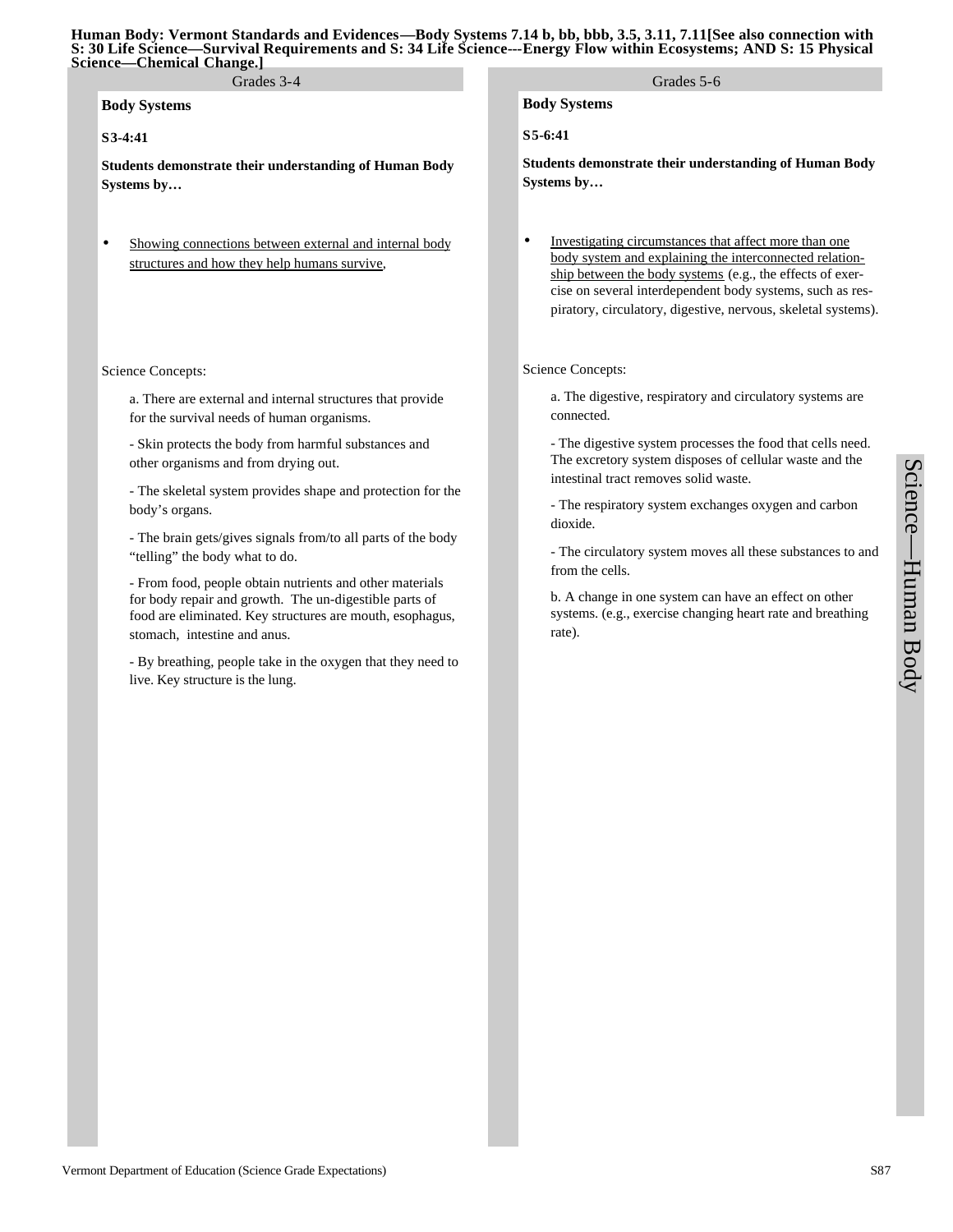### **Human Body: Vermont Standards and Evidences—Body Systems 7.14 b, bb, bbb, 3.5, 3.11, 7.11[See also connection with S: 30 Life Science—Survival Requirements and S: 34 Life Science---Energy Flow within Ecosystems; AND S: 15 Physical Science—Chemical Change.]**

| cience—Chemical Change.]                                                                                                                                                                                                                                                                                                                                                                                                                                                                                                                             |                                                                                                                                                                                                                                                                                                                                                                                                                                                                                                                                                           |
|------------------------------------------------------------------------------------------------------------------------------------------------------------------------------------------------------------------------------------------------------------------------------------------------------------------------------------------------------------------------------------------------------------------------------------------------------------------------------------------------------------------------------------------------------|-----------------------------------------------------------------------------------------------------------------------------------------------------------------------------------------------------------------------------------------------------------------------------------------------------------------------------------------------------------------------------------------------------------------------------------------------------------------------------------------------------------------------------------------------------------|
| Grades 5-6                                                                                                                                                                                                                                                                                                                                                                                                                                                                                                                                           | Grades 7-8                                                                                                                                                                                                                                                                                                                                                                                                                                                                                                                                                |
| <b>Body Systems</b>                                                                                                                                                                                                                                                                                                                                                                                                                                                                                                                                  | <b>Body Systems</b>                                                                                                                                                                                                                                                                                                                                                                                                                                                                                                                                       |
| S5-6:41                                                                                                                                                                                                                                                                                                                                                                                                                                                                                                                                              | S7-8:41                                                                                                                                                                                                                                                                                                                                                                                                                                                                                                                                                   |
| Students demonstrate their understanding of Human Body<br>Systems by                                                                                                                                                                                                                                                                                                                                                                                                                                                                                 | Students demonstrate their understanding of Human Body<br>Systems by                                                                                                                                                                                                                                                                                                                                                                                                                                                                                      |
| Investigating circumstances that affect more than one body<br>٠<br>system and explaining the interconnected relationship<br>between the body systems (e.g., the effects of exercise on<br>several interdependent body systems, such as respiratory,<br>circulatory, digestive, nervous, skeletal systems).                                                                                                                                                                                                                                           | Identifying ways that the human body responds to changes<br>$\bullet$<br>to maintain equilibrium.<br><b>AND</b><br>Explaining the function of the lungs in respiration.<br>$\bullet$<br><b>AND</b><br>Developing models that illustrate the human reproductive<br>$\bullet$<br>system.                                                                                                                                                                                                                                                                    |
| Science Concepts:<br>a. The digestive, respiratory and circulatory systems are<br>connected.<br>- The digestive system processes the food that cells need.<br>The excretory system disposes of cellular waste and the<br>intestinal tract removes solid waste.<br>- The respiratory system exchanges oxygen and carbon<br>dioxide.<br>- The circulatory system moves all these substances to and<br>from the cells.<br>b. A change in one system can have an effect on other<br>systems. (e.g., exercise changing heart rate and breathing<br>rate). | Science Concepts:<br>a. The lungs take in the oxygen that the body cell's need<br>for the chemical change that releases energy from food<br>and the lungs eliminate carbon dioxide that produced dur-<br>ing the chemical change.<br>b. The reproductive system enables the whole organism<br>(human) to reproduce.<br>c. In order to maintain equilibrium, internal body systems<br>react to environmental changes through the nervous sys-<br>tem. (e.g., sweating, increased respiration during exercise,<br>response to environmental stimuli, etc.). |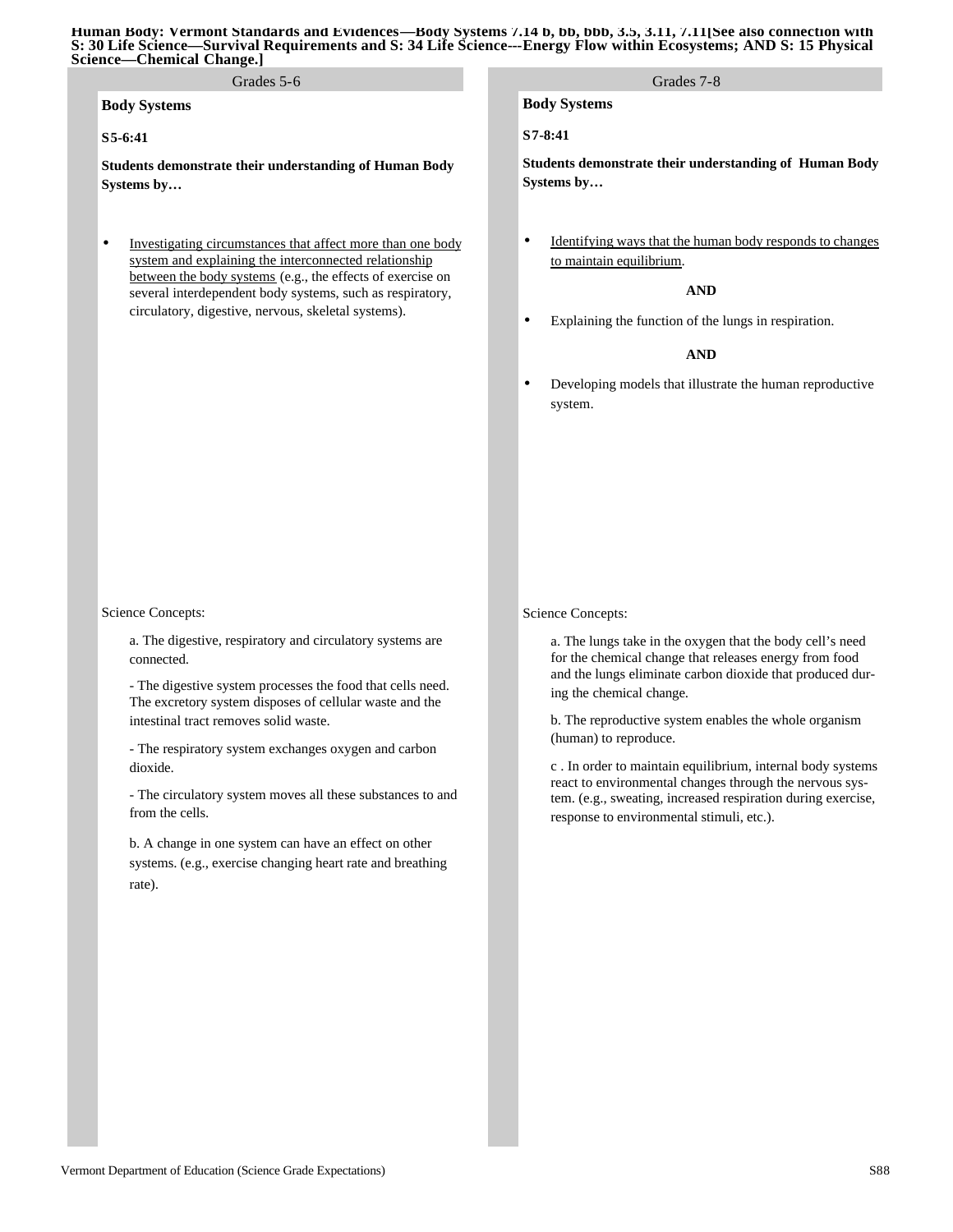**Human Body: Vermont Standards and Evidences—Body Systems 7.14 b, bb, bbb, 3.5, 3.11, 7.11[See also connection with S: 30 Life Science—Survival Requirements and S: 34 Life Science---Energy Flow within Ecosystems; AND S: 15 Physical Science—Chemical Change.]**

### Grades 9-12

**Body Systems**

### **S9-12:41**

**Students demonstrate their understanding of Human Body (biochemical) Systems by…**

Diagramming a feedback loop that illustrates how several human body systems work together to restore homeostasis in response to an external stimulus (environmental/.behavioral) (e.g., exercise, fight/flight, stress, drugs, normal cellular metabolism, any nervous system response).

### **AND**

Explaining examples of how the human body may be affected by the state of the internal environment and by heredity and by life experience (e.g., effects of malnutrition).

### **AND**

Predicting and explaining how the effect of various physiological factors influences the continuation of the human species (reproductive success) (e.g., anorexia and/or steroid use, radiation/toxic wastes/drug use, mutagenic agents and/or improper diet/obesity).

### Science Concepts:

a. All systems of the body are continually working together (communicating) to maintain balance (homeostasis) by responding to internal and external stimuli, (e.g., cellcell (B and T lymphocyte interaction, neurotransmitter secretion by nerve cells); organ-organ (hormones trigger target cells; motor impulses trigger muscles); system (respiratory/circulatory/excretory system interactions, endocrine/digestive/motor and biochemical responses to stress); external stimuli-organism (hypo/hyperthermia, chemical stimuli affect organs/systems/whole organism; sense reception, nerve response)

b. Human behavior is determined by the state of our internal biochemical environment, our heredity and our life experiences (e.g., innate/learned behaviors).

c. Reproduction is necessary for survival of a species. (e.g., *in vitro* fertilization, fetal alcohol syndrome, hormone imbalances, stress).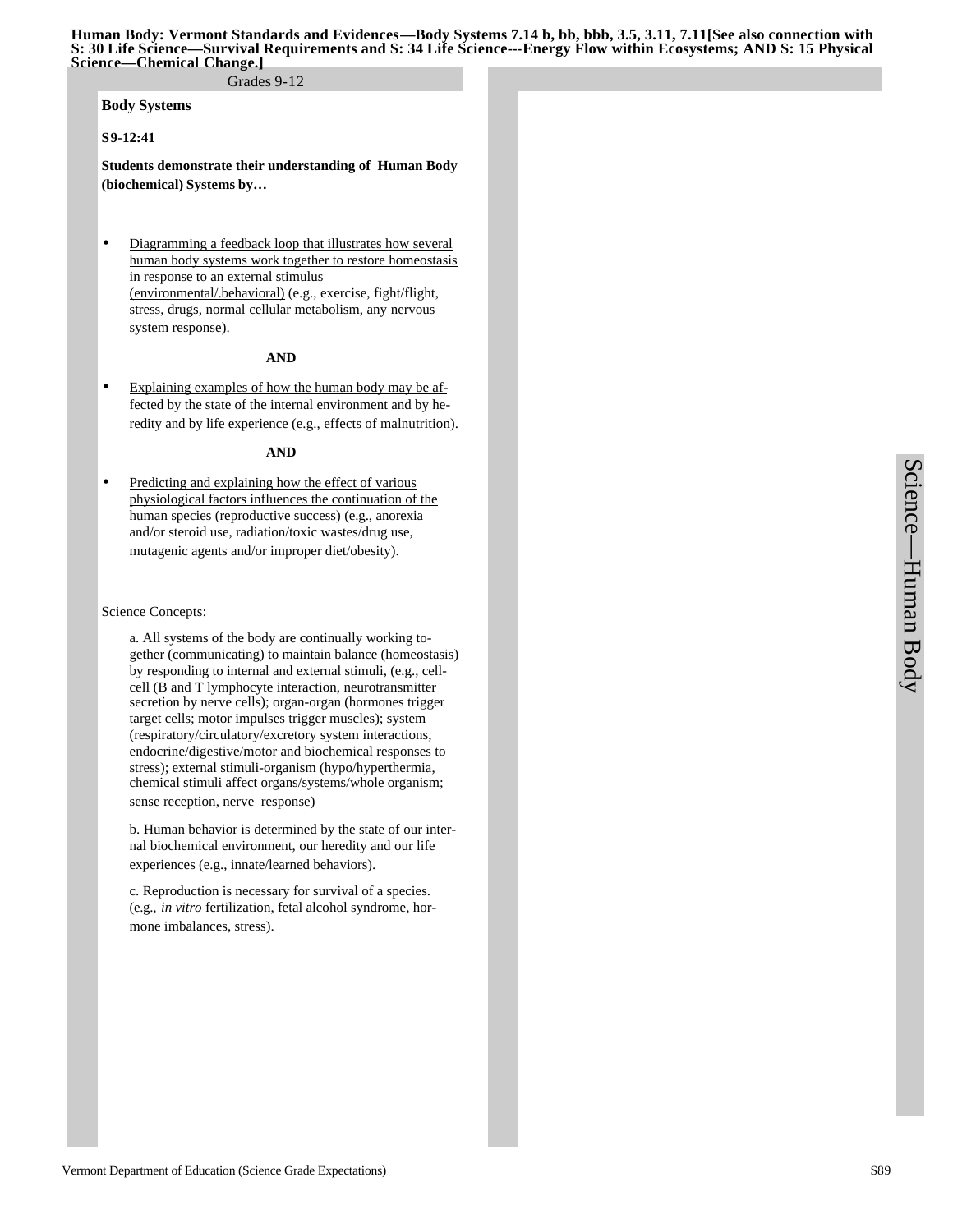# Grades PreK-K Grades 1-2

# **Human Disease**

**No SPK-K:42 at this grade level**

**Human Disease**

**S1-2:42**

**Students demonstrate their understanding of the Patterns of Human Health/Disease by…**

• Identifying things in the environment that could be harmful if swallowed (e.g., soaps, cleaning solutions, unknown pills).

Science Concepts:

a. Some things people take into their bodies from the environment are toxic and can hurt them.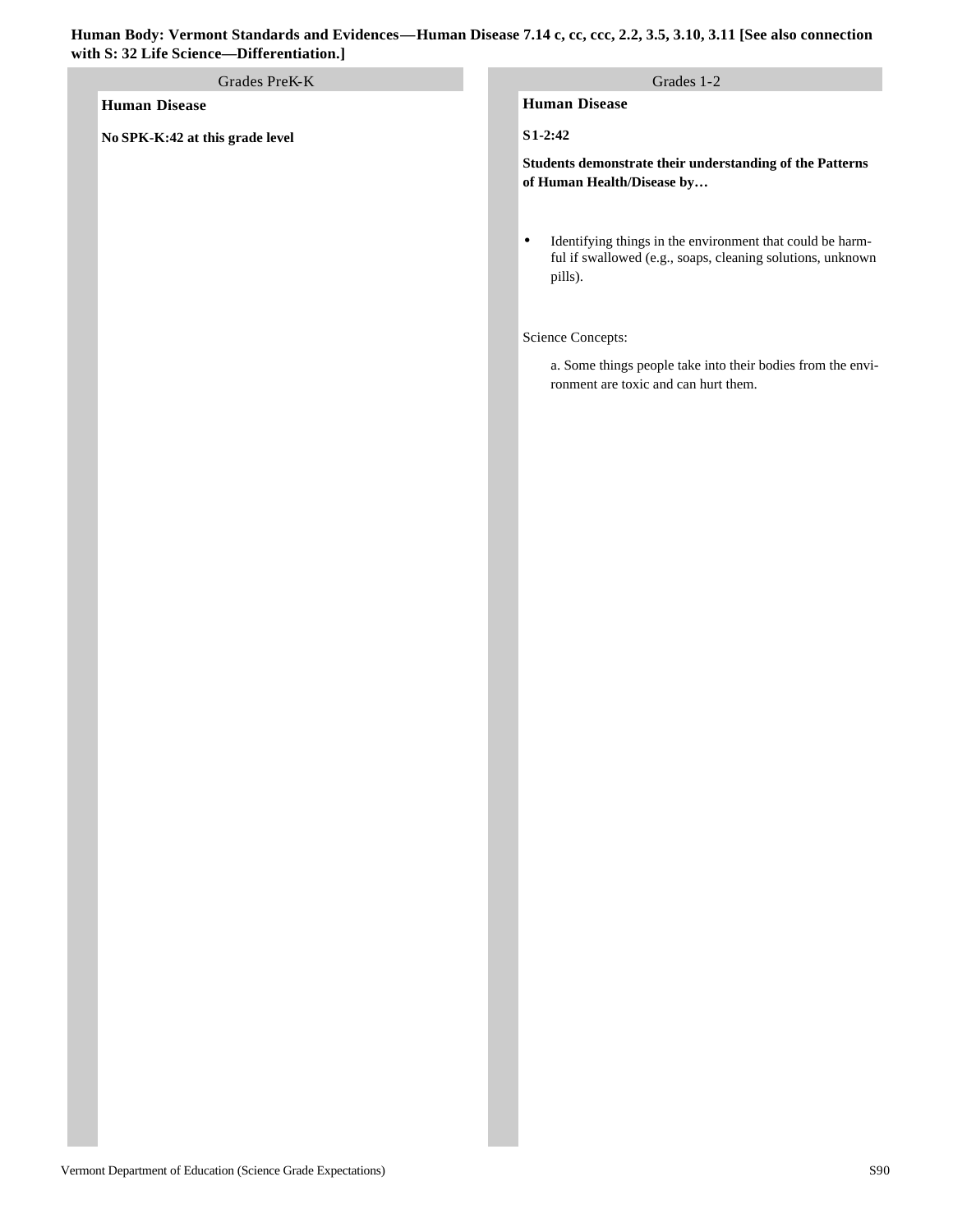# **Human Disease**

# **S3-4:42**

**Students demonstrate their understanding of the Patterns of Human Health/Disease by…**

• Explaining that tears, saliva, and skin, can protect the body from harmful germs.

### Science Concepts:

a. If germs are able to get inside a person's body, they may keep it from working properly. Tears, saliva, and skin protect our bodies from germs.

# Grades 3-4 Grades 5-6

**Human Disease**

**S5-6:42**

**Students demonstrate their understanding of the Patterns of Human Health/Disease by…**

• Connecting the specialized function of white blood cells to their location in the circulatory system.

# Science Concepts:

a. White blood cells engulf invading microbes or produce antibodies that attack them.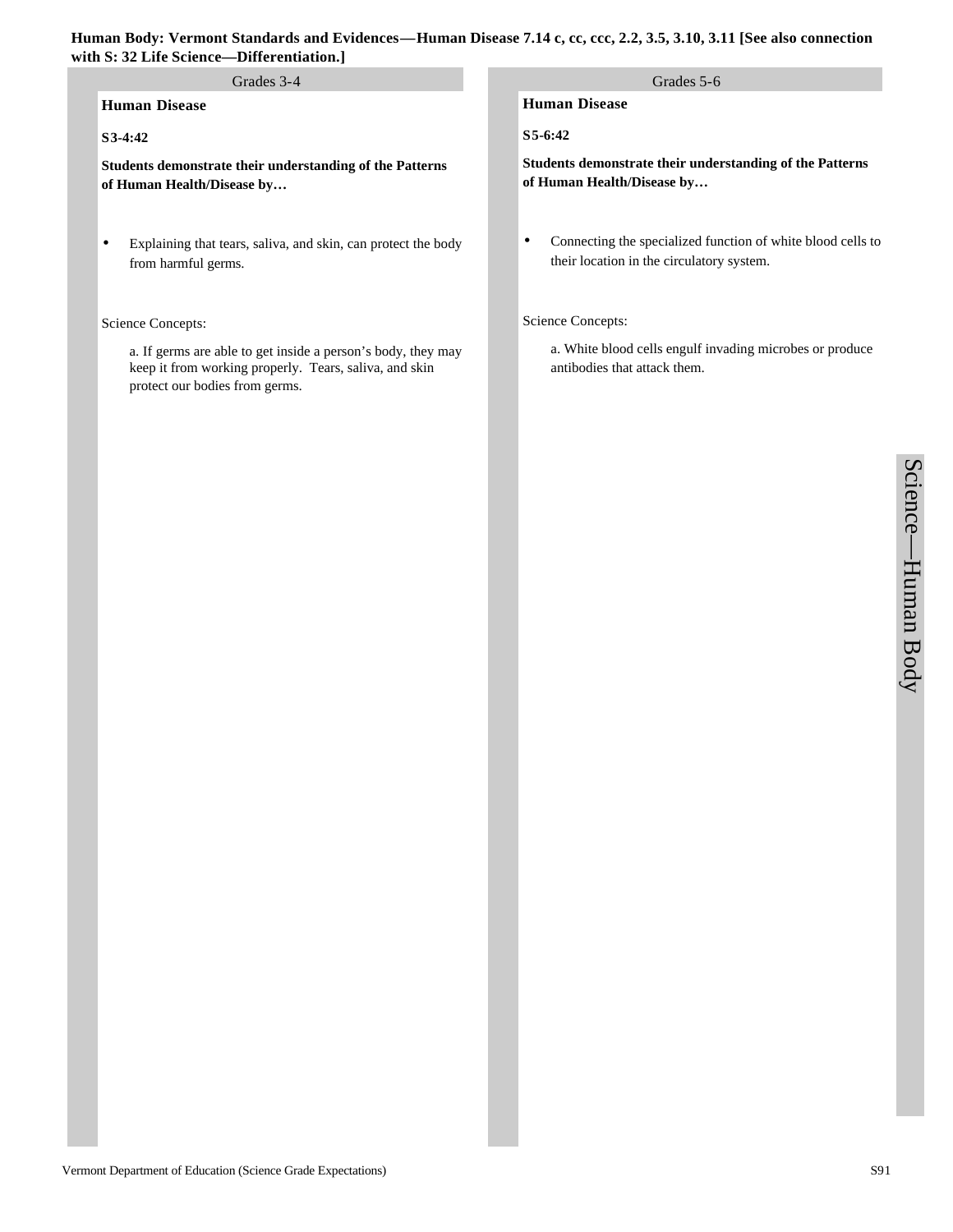| with S: 32 Life Science—Differentiation.]                                                                             |                                                                                                                                                                                                                                                 |  |  |  |
|-----------------------------------------------------------------------------------------------------------------------|-------------------------------------------------------------------------------------------------------------------------------------------------------------------------------------------------------------------------------------------------|--|--|--|
| Grades 5-6                                                                                                            | Grades 7-8                                                                                                                                                                                                                                      |  |  |  |
| <b>Human Disease</b>                                                                                                  | <b>Human Disease</b>                                                                                                                                                                                                                            |  |  |  |
| S5-6:42                                                                                                               | S7-8:42                                                                                                                                                                                                                                         |  |  |  |
| Students demonstrate their understanding of the Patterns<br>of Human Health/Disease by                                | Students demonstrate their understanding of the Patterns<br>of Human Health/Disease by                                                                                                                                                          |  |  |  |
| Connecting the specialized function of white blood cells to<br>$\bullet$<br>their location in the circulatory system. | Identifying a variety of microbes (e.g., virus, bacteria,<br>$\bullet$<br>fungi) and toxic materials that can interfere with body<br>systems and cause harm.                                                                                    |  |  |  |
| Science Concepts:<br>a. White blood cells engulf invading microbes or produce<br>antibodies that attack them.         | Science Concepts:<br>a. Viruses, bacteria. Fungi, and parasites may infect then<br>human body and interfere with normal body functions.<br>b. The environment may contain dangerous levels of sub-<br>stances that are harmful to human beings. |  |  |  |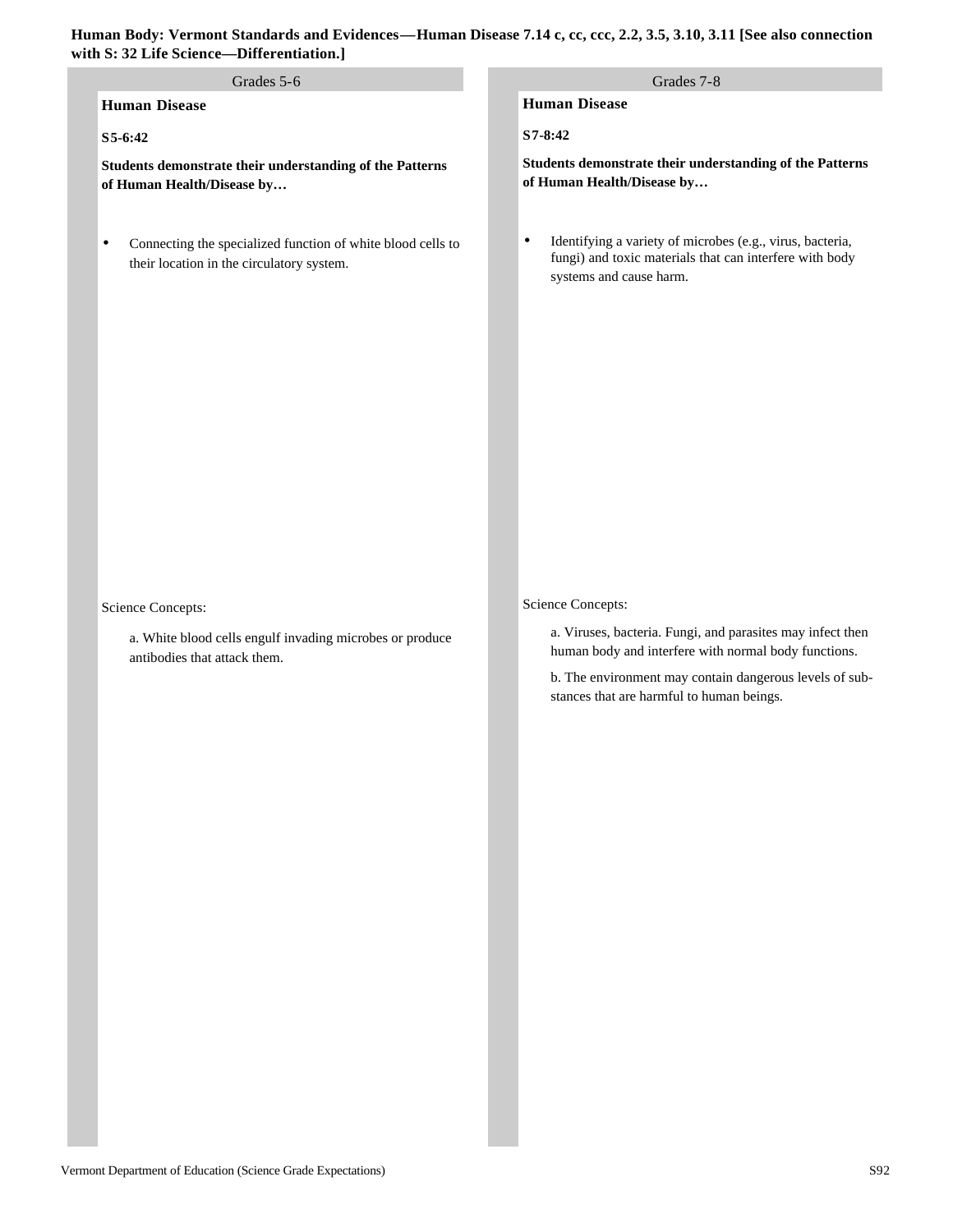### Grades 9-12

**Human Disease**

# **S9-12:42**

**Students demonstrate their understanding of the Patterns of Human Health/Disease by...**

Identifying a variety of nonspecific means of protection for the human body and explaining how these maintain human health (i.e., prevent disease).

# **AND**

Describing the general process of the human immune response to foreign substances and organisms (e.g., phagocyte action and antibody production and maintenance).

### **AND**

• Showing through models/diagrams/graphic organizers how specific biological abnormalities alter the normal functioning of human systems (e.g., feedback diagram).

### **AND (EXTENSION)**

Explaining the effect of unique viral diseases on the cells of the human immune system (e.g., retroviruses).

### Science Concepts:

a. The Human Body protects itself against infectious diseases (caused by microorganisms, viruses, animal parasites) through physical protection and physiological (immune) responses.

b. The Immune System is designed to protect against microscopic organisms (bacteria, fungi) and foreign substances that enter from outside the body and against some cancer cells that arise within.

c. Some allergic responses are caused by the body's immune responses to usually harmless environmental substances.

d. Humans have a variety of mechanisms—sensory, motor, emotional, social and technological—that can reduce and modify health hazards (e.g. blinking, fight or flight, coping mechanisms, medicine).

e. The severity of human disease depends upon many factors, such as resistance to disease the virulence of the infecting organism.

f. Biological abnormalities, such as injuries or chemical imbalance, cause or increase susceptibility to disease (e.g. hormonal imbalance, epilepsy, depression). (Atlas 91)

g. (EXTENSION) Some viral diseases, such as AIDS, destroy critical cells of the immune system.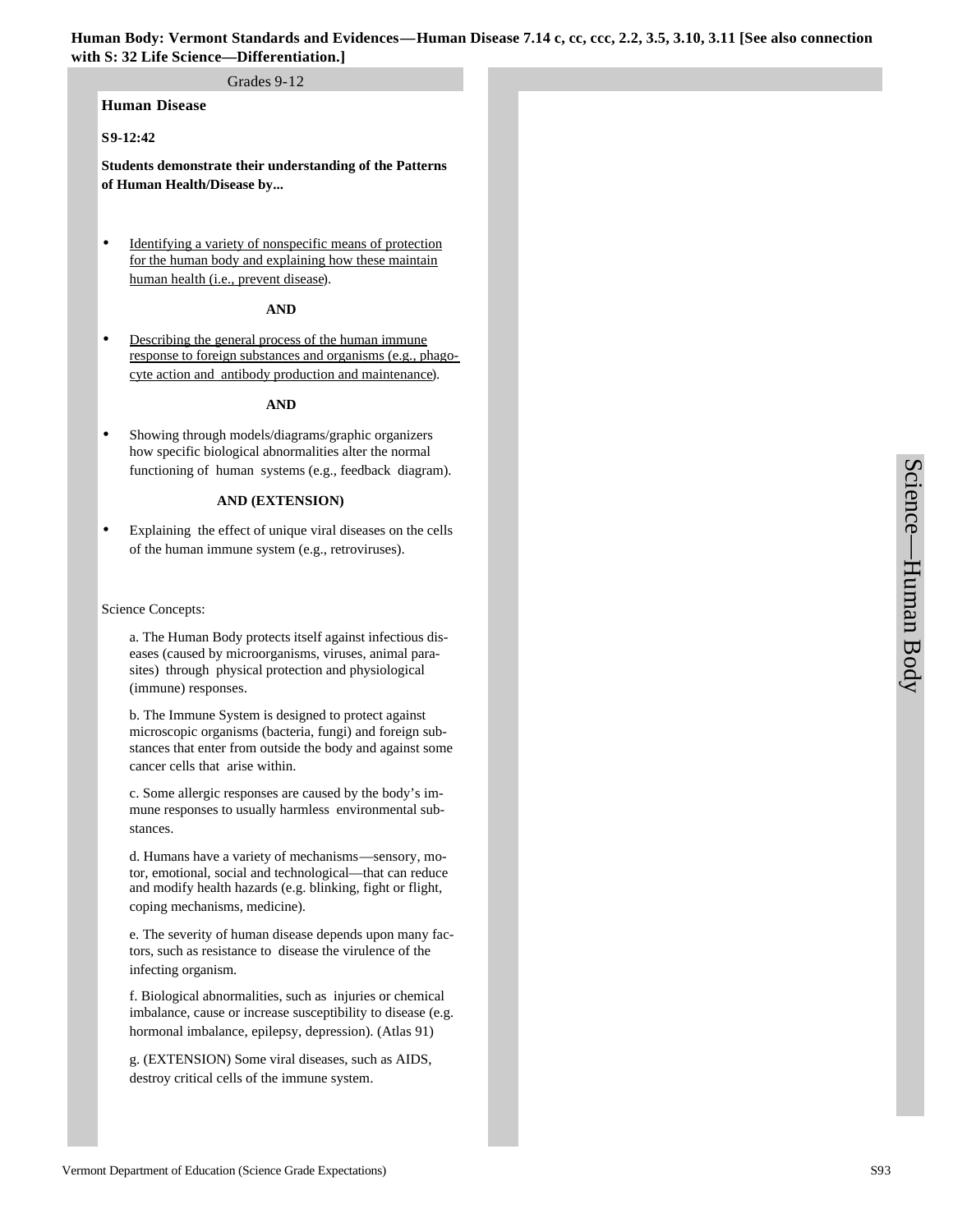| Human Body: Vermont Standards and Evidences—Patterns of Human Development 7.14 d, dd, ddd [See also connections |  |
|-----------------------------------------------------------------------------------------------------------------|--|
| with S: 31 Life Science—Reproduction.]                                                                          |  |

# **Patterns of Human Development No SPK-K:43 at this level Patterns of Human Development S1-2:43 Students demonstrate their understanding of the Patterns of Human Development by…** • Identifying activities that you can do now that you couldn't do as a baby (e.g., dress yourself, get food form refrigerator, bathe yourself). **AND** • Explaining where babies grow and develop. Science Concepts: a. A human baby grows inside its mother until its birth. Even after birth, a human baby is unable to care for itself, and its survival depends on the care it receives from adults. Grades PreK-K Grades 1-2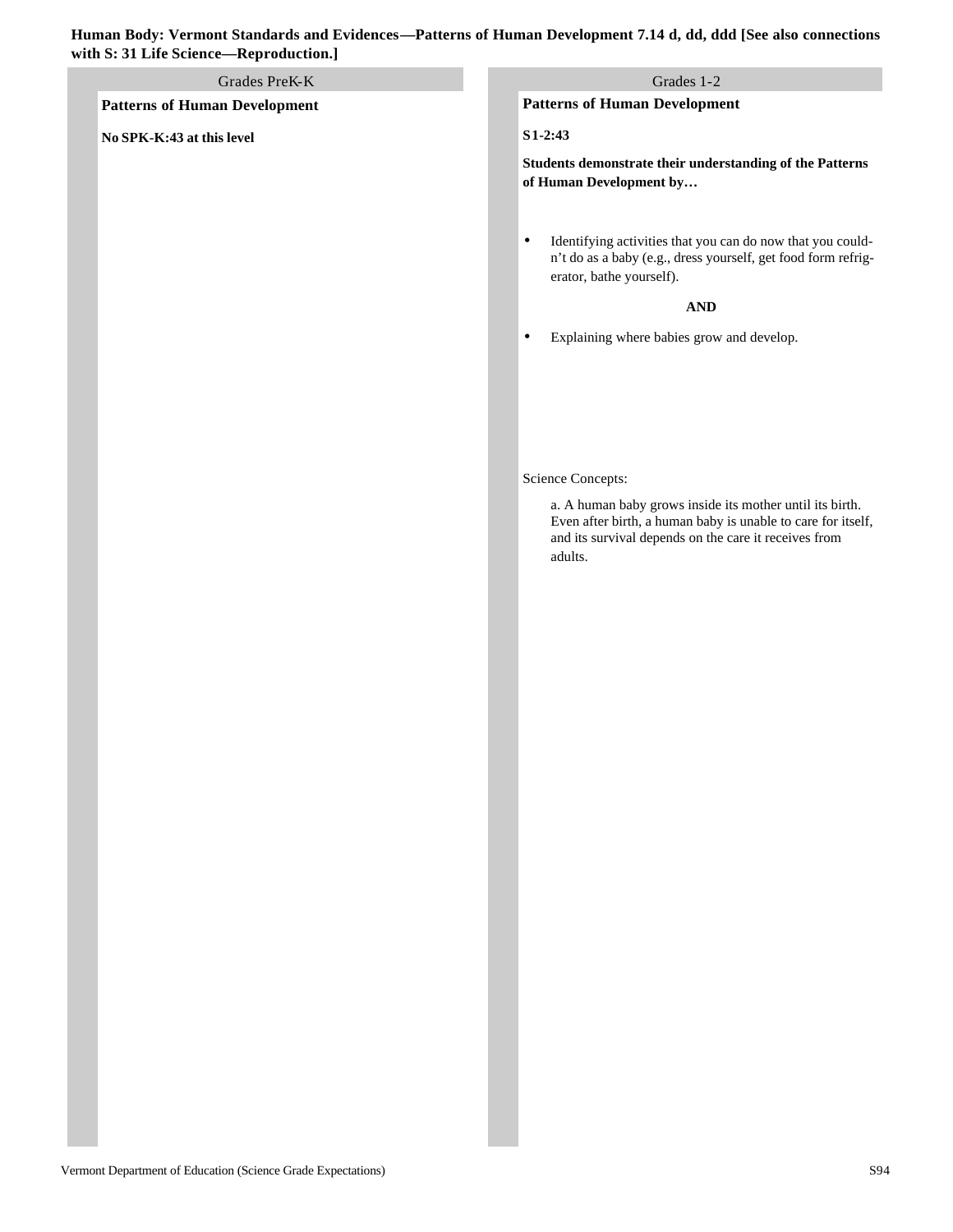# Grades 3-4 Grades 5-6

**Patterns of Human Development**

### **No S3-4:43 at this level**

**Teacher may review Grade 1-2 Patterns of Human Development Concepts.**

# **Patterns of Human Development**

### **S5-6:43**

**Students demonstrate their understanding of the Patterns of Human Development by…**

• Drawing/diagramming/modeling the life span of humans in a timeline highlighting major points in the cycle (e.g., one cell grows into a many-celled embryo, composed of different types of cells--grows into a fetus--baby is born grows into a toddler—grows into a child—grows into a teenager—grows into an adult).

# **AND**

• Explaining what occurs in the processes of fertilization and early embryo development (e.g., sperm + egg combine to produce a new individual).

Science Concepts:

a. Following fertilization, cell division produces a small cluster of cells that then differentiate by appearance and function to form the basic tissues and organs of an embryo, which eventually grows into an adult organism.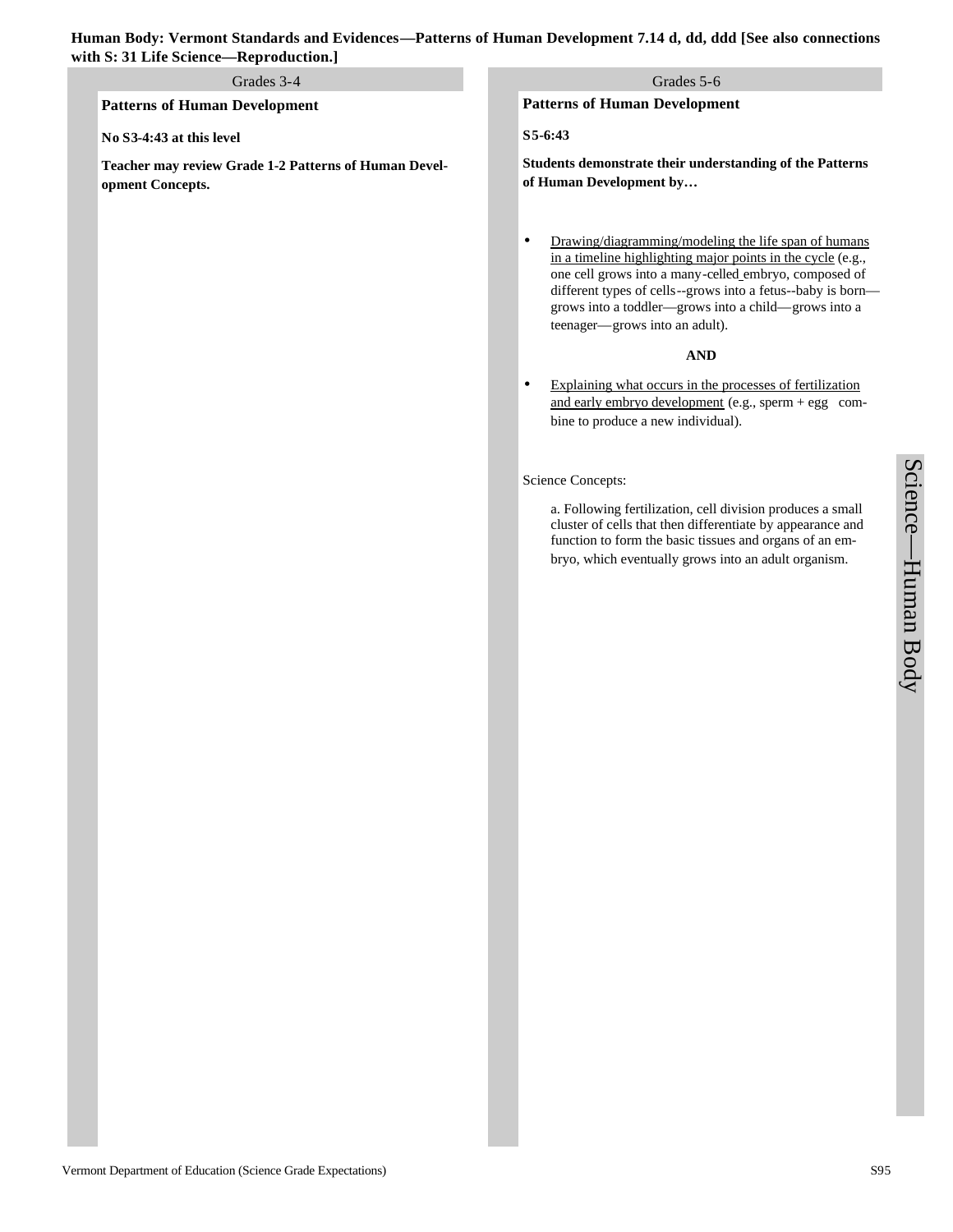**Human Body: Vermont Standards and Evidences—Patterns of Human Development 7.14 d, dd, ddd [See also connections with S: 31 Life Science—Reproduction.]**

### Grades 5-6

**Patterns of Human Development**

# **S5-6:43**

**Students demonstrate their understanding of the Patterns of Human Development by…**

• Drawing/diagramming/modeling the life span of humans in a timeline highlighting major points in the cycle (e.g., one cell grows into a many-celled embryo, composed of different types of cells--grows into a fetus--baby is born grows into a toddler—grows into a child—grows into a teenager—grows into an adult).

**AND**

Explaining what occurs in the processes of fertilization and early embryo development (e.g., sperm + egg combine to produce a new individual).

Science Concepts:

a. Following fertilization, cell division produces a small cluster of cells that then differentiate by appearance and function to form the basic tissues and organs of an embryo, which eventually grows into an adult organism.

**Patterns of Human Development**

**No S7-8:43 at this grade level**

**Teacher may review Grade 5-6 Patterns of Human Development Concepts.**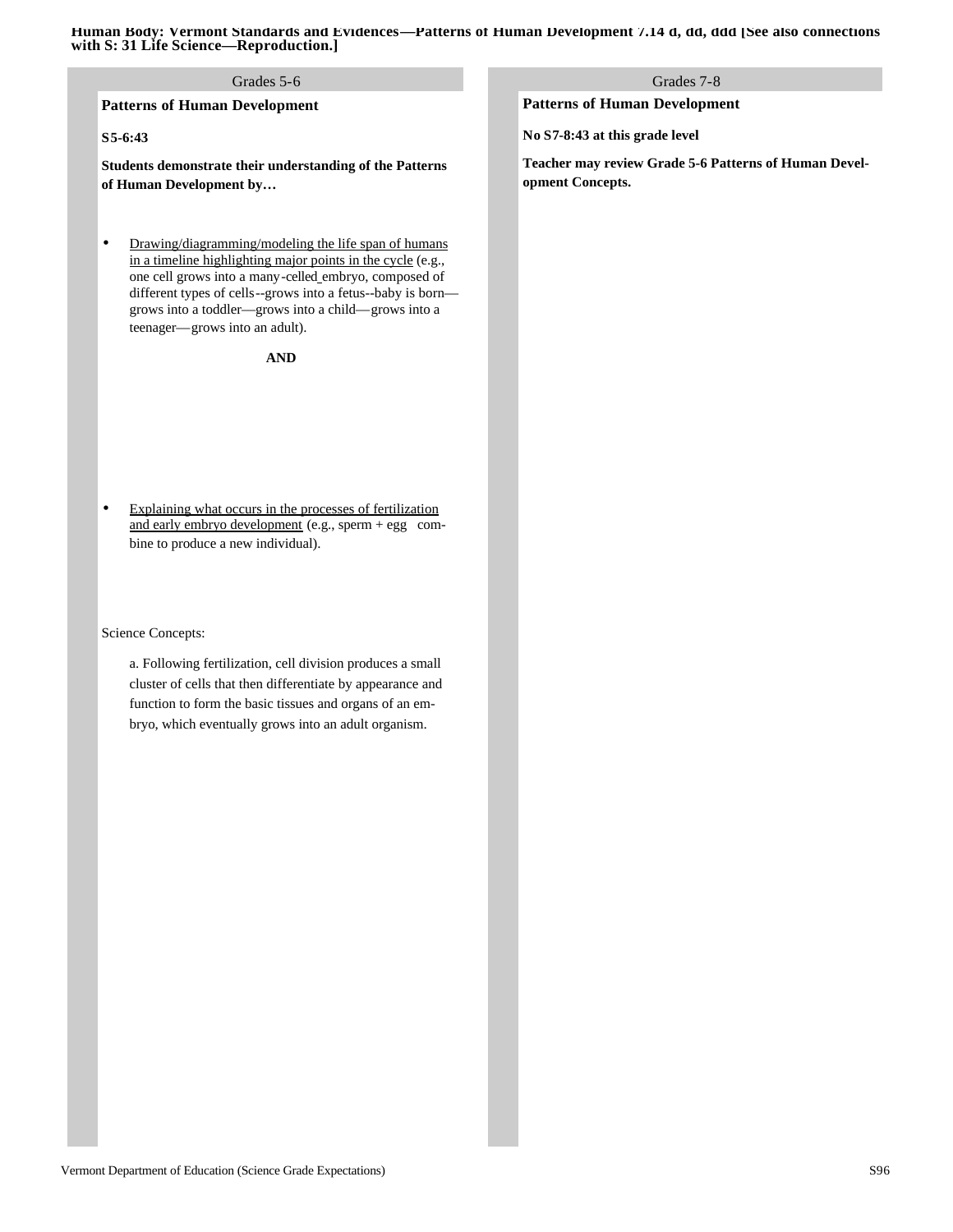**Human Body: Vermont Standards and Evidences—Patterns of Human Development 7.14 d, dd, ddd [See also connections with S: 31 Life Science—Reproduction.]**

### Grades 9-12

### **Patterns of Human Development**

### **S9-12:43**

**Students demonstrate their understanding of the Patterns of Human Development by…**

Tracing the development of the human embryo from fertilization to gastrula stage, comparing its progress to that of other vertebrate organisms (e.g., amphibians and reptiles and birds and mammals).

### **AND**

Comparing the gestation of humans and the period of dependency after birth to that of other vertebrates.

### **AND**

Identifying the important events that occur in each stage (trimester) of human development (e.g., First trimester embryonic organ systems established, Second trimester fetal development/organ maturation, Third trimester overall growth).

### **AND**

• Justifying a position on the use of technology to influence human embryonic or fetal life.

### Science Concepts:

a. Human development begins with a single cell formed by fusion of egg cell and sperm cell and continues through nine months of further development and growth, similar to the development of other animals with backbones; and differences in an embryo's environment can influence the path of development.

b. During human gestation and development a balance is necessary between brain size and birth size, therefore humans need more time after birth for full development of the brain and nervous system than other vertebrates.

c. The long period of human development is associated with the prominent role of the brain.

d. The use of technologies to maintain, prolong sustain or terminate life raise social, moral, ethical and legal issues.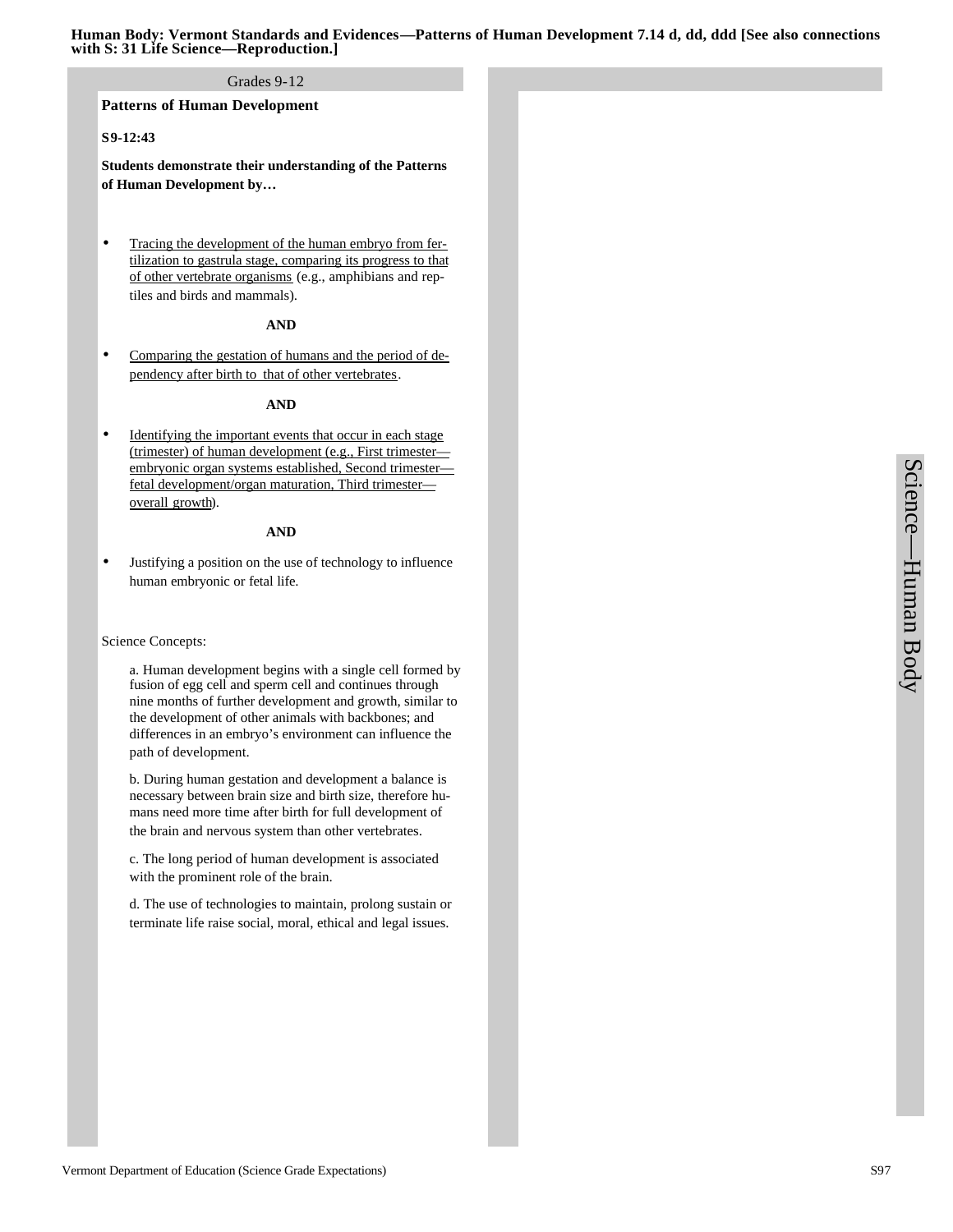# **Universe, Earth and Environment: Vermont Standards and Evidences—Solar System 7.15 d, dd, ddd**

# Grades PreK-K Grades 1-2

# **Solar System**

# **SPK-K:44**

**Students demonstrate their understanding of Characteristics of the Solar System by…**

• Observing and recording the day and night sky.

# Science Concepts:

- a. The sun can be seen only at day time
- b. The sun and moon are in the sky.

**Solar System**

# **S1-2:44**

**Students demonstrate their understanding of Characteristics of the Solar System by…**

• Observing and describing qualitatively how the sky looks at different times.

# **AND**

• Keeping a journal record of the shape of the moon each night for a month.

### Science Concepts:

a. The moon looks slightly different every day, but looks the same again about every four weeks.

b**.** The moon can be seen sometimes at night and sometimes during the day.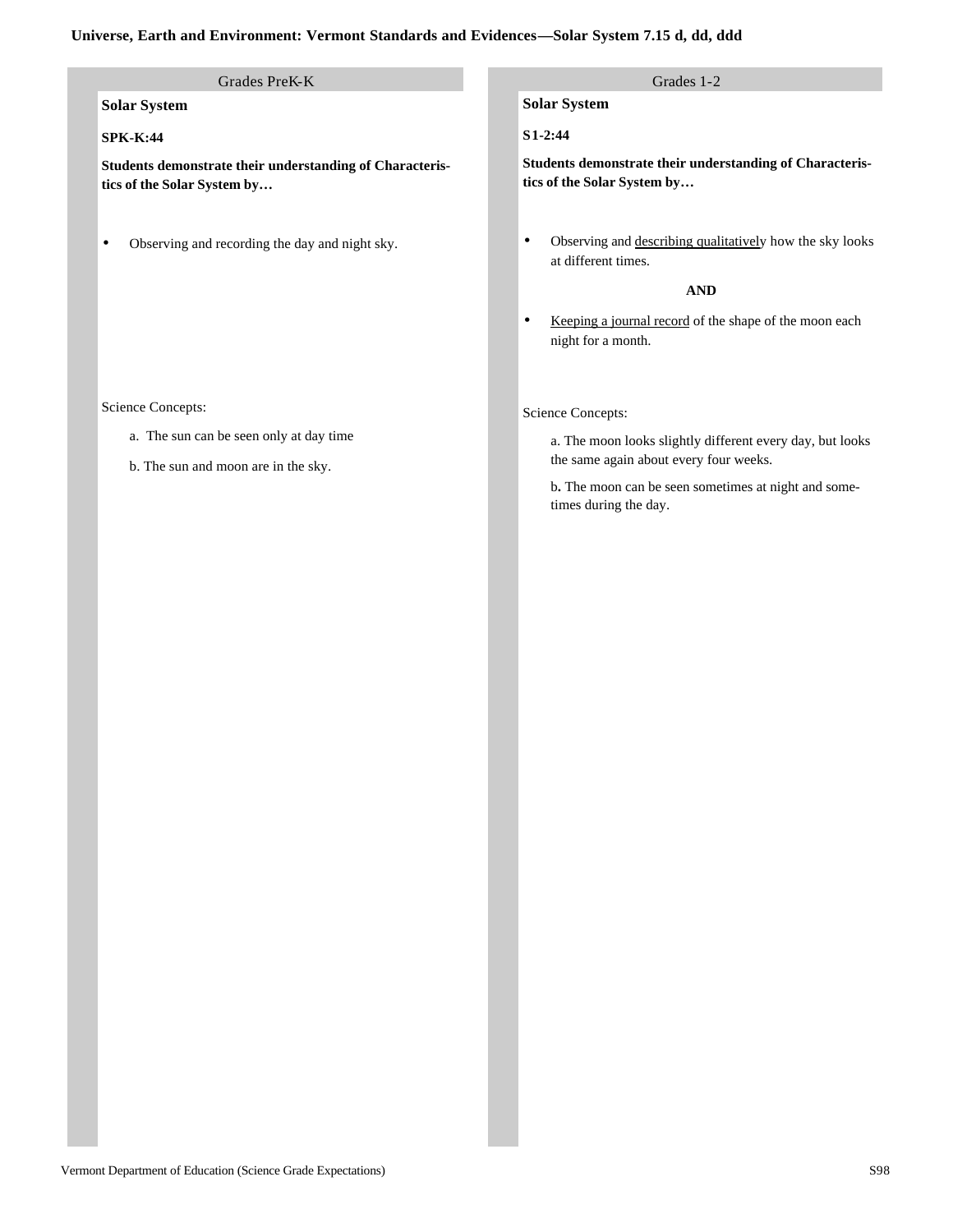# **Universe, Earth and Environment: Vermont Standards and Evidences—Solar System 7.15 d, dd, ddd**

**Solar System**

# **S3-4:44**

**Students demonstrate their understanding Characteristics of the Solar System by…**

Creating a model of the planets and their correct order from the sun.

### **AND**

Drawing or building and then explaining a model of the earth rotating on its axis in relation to the sun and moon (i.e., day and night).

### Science Concepts:

a. The earth is one of several planets that orbit the sun, and the moon orbits the earth.

b**.** Like all planets and stars, the earth is approximately spherical in shape. The rotation of the earth on its axis every 24 hours produces the night and day cycle.

# Grades 3-4 Grades 5-6

**Solar System**

**S5-6:44**

**Students demonstrate their understanding of Characteristics of the Solar System by…**

• Creating a diagram or model of the orbit of the earth around the sun and the moon around the earth.

# Science Concepts:

a. The earth orbits the sun in a near circular path that takes a year to complete.

b. The moon's orbit around the earth once in about 28 days changes the portion of the moon visible to us, as a result of the sun's reflected light. (phases of the moon).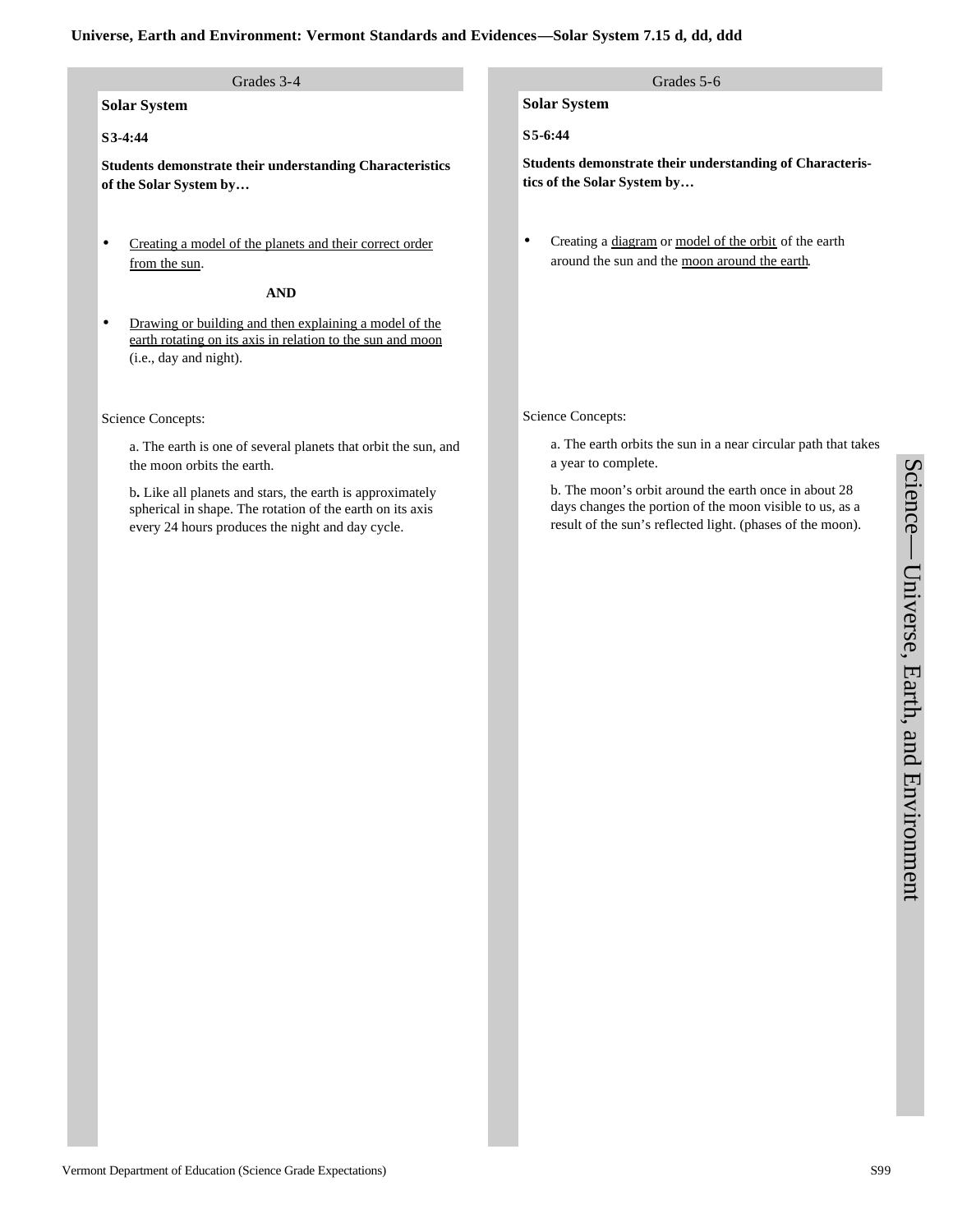### **Universe, Earth and Environment: Vermont Standards and Evidences—Solar System 7.15 d, dd, ddd**

| Grades 5-6 |  |
|------------|--|
|            |  |

**Solar System**

# **S5-6:44**

**Students demonstrate their understanding of Characteristics of the Solar System by…**

• Creating a diagram or model of the orbit of the earth around the sun and the moon around the earth.

Science Concepts:

a. The earth orbits the sun in a near circular path that takes a year to complete.

b. The moon's orbit around the earth once in about 28 days changes the portion of the moon visible to us, as a result of the sun's reflected light. (phases of the moon). Grades 7-8

**Solar System**

**No S7-8:44 at this grade level**

**Teachers may review Grade 5-6 Solar System Concepts.**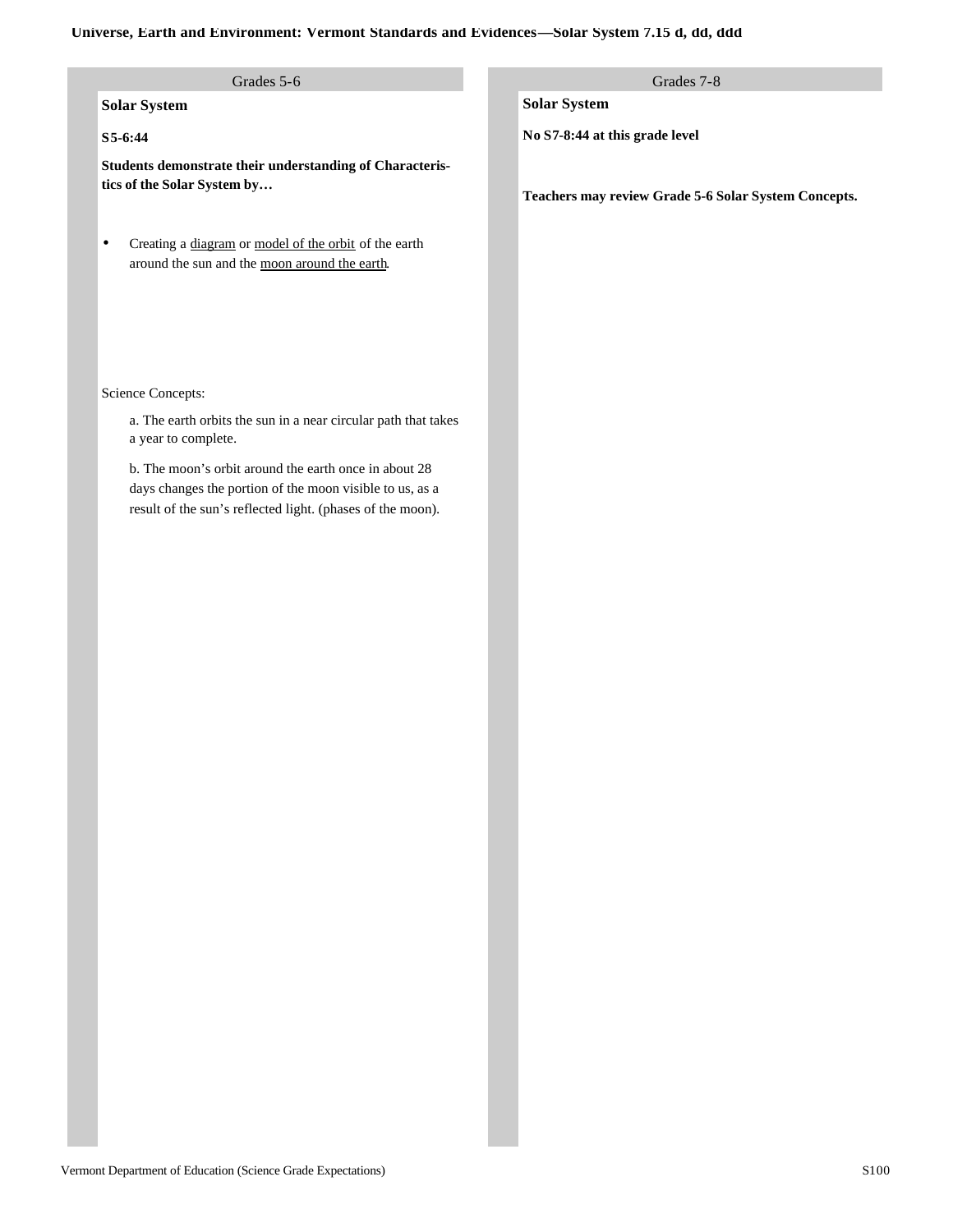# Grades 9-12

**Solar System**

# **S9-12:44**

**Students demonstrate their understanding of Characteristics of the Solar System by…**

• Comparing the nature and composition of the atmosphere of inner and outer planets.

# **AND**

• Explaining the effect of distance from the sun on the nature of the planets (e.g., inner vs. outer planets).

Science Concepts:

a. Our solar system developed from a giant cloud of gas and debris of exploding stars 4.6 billion years ago, and everything on earth, including organisms, is made of this material.

b. As the earth and other planets formed, the heavier elements fell to their centers. On planets close to the sun (Mercury, Venus, Earth and Mars) the lightest elements were mostly blown or boiled away by radiation from the newly formed sun; on the outer planets (Jupiter, Saturn, Uranus, Neptune, and Pluto) the lighter elements still surround them as deep atmospheres f gas or as frozen solid layers.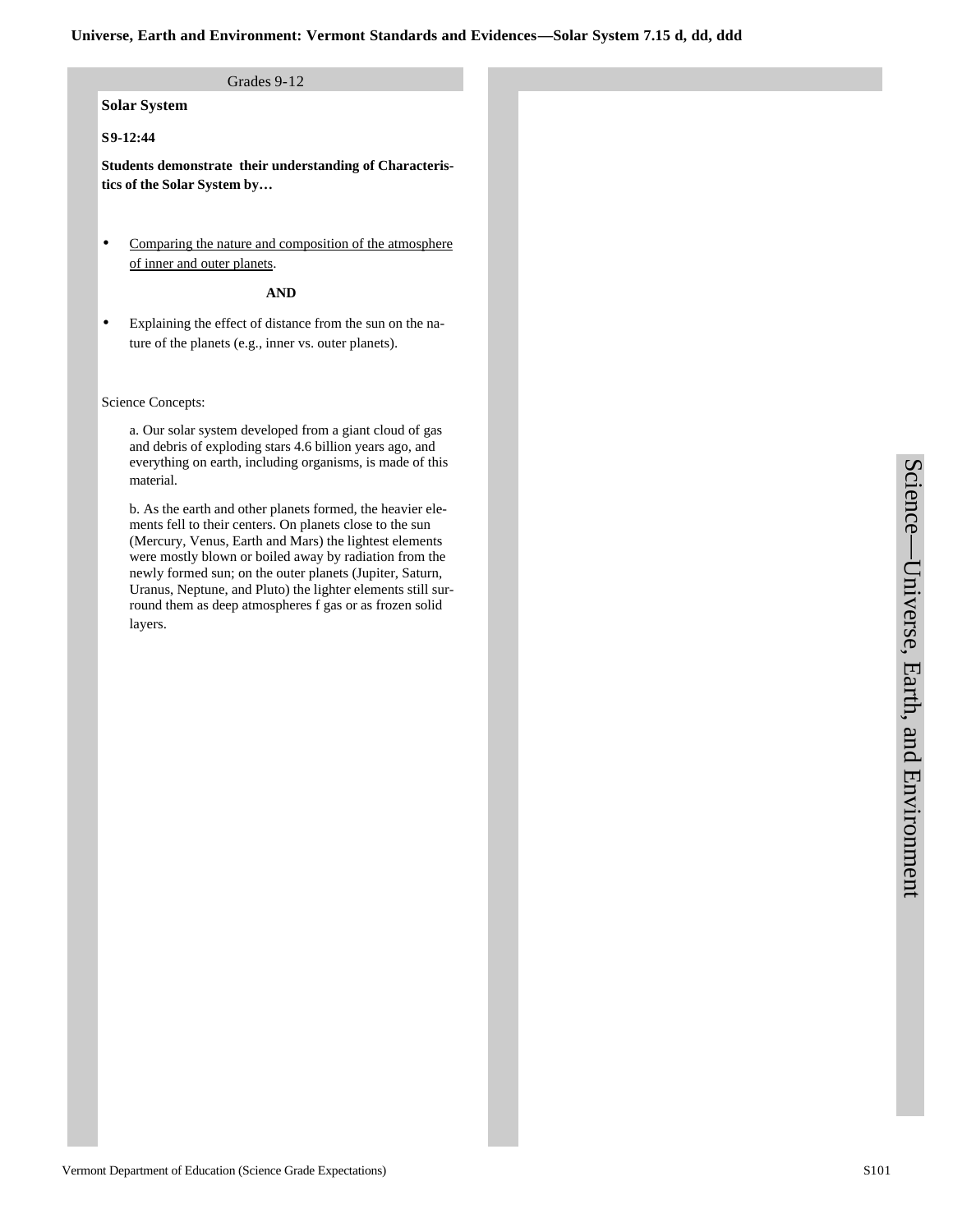| Universe, Earth and Environment: Vermont Standards and Evidences—Scale. Distances. Star Formation. Theories and       |
|-----------------------------------------------------------------------------------------------------------------------|
| Instrumentation 7.15 a, aa, aaa, d, dd, ddd, f, ff, 1.17, 1.18, 2.1 [See also connection with S: 17 Physical Science— |
| <b>Radioactive Decay and S: 22 Physical Science—Gravity.</b>                                                          |

**Scale, distances, star formation, theories, instrumentation**

**No SPK-K:45 at this grade level**

# Grades PreK-K Grades 1-2

**Scale, distances, star formation, theories, instrumentation**

**S1-2:45**

**Students demonstrate their understanding of Processes and Change over Time within Systems of the Universe by…** 

• Drawing a picture of stars in the night sky.

Science concept:

a. There are more stars in the sky than anyone can easily count, but they are not scattered evenly; and they are not all the same in brightness or color.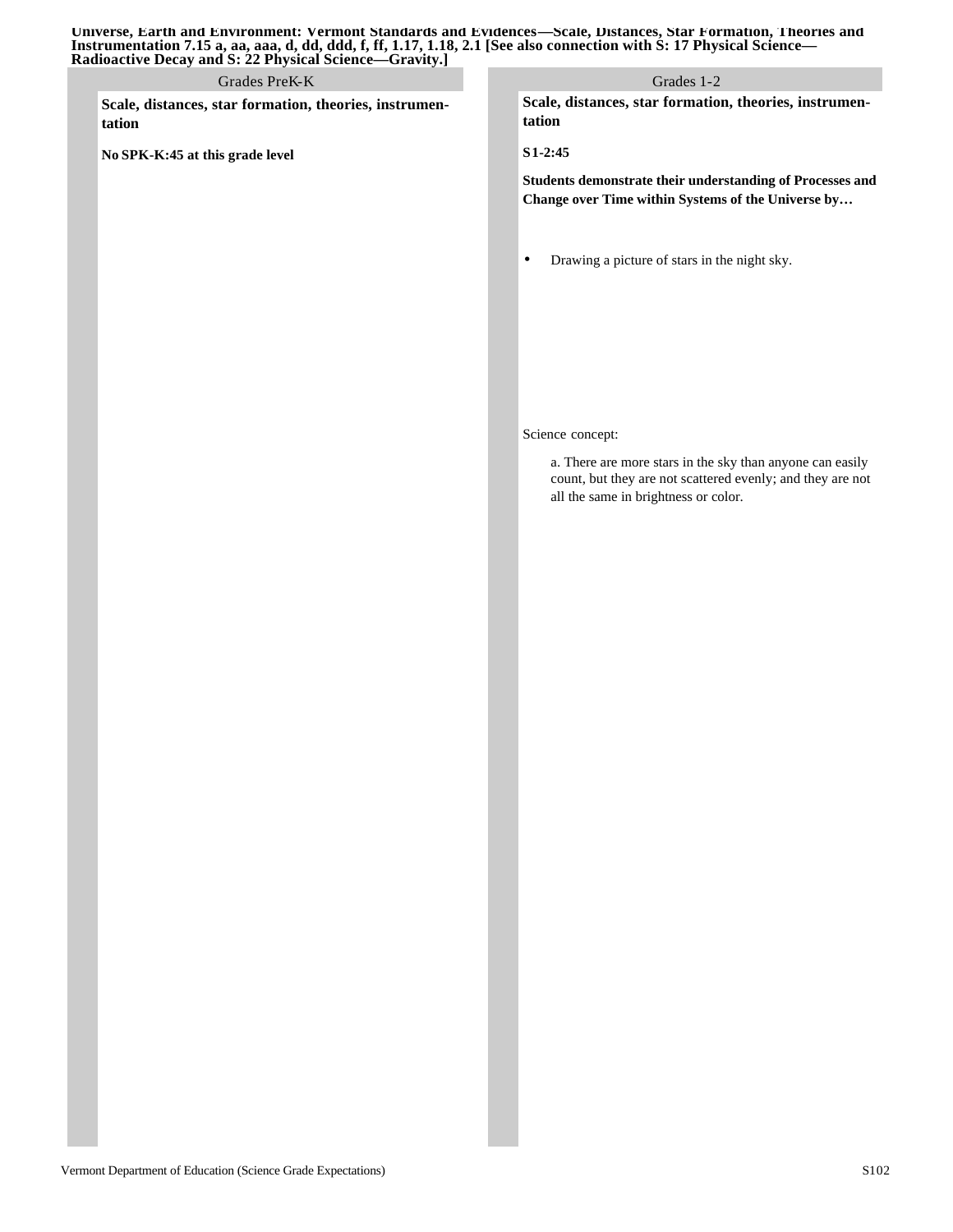**Universe, Earth and Environment: Vermont Standards and Evidences—Scale, Distances, Star Formation, Theories and Instrumentation 7.15 a, aa, aaa, d, dd, ddd, f, ff, 1.17, 1.18, 2.1 [See also connection with S: 17 Physical Science— Radioactive Decay and S: 22 Physical Science—Gravity.]**

**Scale, distances, star formation, theories, instrumentation**

### **S3-4:45**

**Students demonstrate their understanding of Processes and Change over Time within Systems of the Universe by…**

• Identifying similar star patterns/or groups from night photographs of the same location at different times of the years.

### **AND**

Comparing (similarities) between the sun and stars.

Science Concepts:

a. Stars are like the sun, but so far away that they look like points of light. Some are smaller; some are larger than the sun.

b. The patterns of the stars stay the same, although they appear to move across the sky.

Grades 3-4 Grades 5-6

**Scale, distances, star formation, theories, instrumentation**

**S5-6:45**

**Students demonstrate their understanding of Processes and Change over Time within Systems of the Universe by…**

• Explaining (after viewing a picture or illustration with sun/moon showing true relative size) why the sun and moon appear to be the same size when seen from the earth.

### **AND**

• Relating this phenomenon to a lunar and solar eclipses.

### Science Concepts:

a. From earth the moon and the sun appear to be the same size, because the moon is so much closer to the earth than the sun.

b. Telescopes magnify the appearance of some very distant objects in the sky, including the moon and the planets. The number of stars that can be seen through telescopes is dramatically greater than can be seen by the unaided eye.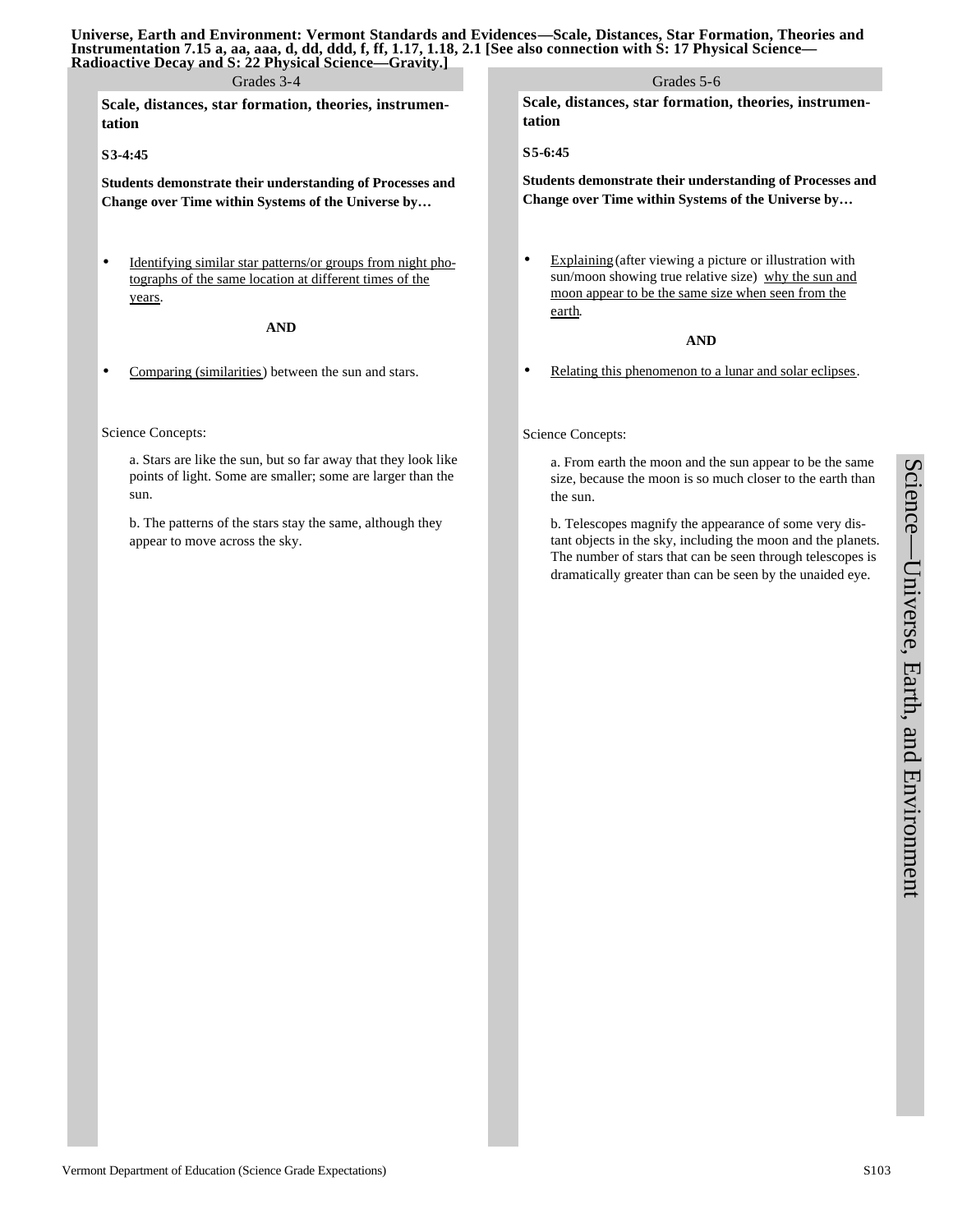|  |                                                        |  |  | Universe, Earth and Environment: Vermont Standards and Evidences—Scale. Distances. Star Formation. Theories and       |  |
|--|--------------------------------------------------------|--|--|-----------------------------------------------------------------------------------------------------------------------|--|
|  |                                                        |  |  | Instrumentation 7.15 a, aa, aaa, d, dd, ddd, f, ff, 1.17, 1.18, 2.1 [See also connection with S: 17 Physical Science— |  |
|  | Radioactive Decay and S. 22 Physical Science—Gravity 1 |  |  |                                                                                                                       |  |

| Grades 5-6                                                                                                                                                                                                                                      | Grades 7-8                                                                                                                                                                   |  |  |  |
|-------------------------------------------------------------------------------------------------------------------------------------------------------------------------------------------------------------------------------------------------|------------------------------------------------------------------------------------------------------------------------------------------------------------------------------|--|--|--|
| Scale, distances, star formation, theories, instrumen-<br>tation                                                                                                                                                                                | Scale, distances, star formation, theories, instrumen-<br>tation<br>$S7-8:45$                                                                                                |  |  |  |
| $S5-6:45$                                                                                                                                                                                                                                       |                                                                                                                                                                              |  |  |  |
| Students demonstrate their understanding of Processes and<br>Change over Time within Systems of the Universe by                                                                                                                                 | Students demonstrate their understanding of Processes and<br>Change over Time within Systems of the Universe by                                                              |  |  |  |
| Explaining (after viewing a picture or illustration with<br>٠<br>sun/moon showing true relative size) why the sun and<br>moon appear to be the same size when seen from the earth.<br><b>AND</b>                                                | Identifying and labeling the location of the sun in our solar<br>٠<br>system and its relationship to the galaxy.                                                             |  |  |  |
| Relating this phenomenon to a lunar and solar eclipses.<br>٠                                                                                                                                                                                    |                                                                                                                                                                              |  |  |  |
| Science Concepts:<br>a. From earth the moon and the sun appear to be the same<br>size, because the moon is so much closer to the earth than<br>the sun.                                                                                         | Science Concepts:<br>a. The sun is many thousands of times closer to the earth<br>than any other star. The sun is located near the edge of a<br>disc-shaped galaxy of stars. |  |  |  |
| b. Telescopes magnify the appearance of some very distant<br>objects in the sky, including the moon and the planets. The<br>number of stars that can be seen through telescopes is<br>dramatically greater than can be seen by the unaided eye. |                                                                                                                                                                              |  |  |  |
|                                                                                                                                                                                                                                                 |                                                                                                                                                                              |  |  |  |
|                                                                                                                                                                                                                                                 |                                                                                                                                                                              |  |  |  |
|                                                                                                                                                                                                                                                 |                                                                                                                                                                              |  |  |  |
|                                                                                                                                                                                                                                                 |                                                                                                                                                                              |  |  |  |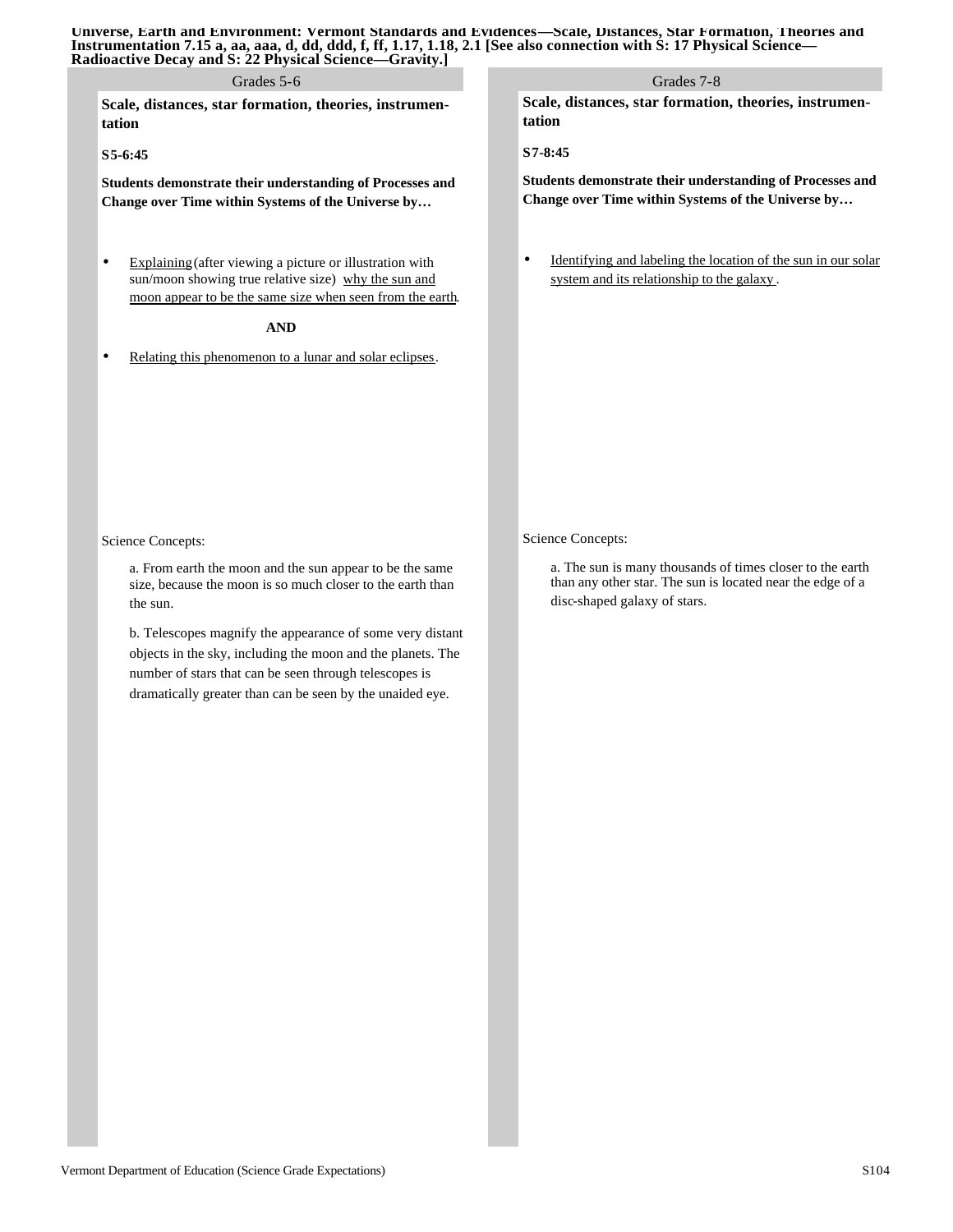### Grades 9-12

**Scale, distances, star formation, theories, instrumentation**

### **S9-12:45**

**Students demonstrate their understanding of Processes and Change over Time within Systems of the Universe by…**

Describing the process of star formation (i.e. our sun) in relation to its size, including the interaction of the force of gravity, fusion and energy release.

### **AND**

Explaining the process of the Big Bang Theory and its effect on the Universe today, citing evidence to support its occurrence (Doppler effect/red shift).

### **AND**

Explaining how technology through time has influenced our understanding of the vastness (i.e., light years) and the nature of the universe (e.g., Ptolemy, Copernicus, Kepler, Einstein).

### Science Concepts:

a. Stars formed by gravitational clumping of hydrogen and helium out of clouds of molecules of these lightest elements until nuclear fusion of these light elements into heavier ones began to occur, releasing great amounts of energy over millions of years. The process of star formation continues today, as some stars explode, creating new clouds from which other stars from and eventually dissipate with changes in matter and energy Stars differ in size, temperature and age, but appear to be made of the same elements found on earth and behave according to the same physical principles.

b.. The Universe expanded explosively into being perhaps between 10 and 20 billion years ago from a hot, dense, chaotic mass.

c. The nature of electromagnetic waves (radio waves-- the longest, to gamma rays, the shortest) has provided a useful tool to determine the movement of objects in the Universe. Because light from almost all distant galaxies has longer wavelengths that comparable light here on earth, astronomers believe the whole Universe is continuing to expand. Mathematical models and computer simulations are used to study evidence from many sources to explain events in the Universe. A variety of increasingly sophisticated technology is used to learn about the Universe (e.g., visual telescopes, radio telescopes, X-ray telescopes, computers, space probes, atomic accelerators.

d. Scientific theories on the nature of the Universe have evolved significantly through the past 2000+ years (Ptolemy, Copernicus, Kepler, Galileo), and new views are emerging.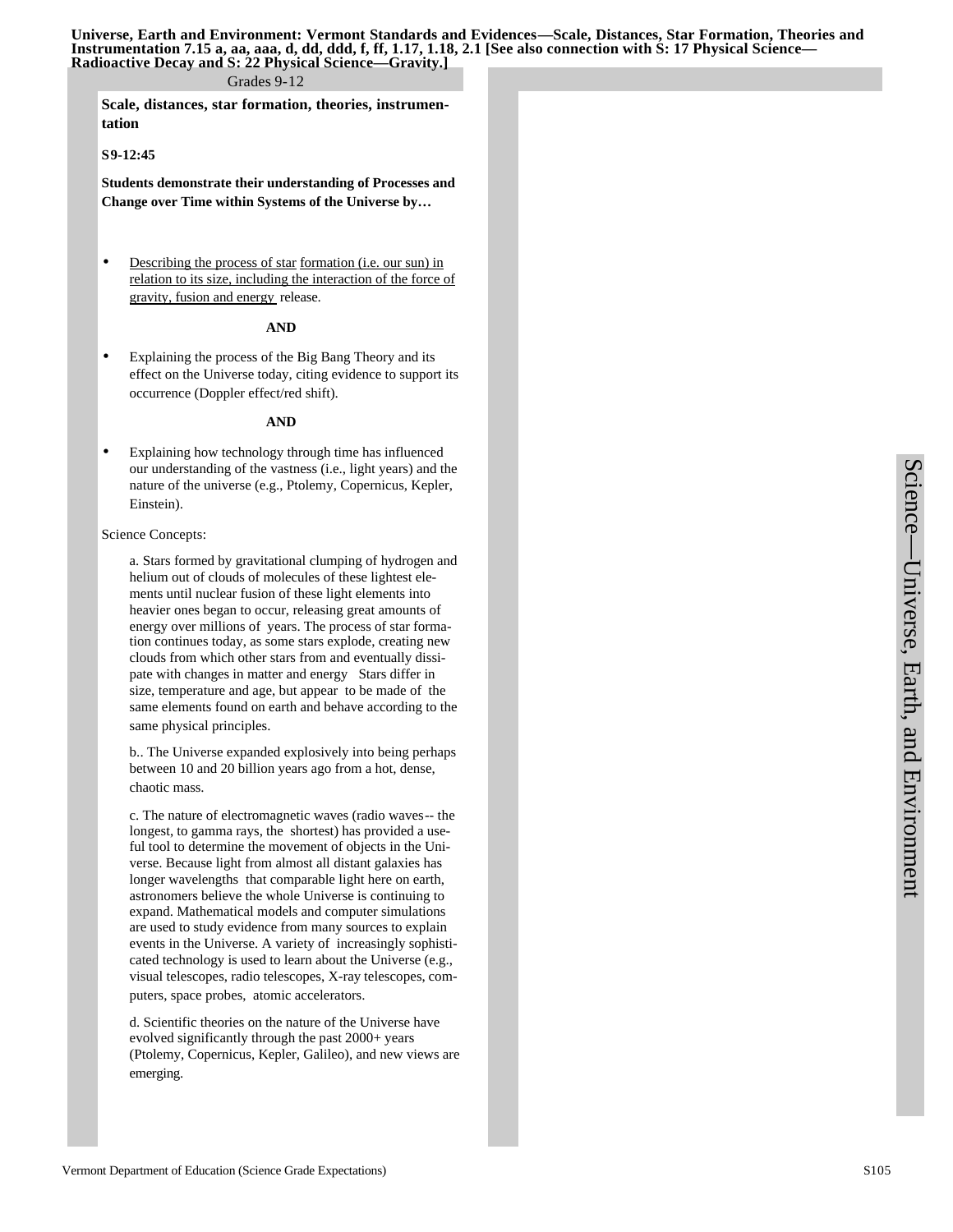Universe, Earth and Environment: Vermont Standards and Evidences—Earth Materials and the Kock Uycle 7.15 b, bb, bbb, 5.10, 5.11,<br>3.12, 3.13 [See also S:9 Physical Science—Properties of Matter and S:18 Physical Science—Half **Gravitational Force and S:23 Physical Science—Heat Energy AND S:36 Life Science Equilibrium in an Ecosystem.]**

# **Earth Materials and the Rock Cycle** Grades PreK-K Grades 1-2

# **SPK-K:46**

**Students demonstrate their understanding of Processes and Change over Time within Earth Systems by…**

• Sorting and recognizing similarities and differences in a variety of rocks (from boulders to grains of sand).

**Earth Materials and the Rock Cycle**

**S1-2:46**

**Students demonstrate their understanding of Processes and Change over Time within Systems of the Universe by…**

• Observing, describing and comparing color and texture of different types of rocks and soils.

# **AND**

• Conducting tests on how different types of soils retain water.

Science Concepts:

a. Earth materials are solid rocks and soils.

b. Soils and rocks have properties of color and texture; in addition, some soils retain different amounts of water.

Science Concepts:

a. Chunks of rocks come in many sizes and shapes, from boulders to grains of sand and even smaller.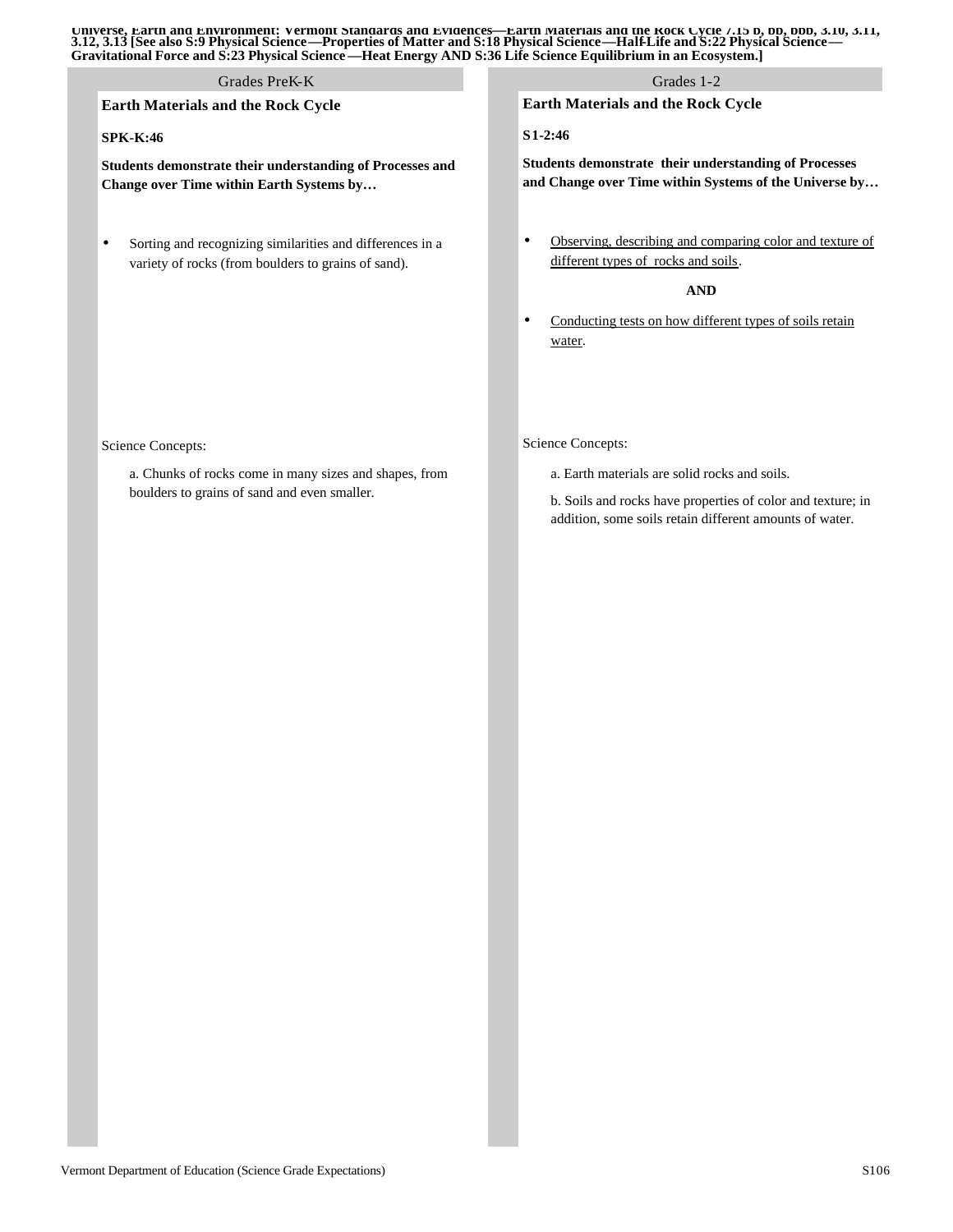### Grades 3-4 Grades 3-6

**Earth Materials and the Rock Cycle**

#### **S3-4:46**

**Students demonstrate their understanding of Processes and Change over Time within Earth Systems by…** 

Observing and identifying components of soils and rocks.

# **AND**

Recognizing and identifying the four basic materials of the earth (i.e., rocks, soil water and gases).

# **AND**

Observing and describing the properties of rocks.

### Science Concepts:

a. Soil is made partly from rock, partly from plant remains and also contains many living organisms.

b. Earth materials are solid rocks, soils, water and the gases of the atmosphere.

c. Rock is composed of different combinations of minerals. Large rocks can be broken down into small rocks.

d. Rocks have properties of color, texture and hardness. Rocks can be classified by their physical properties.

**Earth Materials and the Rock Cycle**

# **S5-6:46**

**Students demonstrate their understanding of Processes and Change over Time within Earth Systems by…**

• Explaining the process of how rocks are formed (the Rock Cycle).

### **AND**

• Creating a model of the earth's structure explaining the nature of the layers.

### Science Concepts:

a. Rocks come from magma or lava, as well as from sediments that build up in layers. As all rocks from earth's surface weather, form sediments and become buried and heated (through pressure or direct heat), they may crystallize into new rock. Eventually those new rocks may be brought to the surface by forces that drive plate motions (The Rock Cycle).

b**.** The earth is layered with a rigid shell, a hot mantle and a dense metallic core.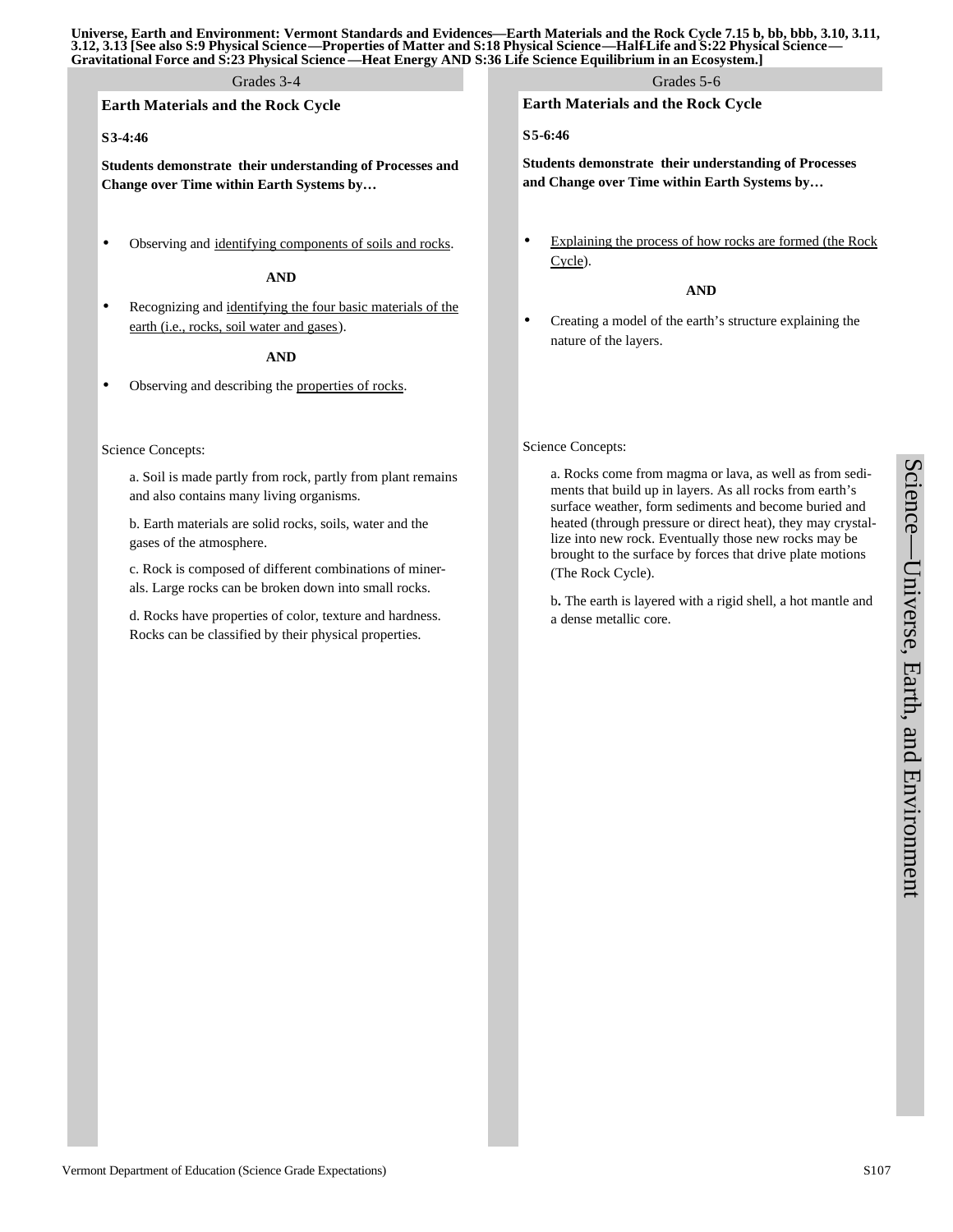Universe, Earth and Environment: Vermont Standards and Evidences—Earth Materials and the Kock Uycle 7.15 b, bb, bbb, 5.10, 5.11,<br>3.12, 3.13 [See also S:9 Physical Science—Properties of Matter and S:18 Physical Science—Half **Gravitational Force and S:23 Physical Science—Heat Energy AND S:36 Life Science Equilibrium in an Ecosystem.]**

| Grades 5-6                                                                                                                                                                                                                                                                                                                                                                                                                                                                                            | Grades 7-8                                                                              |
|-------------------------------------------------------------------------------------------------------------------------------------------------------------------------------------------------------------------------------------------------------------------------------------------------------------------------------------------------------------------------------------------------------------------------------------------------------------------------------------------------------|-----------------------------------------------------------------------------------------|
| Earth Materials and the Rock Cycle                                                                                                                                                                                                                                                                                                                                                                                                                                                                    | Earth Materials and the Rock Cycle                                                      |
| S5-6:46                                                                                                                                                                                                                                                                                                                                                                                                                                                                                               | No S7-8:46 at this grade level                                                          |
| Students demonstrate their understanding of Processes and<br>Change over Time within Earth Systems by                                                                                                                                                                                                                                                                                                                                                                                                 | Teachers may review Grade 5-6 Change Over Time within<br><b>Earth Systems Concepts.</b> |
| Explaining the process of how rocks are formed (the Rock<br>٠<br>Cycle).                                                                                                                                                                                                                                                                                                                                                                                                                              |                                                                                         |
| <b>AND</b><br>Creating a model of the earth's structure explaining the<br>٠<br>nature of the layers.                                                                                                                                                                                                                                                                                                                                                                                                  |                                                                                         |
| Science Concepts:<br>a. Rocks come from magma or lava, as well as from sedi-<br>ments that build up in layers. As all rocks from earth's<br>surface weather, form sediments and become buried and<br>heated (through pressure or direct heat), they may crystal-<br>lize into new rock. Eventually those new rocks may be<br>brought to the surface by forces that drive plate motions<br>(The Rock Cycle).<br>b. The earth is layered with a rigid shell, a hot mantle and<br>a dense metallic core. |                                                                                         |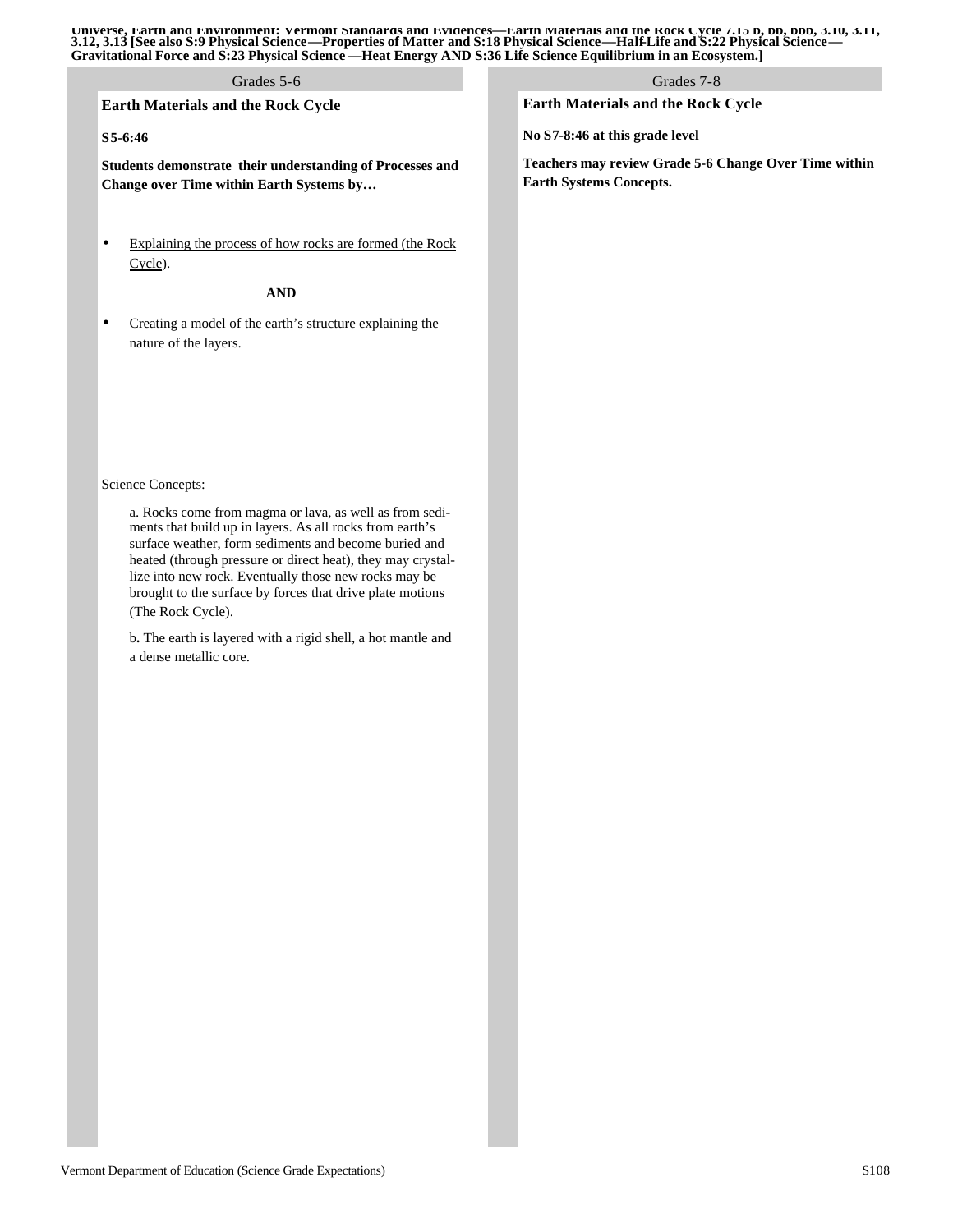Universe, Earth and Environment: Vermont Standards and Evidences—Earth Materials and the Rock Cycle 7.15 b, bb, bbb, 3.10, 3.11,<br>3.12, 3.13 [See also S:9 Physical Science—Properties of Matter and S:18 Physical Science—Half **Gravitational Force and S:23 Physical Science—Heat Energy AND S:36 Life Science Equilibrium in an Ecosystem.]**

#### Grades 9-12

#### **Earth Materials and the Rock Cycle**

#### **S9-12:46**

**Students demonstrate their understanding of Processes and Change over Time within Earth Systems by…**

• Investigating and explaining evidence illustrating that despite changes in form, conservation in the amount of earth materials occurs during the Rock Cycle.

#### **AND**

• Explaining how the heat (energy) produced by radioactive decay and pressure affects the Rock Cycle.

#### **AND**

• Explaining the processes by which elements (e.g., carbon, nitrogen, oxygen atoms) move through the earth's reservoirs (soil, atmosphere, bodies of water, organisms).

#### Science Concepts:

a. The formation, weathering, sedimentation and reformation of rock constitutes a continuing "rock cycle" in which the total amount of material remains the same, while its form changes.

b. The earth's systems have internal sources of energy (heat), such as radioactive decay and pressure which create heat**.** 

c. The earth is a system containing essentially a fixed amount of each stable chemical atom or element. Movement of this matter between reservoirs, driven by the earth's internal and external sources of energy, is often accomplished by a change in the physical and chemical properties of the matter in the solid earth atmosphere and organisms.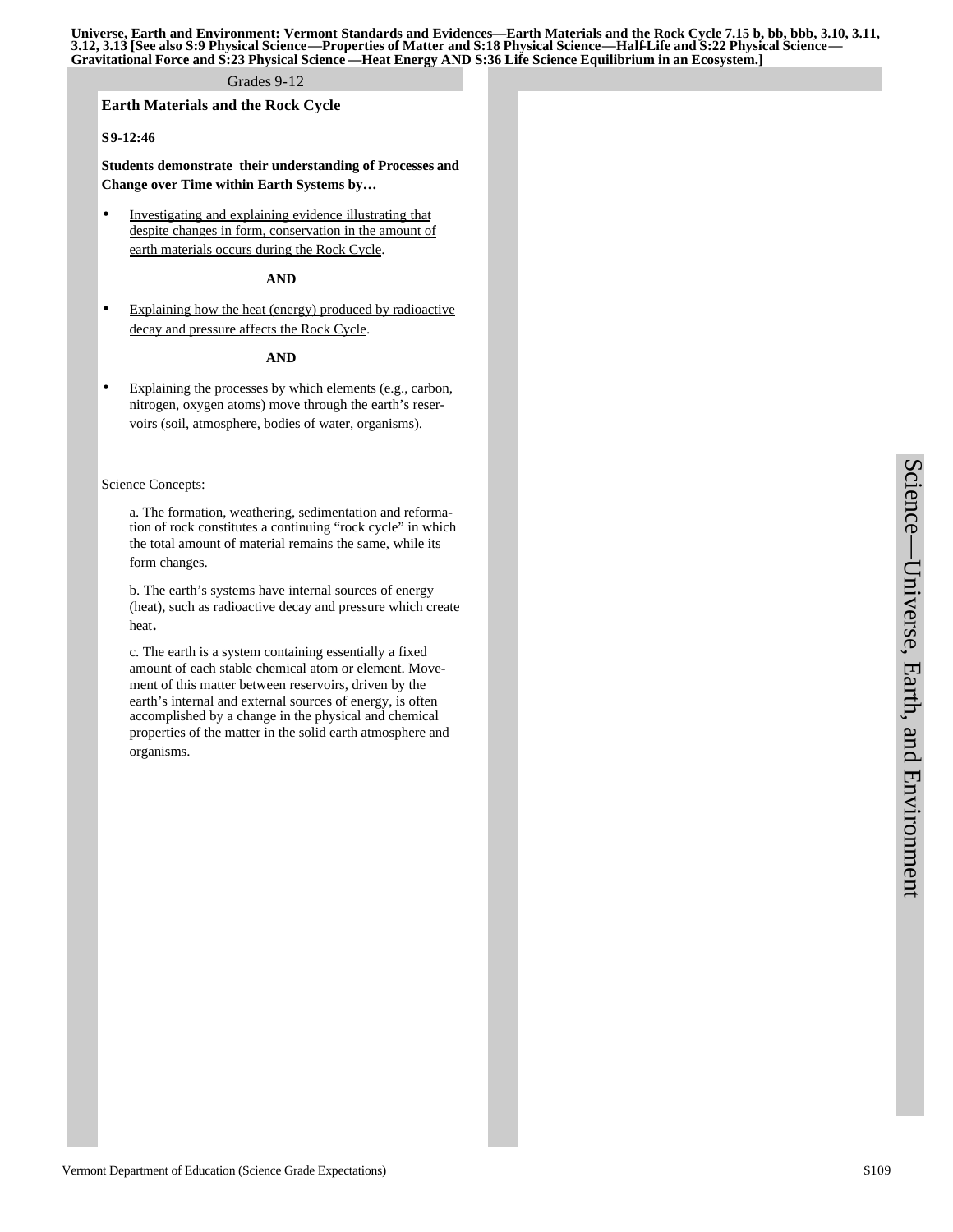# **Universe, Earth and Environment: Vermont Standards and Evidences—Forces and Changes on the Earth's Surface 7.15 b, bb, bbb, c, cc, ccc [See also connections with S: 9 Physical Science—Density and S: 18 Physical Science—Half-Life.]**

| Grades PreK-K                             | Grades 1-2                                                                                                     |
|-------------------------------------------|----------------------------------------------------------------------------------------------------------------|
| Forces and Changes on the Earth's Surface | Forces and Changes on the Earth's Surface                                                                      |
| No SPK-K:47 at this grade level           | $S1-2:47$                                                                                                      |
|                                           | Students demonstrate their understanding of Processes<br>and Change over Time within Earth Systems by          |
|                                           | Creating categories of "things that change" and keeping a<br>$\bullet$<br>record of them over the school year. |
|                                           |                                                                                                                |
|                                           |                                                                                                                |
|                                           |                                                                                                                |
|                                           |                                                                                                                |
|                                           | Science Concept:<br>a. Change is something that happens to many things.                                        |
|                                           |                                                                                                                |
|                                           |                                                                                                                |
|                                           |                                                                                                                |
|                                           |                                                                                                                |
|                                           |                                                                                                                |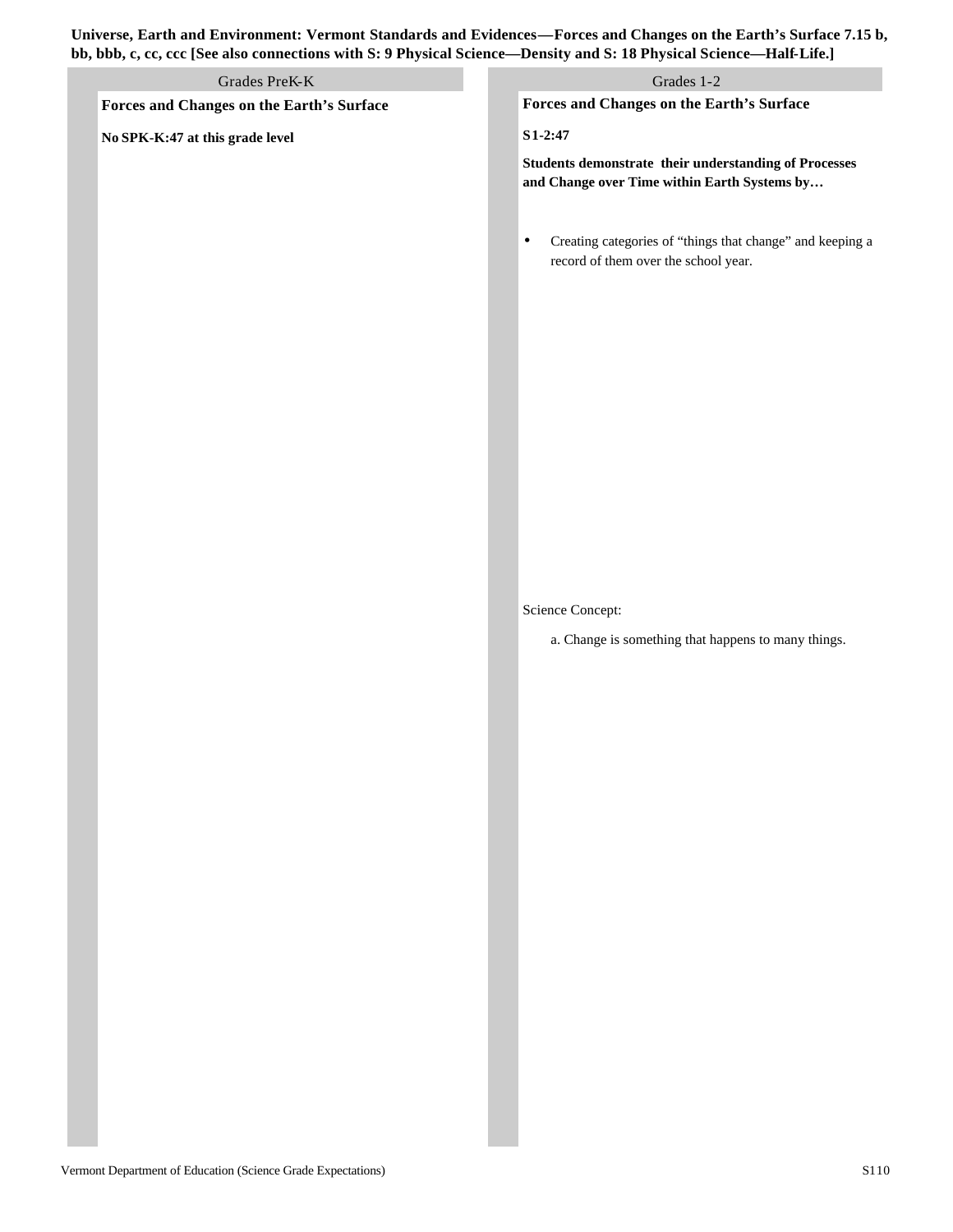# **Forces and Changes on the Earth's Surface AND Forces and Changes on the Earth's Surface S5-6:47 Students demonstrate their understanding of Processes and Change over Time within Earth Systems by…** • Identifying examples of geologic changes on the earth's surface, where possible in the local environment (include slow and fast changes). **AND** • Plotting locations of volcanoes and earthquakes and explaining the relationship between location and plate movement. **AND** • Explaining the processes that occur when rocks are changed from one form to another. **AND** • Determining the relative age of fossils within sedimentary rocks from their location in the strata (i.e. which fossils within a sequence are older). Grades 3-4 Grades 3-6

Science Concepts:

a. Some changes on the earth can be very slow, such as weathering and mountain-building, and some can be very fast—such as volcanoes and earthquakes.

b. Earth's rigid shell is composed of large plates that move at rates of centimeters a year Major geologic events, such as earthquakes, volcanic eruptions and mountain building, result from these plate motions.

c. Thousands of layers of sedimentary rock confirm the long history of the changing surface of the earth and the changing life forms whose remains are found in successive layers (land forms—coastlines, mountains, rivers, canyons, deltas).

# **S3-4:47**

**Students demonstrate their understanding of Processes and Change over Time within Earth Systems by…**

- Building models that simulate deposits of sediments (e.g., a stream table.
- Investigating local land forms and comparing them with models created in the classroom.

Science Concept:

a. Waves, wind, water and ice shape and reshape the earth's land surface by eroding rock and soil in some areas and depositing them in other areas.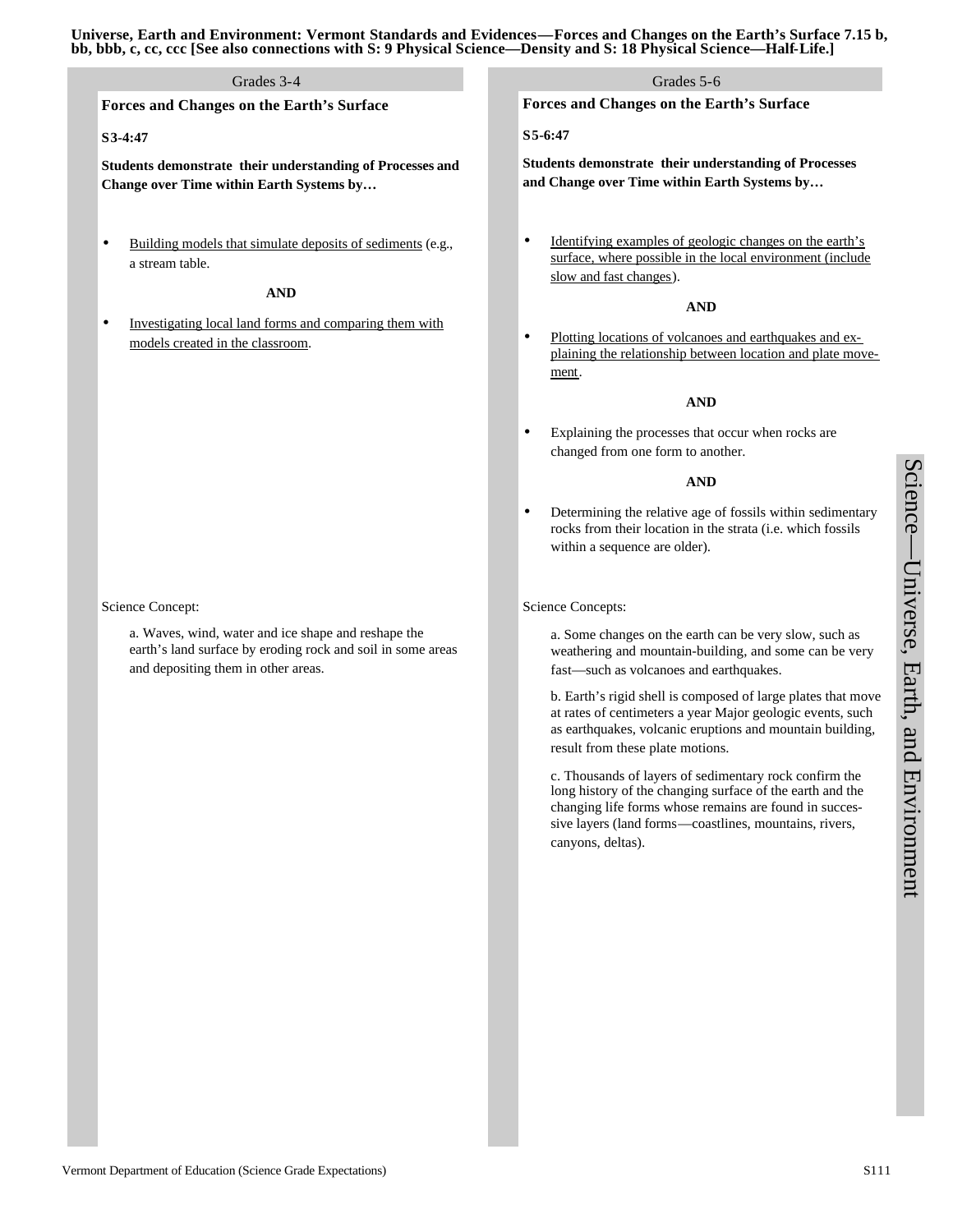**Universe, Earth and Environment: Vermont Standards and Evidences—Forces and Changes on the Earth's Surface 7.15 b, bb, bbb, c, cc, ccc [See also connections with S: 9 Physical Science—Density and S: 18 Physical Science—Half-Life.]**

#### Grades 7-8 **Forces and Changes on the Earth's Surface S5-6:47 Forces and Changes on the Earth's Surface No S7-8:47 at this grade level** Grades 5-6

**Students demonstrate their understanding of Processes and Change over Time within Earth Systems by…**

Identifying examples of geologic changes on the earth's surface, where possible in the local environment (include slow and fast changes).

#### **AND**

Plotting locations of volcanoes and earthquakes and explaining the relationship between location and plate movement.

# **AND**

Explaining the processes that occur when rocks are changed from one form to another.

#### **AND**

• Determining the relative age of fossils within sedimentary rocks from their location in the strata (i.e. which fossils within a sequence are older).

Science Concepts:

a. Some changes on the earth can be very slow, such as weathering and mountain-building, and some can be very fast—such as volcanoes and earthquakes.

b. Earth's rigid shell is composed of large plates that move at rates of centimeters a year Major geologic events, such as earthquakes, volcanic eruptions and mountain building, result from these plate motions.

c. Thousands of layers of sedimentary rock confirm the long history of the changing surface of the earth and the changing life forms whose remains are found in successive layers (land forms—coastlines, mountains, rivers, canyons, deltas).

**Teachers may review Grade 5-6 Processes and Changes Over Time within Earth Systems Concepts.**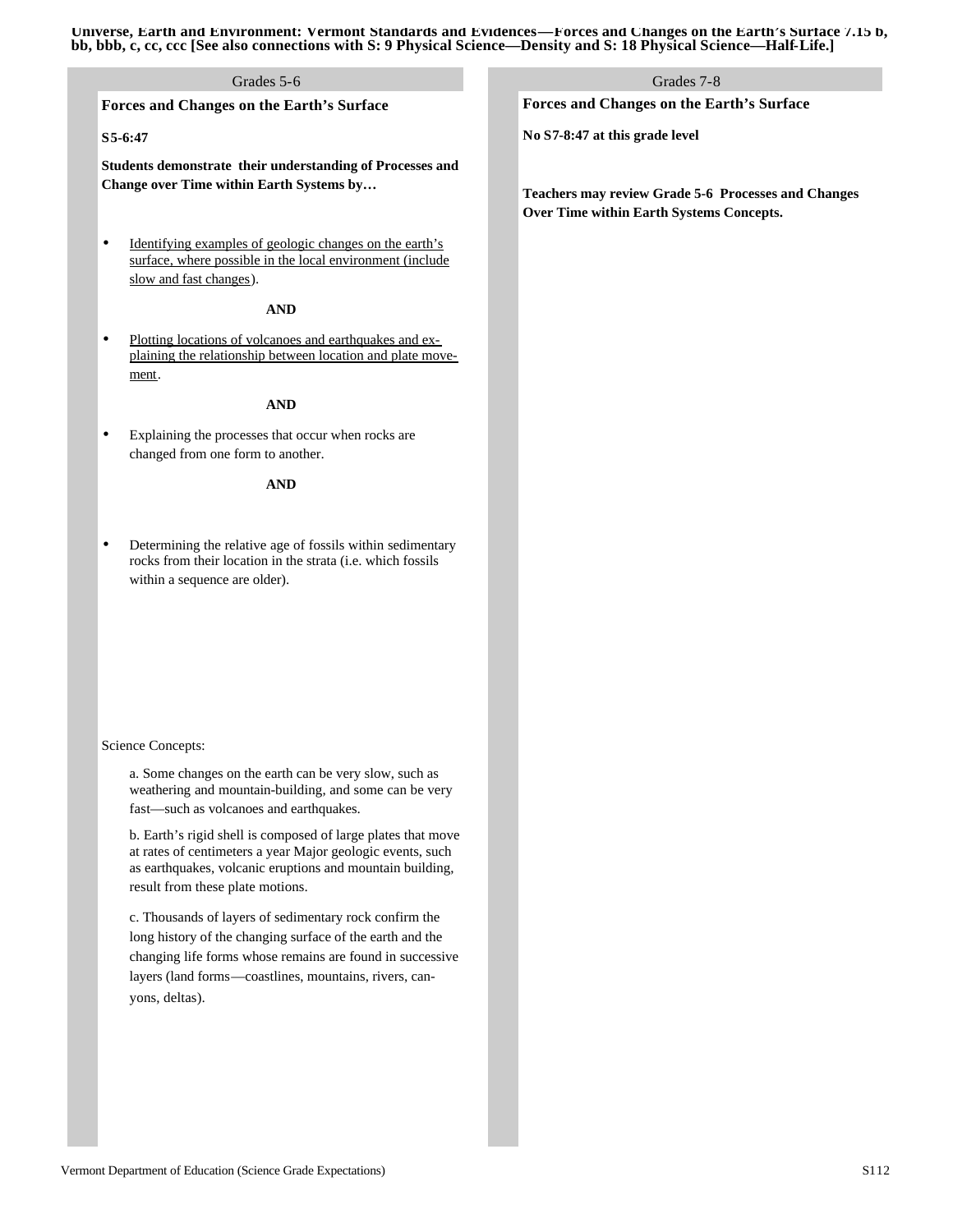**Universe, Earth and Environment: Vermont Standards and Evidences—Forces and Changes on the Earth's Surface 7.15 b, bb, bbb, c, cc, ccc [See also connections with S: 9 Physical Science—Density and S: 18 Physical Science—Half-Life.]**

#### Grades 9-12

**Forces and Changes on the Earth's Surface**

#### **S9-12:47**

**Students demonstrate their understanding of Processe1s and Change over Time within Earth Systems by…**

• Creating a model, diagram or computer simulation to demonstrate how convection circulation of the mantle initiates the movement of crustal plates which then causes earthquake and volcanic activity (e.g. Mid-Atlantic Ridge, North American and European plate collisions producing the Green Mountains).

#### **AND**

• Analyzing samples of rock sequences to determine the relative age of the rock structure.

#### **AND**

• Comparing the usefulness of various methods of determining the age of different rock structures (e.g. relative dating vs. C-dating vs. K-Ar dating. If rock structure is less than 500,000 years old, K-Ar dating cannot be used and Cdating can only be used for tens of thousands of years).

#### Science Concepts:

a. The convection circulation of the earth's mantle slowly moves the solid crustal sections of the earth's continents and ocean basins over the denser, hot layers beneath separating in some areas and pressing against one another in other areas resulting in plate collisions—mountain building—volcanic activity—islands.

b. Interactions among solid earth, atmosphere, oceans and organisms have resulted in ongoing change of earth's systems (e.g., effects of earthquakes, volcanic eruptions, and glacial activity).

c. The age and changes of the earth and its inhabitants can be extrapolated from rock sequences and fossils in the earth's sediments and land forms and also through the decay rates of radioactive isotopes, indicating a long history (Lyell's Principles of Geology, fossil records, Charles Darwin**).**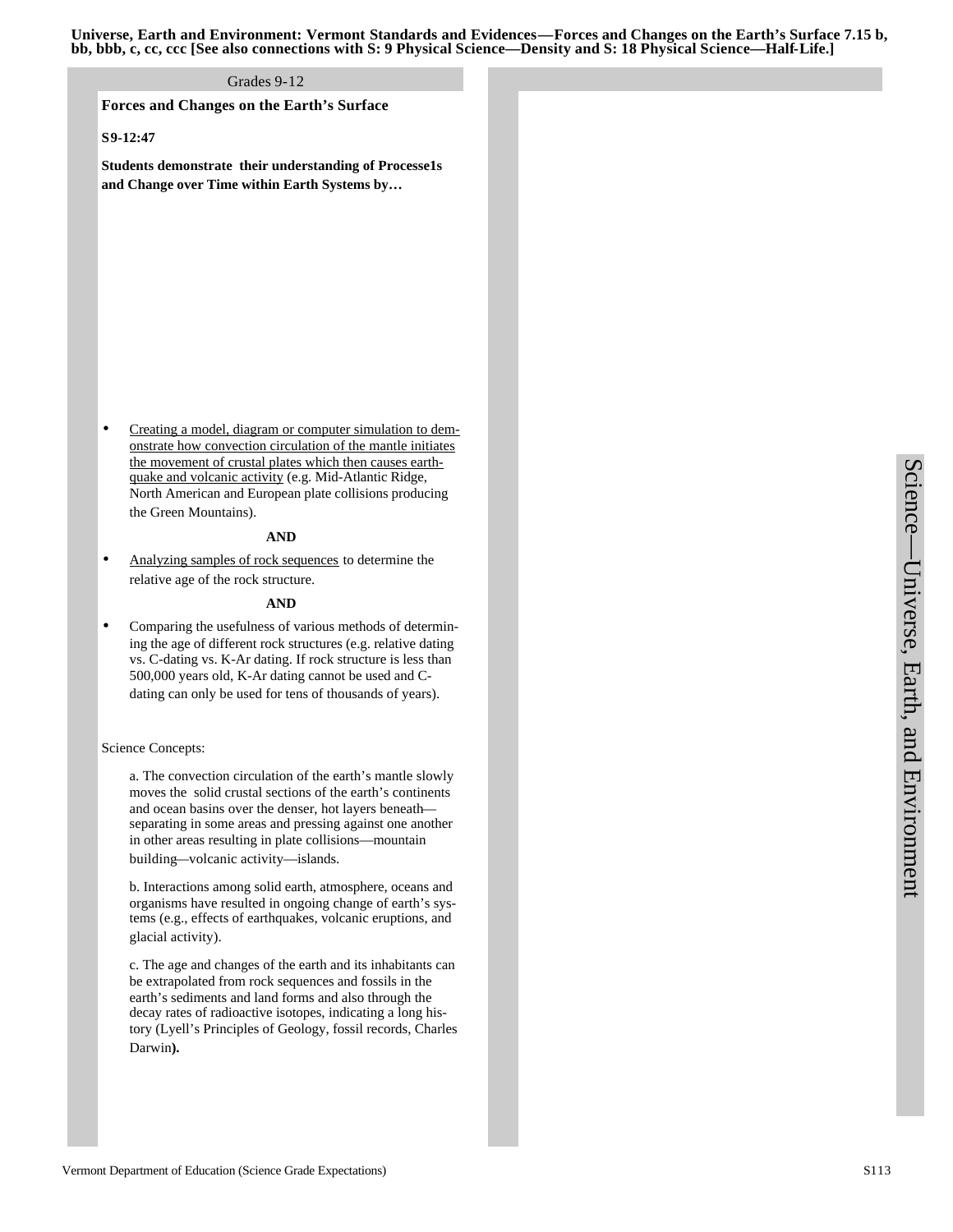**Universe, Earth and Environment: Vermont Standards and Evidences—Atmosphere, Water Cycle, Weather, Seasons 7.15 c, cc, ccc [See also connections with S: 14 Physical Science—Physical Change.]**

| c, cc, ccc [bcc also connections with b. 14 I hysical belence—I hysical Change.]                      |                                                                                                                                                                                                           |
|-------------------------------------------------------------------------------------------------------|-----------------------------------------------------------------------------------------------------------------------------------------------------------------------------------------------------------|
| Grades PreK-K                                                                                         | Grades 1-2                                                                                                                                                                                                |
| Atmosphere, Water Cycle, Weather, Seasons                                                             | Atmosphere, Water Cycle, Weather, Seasons                                                                                                                                                                 |
| <b>SPK-K:48</b>                                                                                       | S1-2:48                                                                                                                                                                                                   |
| Students demonstrate their understanding of Processes and<br>Change over Time within Earth Systems by | Students demonstrate their understanding of Processes<br>and Change over Time within Earth Systems by                                                                                                     |
| Observing and describing weather daily throughout a<br>$\bullet$<br>school year.                      | Observing and recording weather data through the seasons<br>$\bullet$<br>and identifying and drawing conclusions based on the<br>patterns in the data collected.                                          |
| Science Concepts:                                                                                     | Science Concepts:                                                                                                                                                                                         |
| a. Weather changes from day to day.                                                                   | a. The sun provides the light and heat necessary to main-<br>tain the temperature of the earth.<br>b. There are cyclical changes that we see throughout the<br>seasons that can be observed and recorded. |
|                                                                                                       |                                                                                                                                                                                                           |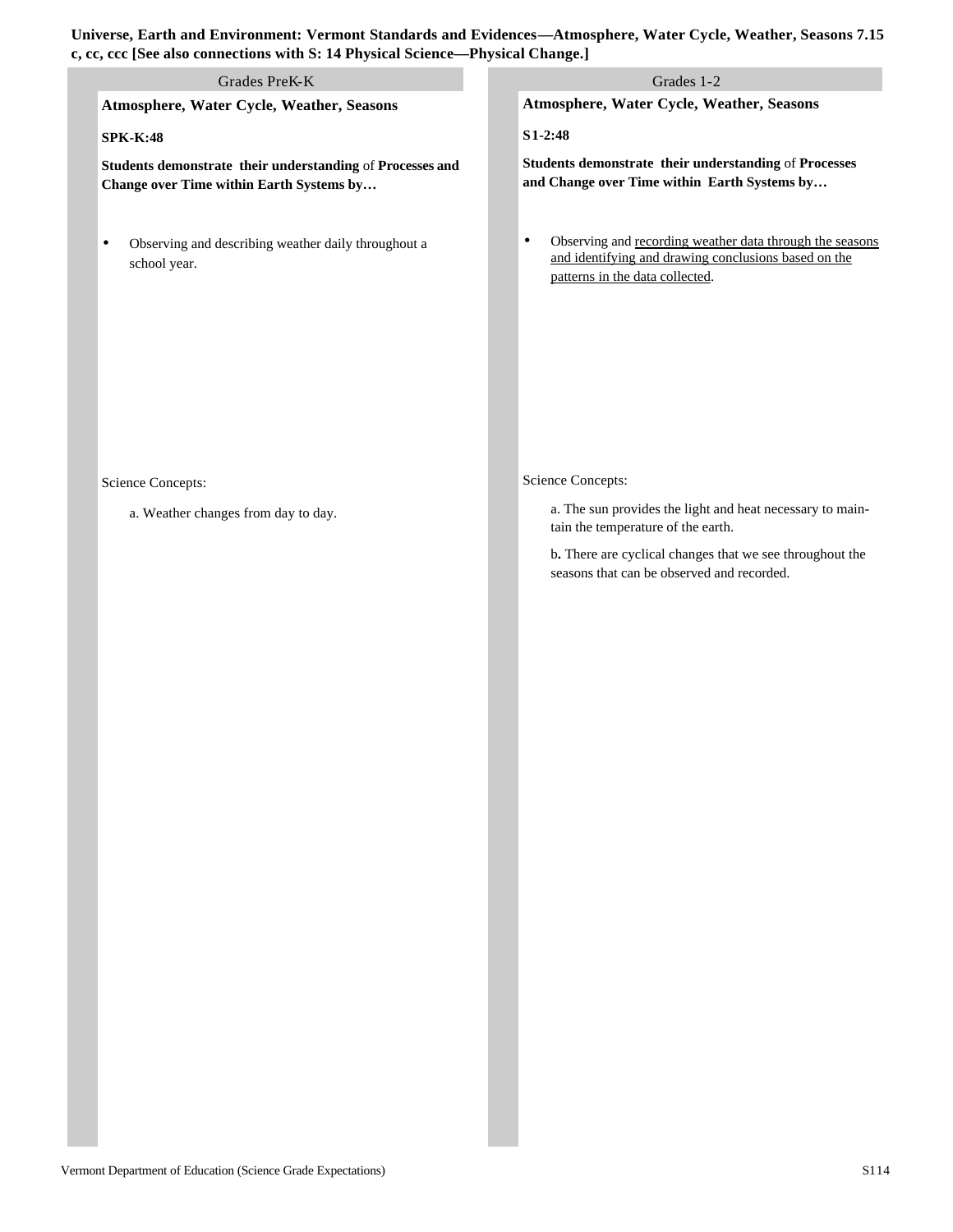# **Atmosphere, Water Cycle, Weather, Seasons S3-4:48 Students demonstrate their understanding of Processes and Change over Time within Earth Systems by…** Observing, recording and analyzing local weather data and making predictions based on that data. **AND**  • Describing water as it changes into vapor in the air and reappears as a liquid when it is cooled. **AND** Explaining how this cycle of water relates to weather and the formation of clouds. Science Concepts: a. Weather changes from day to day and over the seasons. Weather can be described by measurable quantities (such as temperature, wind direction and speed, precipitation and air pressure. b. Air is a substance that surrounds us, takes up space and whose movement we feel as wind. c. Liquid water is changed by heat from the sun to gas (vapor) and returns to a liquid or solid state when cooled to the freezing point. d. Clouds and fog are made of small drops of water. **Atmosphere, Water Cycle, Weather, Seasons S5-6:48 Students demonstrate their understanding of Processes and Change over Time within Earth Systems by…**  • Diagramming, labeling and explaining the process of the water cycle (e.g., evaporation, precipitation, run-off). Science Concepts: a. The cycling of water in and out of the atmosphere plays an important role in determining climatic patterns. Water evaporates from the surface of the earth, rises and cools, and falls again to the surface as rain. The water falling on land collects in rivers and lakes, soil and porous layers of rock and much of it flows back into the ocean. Grades 3-4 Grades 5-6 **Universe, Earth and Environment: Vermont Standards and Evidences—Atmosphere, Water Cycle, Weather, Seasons 7.15**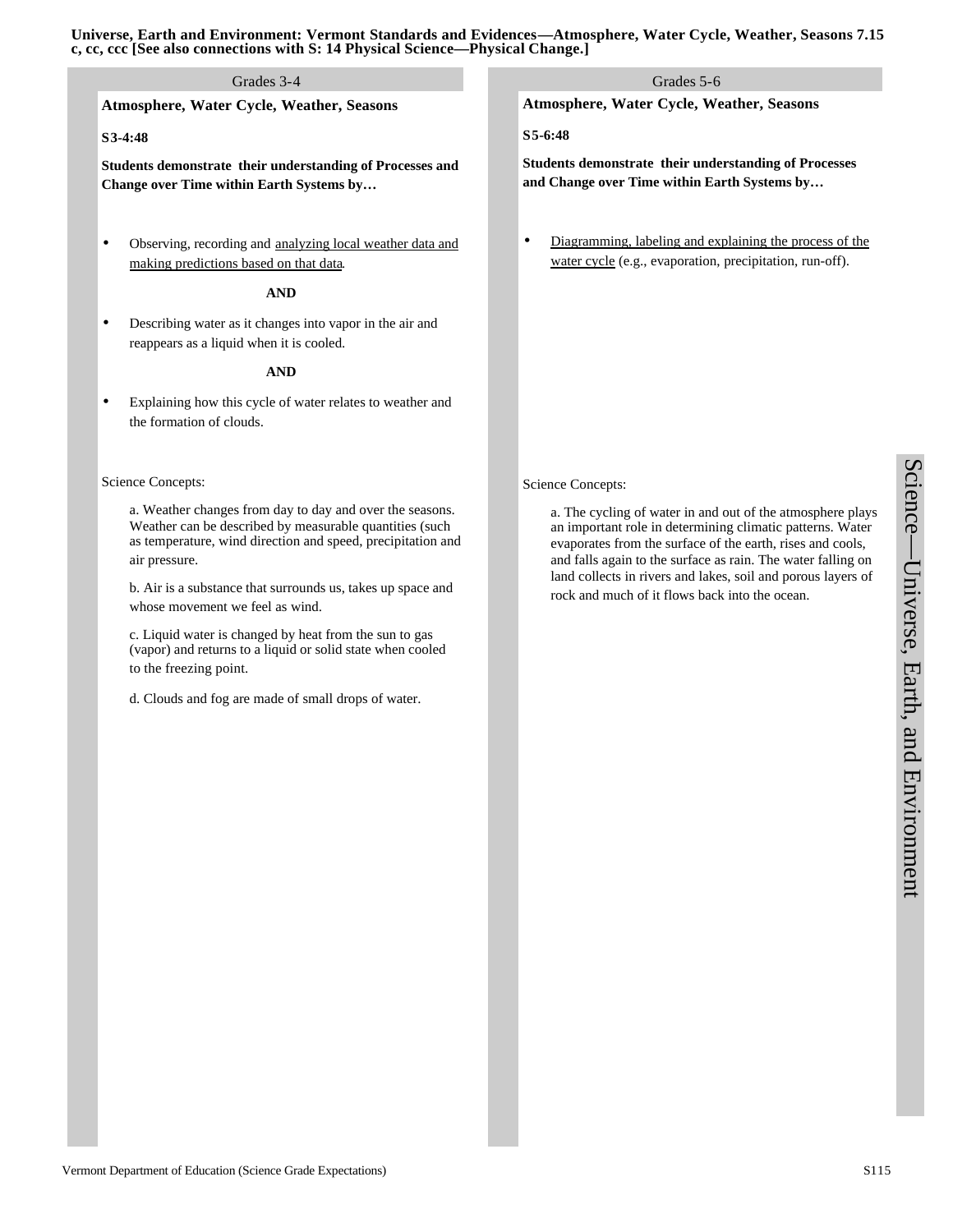**Universe, Earth and Environment: Vermont Standards and Evidences—Atmosphere, Water Cycle, Weather, Seasons 7.15 c, cc, ccc [See also connections with S: 14 Physical Science—Physical Change.]**

# Grades 7-8 **Atmosphere, Water Cycle, Weather, Seasons S5-6:48 Students demonstrate their understanding of Processes and Change over Time within Earth Systems by…**  • Diagramming, labeling and explaining the process of the water cycle (e.g., evaporation, precipitation, run-off). Science Concepts: a. The cycling of water in and out of the atmosphere plays an important role in determining climatic patterns. Water evaporates from the surface of the earth, rises and cools, and falls again to the surface as rain. The water falling on land collects in rivers and lakes, soil and porous layers of rock and much of it flows back into the ocean. **Atmosphere, Water Cycle, Weather, Seasons S7-8:48 Students demonstrate their understanding of Processes and Change over Time within Earth Systems by…** • Diagramming, labeling and explaining the process of the water cycle (precipitation, evaporation, condensation, runoff, ground water, transpiration). **AND** • Identifying the major gases of earth's atmosphere. **AND** • Explaining how differential heating can affect the earth's weather patterns. **AND** • Creating a model showing the tilt of the earth on its axis and explaining how the sun's energy hitting the earth surface creates the seasons. Science Concepts: a. The cycling of water in and out of the atmosphere plays an important role in determining climatic patterns. Water evaporates from the surface of the earth, rises and cools, condenses into rain or snow, and falls again to the surface. Global patterns of atmospheric movement influence local weather. Oceans have a major effect on climate, because water in the oceans holds a large amount of heat. Grades 5-6

b. The entire planet is surrounded by a relatively thin blanket of air composed of nitrogen, oxygen, and small amounts of other gases, including water vapor.

c. Heat from the sun is the primary source of energy for changes on the earth's surface. The differences in heating of the earth's surface produce the planet's weather patterns.

d. Seasons result from variations in the amount of sun's energy hitting the earth's surface. This happens because of the tilt of the earth's axis and the orbit of the earth around the sun.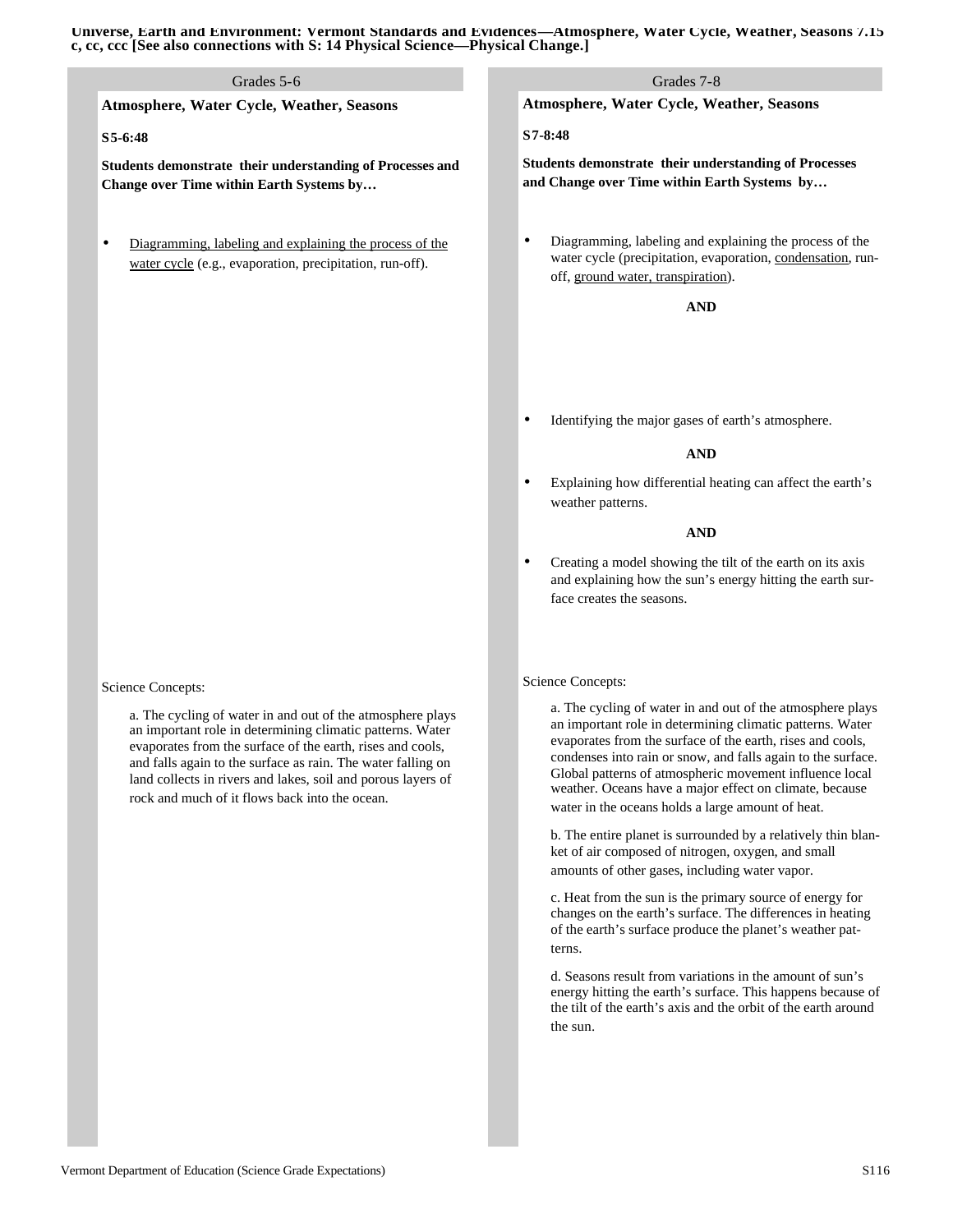#### Grades 9-12

**Atmosphere, Water Cycle, Weather, Seasons**

#### **S9-12:48**

**Students demonstrate their understanding of Processes and Change over Time within Earth Systems by…**

Explaining the uniqueness of the earth's characteristics (e.g., solar intensity, gravity related to size of earth, makeup of atmosphere).

#### **AND**

Explaining how water as a molecule is also unique in its ability to retain heat, compared to land and air on earth.

#### **AND**

• Diagramming and explaining local and large scale wind systems (e.g., land and sea breezes and global wind patterns, Coriolis effect).

#### **AND**

Predicting weather for a particular location, using weather map data (barometric pressure, frontal systems, isobars, isotherms, mountain effects, lake/ocean effects, ocean currents, temperature/humidity) and examining world weather maps and identifying the most likely locations where extreme weather might occur (e.g., blizzards thunderstorms, hurricanes, tornadoes).

#### Science Concepts:

a. Of all the diverse planets and moons in the solar system, earth's unique physical/chemical characteristics, its position, its atmosphere and its intensity of solar radiation that allows for the existence of liquid water. Water is a unique molecule generating unique properties that influence the earth's weather (ability to retain heat, melting, boiling, and freezing points). The intensity of radiation from the sun allows water to cycle between liquid and vapor, which supports life as we know it on earth.

b. The earth's climatic patterns and weather are governed by the transfer of heat energy between atmosphere and land and oceans. Heat transfer at boundaries of atmosphere and oceans causes the circulation of wind and ocean currents, which influence the composition (temperature and moisture content) and the movement of large air masses).

c. The meeting of air masses with different characteristics causes our most.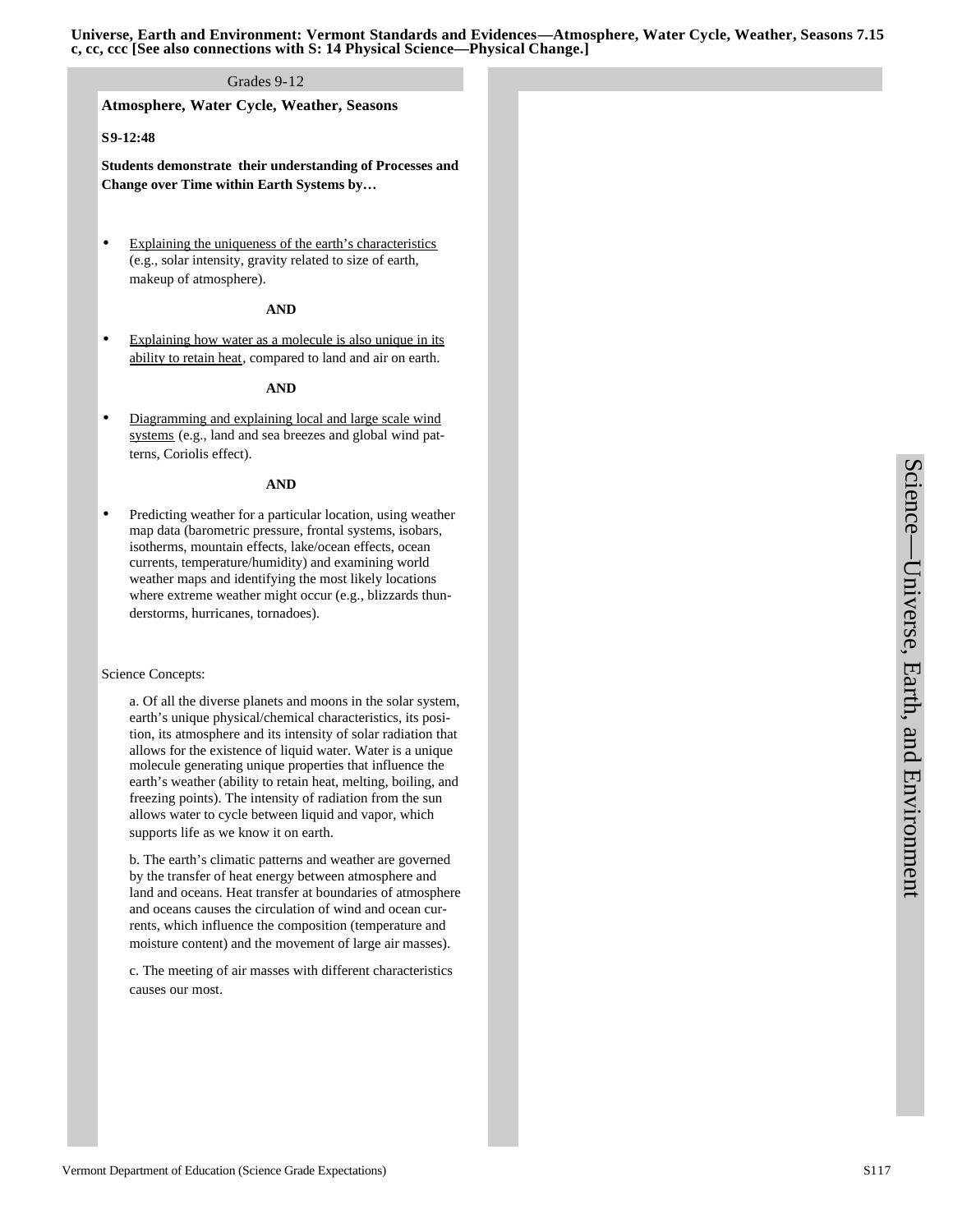#### **Universe, Earth and Environment: Vermont Standards and Evidences—Natural Resources 7.15 e, ee, eee, 3.9, 4.1, 3.12, 3.13 [See also connections with S: 34 Life Science—Energy Flow within Ecosystems and S: 35 Life Science—Food Webs and S: 36 Life Science—Equilibrium.]**

| Grades PreK-K                                                                                                         | Grades 1-2                                                                                                                                                        |
|-----------------------------------------------------------------------------------------------------------------------|-------------------------------------------------------------------------------------------------------------------------------------------------------------------|
| <b>Natural Resources</b>                                                                                              | <b>Natural Resources</b>                                                                                                                                          |
| $SPK-K:49$                                                                                                            | $S1-2:49$                                                                                                                                                         |
| Students demonstrate their understanding of Processes and<br>Change within Natural Resources by                       | Students demonstrate their understanding of Processes<br>and Change within Natural Resources by                                                                   |
| Identifying items that students consume on a daily basis<br>(e.g., food, fiber, paper, wool or wood).                 | Identifying the natural sources of the food that is con-<br>٠<br>sumed on a daily basis (e.g., Bread-- wheat-flour; Sap-<br>maple syrup; Pasture—meat and dairy). |
| Science Concepts:<br>a. Natural Resources are materials that we obtain from the<br>living and non-living environment. | Science Concept:<br>a. Most food comes from farms either directly as crops or<br>through the animals that eat the crops.                                          |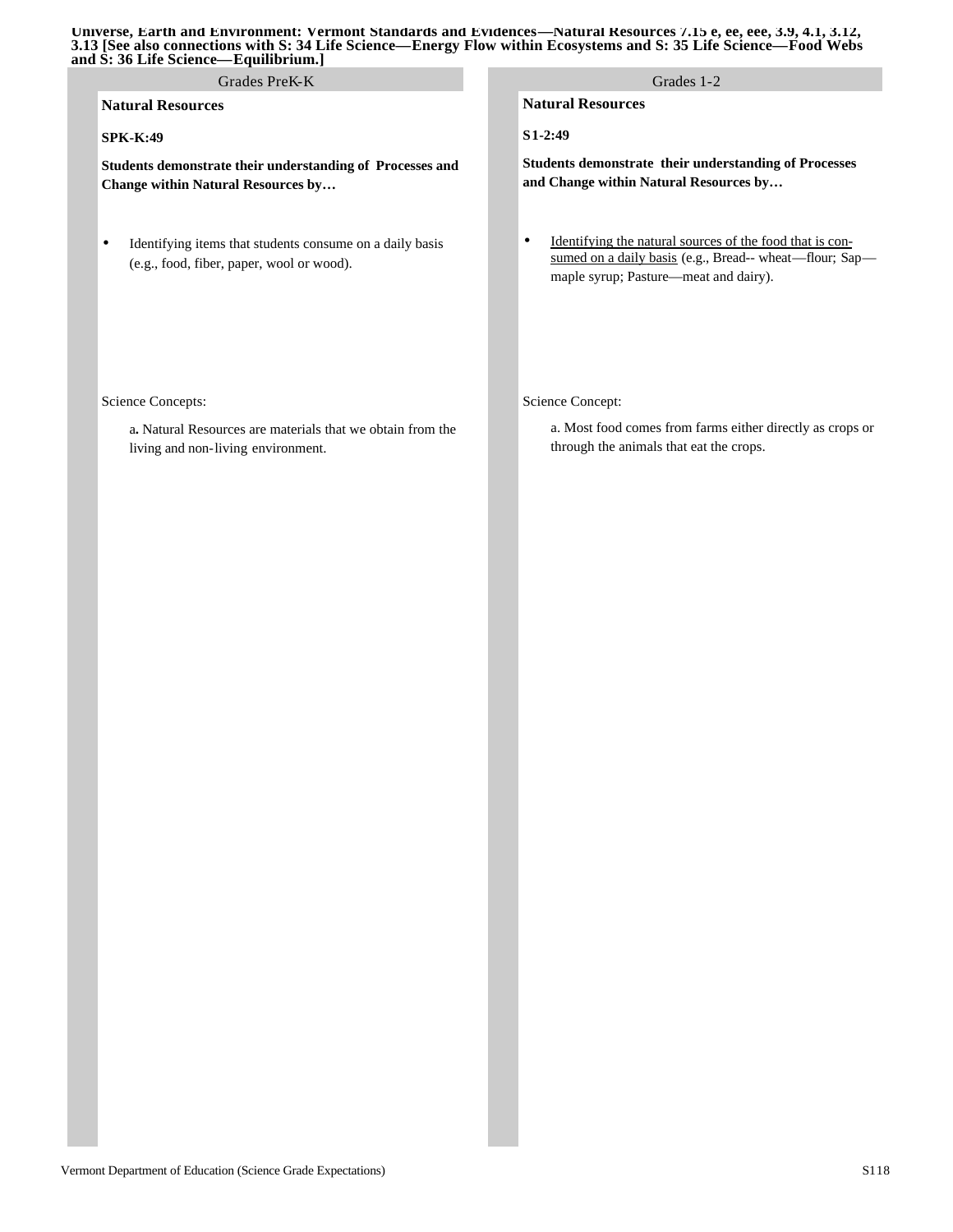#### **Universe, Earth and Environment: Vermont Standards and Evidences—Natural Resources 7.15 e, ee, eee, 3.9, 4.1, 3.12, 3.13 [See also connections with S: 34 Life Science—Energy Flow within Ecosystems and S: 35 Life Science—Food Webs and S: 36 Life Science—Equilibrium.]**

### **Natural Resources**

# **S3-4:49**

**Students demonstrate their understanding of Processes and Change within Natural Resources by…**

Observing and describing properties of living and nonliving resources.

#### **AND**

• Explaining how the properties of living and n on-living resources make them suitable for use by humans.

#### Science Concepts:

a. The varied earth materials have different physical and chemical properties, which make them useful in different ways, for example, as building materials, as sources of fuel, for growing the plants we use as food, or supporting animal life. Earth materials provide many of the resources that humans use.

b**.** Earth materials have chemical and physical properties that make them useful as building materials, or for growing plants or for fuel.

Grades 3-4 Grades 3-6

# **Natural Resources**

**S5-6:49**

**Students demonstrate their understanding of Processes and Change within Natural Resources by…**

• Identifying examples of good and poor management of natural resources.

#### **AND**

• Explaining how overpopulation of living things can degrade an environment due to increased use of resources.

Science Concepts:

a. Responsible management of the earth's resources (air, soil, water, trees) is beneficial for the environment and for human use.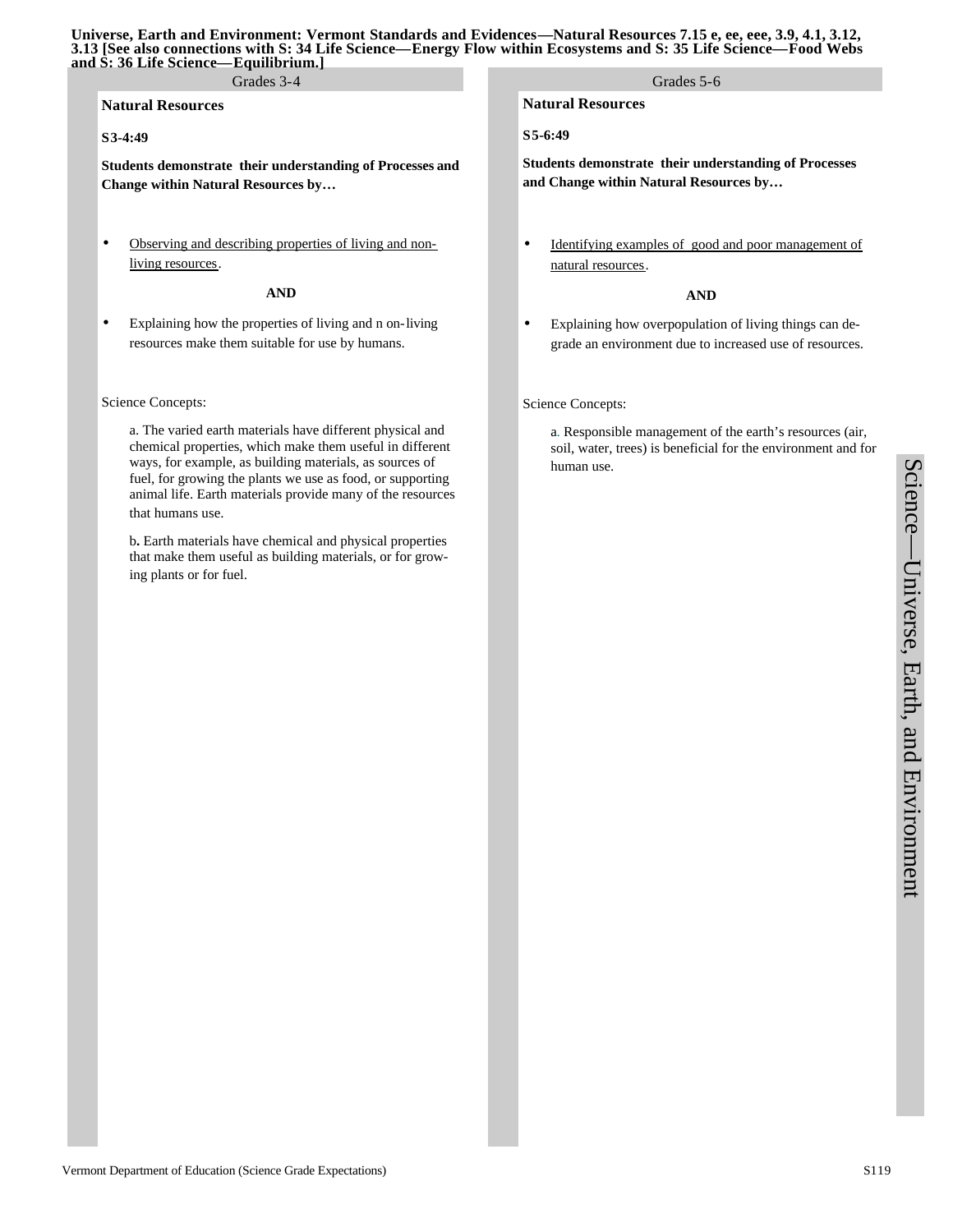#### **Natural Resources**

### **S5-6:49**

**Students demonstrate their understanding of Processes and Change within Natural Resources by…**

Grades 5-6

• Identifying examples of good and poor management of natural resources.

#### **AND**

Explaining how overpopulation of living things can degrade an environment due to increased use of resources.

Science Concepts:

a. Responsible management of the earth's resources (air, soil, water, trees) is beneficial for the environment and for human use.

Grades 7-8 **Natural Resources**

#### **S7-8:49**

**Students demonstrate their understanding of Processes and Change within Natural Resources by…**

• Investigating natural resources in the community and monitoring/managing them for responsible use.

### **AND**

• Identifying a human activity—in a local environment and determining the impact of that activity on a specific (local) natural resource.

#### **AND**

• Researching the impact of different human activities on the earth's land, waterways and atmosphere and describing possible effects on the living organisms in those environments.

#### Science Concepts:

a. Human activities have impacts on natural resources, such as increasing wildlife habitats, reducing/managing the amount of forest cover, increasing the amount and variety of chemicals released into the atmosphere and intensive farming. Some of these changes have decreased the capacity of the environment to support life forms. Others have enhanced the environment to support greater availability of resources.

b**.** Fresh water, limited in supply, is essential for life and also for most industrial processes. Rivers, lakes, and groundwater can be depleted or polluted, becoming unavailable or unsuitable for life.